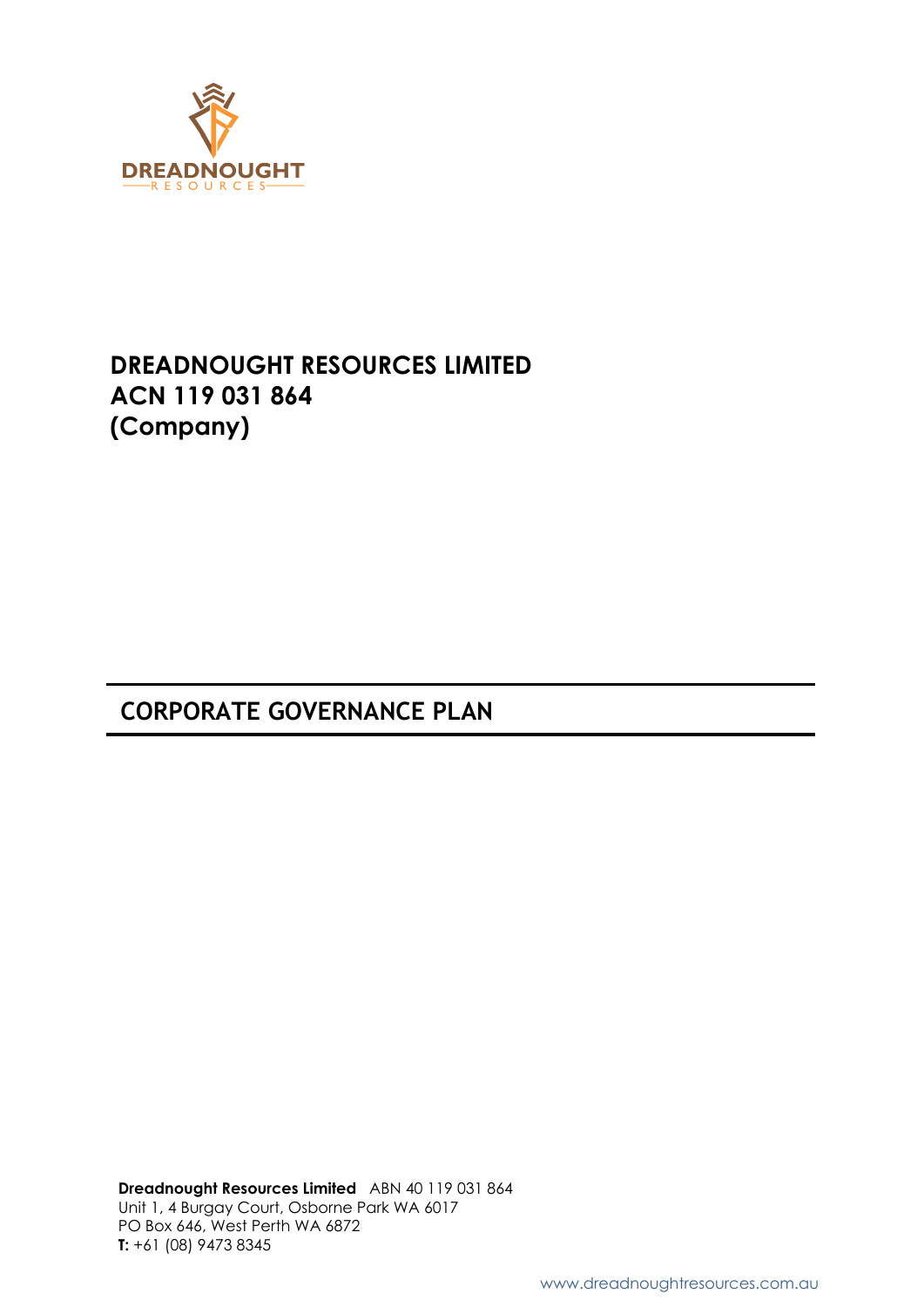

# **Corporate Governance Plan & Policies – Index**

- a) [Corporate Governance Plan](#page-2-0)
- b) [Code of Conduct](#page-36-0)
- c) [Performance Evaluation Policy](#page-57-0)
- d) [Continuous Disclosure Policy](#page-58-0)
- e) [Risk Management Policy](#page-66-0)
- f) [Trading Policy](#page-68-0)
- g) [Diversity Policy](#page-77-0)
- h) [Shareholder Communications Policy](#page-80-0)
- i) [Social Media Policy](#page-82-0)
- j) [Policy on External Auditors](#page-89-0)
- k) [Anti-bribery & Corruption Policy](#page-90-0)
- l) [Whistleblower Policy](#page-96-0)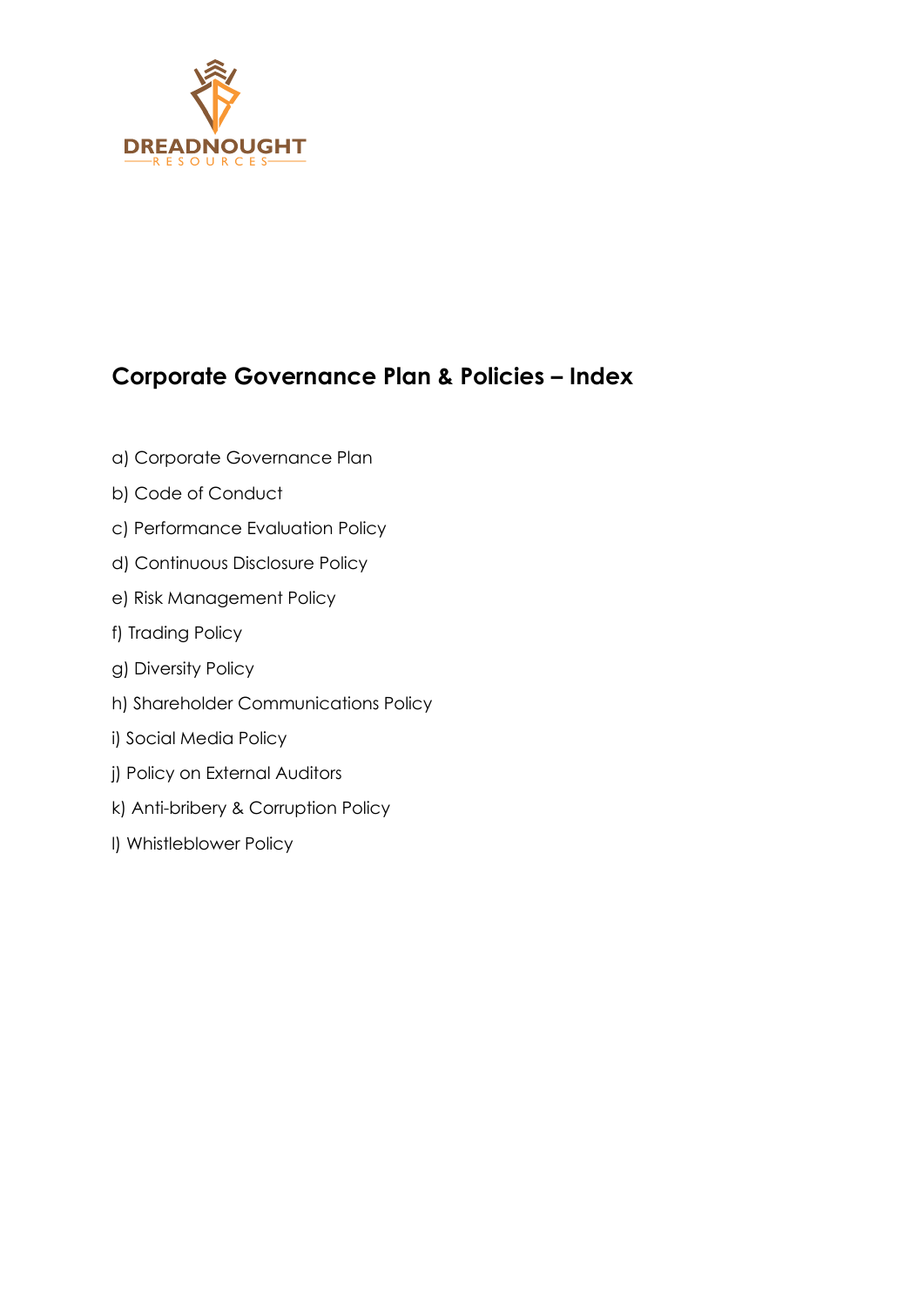## **Table of Contents**

<span id="page-2-0"></span>

|            | <b>Clause</b><br>Page No |  |  |
|------------|--------------------------|--|--|
|            |                          |  |  |
|            |                          |  |  |
| 1.         |                          |  |  |
| 2.         |                          |  |  |
| 2.1        |                          |  |  |
| 2.2        |                          |  |  |
| 2.3        |                          |  |  |
| 2.4        |                          |  |  |
| 2.5        |                          |  |  |
| 2.6        |                          |  |  |
| 3.         |                          |  |  |
| 3.1        |                          |  |  |
| 3.2<br>3.3 |                          |  |  |
| 3.4        |                          |  |  |
| 4.         |                          |  |  |
| 4.1        |                          |  |  |
| 4.2        |                          |  |  |
| 5.         |                          |  |  |
| 6.         |                          |  |  |
|            |                          |  |  |
|            |                          |  |  |
| 1.1        |                          |  |  |
| 1.2        |                          |  |  |
| 1.3        |                          |  |  |
| 1.4        |                          |  |  |
| 1.5        |                          |  |  |
| 1.6        |                          |  |  |
| 1.7        |                          |  |  |
| 2.         |                          |  |  |
| 2.1        |                          |  |  |
| 2.2        |                          |  |  |
| 3.         |                          |  |  |
| 3.1        |                          |  |  |
| 3.2        |                          |  |  |
| 4.         |                          |  |  |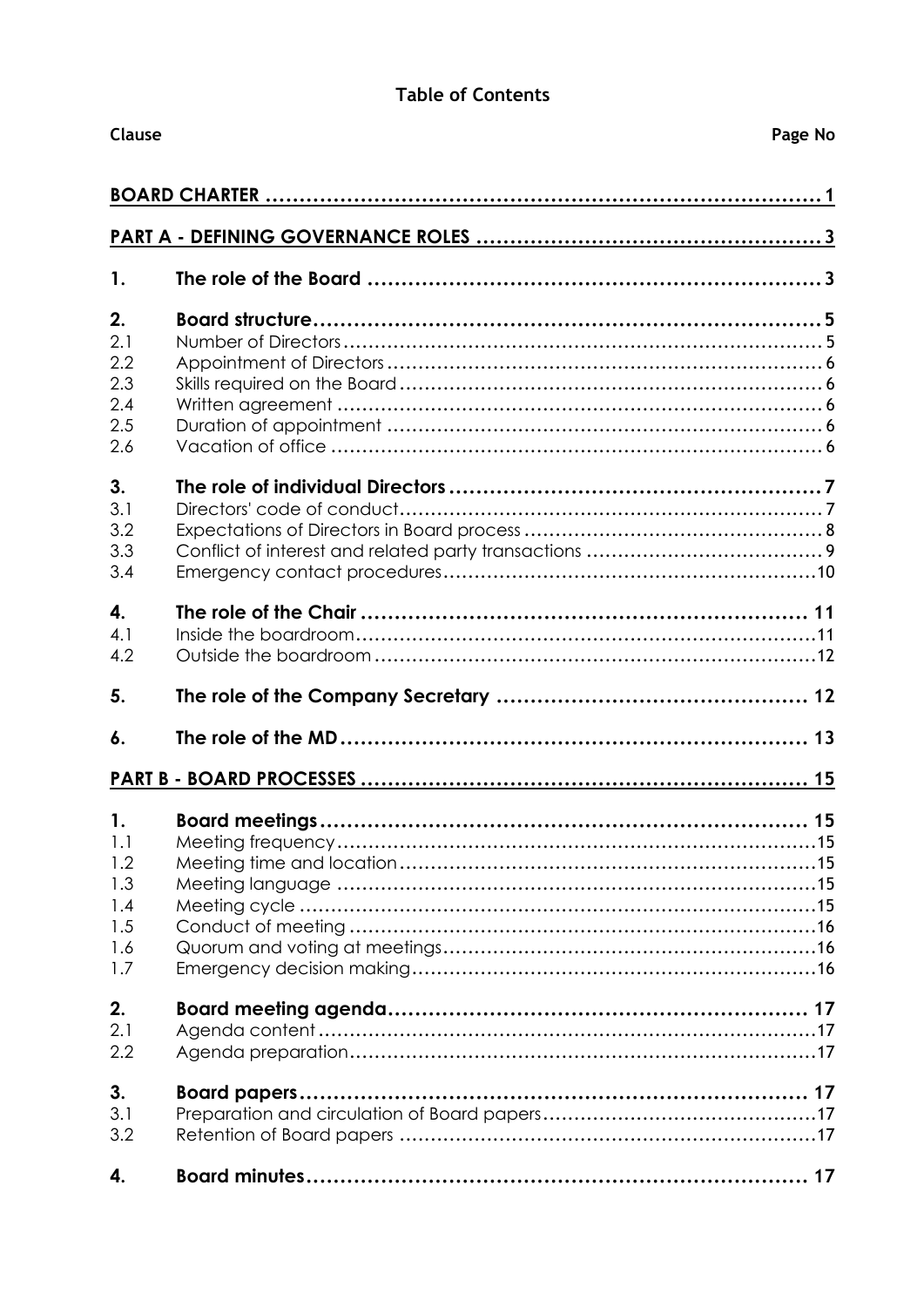## **Table of Contents**

| Clause           | Page No                                                       |  |
|------------------|---------------------------------------------------------------|--|
| 5.               |                                                               |  |
| 6.               |                                                               |  |
|                  |                                                               |  |
| $\mathbf{1}$ .   |                                                               |  |
| 2.<br>2.1        |                                                               |  |
| 2.2<br>2.3       | Protocol for interaction with internal and external parties19 |  |
| 3.               |                                                               |  |
| 4.               |                                                               |  |
| 5.<br>5.1<br>5.2 |                                                               |  |
|                  |                                                               |  |
|                  |                                                               |  |
| 1.<br>1.1        |                                                               |  |
| 1.2              |                                                               |  |
| 1.3<br>1.4       |                                                               |  |
| 2.               |                                                               |  |
| 2.1              |                                                               |  |
| 2.2              |                                                               |  |
| 2.3<br>2.4       |                                                               |  |
| 3.               |                                                               |  |
| 3.1              |                                                               |  |
| 3.2              |                                                               |  |
| 3.3              |                                                               |  |
| 3.4<br>3.5       |                                                               |  |
| 4.               |                                                               |  |
| 4.1              |                                                               |  |
| 4.2              |                                                               |  |
| 4.3<br>4.4       |                                                               |  |
| 4.5              |                                                               |  |
| 4.6              |                                                               |  |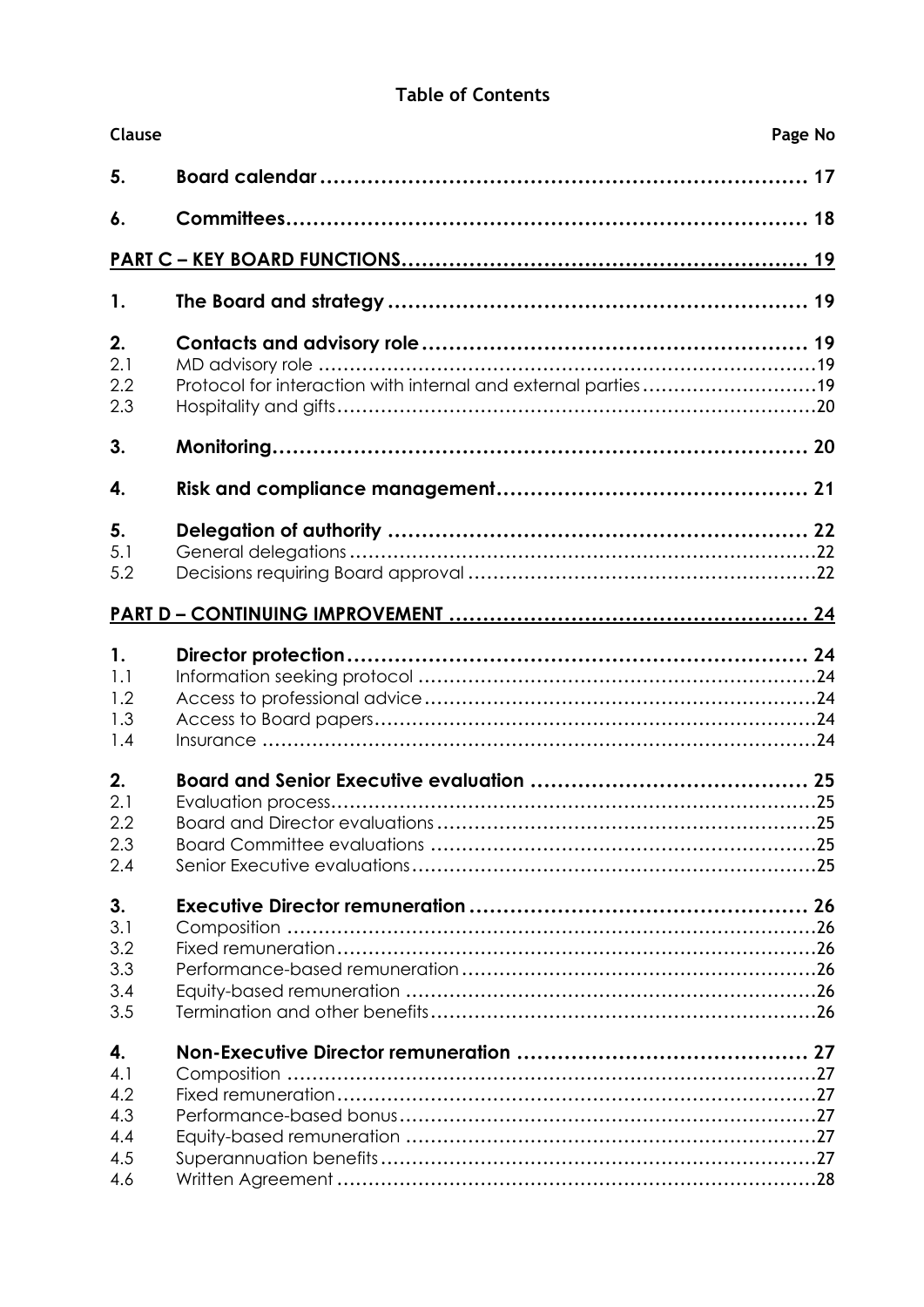## **Table of Contents**

| Clause |                                                                  | Page No |
|--------|------------------------------------------------------------------|---------|
|        |                                                                  |         |
|        |                                                                  |         |
|        |                                                                  |         |
|        | ANNEXURE B - FURTHER EXECUTIVE DIRECTOR REMUNERATION DETAILS  31 |         |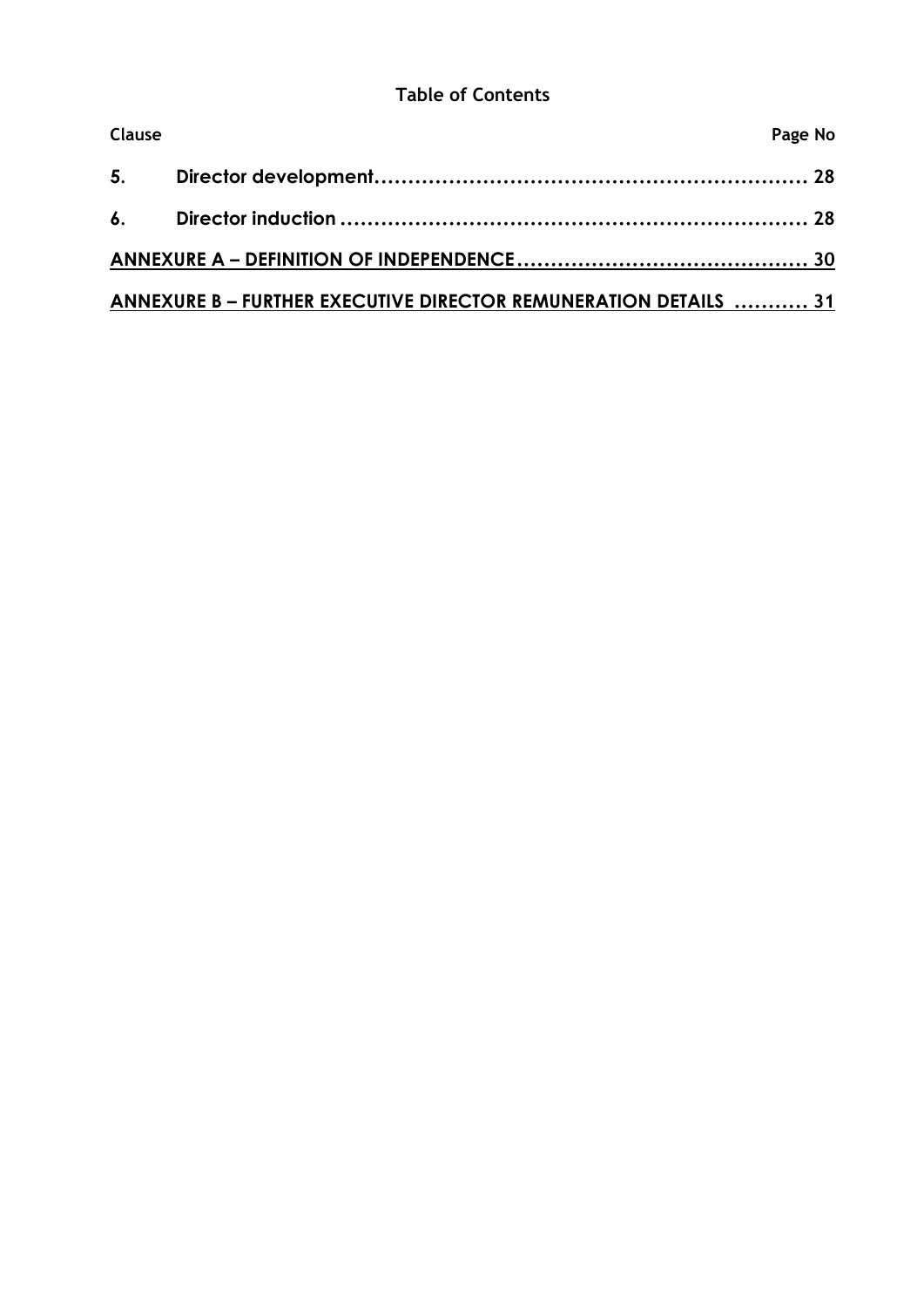# **BOARD CHARTER**

#### <span id="page-5-0"></span>**Introduction**

The Board of the Company (**Board**) has the ultimate responsibility to its shareholders for the strategy and performance of the Company in general. The Board is dedicated to fulfilling these duties in a lawful and professional manner, and with the utmost integrity and objectivity. As such, the Board actively pursues best practice governance processes.

Good governance policies and processes are critical for ensuring that the Company is governed in the best interests of the Company as a whole. With this point in mind, the Board has decided to articulate and formalise the corporate governance framework within which the Company operates.

### *Our Purpose*

Dreadnought Resources (ASX:DRE) is focused on delivering significant shareholder returns through the discovery of economic gold, copper and nickel deposits in the tier one jurisdiction of Western Australia.

### *Our Strategy*

- Identify projects with significant unrealized potential
- Focusing our technical effort and financial investment to effectively and efficiently generate and drill exciting mineralised targets
- Maintaining low overheads and keeping the market well informed through continuous activity and news flow

#### *Our Values*

Respect, Integrity, High Performance, Win-Win Relationships, Frugality

This document outlines the Company's corporate governance policy in the form of a Board Charter, which is a written policy document that defines the respective roles, responsibilities and authorities of the Board, both individually and collectively, and of management in setting the direction, management and the control of the organisation. As such, it establishes the guidelines within which the Directors and Officers are to operate as they carry out their respective roles. It does not in any way constitute legal advice or act as a substitute for legal advice.

The Board is cognisant of the Company's current size, nature and scale of activities and that it currently may not comply with all of the Corporate Governance Principles and Recommendations (4<sup>th</sup> Edition) published by the ASX Corporate Governance Council. However, the Company will state in its Annual Report its current position on these matters and a regular review will be undertaken to assess the applicability of the current procedures.

The purpose of this Board Charter is to document the policies upon which the Board has decided to meet its legal and other responsibilities.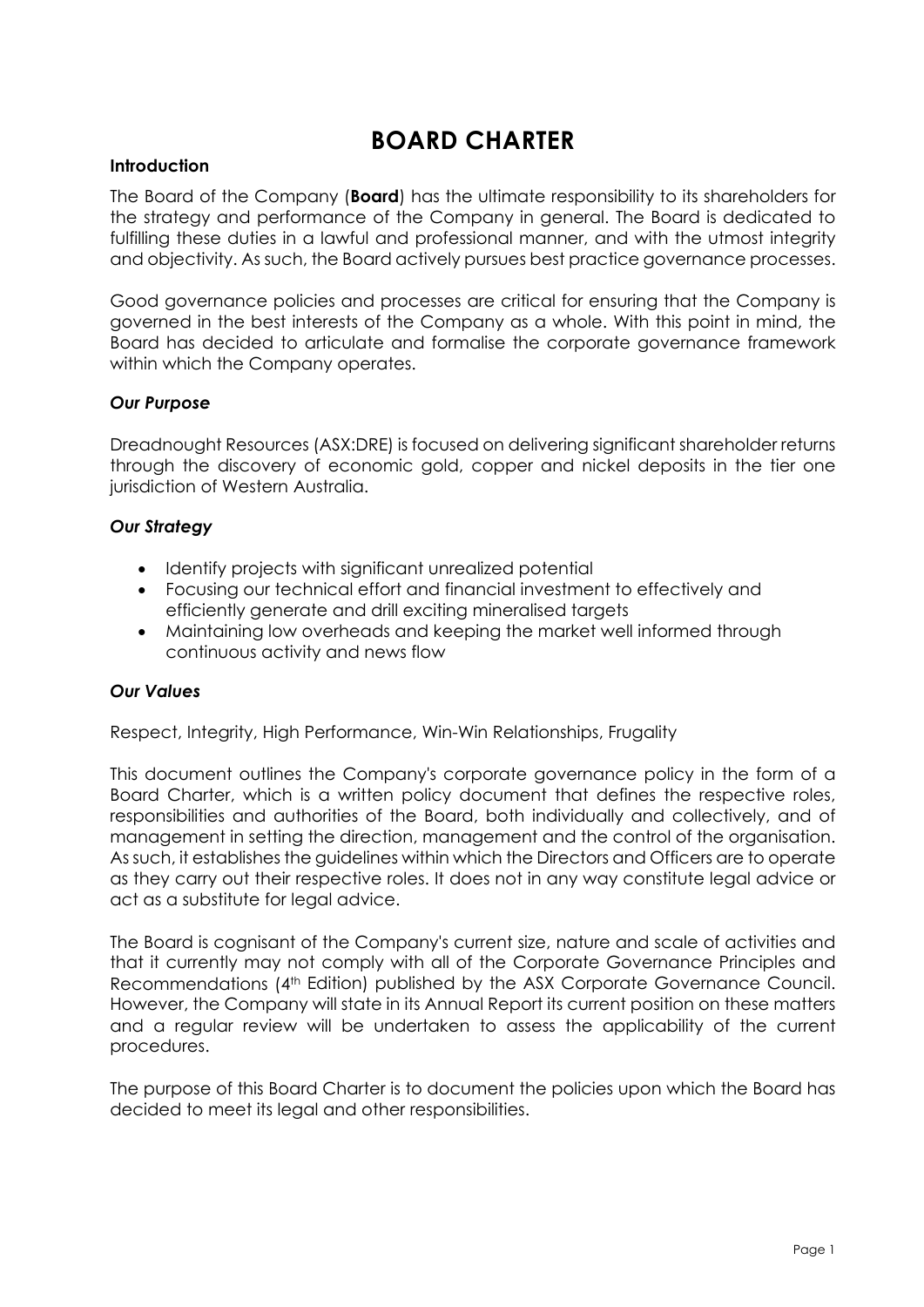The Company's Board Charter has four major sections:

- (a) Part A Defining Governance Roles;
- (b) Part B Board Processes;
- (c) Part C Key Board Functions; and
- (d) Part D Continuing Improvement.

While it is acknowledged that good governance is an important component of a successful company, it is also recognised that it is contingent upon the context in which it is practiced. Therefore, corporate governance needs to be a dynamic process. This Charter will need to be regularly reviewed and updated to reflect changes in the legal framework within which the Company operates, and amendments and developments in Board policies and procedures. It is the responsibility of the Company Secretary to ensure that the Board is consulted regarding any changes and updates, that the Charter is kept current and is reviewed and amended on a yearly basis, and that all Board members are provided with the latest versions of the Charter.

The Company recognises the overriding importance of its legal obligations which arise from various sources. Accordingly, nothing in this Charter must conflict with the Company's Constitution (**Constitution**), the Corporations Act or the ASX Listing Rules. If such a conflict occurs, the Constitution, Corporations Act and the ASX Listing Rules shall prevail.

Any reference to gender in this Charter should be interpreted as applicable to both males and females.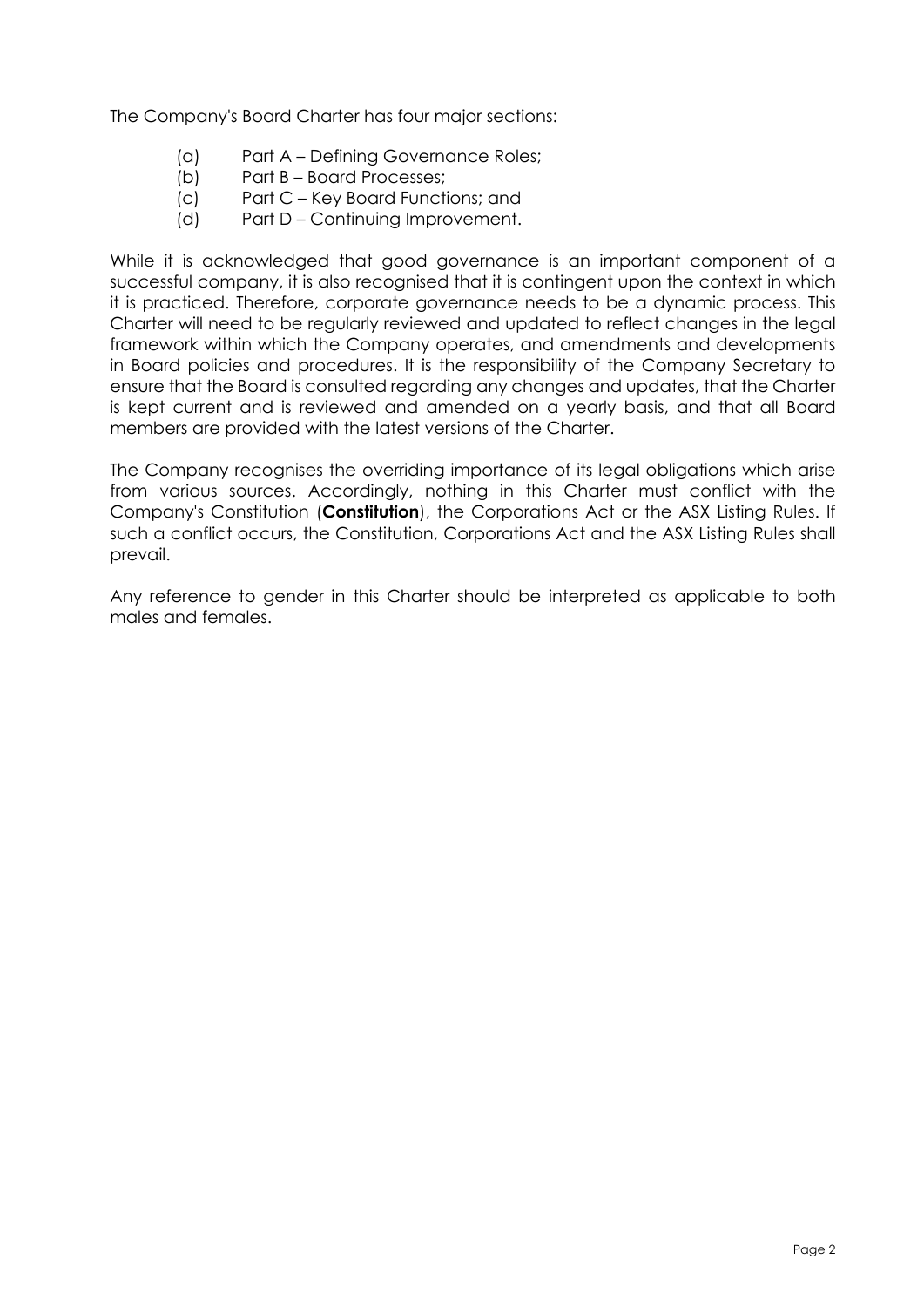## <span id="page-7-1"></span><span id="page-7-0"></span>**1. The role of the Board**

The Board is ultimately responsible for all matters relating to the running of the Company.

The Board's role is to govern the Company rather than to manage it. In governing the Company, the Directors must act in the best interests of the Company as a whole. It is the role of Senior Management to manage the Company in accordance with the direction and delegations of the Board and the responsibility of the Board to oversee the activities of management in carrying out these delegated duties. Thus, except when dealing with specific management delegations of individual Directors (particularly Executive Directors), it is misleading to refer to the management function of the Board.

The Board has the final responsibility for the successful operations of the Company. In general, it is responsible for, and has the authority to determine, all matters relating to the policies, practices, management and operations of the Company. It is required to do all things that may be necessary to be done in order to carry out the objectives of the Company. In carrying out its governance role, the main task of the Board is to drive the performance of the Company. The Board must also ensure that the Company complies with all of its contractual, statutory and any other legal obligations, including the requirements of any regulatory body.

Without intending to limit this general role of the Board, the principal functions and responsibilities of the Board include the following:

- (a) providing leadership to the Company by:
	- (i) guiding the development of an appropriate culture and values for the Company through the establishment and review of Codes of Conduct, rules and procedures to enforce ethical behaviour, underpin the desired culture within the Company and provide guidance on appropriate work methods;
	- (ii) defining the Company's purpose; and
	- (iii) always acting in a manner consistent with the Company's culture and Code of Conduct;
- (b) overseeing the development and implementation of an appropriate strategy by:
	- (i) working with the Senior Management team to ensure that an appropriate strategic direction and array of goals are in place;
	- (ii) regularly reviewing and amending or updating the Company's strategic direction and goals;
	- (iii) ensuring that an appropriate set of internal controls are implemented and reviewed regularly;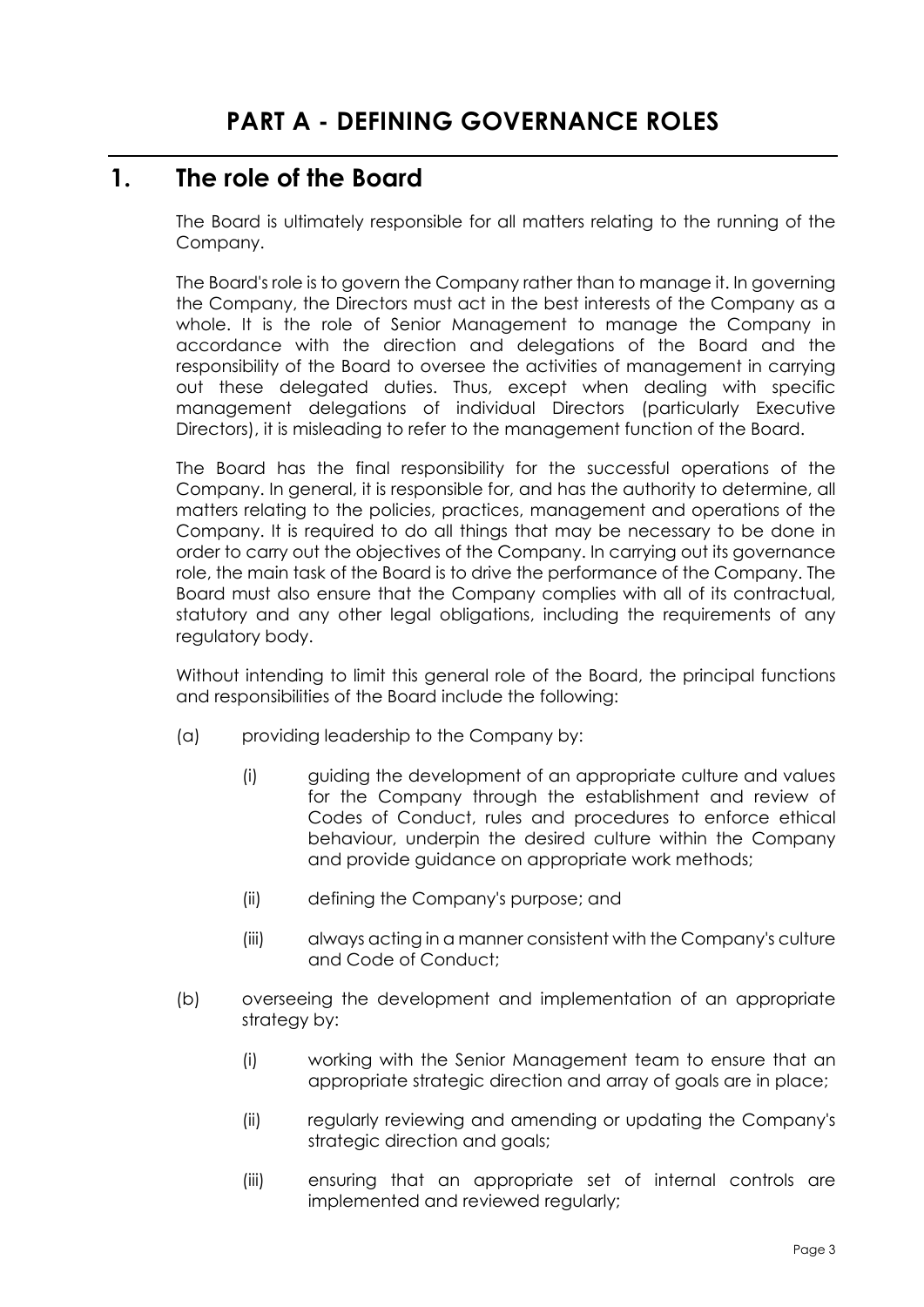- (iv) ensuring an appropriate framework exists for relevant information to be reported by management to the Board;
- (v) when required, overseeing planning activities including the development and approval of strategic plans, annual plans; annual corporate budgets and long-term budgets including operating budgets, capital expenditure budgets and cash flow budgets;
- (vi) reviewing the progress and performance of the Company in meeting these plans and corporate objectives, including reporting the outcome of such reviews on at least an annual basis;
- (c) overseeing the control and accountability systems that ensure the Company is progressing towards the goals set by the Board and in line with the Company's purpose, the agreed corporate strategy, legislative requirements and community expectations;
- (d) ensuring corporate accountability to the shareholders primarily through adopting an effective shareholder communications strategy, encouraging effective participation at general meetings and, through the Chair, being the key interface between the Company and its shareholders;
- (e) ensuring the integrity of the Company's accounting systems including the external audit;
- (f) ensuring robust and effective risk management (for both financial and non-financial risks), compliance, continuous disclosure and control systems (including legal compliance) are in place and operating effectively;
- (g) appointing, and where necessary removing and/or replacing, the Chair;
- (h) being responsible for the Company's senior management and personnel including:
	- (i) directly managing the performance of the Managing Director (**MD**) including:
		- (A) appointing and remunerating the MD;
		- (B) providing advice and counsel to the MD including formal reviews and feedback on his or her performance; and
		- (C) overseeing the development or removal of the MD, where necessary;
	- (ii) ratifying the appointment, the terms and conditions of the appointment and, where appropriate, removal of the Chief Financial Officer (**CFO**) and/or Company Secretary and other senior executives;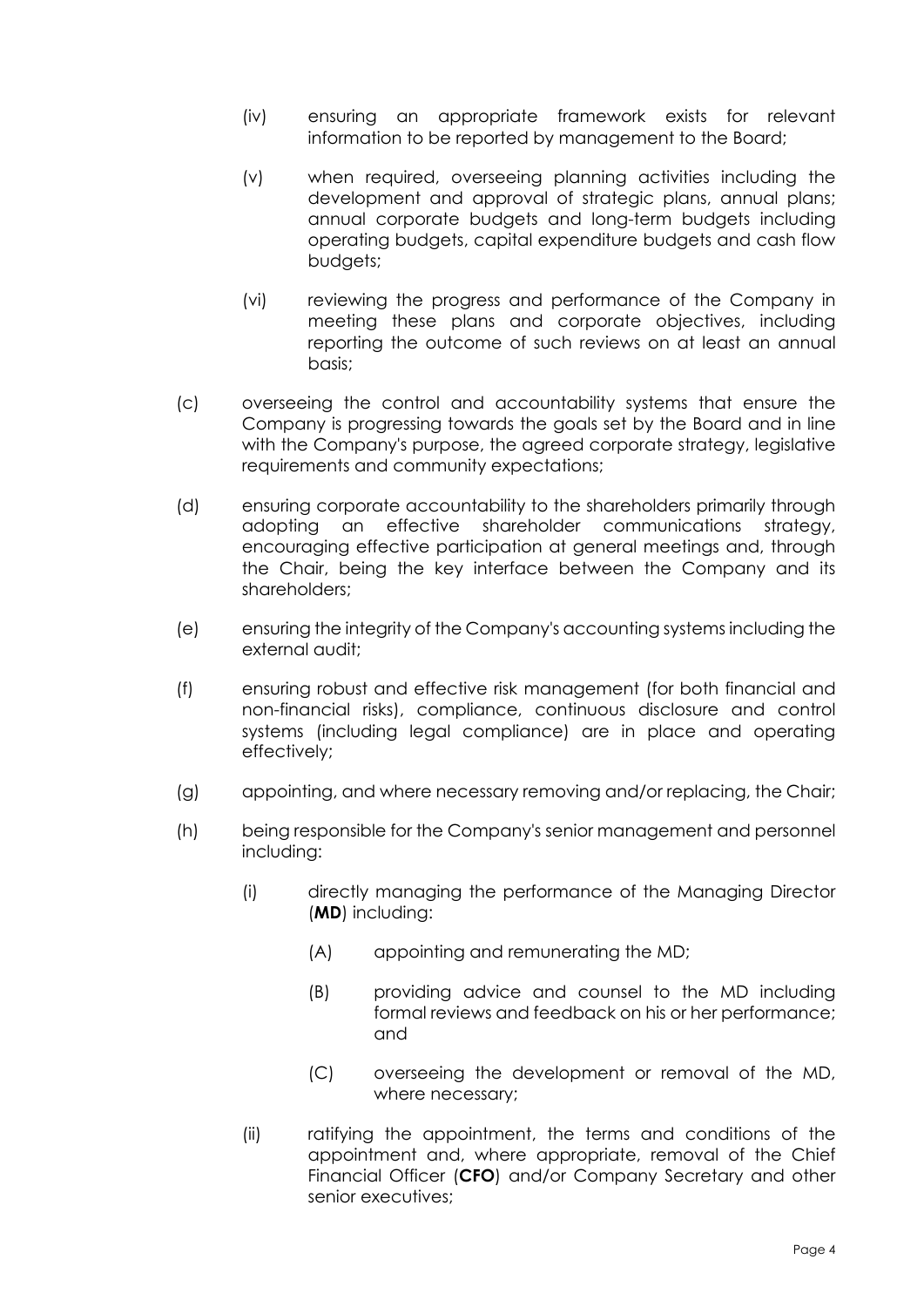- (iii) ensuring appropriate checks are undertaken prior to the appointment of senior executives;
- (iv) ensuring that an appropriate succession plan for the MD, CFO and Company Secretary is in place; and
- (v) when required, ensuring appropriate human resource systems (including OH&S systems) are in place to ensure the well-being and effective contribution of all employees;
- (i) delegating appropriate powers to the MD, management and committees to ensure the effective day-to-day management of the business and monitoring the exercise of these powers;
- (j) ensuring that the Company's Remuneration & Nomination policy, if adopted, or otherwise the Company's remuneration and nomination processes are aligned with the entity's purpose, values, strategic objectives and risk appetite.
- (k) ensuring Directors receive briefings on material developments in laws, regulations and accounting standards relevant to the Company;
- (l) where required, challenging management and holding it to account; and
- (m) making all decisions outside the scope of these delegated powers.

The detail of some Board functions will be handled through Board Committees as and when the size and scale of operations requires such committees. However, the Board as a whole is responsible for determining the extent of powers residing in each Committee and is ultimately responsible for accepting, modifying or rejecting Committee recommendations.

## <span id="page-9-0"></span>**2. Board structure**

### <span id="page-9-1"></span>**2.1 Number of Directors**

The Board has determined that, consistent with the size of the Company and its activities, the Board shall be comprised of a four (4) Directors, two of whom shall be non-executive.

The Board's policy is that the majority of Directors shall be independent, nonexecutive Directors at a time when the size of the Company and its activities warrants such a structure. This will ensure that all Board discussions or decisions have the benefit of outside views and experience, and that the majority of Directors will be free of any interests or influences that could, or could reasonably be perceived to, materially interfere with the Director's ability to act in the best interests of the Company.

The Board has adopted the definition of independence set out in the ASX Corporate Governance Council Corporate Governance Principles and Recommendations (4th Edition) as set out in Annexure A.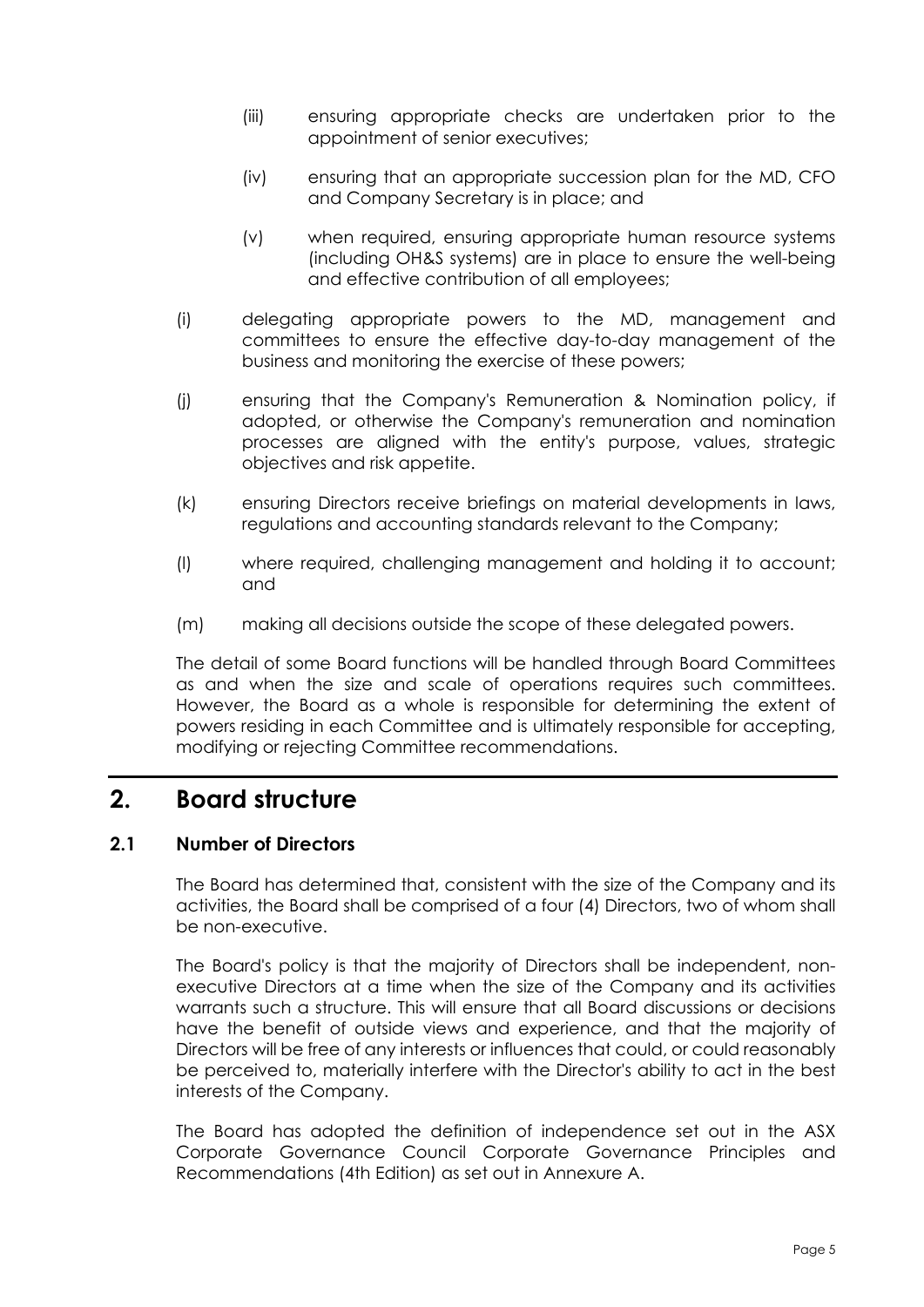The independence of the Company's Non-Executive Directors will be assessed on an ongoing basis.

In the opinion of the Board, all Directors should bring specific skills and experience that add value to the Company.

When considering the potential reappointment of an existing director, the Board will take into account its skills matrix which sets out the mix of skills and diversity that the Board currently has or is looking to achieve in its membership.

When considering vacancies, the Board will take into account a candidate's capacity to enhance the skills matrix and experience of the Board.

### <span id="page-10-0"></span>**2.2 Appointment of Directors**

The Company may, by ordinary resolution, increase or decrease the number of Directors and may also determine in what rotation the increased or decreased number is to go out of office and otherwise in accordance with the Constitution. The Company will undertake appropriate checks before appointing a person and provide security holders with all material information in its possession relevant to a decision on whether or not to elect or re-elect a Director.

### <span id="page-10-1"></span>**2.3 Skills required on the Board**

The Board will review capabilities, technical skills and personal attributes of its directors. It will normally review the Board's composition against those attributes and recommend any changes in Board composition that may be required. An essential component of this will be the time availability of Directors.

#### <span id="page-10-2"></span>**2.4 Written agreement**

The Company shall have a written agreement with each Director and senior executive setting out the terms of their appointment. The agreement should be with the Director or senior executive personally unless the Company is engaging a bona fide professional services firm.

### <span id="page-10-3"></span>**2.5 Duration of appointment**

In the interest of ensuring a continual supply of new talent to the Board, nonexecutive Directors will serve for a maximum of 10 years unless there are exceptional circumstances. The exception to this policy is that a Director who is serving as Chair at the conclusion of the usual maximum term may serve an additional term in that role. If a Director has served in their position for more than 10 years, the Board will regularly assess if their independence may have been compromised.

### <span id="page-10-4"></span>**2.6 Vacation of office**

Subject to clause [2.5,](#page-10-3) it is envisaged that Directors shall remain on the Board until required to vacate the office by law or as detailed in the Constitution.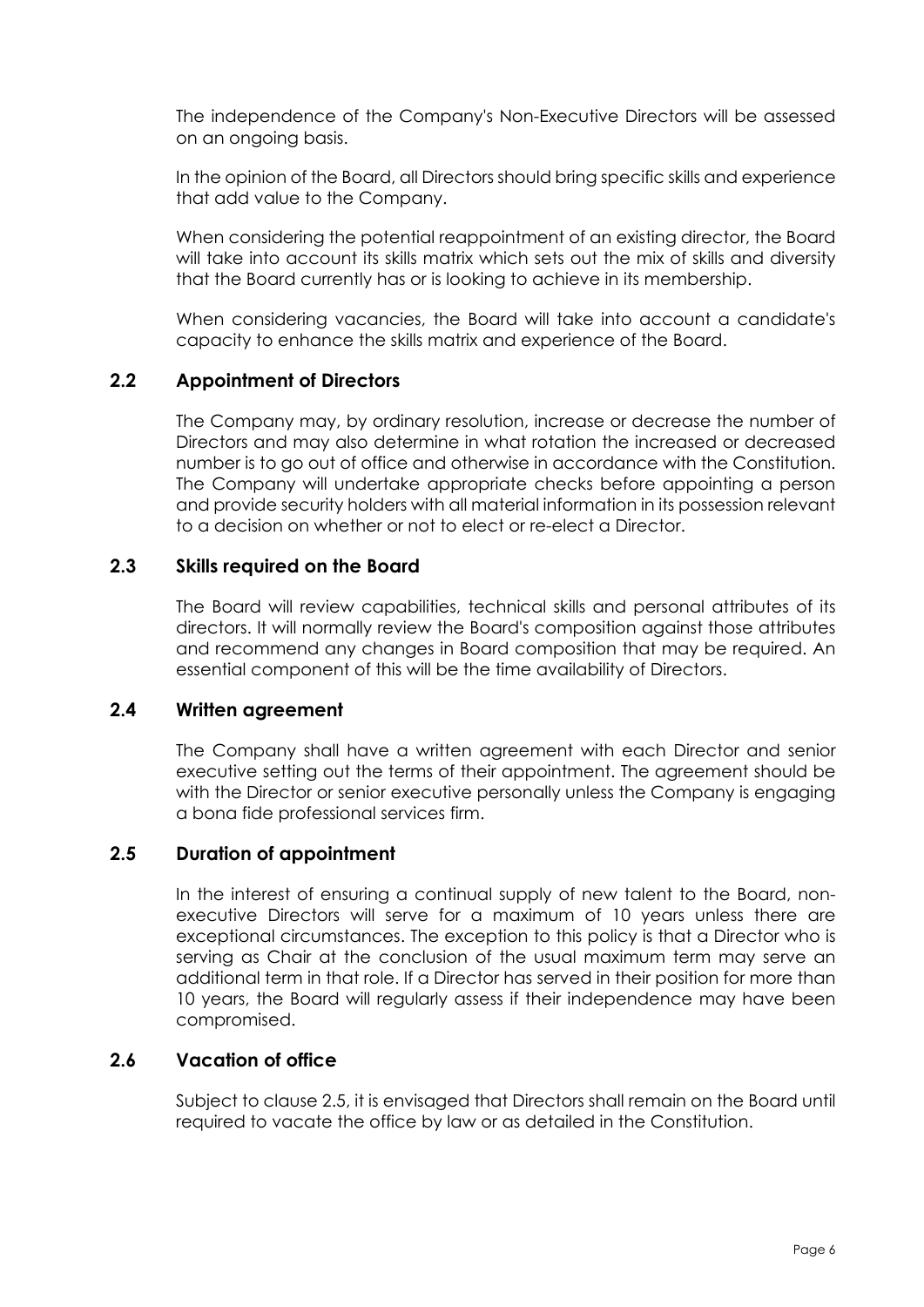# <span id="page-11-0"></span>**3. The role of individual Directors**

As members of the peak decision-making body in the Company, Directors share ultimate responsibility for the Company's overall success. Therefore, Directors have an individual responsibility to ensure that the Board is undertaking its responsibilities. Directors need to ensure that the Board is providing:

- (a) leadership to the Company, particularly in the areas of ethics and culture;
- (b) a clear and appropriate strategic direction;
- (c) upholding the Company's values;
- (d) accountability to key stakeholders, particularly shareholders;
- (e) oversight of policies;
- (f) oversight of all control and accountability systems including all financial operations and solvency, risk management, monitoring conduct that is inconsistent with the Company's code of conduct and compliance with material legal and regulatory requirements;
- (g) an effective senior management team and appropriate personnel policies as and when required; and
- (h) timely and effective decisions on matters reserved to it.

### <span id="page-11-1"></span>**3.1 Directors' code of conduct**

In accordance with legal requirements and agreed ethical standards, Directors and key executives of the Company:

- (a) will act honestly, in good faith and in the best interests of the whole Company;
- (b) owe a fiduciary duty to the Company as a whole:
- (c) have a duty to use due care and diligence in fulfilling the functions of office and exercising the powers attached to that office;
- (d) will undertake diligent analysis of all proposals placed before the Board;
- (e) will act with a level of skill expected from directors and key executives of a publicly listed company;
- (f) will use the powers of office for a proper purpose, in the best interests of the Company as a whole;
- (g) will demonstrate commercial reasonableness in decision making;
- (h) will not make improper use of information acquired as Directors and key executives;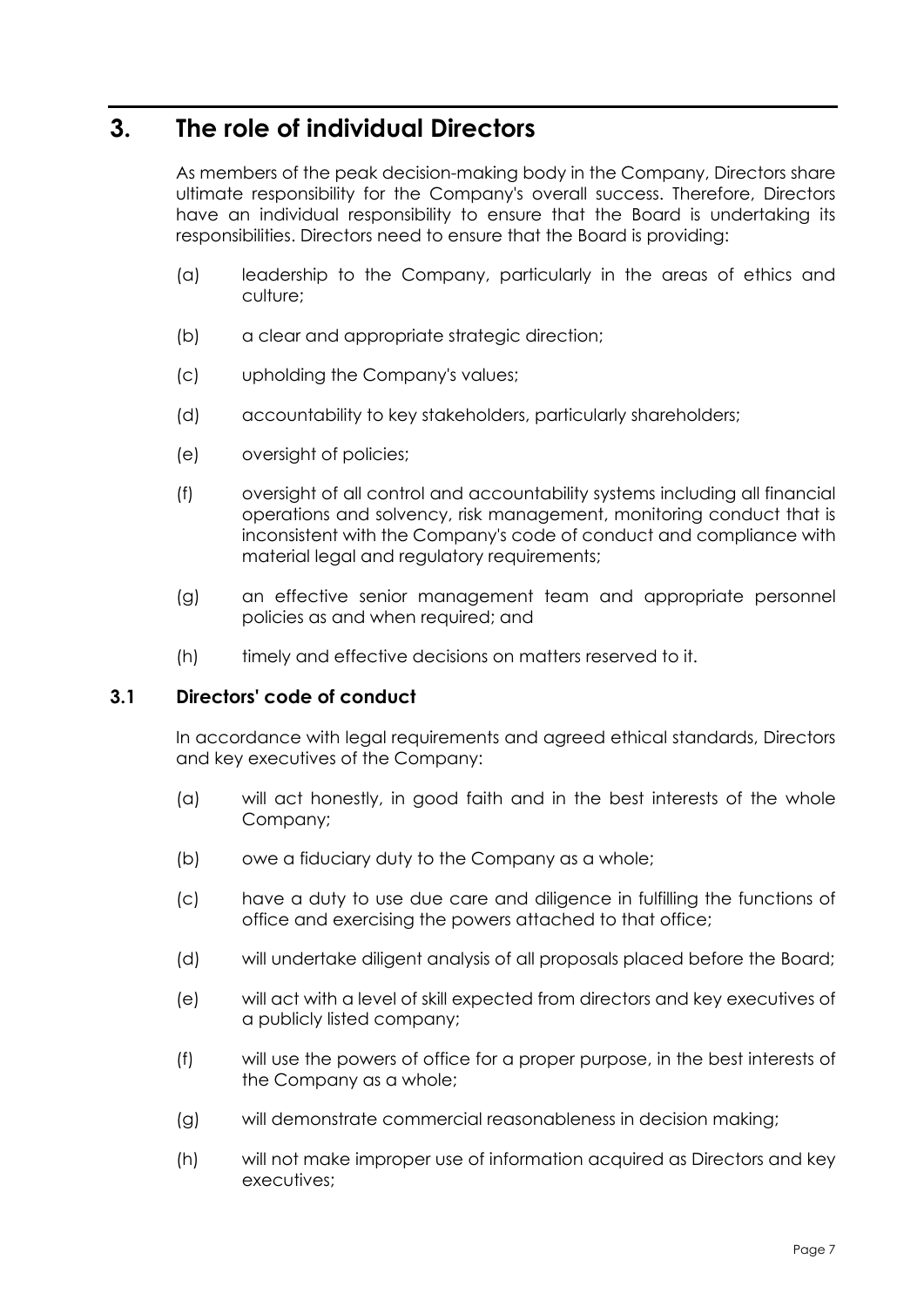- (i) will not disclose non-public information except where disclosure is authorised or legally mandated;<sup>1</sup>
- (j) will keep confidential, information received in the course of the exercise of their duties and such information remains the property of the Company from which it was obtained and it is improper to disclose it, or allow it to be disclosed, unless that disclosure has been authorised by the person from whom the information is provided, or is required by law;
- (k) will not take improper advantage of the position of Director2 or use the position for personal gain or to compete with the Company;
- (l) will not take advantage of Company property or use such property for personal gain or to compete with the Company;
- (m) will protect and ensure the efficient use of the Company's assets for legitimate business purposes;<sup>1</sup>
- (n) will not allow personal interests, or the interest of any associated person, to conflict with the interests of the Company;
- (o) have an obligation to be independent in judgment and actions and directors will take all reasonable steps to be satisfied as to the soundness of all decisions of the Board;
- (p) will make reasonable enquiries to ensure that the Company is operating efficiently, effectively and legally, towards achieving its goals;
- (q) will not engage in conduct likely to bring discredit upon the Company;2
- (r) will encourage fair dealing by all employees with the Company's customers, suppliers, competitors and other employees as and when those dealings occur;<sup>1</sup>
- (s) will encourage the reporting of unlawful/unethical behaviour and actively promote ethical behaviour and protection for those who report violations in good faith;<sup>1</sup>
- (t) will give their specific expertise generously to the Company; and
- (u) have an obligation, at all times, to comply with the spirit, as well as the letter of the law and with the principles of this Code.<sup>2</sup>

<sup>1</sup> From the ASX Corporate Governance Council's Corporate Governance Principles.

<sup>2</sup> From the AICD Code of Conduct.

### <span id="page-12-0"></span>**3.2 Expectations of Directors in Board process**

Since the Board needs to work together as a group, Directors need to establish a set of standards for Board meetings. At the Company, it is expected that Directors shall, in good faith, behave in a manner that is consistent with generally accepted procedures for the conduct of meetings at all meetings of the Board. This will include, but not be limited to: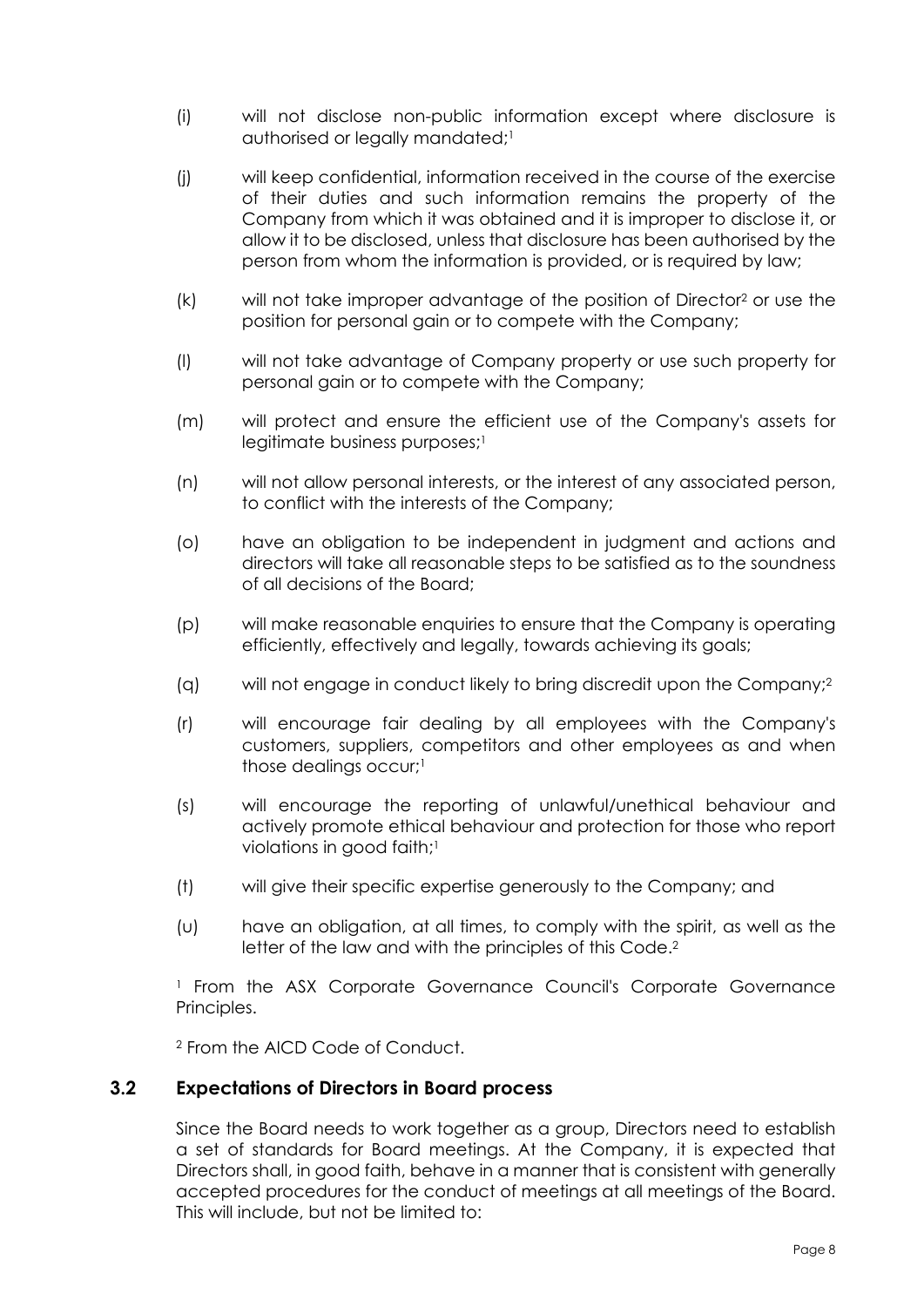- (a) behaving in a manner consistent with the letter and spirit of the Company's Code of Conduct;
- (b) acting in a businesslike manner;
- (c) acting in accordance with the Constitution and Board policies;
- (d) addressing issues in a confident, firm and friendly manner;
- (e) preparing thoroughly for each Board or Committee event;
- (f) using judgment, common sense and tact when discussing issues;
- (g) minimising irrelevant conversation and remarks;
- (h) ensuring that others are given a reasonable opportunity to put forward their views;
- (i) refraining from interruption or interjection when a speaker has the floor; and
- (j) being particularly sensitive in interpreting any request or direction from the Chair that aims to ensure the orderly and good-spirited conduct of the meeting.

Directors are expected to be forthright in Board meetings and have a duty to question, request information, raise any issue, and fully canvas all aspects of any issue confronting the Company, and cast their vote on any resolution according to their own judgment.

Outside the boardroom, however, Directors will support the letter and spirit of Board decisions in discussions with all stakeholders including any shareholders, special interest groups, customers, staff, suppliers and any other parties.

Directors will keep confidential all Board discussions and deliberations. Similarly, all confidential information received by a Director in the course of the exercise of the Director's duties remains the property of the Company and is not to be discussed outside the boardroom. It is improper to disclose it, or allow it to be disclosed, unless that disclosure is required by law and in any event should not be disclosed without appropriate authorisation.

### <span id="page-13-0"></span>**3.3 Conflict of interest and related party transactions**

(a) Conflicts of interest

Directors must disclose to the Board actual or potential conflicts that may or might reasonably be thought to exist between the interests of the Director and the interests of the Company. On appointment, Directors will have an opportunity to declare any such interests.

Directors should update this disclosure by notifying the Company Secretary in writing as soon as they become aware of any conflicts. Directors are also expected to indicate to the Chair any actual or potential conflict of interest situation as soon as it arises.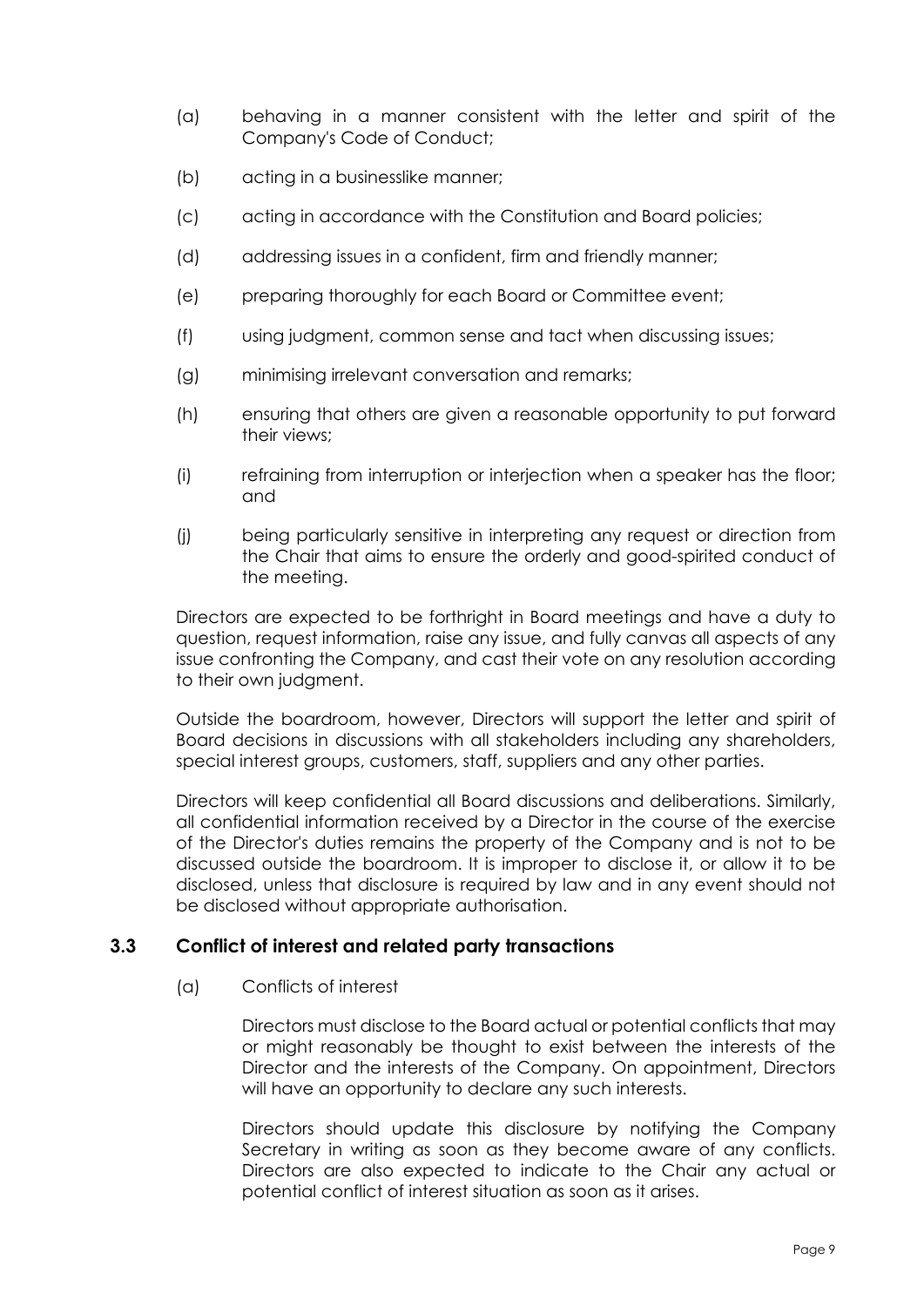The Board can request a Director to take reasonable steps to remove the conflict of interest. If a Director cannot or is unwilling to remove a conflict of interest then the Director must absent himself or herself from the room when discussion and voting occur on matters to which the conflict relates. The entry and exit of the Director concerned will be minuted by the Company Secretary. Directors do not have to give notice of a conflict or absent themselves in accordance with section 191(2) or section 195 of the Corporations Act, including, without limitation when either:

- (i) conflict of interest relates to an interest common to all Company members/shareholders; or
- (ii) the Board passes a resolution that:
	- (A) identifies the Director, the nature and extent of the Director's interest; and
	- (B) clearly states that the other Directors are satisfied that the interest should not disqualify the Director concerned from discussion and/or voting on the matter.
- (b) Related party transactions

Related party transactions include any financial transaction between a Director or officer and the Company and will be reported in half yearly and annual reports.

In general, the Corporations Act requires related party transactions to be approved by the shareholders; the Board cannot, except in certain limited circumstances, approve these transactions. Examples of exemptions to this requirement occur where the financial benefit is given on arm's length terms, or is considered to be reasonable remuneration to an officer or employee.

The Board has also resolved that where applications are made by a related party to a Director or officer of the Company then the Director or officer shall exclude himself/herself from the approval process.

Related party for this process has the meaning given to that term in Section 228 of the Corporations Act and includes:

- <span id="page-14-2"></span><span id="page-14-1"></span>(i) a spouse or de facto spouse of the Director or officer;
- (ii) a parent, son or daughter of the Director or officer or their spouse or de facto spouse; or
- (iii) an entity over which the Director or officer or a related party defined in paragraph [\(i\)](#page-14-1) or [\(ii\)](#page-14-2) has a controlling interest.

### <span id="page-14-0"></span>**3.4 Emergency contact procedures**

As there is the occasional need for urgent decisions, Directors should leave with the Company Secretary any contact details, either for themselves or for a person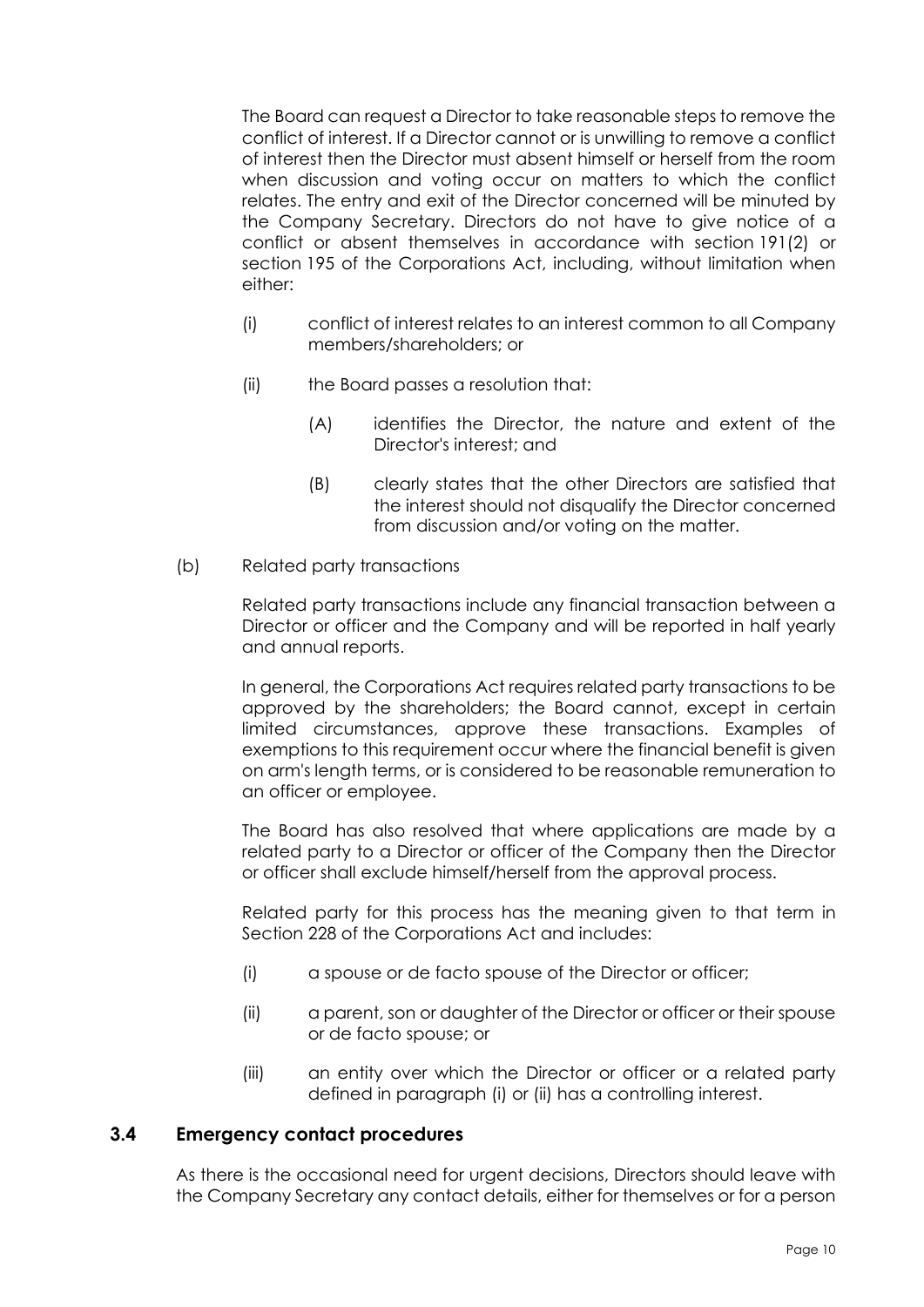who knows their location, so that all Directors can be contacted within 24 hours in cases of a written resolution or other business.

# <span id="page-15-0"></span>**4. The role of the Chair**

The Chair's role is a key one within the Company. The Chair is considered the "lead" Director and utilises his/her experience, skills and leadership abilities to facilitate the governance processes. Where possible the Chair should be an independent Director and not be the same person as the MD of the Company.

There are two main aspects to the Chair's role. They are the Chair's role within the boardroom and the Chair's role outside the boardroom.

### <span id="page-15-1"></span>**4.1 Inside the boardroom**

Inside the boardroom the role of the Chair is to:

- (a) Establish and approve the agenda for Board meetings in consultation with the MD;
- (b) chair Board meetings;
- (c) ensure adequate time in Board meetings for discussion of all agenda items including strategic issues;
- (d) be clear on what the Board has to achieve, both in the long and short term;
- (e) provide guidance to other Board members about what is expected of them;
- (f) facilitating effective contribution of all directors and promoting constructive and respectful relations between directors and between the Board and management;
- (g) ensure that Board meetings are effective in that:
	- (i) the right matters are considered during the meeting (for example, strategic and important issues);
	- (ii) matters are considered carefully and thoroughly;
	- (iii) all Directors are given the opportunity to effectively contribute; and
	- (iv) the Board comes to clear decisions and resolutions are noted;
- (h) brief all Directors in relation to issues arising at Board meetings;
- (i) ensure that the decisions of the Board are implemented properly; and
- (j) ensure that the Board behaves in accordance with its Code of Conduct.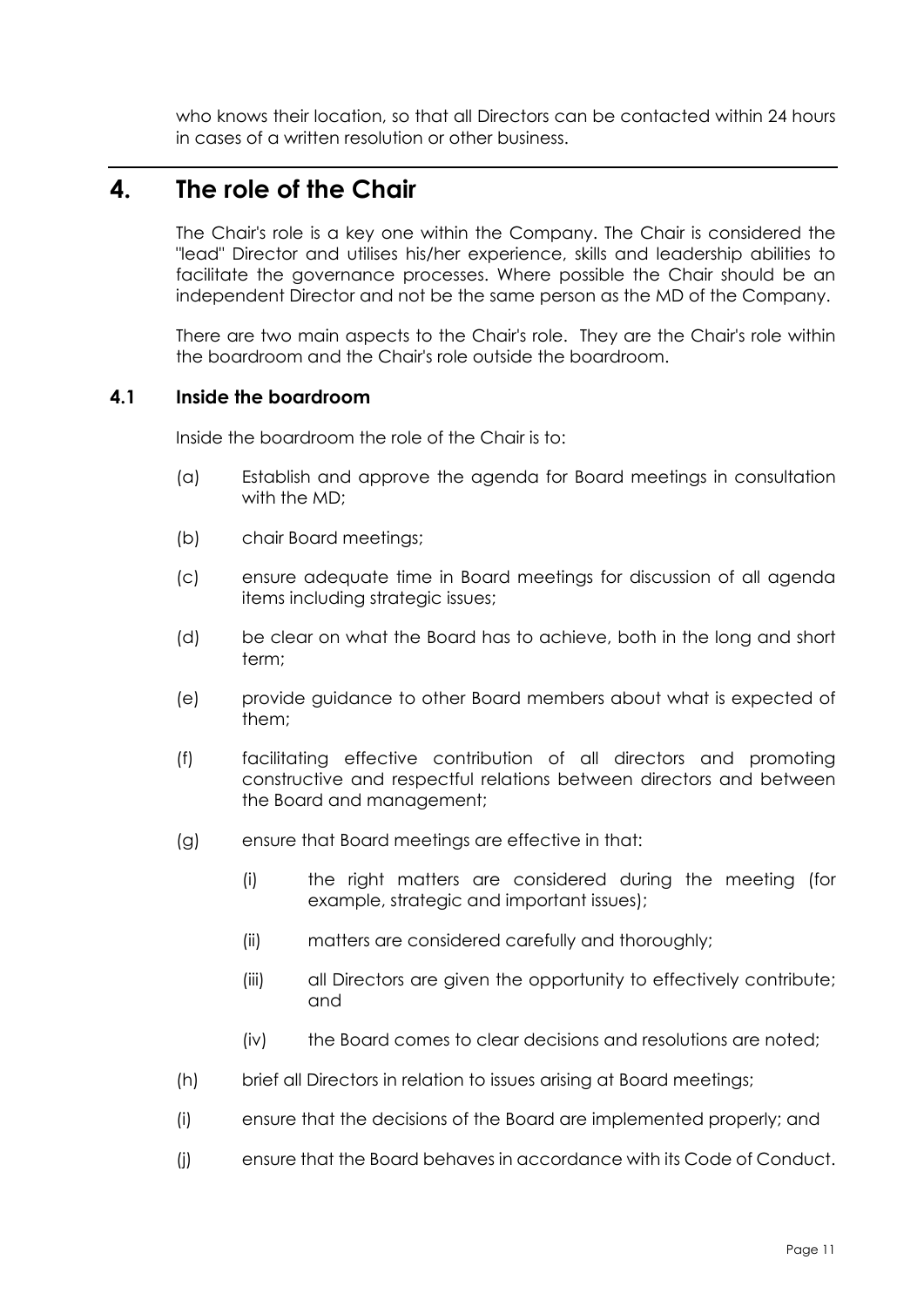### <span id="page-16-0"></span>**4.2 Outside the boardroom**

Outside the boardroom the role of the Chair is to:

- (a) in conjunction with the MD, undertake appropriate public relations activities;
- (b) be the spokesperson for the Company at the AGM and in the reporting of performance and profit figures;
- (c) be the major point of contact between the Board and the MD;
- (d) be kept fully informed of current events by the MD on all matters which may be of interest to Directors;
- (e) regularly review with the MD, and such other senior officers as the MD recommends, progress on important initiatives and significant issues facing the Company; and
- (f) provide mentoring for the MD.

# <span id="page-16-1"></span>**5. The role of the Company Secretary**

The Company Secretary is charged with facilitating the Company's corporate governance processes and so holds primary responsibility for ensuring that the Board processes and procedures run efficiently and effectively. The Company Secretary is accountable to the Board, through the Chair, on all governance matters and reports directly to the Chair as the representative of the Board. The Company Secretary is appointed and dismissed by the Board and all Directors have, as of right access to the Company Secretary.

The tasks of the Company Secretary shall include:

- (a) Meetings and minutes
	- (i) notifying the directors in advance of a meeting of the Board;
	- (ii) ensuring that the agenda and Board papers as and when they are required, are prepared and forwarded to Directors prior to Board meetings;
	- (iii) recording, maintaining and distributing the minutes of all Board and Board Committee meetings as required;
	- (iv) maintaining a complete set of Board papers at the Company's main office, preparing for and attending all annual and extraordinary general meetings of the Company;
	- (v) recording, maintaining and distributing the minutes of all general meetings of the Company; and
	- (vi) ensuring all substantive resolutions at a meeting of security holders are decided by a poll rather than by a show of hands.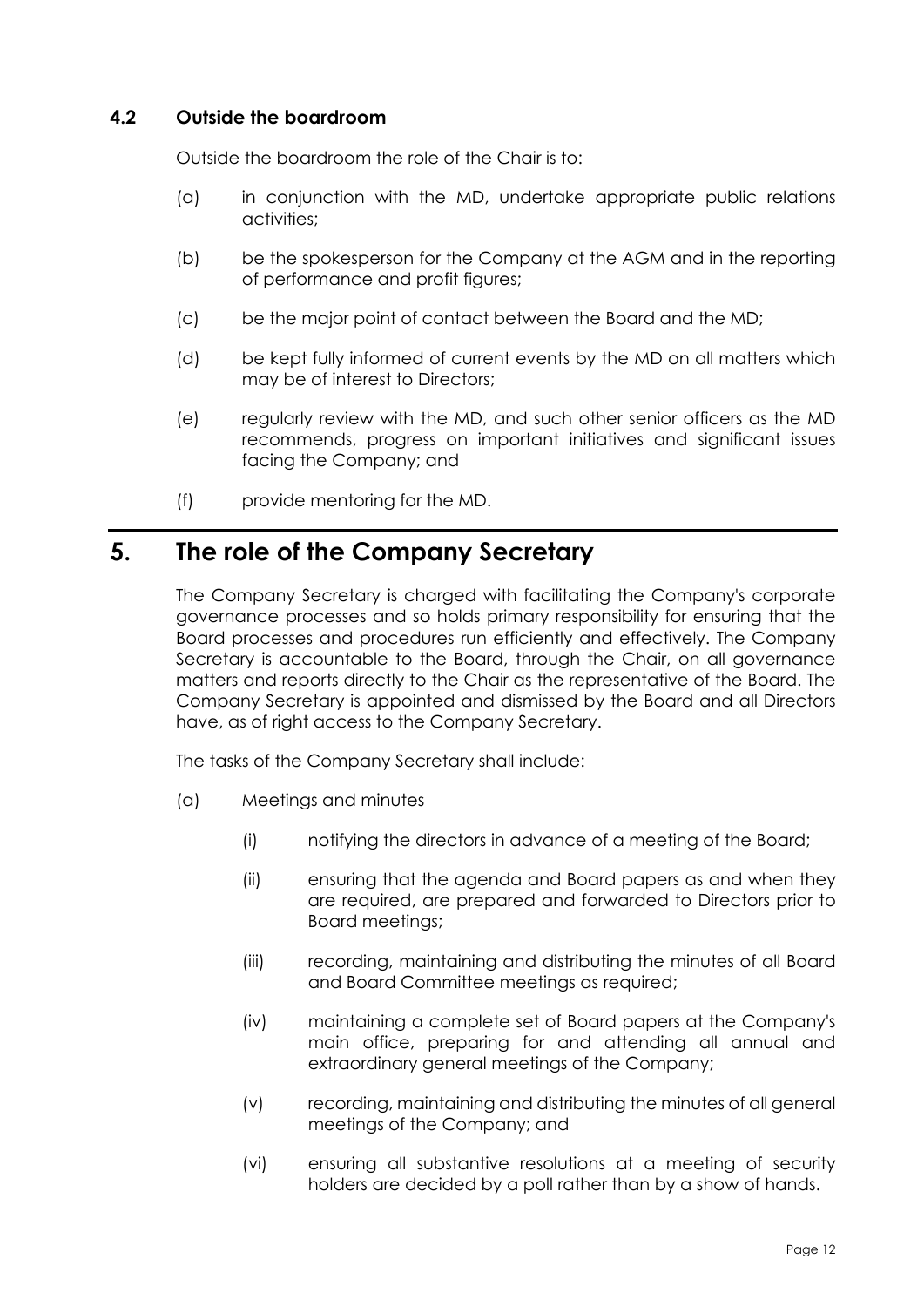- (b) Compliance
	- (i) overseeing the Company's compliance program and ensuring the Company's compliance and reporting obligations are met;
	- (ii) ensuring all requirements of ASIC, the ATO and any regulatory bodies are fully met; and
	- (iii) providing counsel on corporate governance principles and Director liability.
- (c) Governance administration
	- (i) maintaining a Register of Company Policies as approved by the Board;
	- (ii) maintaining, updating and ensuring that all Directors have access to an up-to-date copy of the Board Charter and associated governance documentation;
	- (iii) maintaining the complete list of the delegations of authority;
	- (iv) reporting at Board meetings the documents executed under a power of attorney, or under the common seal; and
	- (v) any other services the Chair or Board may require.

## <span id="page-17-0"></span>**6. The role of the MD**

The MD is responsible for the attainment of the Company's goals and vision for the future, in accordance with the strategies, policies, programs and performance requirements approved by the Board. The position reports directly to the Board.

If there is no MD appointed at any given time, the Board will nominate another executive director to undertake the role/responsibilities assigned to the MD under this Board Charter.

The MD's primary objective is to ensure the ongoing success of the Company through being responsible for all aspects of the management and development of the Company. The MD is of critical importance to the Company in guiding the Company to develop new and imaginative ways of winning and conducting business. The MD must have the industry knowledge and credibility to fulfil the requirements of the role.

The MD will, as and when the size, nature and scale of the Company's activities requires it, manage a team of executives responsible for all functions contributing to the success of the Company.

The MD's specific responsibilities will include:

(a) develop, in conjunction with the Board, the Company's vision, values, and goals;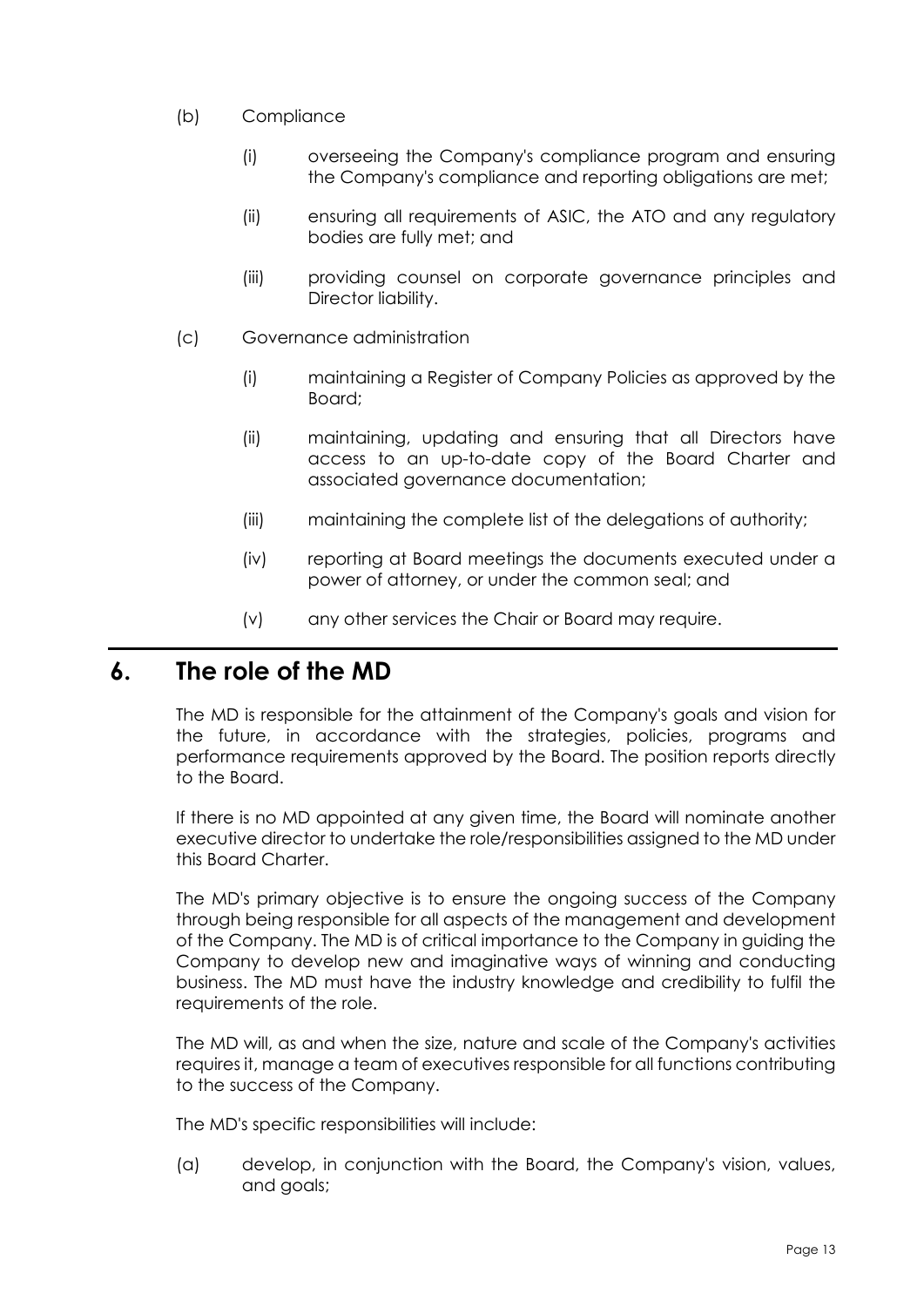- (b) responsibility for the achievement of corporate goals and objectives;
- (c) development of short, medium and long-term corporate strategies and planning to achieve the Company's vision and overall business objectives;
- (d) preparation of business plans and reports with the Senior Management;
- (e) developing with the Board the definition of ongoing corporate strategy;
- (f) implementing and monitoring strategy and reporting/presenting to the Board on current and future initiatives;
- (g) advise the Board regarding the most effective organisational structure and oversee its implementation;
- (h) assessment of business opportunities of potential benefit to the Company;
- (i) responsibility for proposals for major capital expenditure to ensure their alignment with corporation strategy and justification on economic grounds;
- (j) sustain competitive advantage through maximising available resources, encouraging staff commitment and strategically aligning the corporate culture with the organisation's goals and objectives;
- (k) establish and maintain effective and positive relationships with Board members, shareholders, customers, suppliers and other government and business liaisons;
- (l) undertake the role of key Company spokesperson;
- (m) recommend policies to the Board in relation to a range of organisational issues including delegations of authority, consultancies and performance incentives;
- (n) ensure statutory, legal and regulatory compliance and comply with corporate policies and standards;
- (o) ensure appropriate risk management practices and policies are in place;
- (p) develop and motivate direct reports and their respective teams;
- (q) select and appoint key staff as and when required (direct reports); and
- (r) ensure there is an appropriate staff appraisal system in place in the Company.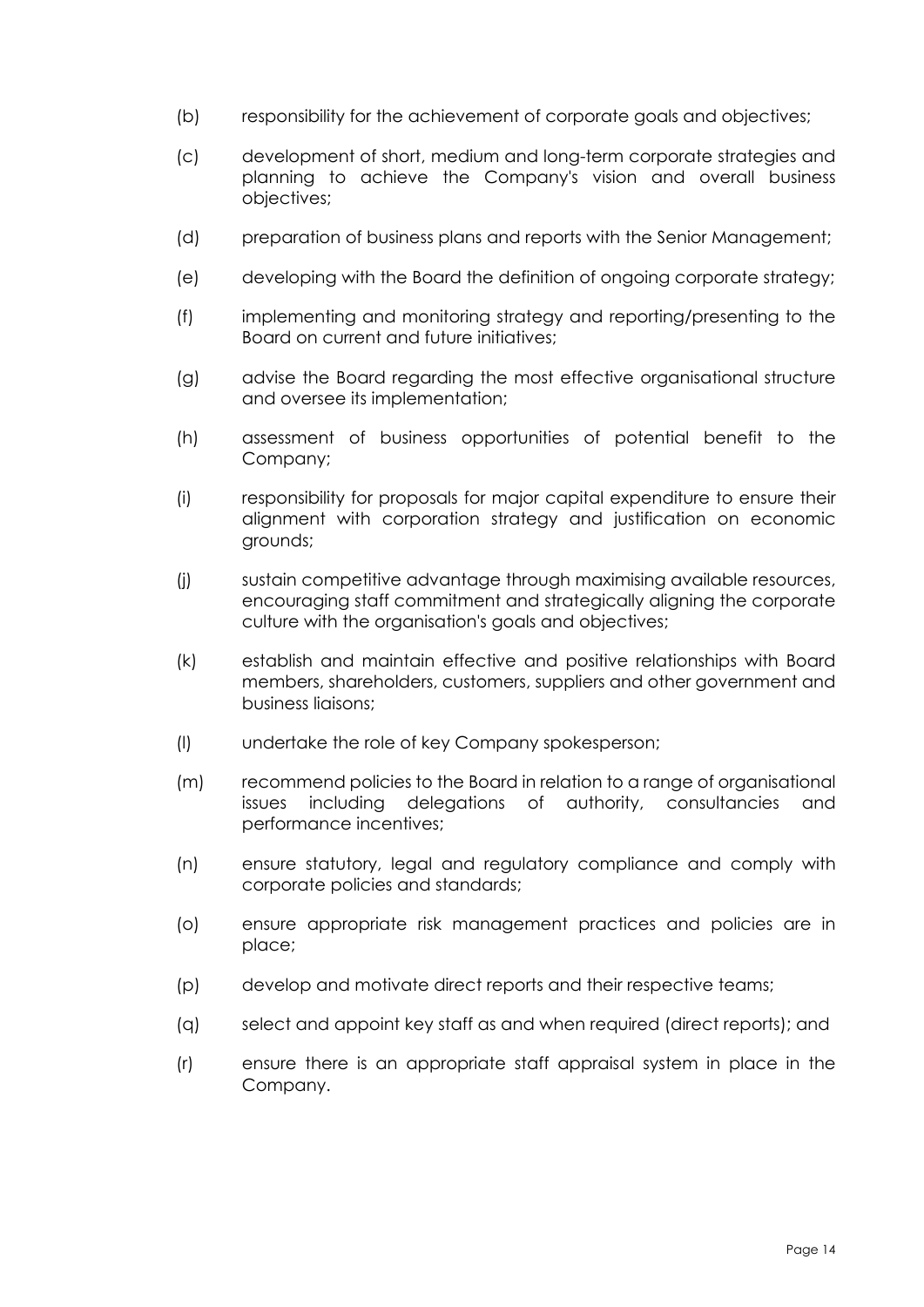# <span id="page-19-1"></span><span id="page-19-0"></span>**1. Board meetings**

Board meetings are a fundamental component of governance processes. Each Board meeting is critical, as it is the main opportunity for directors to:

- (a) obtain and exchange information with the Senior Management team;
- (b) obtain and exchange information with each other; and
- (c) make decisions.

The Board meeting agenda is equally as important because it shapes the information flow and subsequent discussion.

### <span id="page-19-2"></span>**1.1 Meeting frequency**

Given the size of the Company and the scale of its activities the Board will meet approximately ten times per year but not less than six times per year and, unless otherwise agreed, Committees will generally meet on a quarterly basis. Where Board and Committee meetings are scheduled for the same month, where possible, Committee meetings will precede the Board meeting by at least one week to allow the circulation of the minutes of the Committee meeting prior to the Board meeting.

### <span id="page-19-3"></span>**1.2 Meeting time and location**

The Board usually meets at the offices of the Company in Australia. The commencement time will vary depending on the agenda of each individual meeting, the availability of key participants and the location in which the meeting is taking place.

### <span id="page-19-4"></span>**1.3 Meeting language**

If a Director does not speak the language in which the Board meeting is proposed to be held in and key documents written, processes will be adopted to ensure that the Director understands and can contribute to discussions at those meetings and understand and discharge their obligations in relation to those documents.

### <span id="page-19-5"></span>**1.4 Meeting cycle**

When the size of the Company and the scale of its activities warrants it, and to assist the smooth running of Board processes, the Board will adopt an indicative monthly cycle as follows. The indicative cycle gives Board members seven days to review the agenda and Board papers to save valuable time at meetings by being prepared for discussions and allowing them to seek clarification or further information in advance on ambiguous items.

Under normal circumstances and when warranted, Board meetings shall follow the following monthly cycle: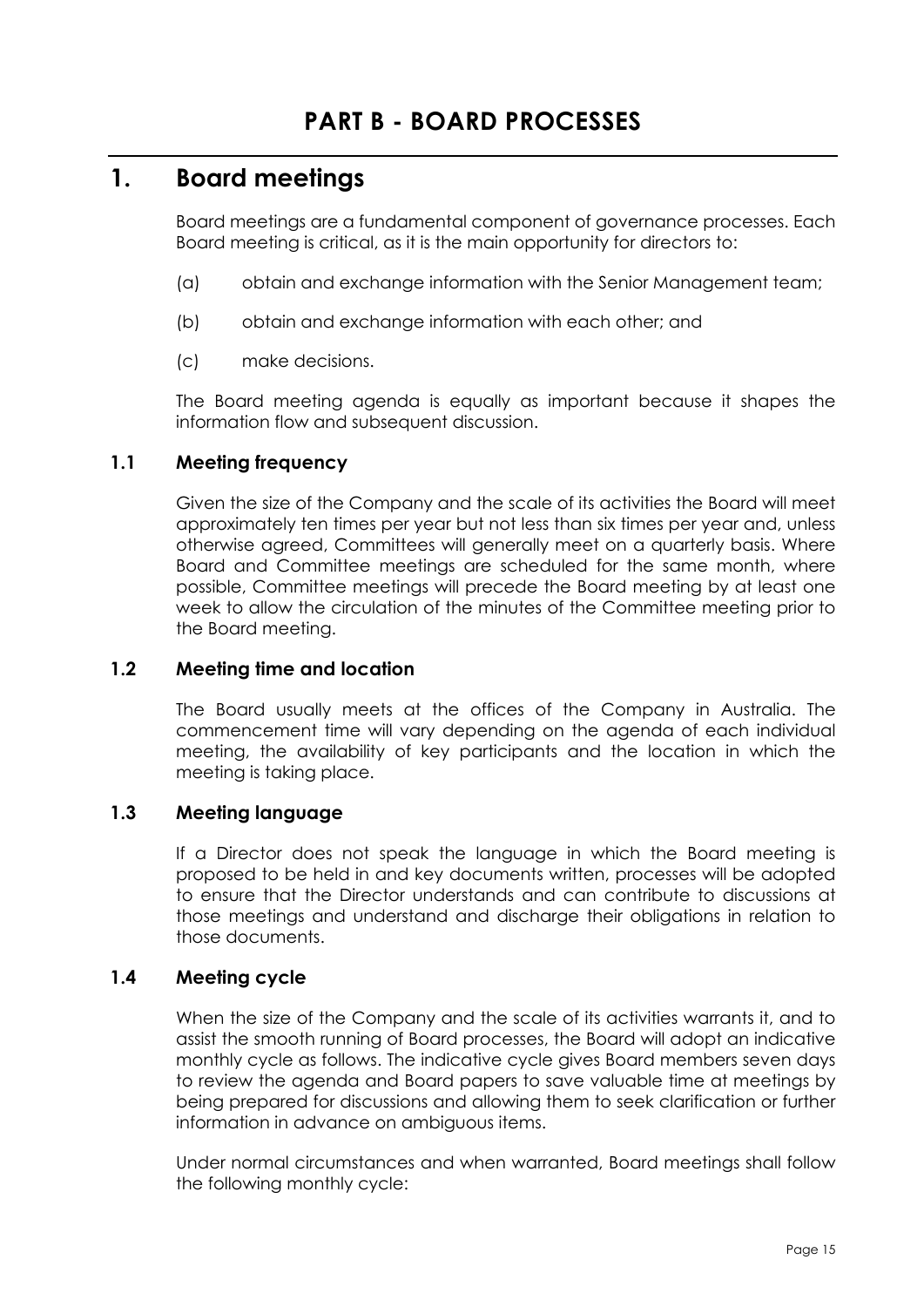| <b>ITEM</b>                                                            | DAY      |
|------------------------------------------------------------------------|----------|
| Draft agenda prepared by the Company Secretary                         |          |
| Company Secretary updates actions arising from the previous<br>meeting |          |
| Company Secretary reviews the proposed agenda with the Chair           | -7       |
| Board papers and agenda are finalised                                  |          |
| Board papers are printed                                               |          |
| All Board papers are circulated to Board meeting attendees             | -3       |
| Board meeting                                                          |          |
| Draft minutes sent to Chair                                            | $3 - 5$  |
| Draft minutes sent to Directors                                        | $6 - 10$ |

All days indicated are calculated in relation to the Board meeting day (day zero).

Please note that this is an indicative cycle only. The actual timing of events in the lead up to and follow up from Board meetings will be dependent upon the circumstances surrounding each individual meeting.

## <span id="page-20-0"></span>**1.5 Conduct of meeting**

The Chair will determine the degree of formality required at each meeting while maintaining the decorum of such meetings. As such the Chair will:

- (a) ensure that all members are heard;
- (b) retain sufficient control to ensure that the authority of the Chair is recognised. This may require a degree of formality to be introduced if this is necessary to advance the discussion;
- (c) take care that the decisions are properly understood and well recorded; and
- (d) ensure that the decisions and debate are completed with a formal resolution recording the conclusions reached.

### <span id="page-20-1"></span>**1.6 Quorum and voting at meetings**

In order for a decision of the Board to be valid a quorum of Directors must be present. A quorum will be 2 Directors present in person or by instantaneous communication device or as otherwise stipulated in the Constitution. Questions arising at Board meetings are to be decided by a majority vote of Directors who are present and entitled to vote.

### <span id="page-20-2"></span>**1.7 Emergency decision making**

A resolution in writing signed by all Directors shall be as valid and effectual as if it had been passed at a meeting of Directors duly convened and held and otherwise in accordance with the Company's Constitution.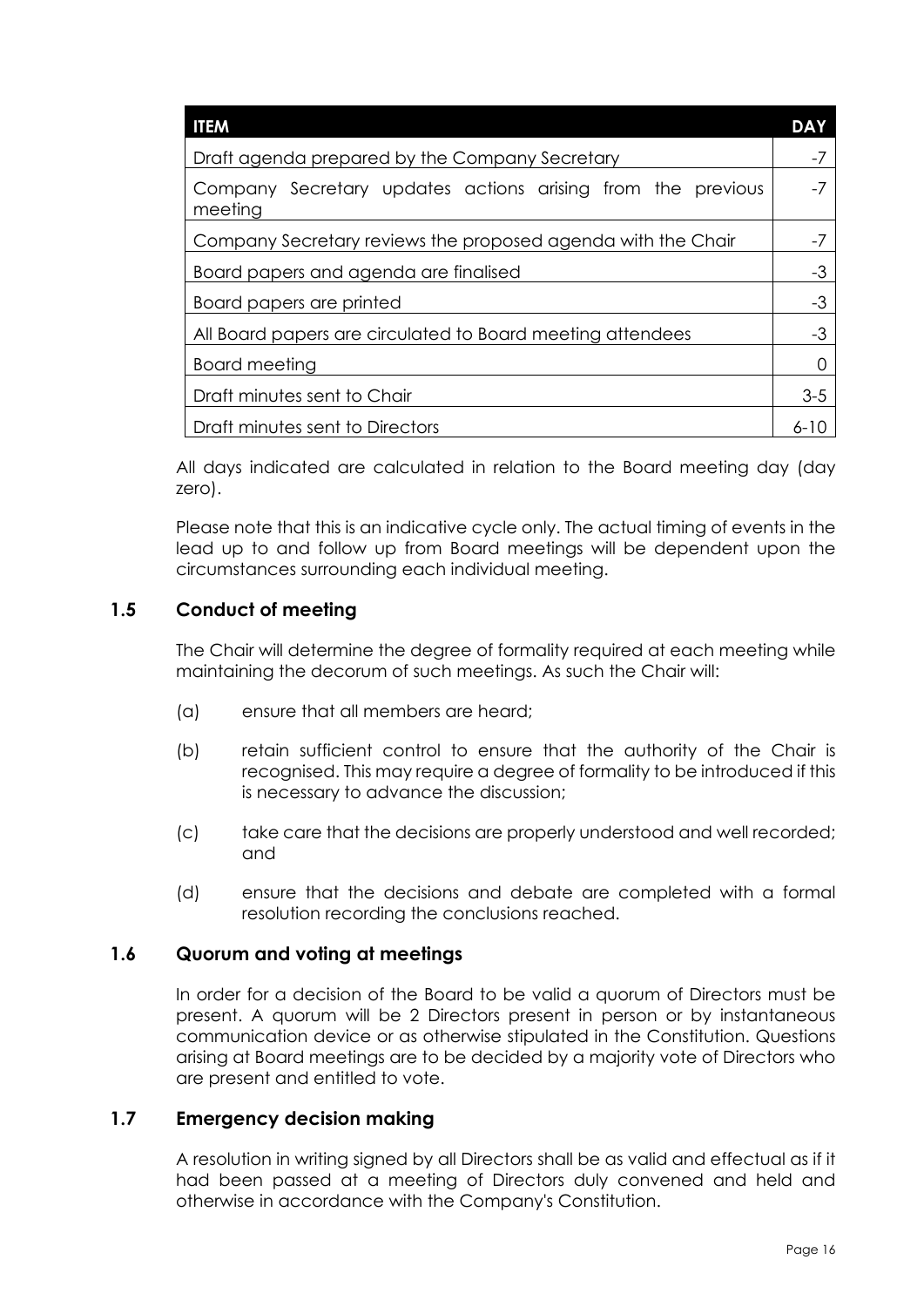# <span id="page-21-0"></span>**2. Board meeting agenda**

## <span id="page-21-1"></span>**2.1 Agenda content**

An agenda will be prepared for each Board and Committee meeting.

## <span id="page-21-2"></span>**2.2 Agenda preparation**

The Company Secretary, in consultation with the Chair and the MD is responsible for preparing an agenda for each Board meeting. However, any Director may request items to be added to the agenda for upcoming meetings.

## <span id="page-21-3"></span>**3. Board papers**

### <span id="page-21-4"></span>**3.1 Preparation and circulation of Board papers**

The Company Secretary together with the MD is responsible for the preparation and circulation of Board papers should they be required. The Board papers, if so required, will be circulated to Directors prior to the Board meeting. If a Board paper relates to a matter in which there is a known conflict of interest with a particular Director then the relevant Board paper will be removed by the Company Secretary on the instructions of the Chair, from the set of Board papers sent to that Director. In the case of the Chair having a conflict of interest, the Board will appoint another Director to make final decisions on the forwarding of Board papers to the Chair.

### <span id="page-21-5"></span>**3.2 Retention of Board papers**

The Company Secretary maintains a complete set of Board papers at the Company's headquarters. However, individual Directors may retain their own Board papers in a secure location.

## <span id="page-21-6"></span>**4. Board minutes**

Minutes are to be a concise summary of the matters discussed at a Board Meeting. Minutes will contain a brief reference to relevant Board papers tabled plus any official resolutions adopted by Directors. All decisions will be recorded in the minutes by means of a formal resolution.

## <span id="page-21-7"></span>**5. Board calendar**

In order to provide an even distribution of work over each financial year, the Board will adopt a twelve-month Board Calendar. Included will be all scheduled Board and Committee meetings as well as major corporate and Board activities to be carried out in particular months. Once initiated it will be updated and approved prior to the start of each financial year.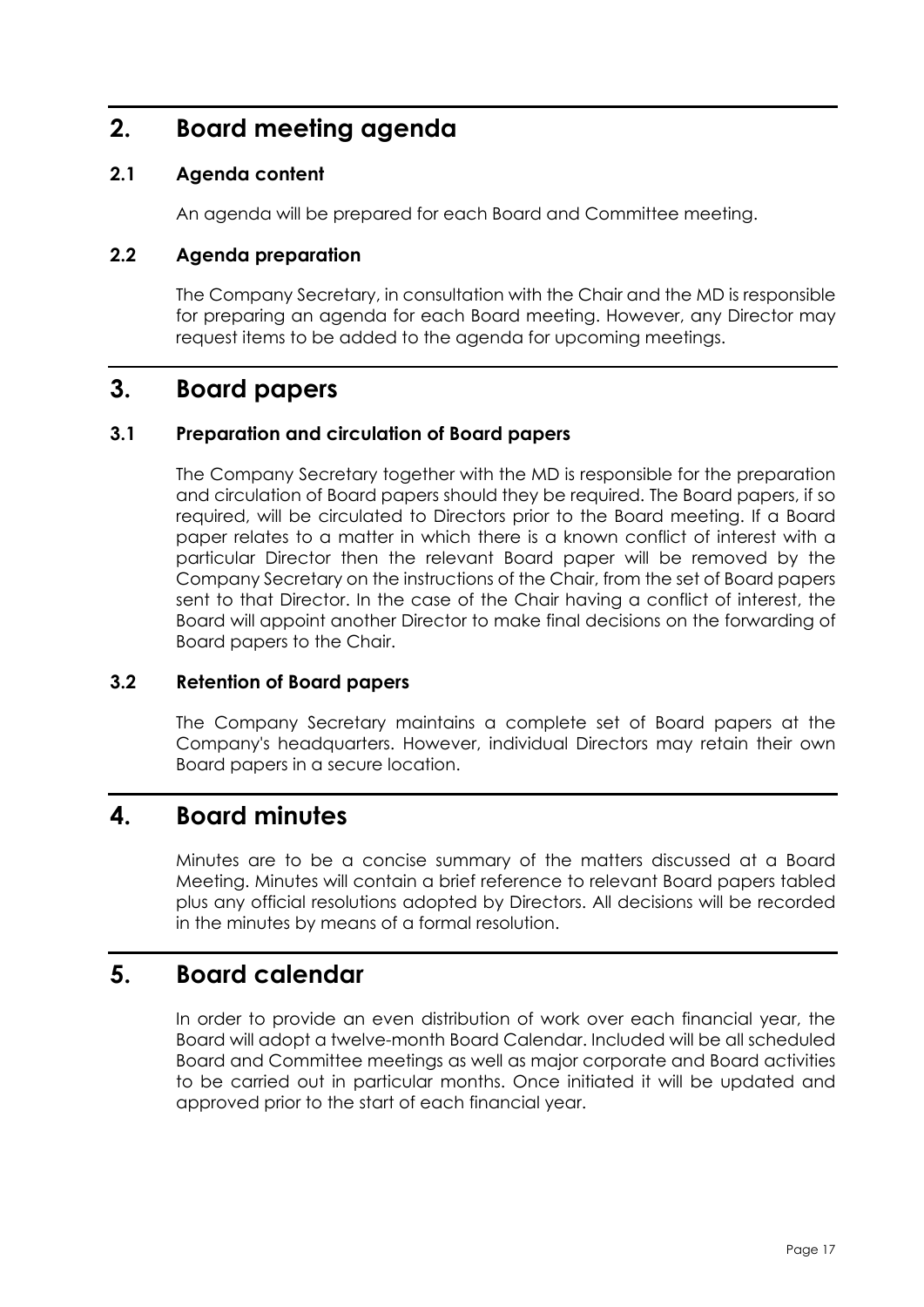# <span id="page-22-0"></span>**6. Committees**

When the size of the Company and the scale of its activities warrant it, the Board will institute the following committees:

- (a) Audit and Risk Committee;
- (b) Remuneration Committee; and
- (c) Nomination Committee.

Nevertheless, the Board has the ability to alter the roles of each Committee as it sees fit.

<span id="page-22-1"></span>Due to the size and scale of its operations, the Company does not have in place the above Committees. Currently, the roles and responsibilities of the above Committee are undertaken by the full Board.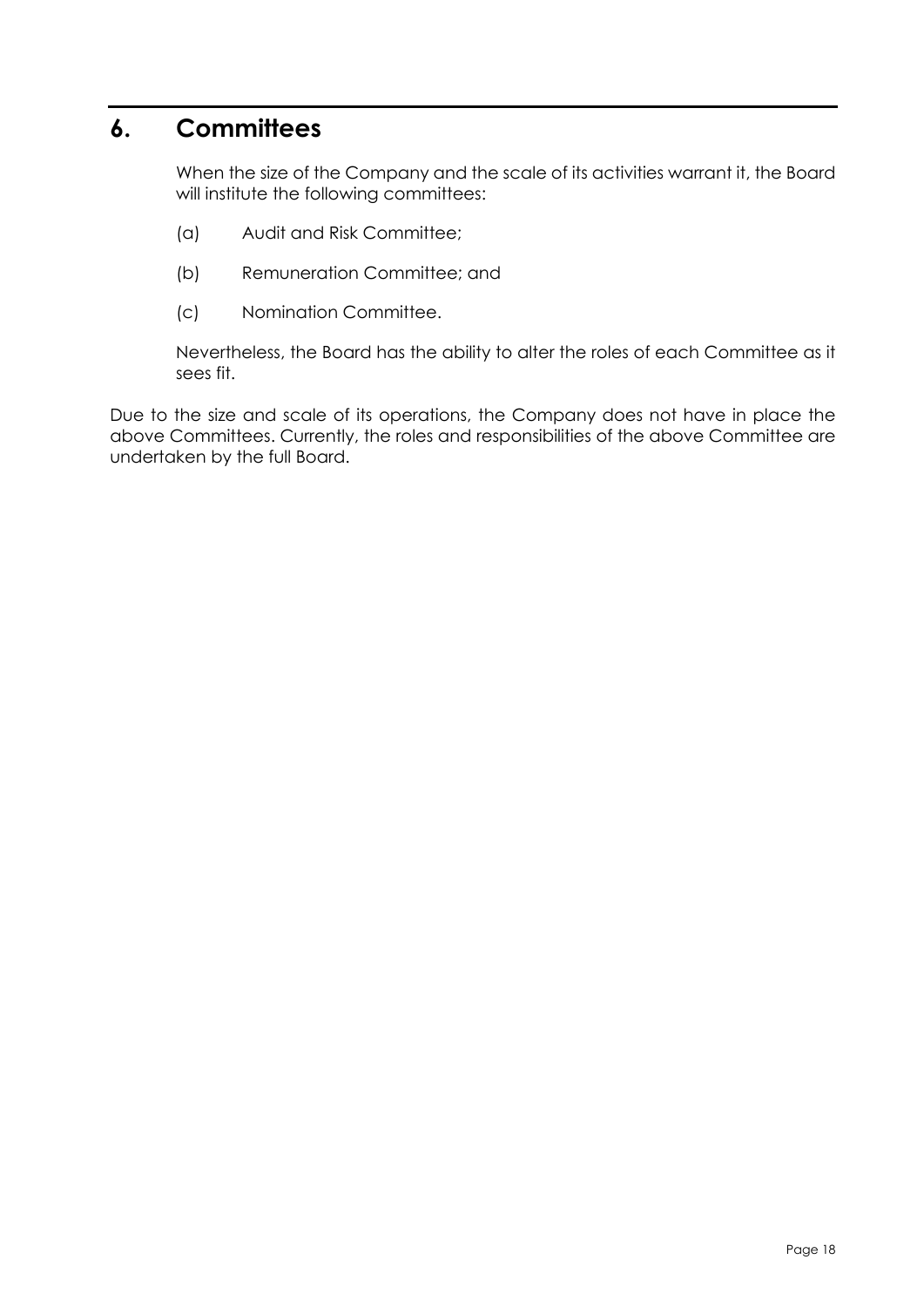# <span id="page-23-0"></span>**1. The Board and strategy**

The Board will approve a formal strategic planning process that articulates the respective roles and levels of involvement of the Board, Senior Management and other employees and will review the strategic plan for the Company on a regular basis.

# <span id="page-23-1"></span>**2. Contacts and advisory role**

### <span id="page-23-2"></span>**2.1 MD advisory role**

It is recognised that a key directorial duty is providing a sounding board for MD ideas and challenges. Recognising that the MD-Board relationship is critical to effective corporate governance, Directors should provide frank and honest advice to the MD. It is expected that the Chair will play a key part of this role and will maintain regular contact with the MD.

All advice should be constructive in nature and provided in a positive manner. Where appropriate, Directors should recommend possible alternative advisers if they do not feel adequately trained to assist.

### <span id="page-23-3"></span>**2.2 Protocol for interaction with internal and external parties**

(a) Media contact and comment

The Board has designated the MD or the Chair (where appropriate) to speak to the press on matters associated with the Company. In speaking to the press, the MD or the Chair will not comment on price sensitive information that has not already been disclosed to a relevant authority, however, they may clarify previously released information. To assist in safeguarding against the inadvertent disclosure of price sensitive information the MD and the Chair will be informed of what the Company has previously disclosed to the market on any issue prior to briefing anyone outside the Company.

Subject to the policies of the Board and any committee that the Board may appoint from time to time, the Chair is authorised to comment on:

- (i) annual and half yearly results at the time of the release of the annual or half yearly report;
- (ii) resolutions to be put to General Meetings of the Company;
- (iii) changes in Directors, any matter related to the composition of the Board or Board processes;
- (iv) any speculation concerning Board meetings or the outcomes of Board meetings; and
- (v) other maters specifically related to shareholders.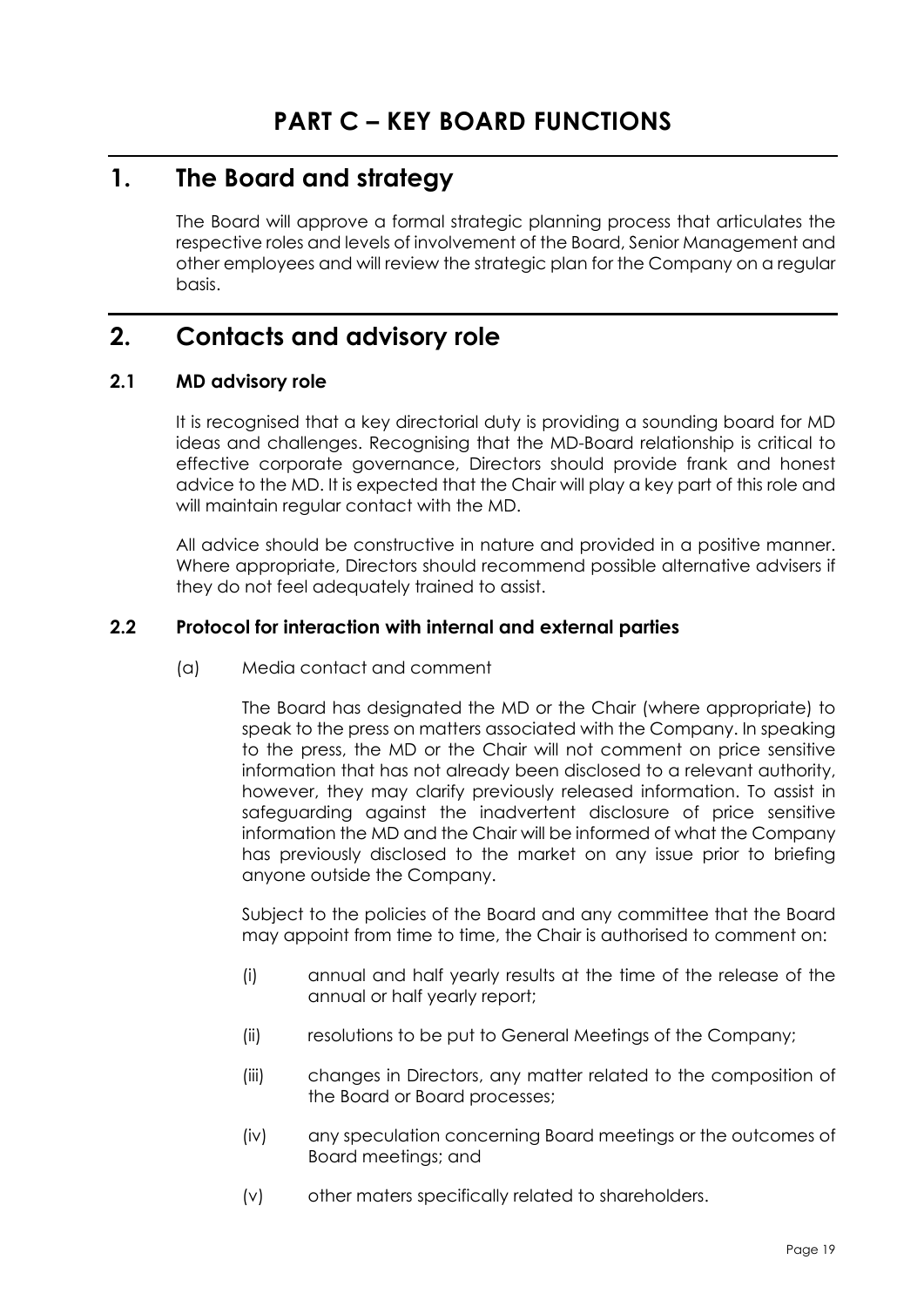Subject to the policies of the Board and any committee that the Board may appoint from time to time, the MD is authorised to comment on:

- (i) the Company's future outlook;
- (ii) any operational matter;
- (iii) media queries concerning operational issues which reflect either positively or negatively on the Company;
- (iv) proposed or actual legal actions; and
- (v) queries and general discussion concerning the Company's industry.

See the Company's Code of Conduct for further information relating to conduct of Employees.

(b) External communications including analyst briefings and responses to Shareholder questions

The Company discloses its financial and operational results to the market each year/half year/quarter as well as informing the market of other events throughout the year as they occur. Annual, half yearly and quarterly financial reports, media releases and AGM speeches are all lodged with the appropriate authority. As all financial information is disclosed, the Company will only comment on factual errors in information and underlying assumptions when commenting on market analysts' financial projections, rather than commenting on the projections themselves.

In addition to the above disclosures, the Company does conduct briefings and discussions with analysts and institutional investors. However, price sensitive information will not be discussed unless that particular information has been previously formally disclosed to the market via an announcement. Slides and presentations used in briefings will also be released immediately prior to the briefing to the market.

After the conclusion of each briefing or discussion if any price sensitive information was disclosed it will be announced immediately to the market.

#### <span id="page-24-0"></span>**2.3 Hospitality and gifts**

While the Company recognises the need from time to time to give or accept customary business courtesies in accordance with ethical business practices, Directors and officers will not solicit such courtesies and will not accept gifts, services, benefits or hospitality that might influence, or appear to influence, the Directors' and officers' conduct in representing the Company.

## <span id="page-24-1"></span>**3. Monitoring**

Another essential function of the Board is to monitor the performance of the organisation in implementing its strategy and overall operational performance.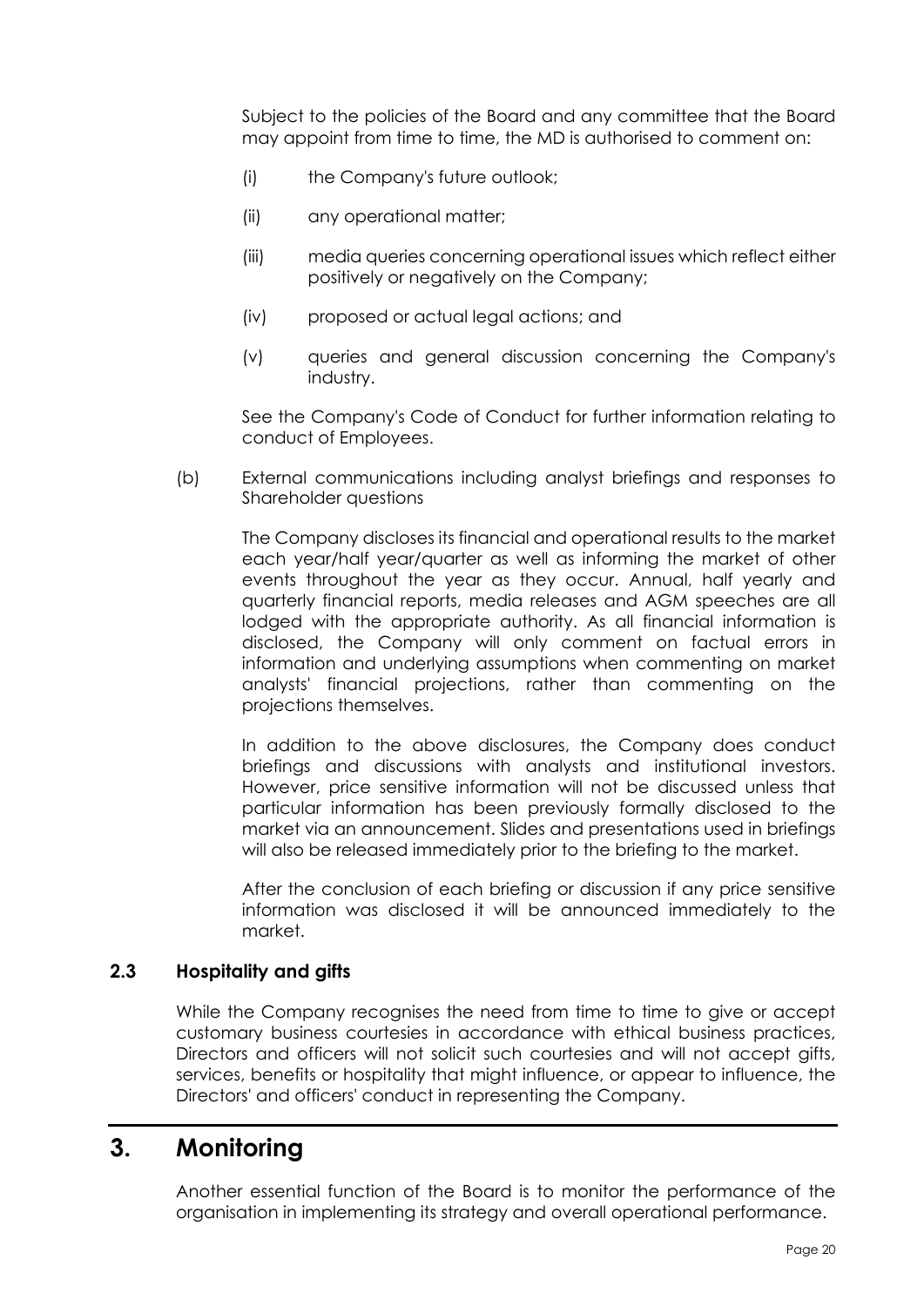## <span id="page-25-0"></span>**4. Risk and compliance management**

The Board is charged with overseeing, reviewing and ensuring the integrity and effectiveness of the Company's risk and compliance systems. The Board has an external independent auditor who is responsible for verifying the Company's compliance systems and reporting to the Board on those systems.

The risk management system will be based on Standard ISO 31000:2018.

Risk management is considered a key governance and management process. It is not an exercise merely to ensure regulatory compliance. Therefore, the primary objectives of the risk management system at the Company will be to ensure:

- (a) all major sources of potential opportunity for and harm to the Company (both existing and potential) are identified, analysed and treated appropriately;
- (b) business decisions throughout the Company appropriately balance the risk and reward trade off;
- (c) regulatory compliance and integrity in reporting is achieved; and
- (d) Senior Management, the Board and investors understand the risk profile of the Company.

In line with these objectives, the risk management system will cover:

- (a) operations risk;
- (b) financial reporting; and
- (c) compliance.

The Board reviews all major strategies and purchases for their impact on the risk facing the Company. The Company reviews annually its operations to update its risk profile. This occurs in conjunction with the strategic planning process.

The Board will create a quarterly report on those areas of risk identified. In addition, as specified by Recommendation 4.2 of the ASX Corporate Governance Council's Corporate Governance Principles and Recommendations (4th Edition), the MD and CFO provide a written declaration of assurance that their opinion, that the financial records of the Company for any financial period have been properly maintained, comply with the appropriate accounting standards and give a true and fair view of the financial position and performance of the Company, has been formed on the basis of a sound system of risk management and internal control which is operating effectively.

The Company also releases periodic reports to the market which are not subject to audit or review by an external auditor. As per Recommendation 4.3 of the ASX Corporate Governance Council's Corporate Governance Principles and Recommendations (4th Edition), the Company advises that all reports are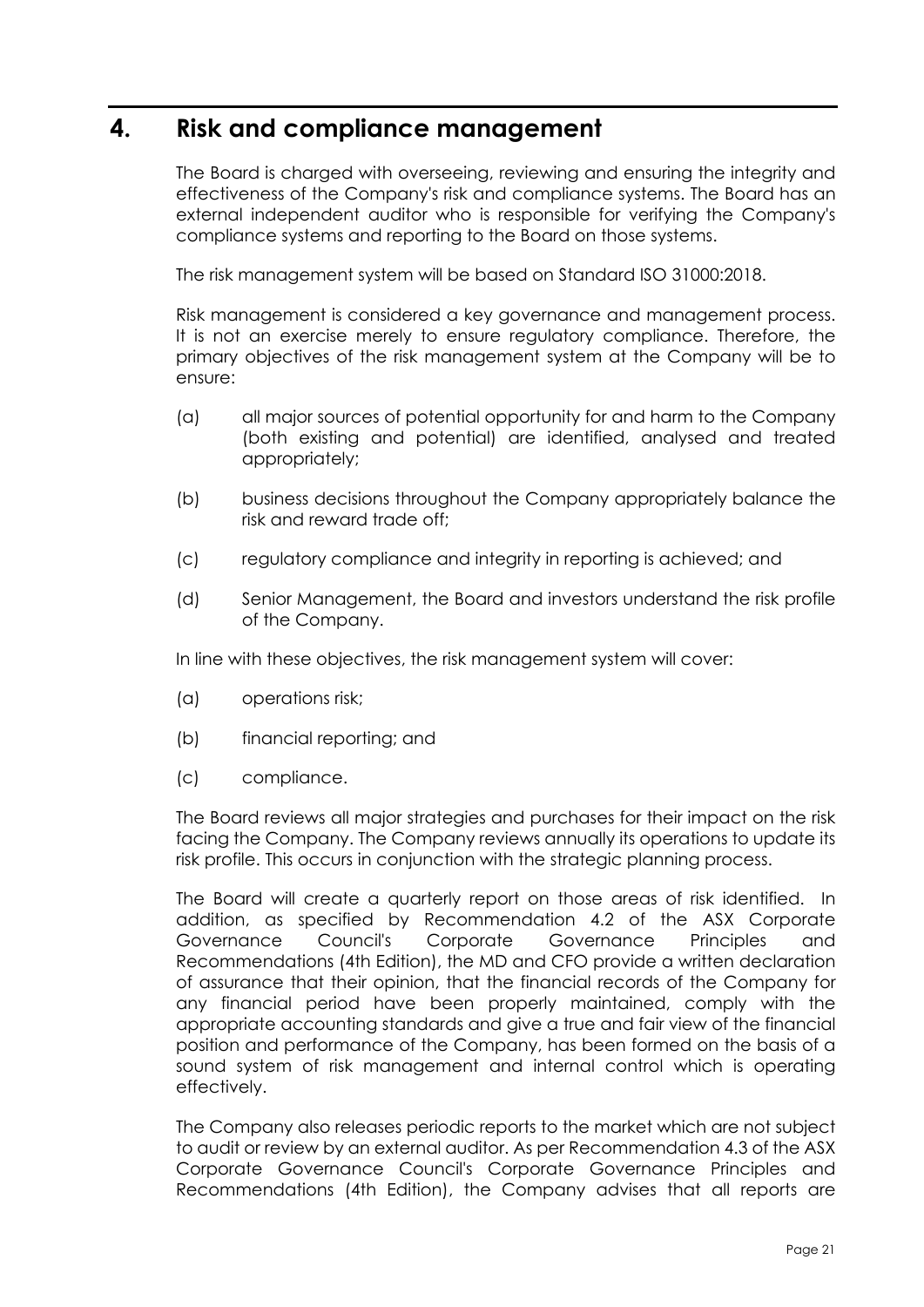produced by the Chief Financial Officer then reviewed for accuracy and verified for integrity by the Board and the Company Secretary prior to release.

# <span id="page-26-0"></span>**5. Delegation of authority**

Directors are responsible for any delegations of their responsibilities with regard to corporate operations. As such, they decide as a Board what Company matters are delegated to either specific Directors or management. In addition, they outline what controls are in place to oversee the operation of these delegated powers.

As a consequence, individual Directors have no individual authority to participate in the day-to-day management of the Company including making any representations or agreements with member companies, suppliers, customers, employees or other parties or organisations.

The exception to this principle occurs where the Board explicitly delegates an authority to the Director individually. Additionally, it is recognised that all Executive Directors will carry significant delegated authority by virtue of their management position.

Similarly, Committees and their members require specific delegations from the Board as a whole and these will be contained in each Committee's respective Terms of Reference.

### <span id="page-26-1"></span>**5.1 General delegations**

In general, the Board delegates all powers and authorities required to effectively and efficiently carry out the Company's business. Listed below are the exceptions to these delegations, whereby the Board or appropriate Committee reserves the powers as indicated.

### <span id="page-26-2"></span>**5.2 Decisions requiring Board approval**

In addition to those decisions requiring approval pursuant to the respective Committee Charters, the following decisions must be referred to the Board for approval:

- (a) Directors acquiring or selling shares of the Company;
- (b) issuing shares of the Company;
- (c) acquiring, selling or otherwise disposing of property in excess of the amount set out in the Company's approval matrix;
- (d) founding, acquiring or selling subsidiaries of or any company within the Company, participating in other companies or dissolving or selling the Company's participation in other companies (including project joint ventures);
- (e) acquiring or selling patent rights, rights in registered trademarks, licences or other intellectual property rights of the Company;
- (f) founding, dissolving or relocating branch offices or other offices, plants and facilities;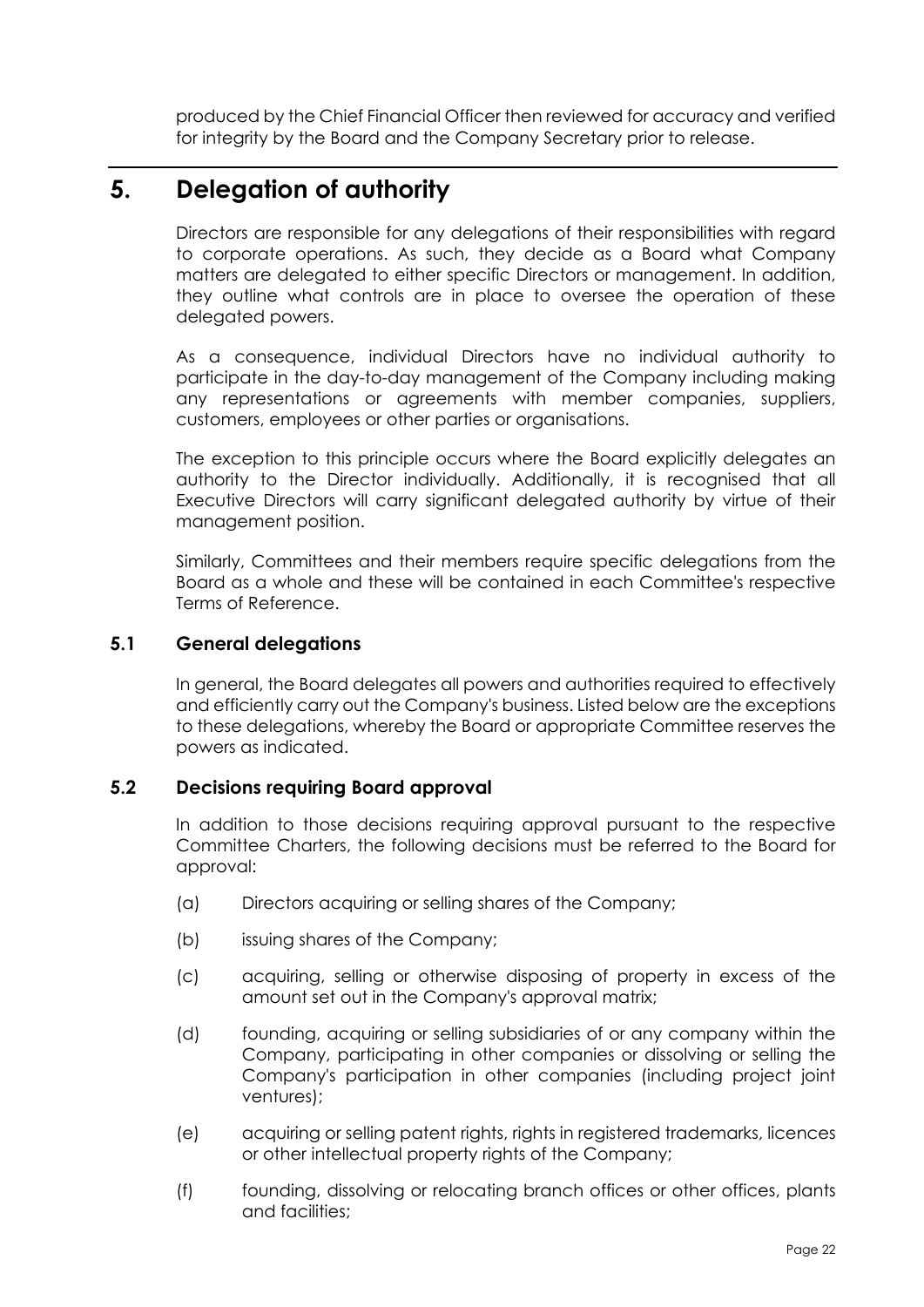- (g) starting new business activities, terminating existing business activities or initiating major changes to the field of the Company's business activities;
- (h) approving and/or altering the annual business plan (including financial planning) for the Company or any part of the Company;
- (i) taking or granting loans which exceed the amount set out in the Company's approval matrix (including, without limitation, the placing of credit orders, issuing of promissory notes or loans against IOUs);
- (j) granting securities of any type;
- (k) granting loans to Company officers or employees and taking over guarantees for the Company's officers and employees;
- (l) entering into agreements for recurring, voluntary or additional social benefits, superannuation agreements or agreements for general wage and salary increases;
- (m) determining the total amount of bonuses and gratuities for Company officers and employees;
- (n) determining the appointment, termination, prolongation of employment or amendment to conditions of employment of members of the Board of Directors; and
- <span id="page-27-0"></span>(o) granting or revoking a power of attorney or limited authority to sign and/or act on behalf of the Company.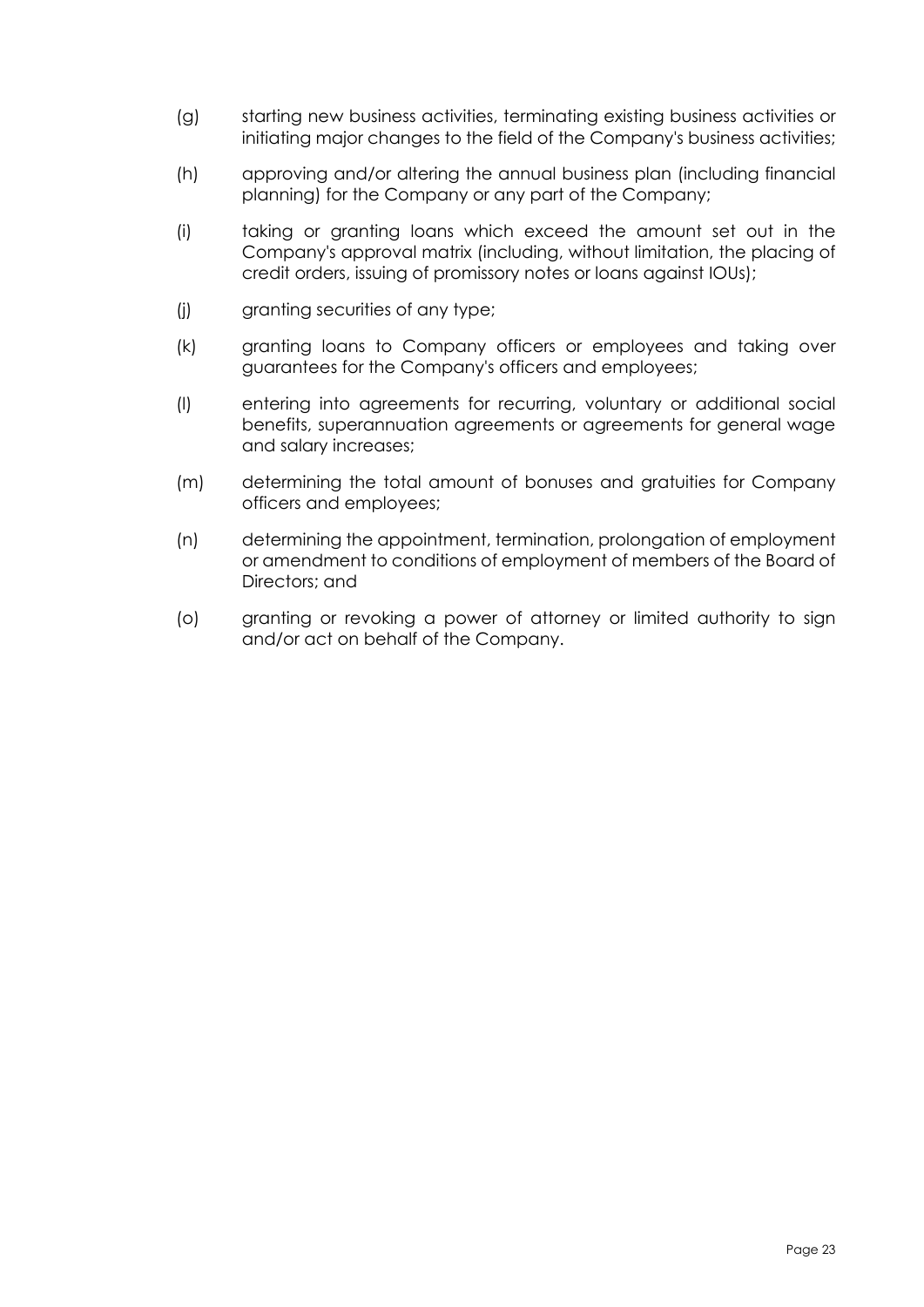## <span id="page-28-0"></span>**1. Director protection**

### <span id="page-28-1"></span>**1.1 Information seeking protocol**

Directors will adhere to the following protocol when seeking information:

- (a) approach the MD/Company Secretary to request the required data;
- (b) if the data is not forthcoming, approach the Chair; and
- (c) if the information is still not forthcoming, write a letter to all Board members and the MD detailing the information that is required, purpose of the information, and who the Director intends to approach in order to obtain the information.

### <span id="page-28-2"></span>**1.2 Access to professional advice**

A Director of the Company is expected to exercise considered and independent judgment on the matters before them. To discharge this expectation a Director may, from time to time, need to seek independent, expert opinion on matters before them. All Directors have the individual authority to commit the company to up to \$5,000 per annum in professional advice.

Prior to seeking professional advice, a director shall inform the Chair about the nature of the opinion or information sought, the reason for the advice, the terms of reference for the advice and the estimated cost of the advice. Where more than one Director is seeking advice about a single issue, the Chair shall endeavour to coordinate the provision of the advice.

If the cost of professional advice is likely to exceed \$5,000, the Director shall seek authority from the Chair prior to engaging an external expert. The Chair has delegated authority to authorise expenditures up to \$10,000. If the Chair withholds authorisation, the Director has the right to seek authority from the Board at the next Board meeting. If the cost of professional advice is likely to exceed \$10,000, then the Boards approval for the engagement of an external expert is required.

Advice so received should be received on behalf of the Board as a whole.

### <span id="page-28-3"></span>**1.3 Access to Board papers**

The Directors have the right to access board papers as granted by the Corporations Act. Such access shall be provided on a timely basis.

### <span id="page-28-4"></span>**1.4 Insurance**

The Company currently holds Directors' and Officers' Insurance Policies. The Company will ensure that all new Directors and Officers are included on the Company's insurance policies. The Company will also review the D&O Insurance Policies on at least an annual basis to ensure that they are sufficient.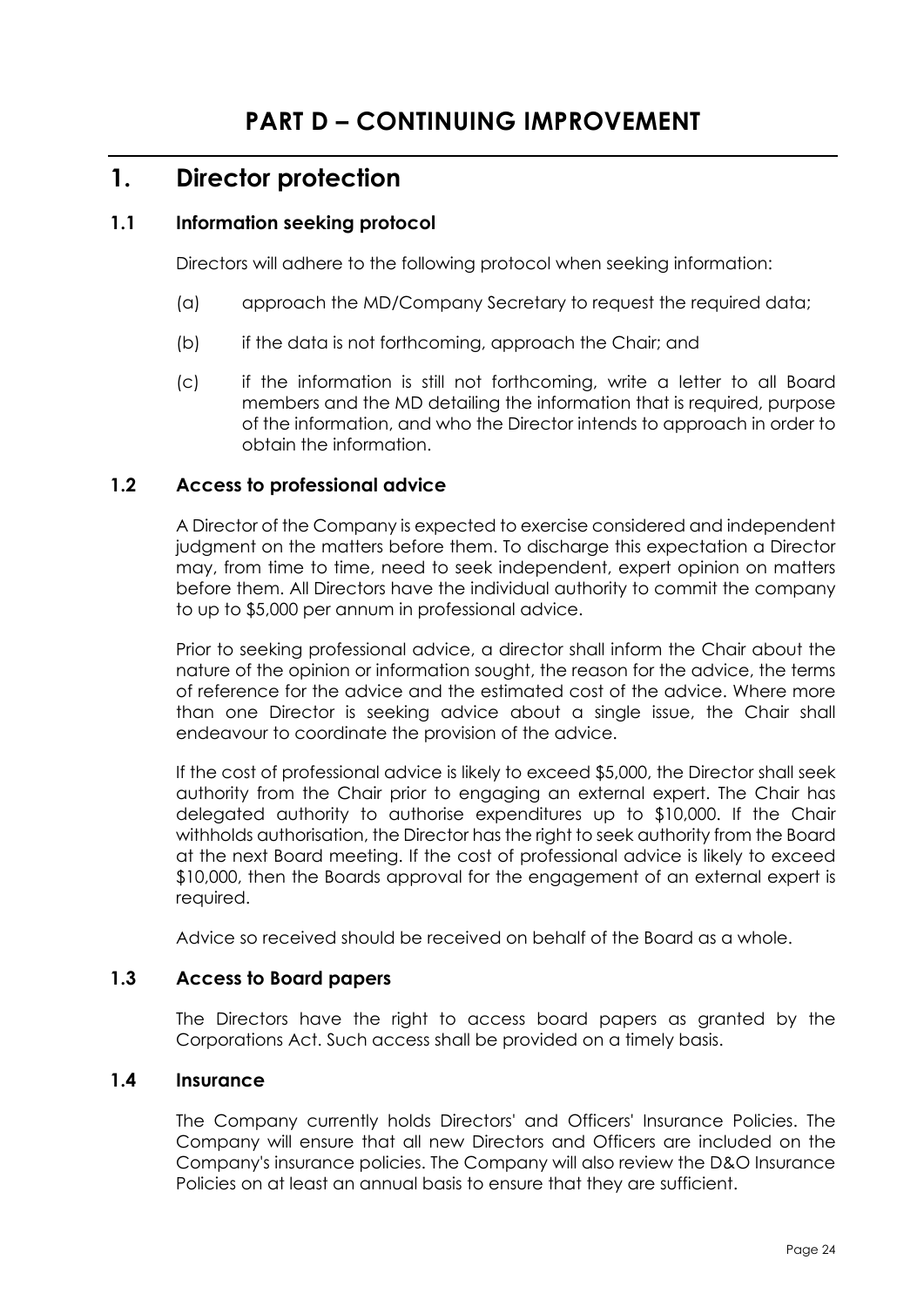# <span id="page-29-0"></span>**2. Board and Senior Executive evaluation**

### <span id="page-29-1"></span>**2.1 Evaluation process**

The Board considers the evaluation of its own and senior executive performance as fundamental to establishing a culture of performance and accountability.

### <span id="page-29-2"></span>**2.2 Board and Director evaluations**

The Board considers the ongoing development and improvement of its own performance as a critical input to effective governance. As a result, the Board will undertake an evaluation of Board and Director performance.

The review will be based on a number of goals for the Board and individual Directors that will be established. The goals are based on corporate requirements and any areas for improvement that may be identified. The Board will consider the outcome of such reviews in a dedicated meeting and develop a series of actions and goals to guide improvement. The Chair will provide each Director with confidential feedback on his or her performance. This feedback is used to develop a development plan for each Director. The Board does not endorse the reappointment of a Director who is not satisfactorily performing the role.

If established by the Board, the Remuneration and Nomination Committee will arrange for a performance evaluation of the Board, its Committees and individual Directors to be conducted on an annual basis.

### <span id="page-29-3"></span>**2.3 Board Committee evaluations**

Once established, the Board will set a number of expectations for its Committees. These expectations are to be derived after considering the results of previous reviews if any, an assessment of the Company's current and future needs, and a review of each Committee's Charter or purpose. As a result of a review, the Board may amend or revoke a Committee's Charter.

The Board will review the performance of the Committees against expectations. Based upon the review, individuals and groups will be provided with feedback on their performance. The results of the review will be a key input into the expectations set by the Board. When a Remuneration and Nomination Committee is established it will take over this review function from the Board.

### <span id="page-29-4"></span>**2.4 Senior Executive evaluations**

All senior executives at the Company will be subject to an annual performance evaluation. Each year, senior executives (including the MD) will establish a set of performance targets. These targets are aligned to overall business goals and the Company's requirements of the position. In the case of the MD, these targets are negotiated between the MD and the Board and signed off by the whole Board.

An informal assessment of progress is carried out throughout the year. A full evaluation of the executive's performance against the agreed targets takes place annually. This will normally occur in conjunction with goal setting for the coming year. Since the Company is committed to continuous improvement and the development of its people, the results of the evaluation form the basis of the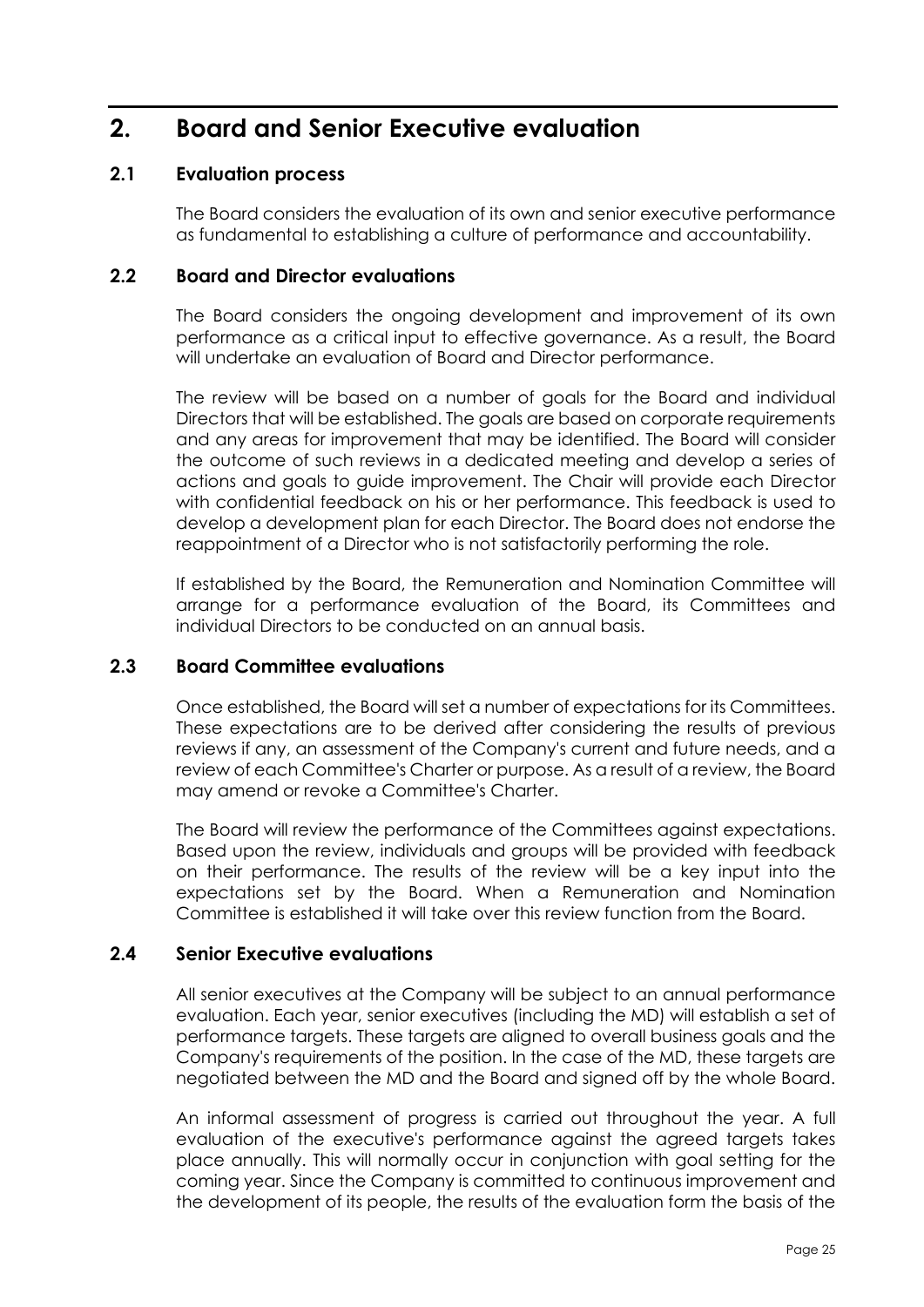executive's development plan. Performance pay components of executives' packages are dependent on the outcome of the evaluation.

## <span id="page-30-0"></span>**3. Executive Director remuneration**

### <span id="page-30-1"></span>**3.1 Composition**

Remuneration packages for Executive Directors and other senior executives include an appropriate balance of fixed remuneration and performance-based remuneration.

For further details in relation to the role of Executive Director, see Annexure B.

### <span id="page-30-2"></span>**3.2 Fixed remuneration**

Fixed remuneration is reasonable and fair, taking into account the Company's obligations at law and labour market conditions, and is relative to the scale of the Company's business. It reflects core performance requirements and expectations.

For further details in relation to the fixed remuneration of Executive Directors, see Annexure B.

### <span id="page-30-3"></span>**3.3 Performance-based remuneration**

Performance-based remuneration should be linked to clearly specified performance targets. These targets should be aligned to the Company's short, medium and long-term performance objectives and should be appropriate to its circumstances, goals and risk appetite. These targets should also be consistent with the Company's values (as set out in the Company's Code of Conduct). Discretion will be retained where appropriate to prevent performance based remuneration rewarding conduct that is contrary to the entity's value or risk appetite.

For further details in relation to the receipt of performance-based remuneration by Executive Directors, see Annexure B.

### <span id="page-30-4"></span>**3.4 Equity-based remuneration**

The Company strives to have a well-designed equity-based remuneration, including options or performance rights, which can be an effective form of remuneration, especially when linked to hurdles that are aligned to the Company's longer-term performance objectives. The Company takes care in the design of equity-based remuneration schemes to ensure that they do not lead to "short-termism" on the part of senior executives or the taking of undue risks.

For further details in relation to the equity-based remuneration for Executive Directors, see Annexure B.

### <span id="page-30-5"></span>**3.5 Termination and other benefits**

Termination payments, if any, for senior executives are agreed in advance and the agreement clearly addresses what will happen in the case of early termination. There is no payment for removal for misconduct.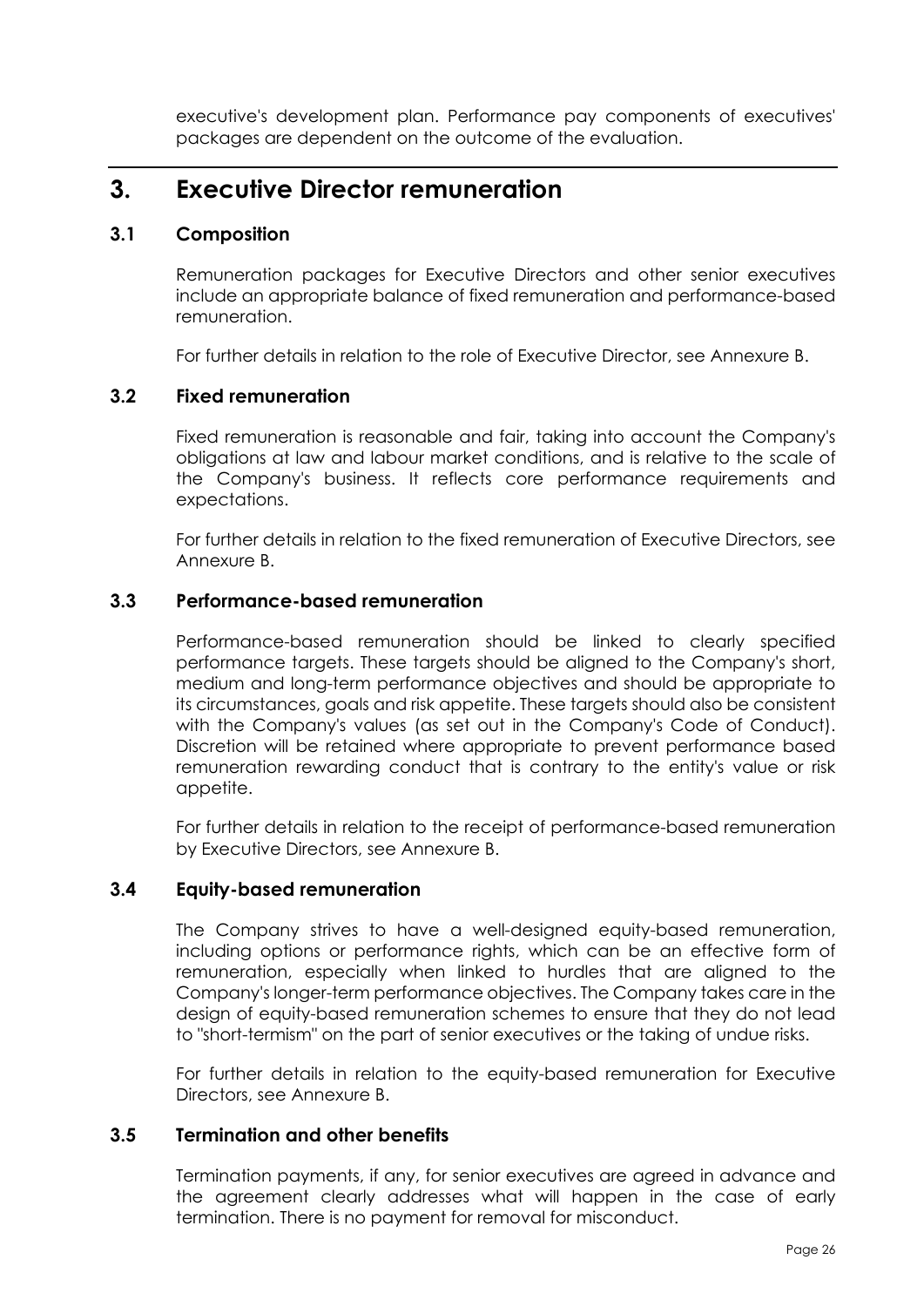For further details in relation to the termination benefits of Executive Directors, see Annexure B.

# <span id="page-31-0"></span>**4. Non-Executive Director remuneration**

## <span id="page-31-1"></span>**4.1 Composition**

Non-Executive Directors are remunerated by way of cash fees, superannuation contributions and non-cash benefits in lieu of fees (such as via the issue of incentive options or salary sacrifice into superannuation or equity).

### <span id="page-31-2"></span>**4.2 Fixed remuneration**

Levels of fixed remuneration for Non-Executive Directors reflect the time commitment and responsibilities of the role.

Non-Executive Directors are paid their fees out of the maximum aggregate amount approved by shareholders for the remuneration of Non-Executive Directors. The sum each Non-Executive Director is paid is determined by the Board from time to time. Additional fees can be paid for participation on Board Committees; however, the total fees paid to Non-Executive Directors, including fees paid for participation on Board Committees, are kept within the total amount approved by shareholders.

## <span id="page-31-3"></span>**4.3 Performance-based bonus**

Non-executive Directors do not receive performance-based remuneration as it may lead to bias in their decision-making and compromise their objectivity.

The Company's Non-Executive Directors do not receive performance-based bonuses.

## <span id="page-31-4"></span>**4.4 Equity-based remuneration**

It is generally acceptable for Non-Executive Directors to receive securities as part of their remuneration to align their interests with the interests of other security holders. However, Non-Executive Directors generally should not receive options with performance hurdles attached or performance rights as part of their remuneration as it may lead to bias in their decision-making and compromise their objectivity.

The Company's Non-Executive Directors cannot choose to receive shares in the Company as part of their remuneration instead of receiving cash and may not participate in equity schemes of the Company, such as option schemes, that are designed to encourage enhanced performance of the participant.

### <span id="page-31-5"></span>**4.5 Superannuation benefits**

Non-Executive Directors should not be provided with retirement benefits other than superannuation.

The Company's Non-Executive Directors are entitled to statutory superannuation.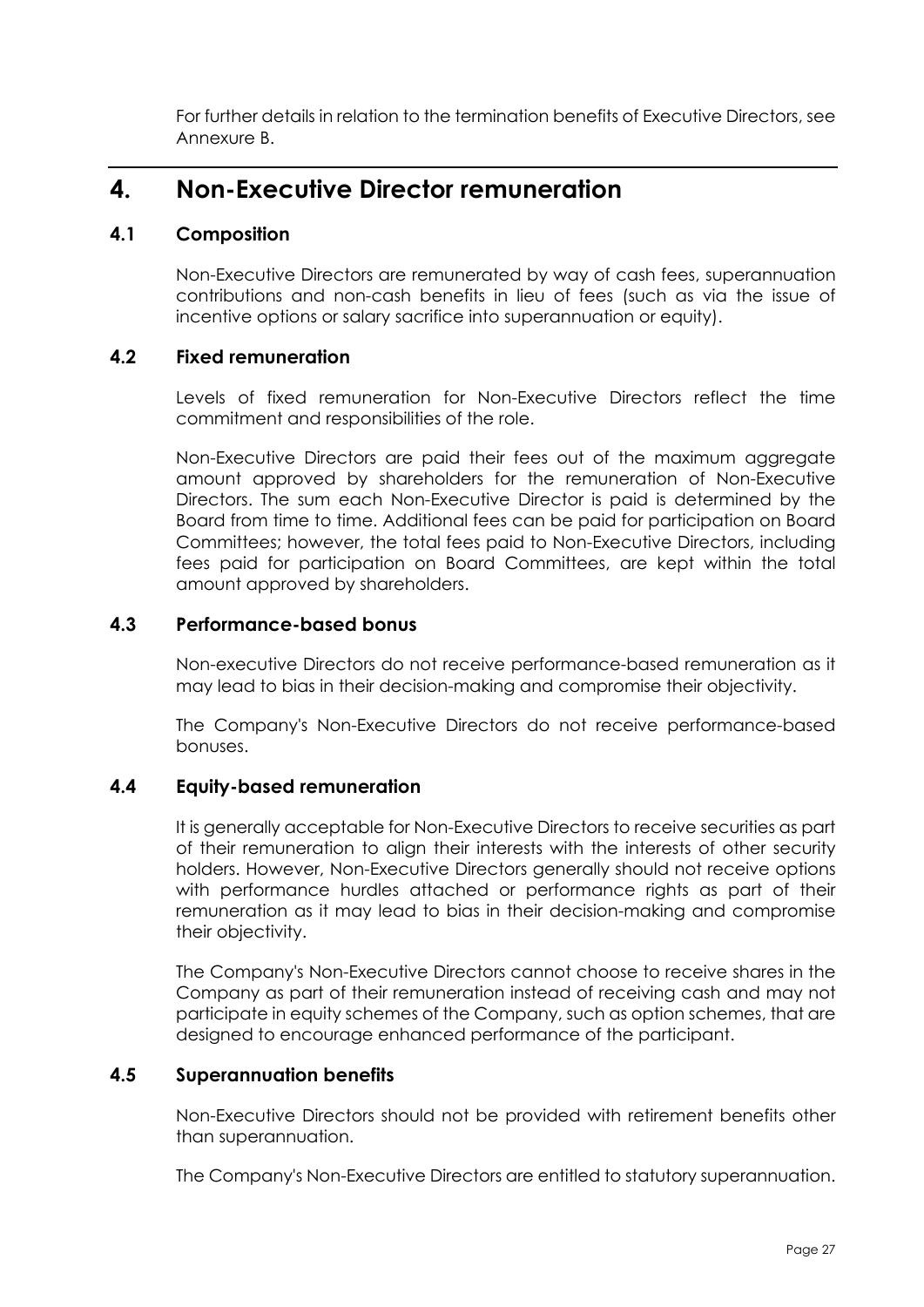### <span id="page-32-0"></span>**4.6 Written Agreement**

The Written Agreement with the Non-Executive Director should include:

(a) the requirement to disclose director's interests and any matters which could affect the director's independence;

(b) the requirement to comply with the Company's corporate governance policies and charters;

(c) the requirement to notify the Company of or seek the Company's approval before accepting, any new role that could impact upon the time commitment expected of the Director or give rise to a conflict of interests;

- (d) the company's policy around independent professional advice;
- (e) indemnity and insurance arrangements;
- (f) rights of access to corporate information; and
- (g) ongoing confidentiality obligations.

# <span id="page-32-1"></span>**5. Director development**

The Company is committed to continuing development of its Directors and executives. In line with this commitment, there is an expectation that all Directors and the MD will commit to at least 2 days of professional development each year. The Board allocates an annual budget of \$5,000 per Director to encourage Directors to participate in training and development programs. Any Director wishing to undertake either specific directorial training or personal development courses is expected to approach the Chair for approval of the proposed course. Development may be in both governance and governance processes or in the Company's industry.

The Board will also undertake an annual review in relation to whether there is a need for existing Directors to undertake professional development.

## <span id="page-32-2"></span>**6. Director induction**

New directors will undergo an induction process in which they will be given a full briefing on the Company. This will include meeting with key executives, tours of the premises, an induction package and presentations. Information conveyed to the new Director will include:

- (a) details of the roles and responsibilities of a Director with an outline of the qualities required to be a successful Director;
- (b) formal policies on Director appointment as well as conduct and contribution expectations;
- (c) details of all relevant legal requirements;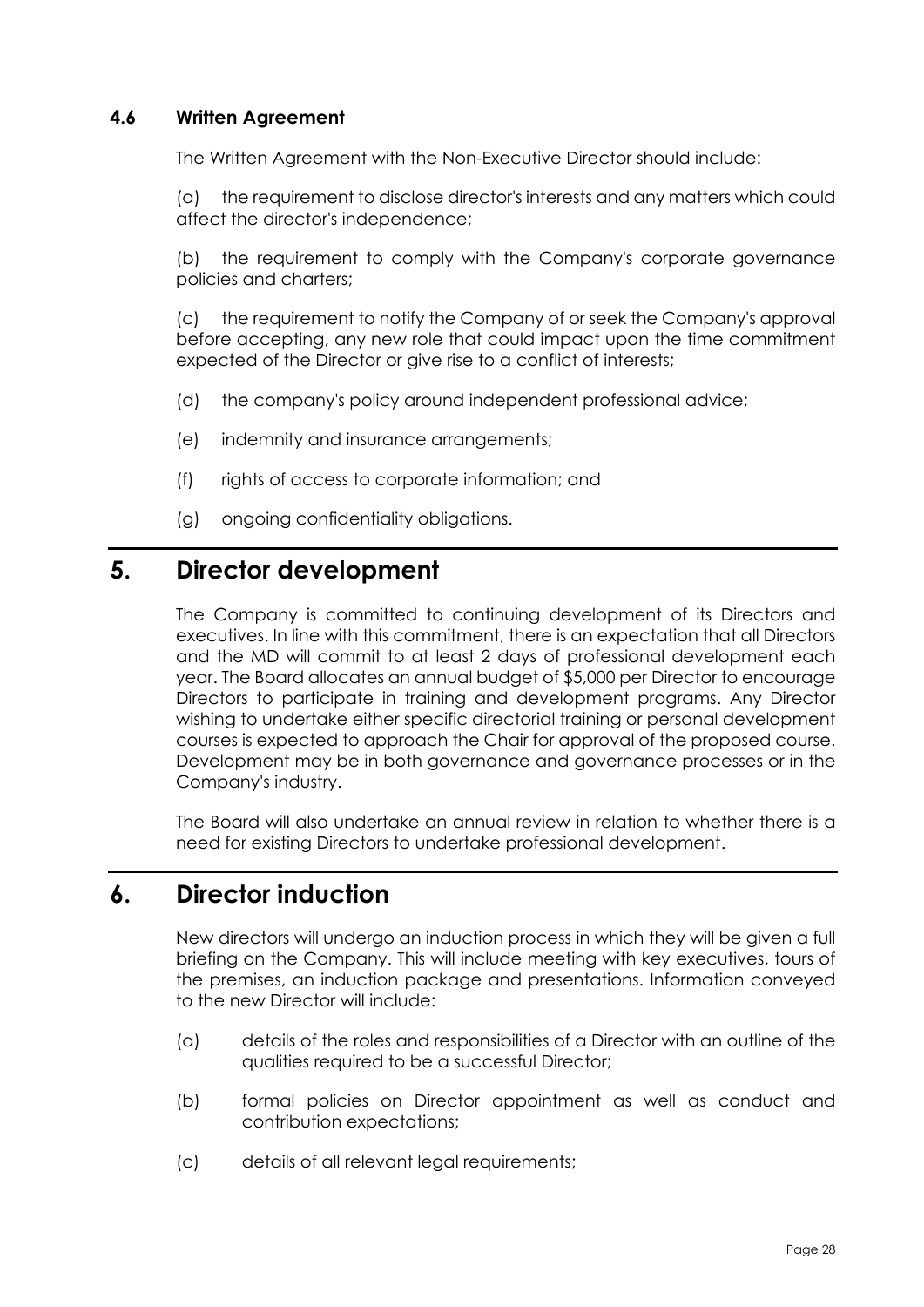- (d) access to a copy of the Board Charter and all other Corporate Governance Policies of the Company;
- (e) guidelines on how the Board processes function;
- (f) details of past, recent and likely future developments relating to the Board including anticipated regulatory changes;
- (g) key accounting matters and outline the responsibilities of Directors in relation to the Company's financial statements;
- (h) background information on and contact information for key people in the organisation including an outline of their roles and capabilities;
- (i) an analysis of the company including:
	- (i) core competencies of the Company;
	- (ii) an industry background briefing;
	- (iii) a recent competitor analysis;
	- (iv) details of past financial performance;
	- (v) current financial structure; and
	- (vi) any other important operating information;
- (j) a synopsis of the current strategic direction of the Company including a copy of the current strategic plan and annual budget;
- (k) access to a copy of the Constitution of the Company; and
- (l) Directors Deed of Indemnity and Right of Access to Documents, if applicable.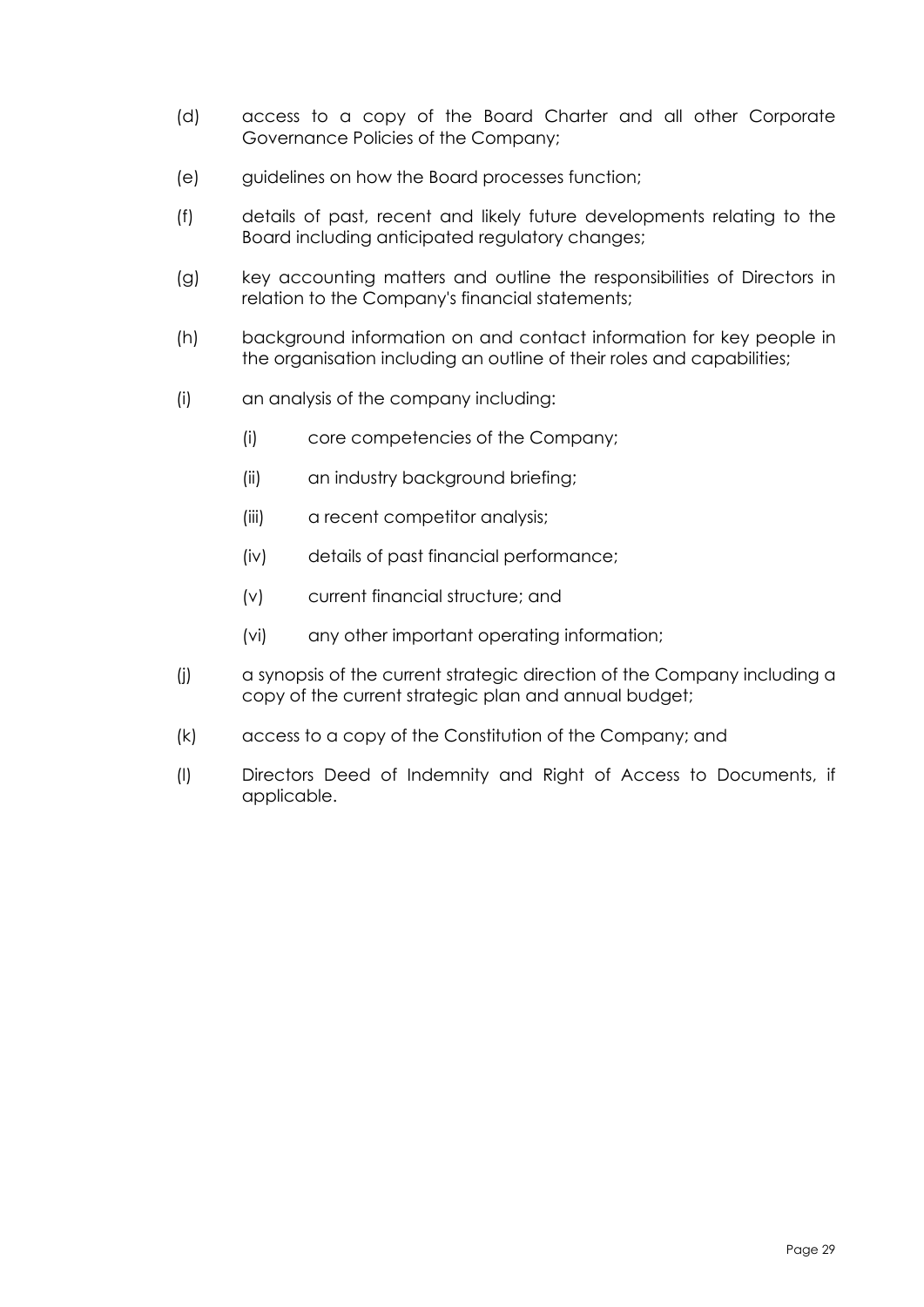### **Annexure A – Definition of Independence**

<span id="page-34-0"></span>The Board considers the relationships which may affect independence are as set out in Box 2.3 of the ASX Corporate Governance Council's *Corporate Governance Principles and Recommendations (4th Edition) as follows:*

- **1.** is, or has been, employed in an executive capacity by the entity or any of its child entities and there has not been a period of at least three years between ceasing such employment and serving on the board;
- **2.** receives performance-based remuneration (including options or performance rights) from or participates in an employee incentive scheme of the entity;
- **3.** is, or has been within the last three years, in a material business relationship (e.g. as a supplier, professional adviser, consultant or customer) with the entity or any of its child entities, or is an officer of, or otherwise associated with, someone with such a relationship;
- **4.** is, represents, or has been within the last three years an officer or employee of, or professional adviser to, a substantial holder<sup>1</sup>;
- **5.** has close personal ties with any person who falls within any of the categories described above; or
- **6.** has been a director of the entity for such a period that their independence from management and substantial holders may have been compromised.

In each case, the materiality of the interest, position or relationship needs to be assessed by the board to determine whether it might interfere, or might reasonably be seen to interfere, with the director's capacity to bring an independent judgement to bear on issues before the board and to act in the best interest of the entity as a whole rather than in the interests of an individual security holder or other party.

The Board notes that the mere fact that a director has served on a board for a substantial period does not mean that the director has become too close to management or a substantial holder to be considered independent.

<span id="page-34-1"></span><sup>1</sup> For this purposes, a "substantial holder" is a person with a substantial holding as defined in section 9 of the Corporations Act.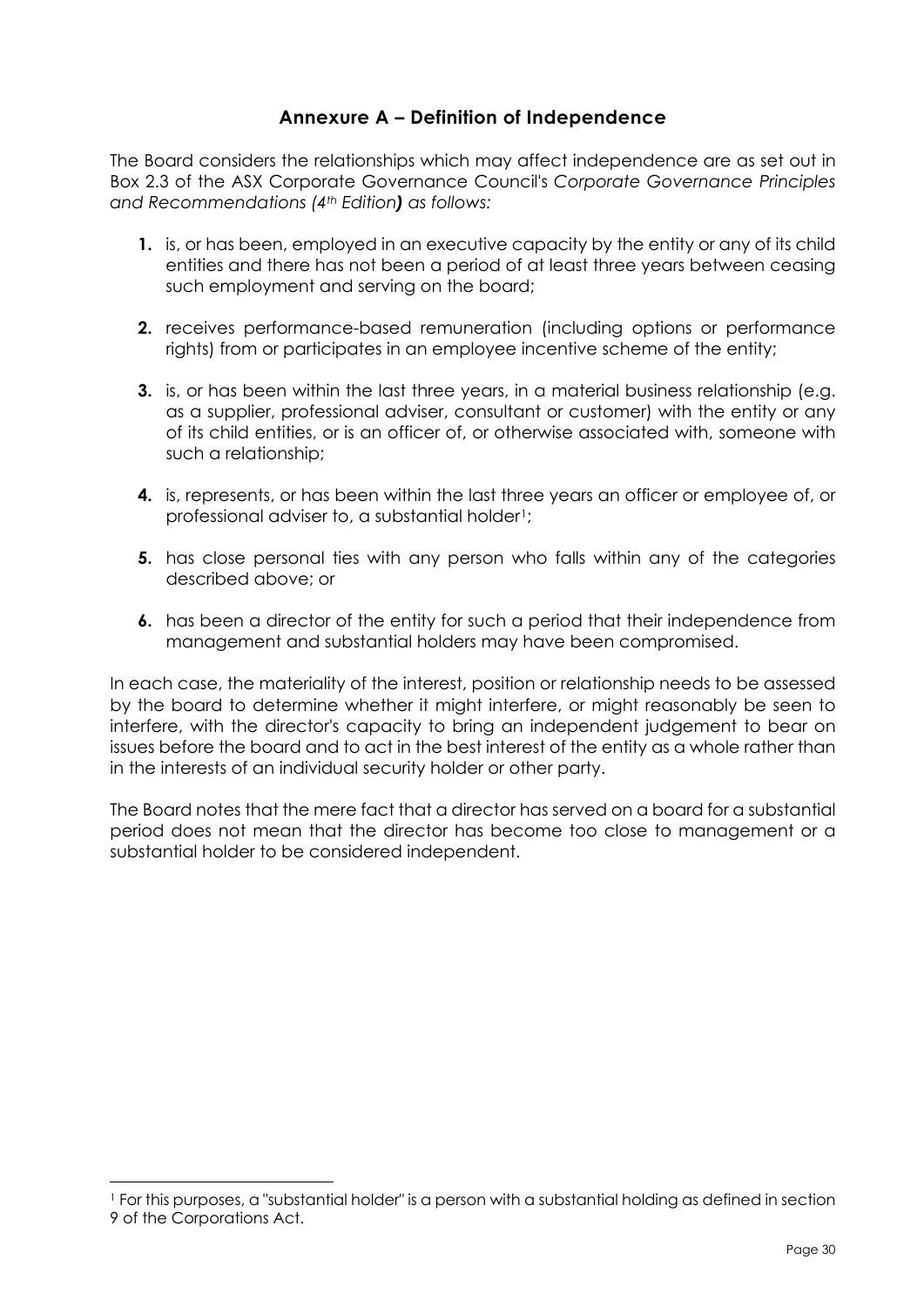### **Annexure B – Further Executive Director remuneration details**

#### <span id="page-35-0"></span>**1. Composition**

There is one Executive Director currently on the Board.

#### **2. Fixed remuneration details including termination and other benefits**

#### **Executive Services Agreement – Dean Tuck**

On 9 April 2019, an Executive Services Agreement was entered into between the Company and Managing Director Dean Tuck. Under the terms of the contract:

- (a) Dean Tuck was appointed as Managing Director, effective from 9 April 2019;
- (b) Dean Tuck, working in a full-time capacity, will be paid a remuneration package of \$200,000 per annum, comprising a base salary plus statutory superannuation, as reviewed and approved by the Board on 12 August 2020;
- (c) under the general termination of employment provision, either party may terminate the contract by the giving of three months' written notice;
- (d) the Company may terminate the contract giving not less than one months' notice in writing if the Company is advised by an independent medical officer that the Executive's health has deteriorated to a degree that it is advisable for the Executive to leave the Company; and
- (e) the Company may terminate the contract at any time without notice if serious misconduct has occurred. On termination without cause, the Executive is not entitled to any payment.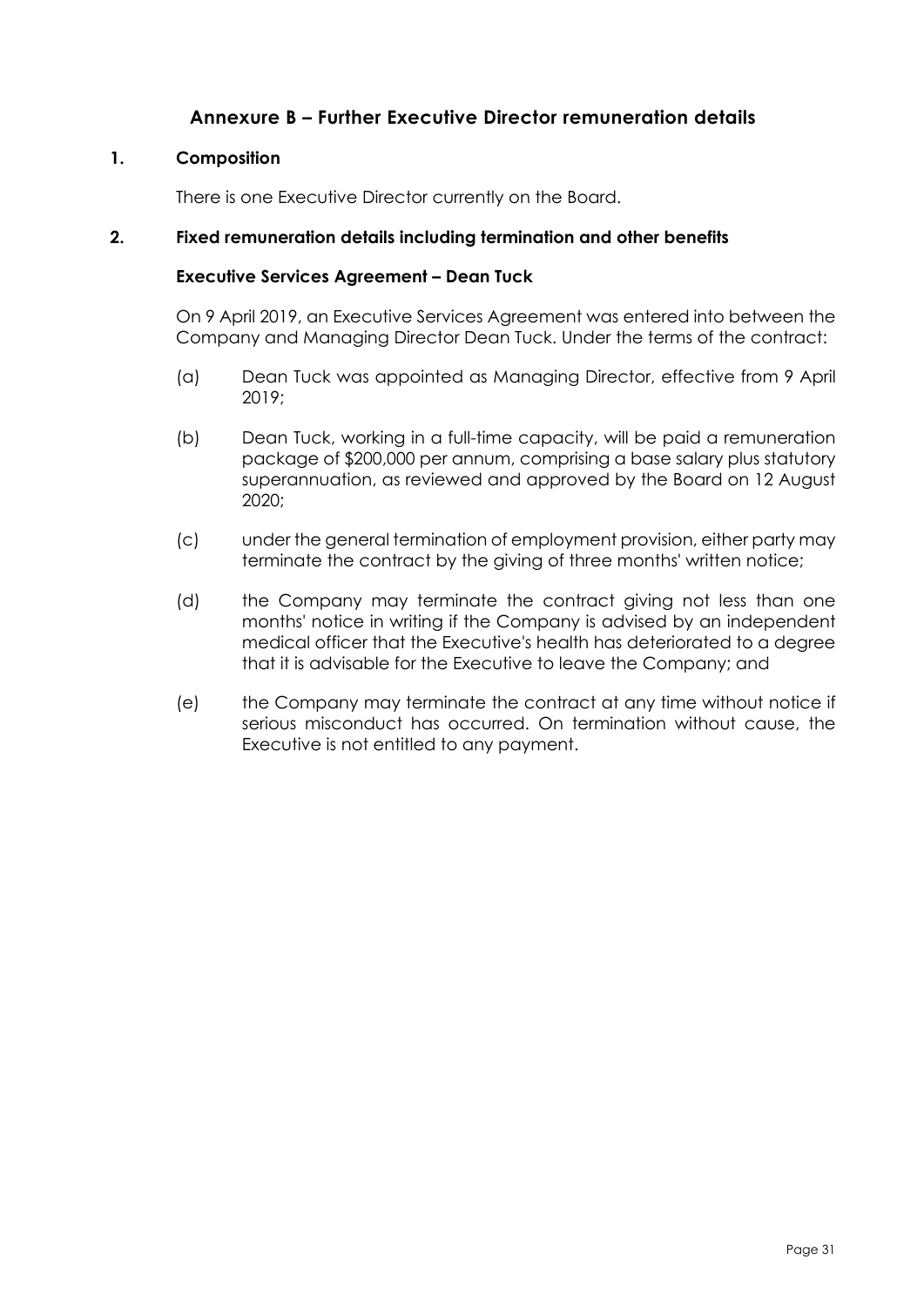

# **Code of Conduct**

## **1. Purpose**

The purpose of this Code of Conduct is to provide a framework for decisions and actions in relation to ethical conduct in employment. It underpins the Company's commitment to integrity and fair dealing in its business affairs and to a duty of care to all employees, clients and stakeholders. The document sets out the principles covering appropriate conduct in a variety of contexts and outlines the minimum standard of behaviour expected from employees, directors and management.

#### *Our Purpose*

Dreadnought Resources (ASX:DRE) is focused on delivering significant shareholder returns through the discovery of economic gold, copper and nickel deposits in the tier one jurisdiction of Western Australia.

#### *Our Strategy*

- Identify projects with significant unrealized potential
- Focusing our technical effort and financial investment to effectively and efficiently generate and drill exciting mineralised targets
- Maintaining low overheads and keeping the market well informed through continuous activity and news flow

#### *Our Values*

Respect, Integrity, High Performance, Win-Win Relationships, Frugality

### **2. Accountabilities**

#### **2.1 Managers and supervisors**

Managers and supervisors are responsible and accountable for:

- (a) undertaking their duties and behaving in a manner that is consistent with the provisions of the Code of Conduct;
- (b) the effective implementation, promotion and support of the Code of Conduct in their areas of responsibility; and
- (c) ensuring employees under their control understand and follow the provisions outlined in the Code of Conduct.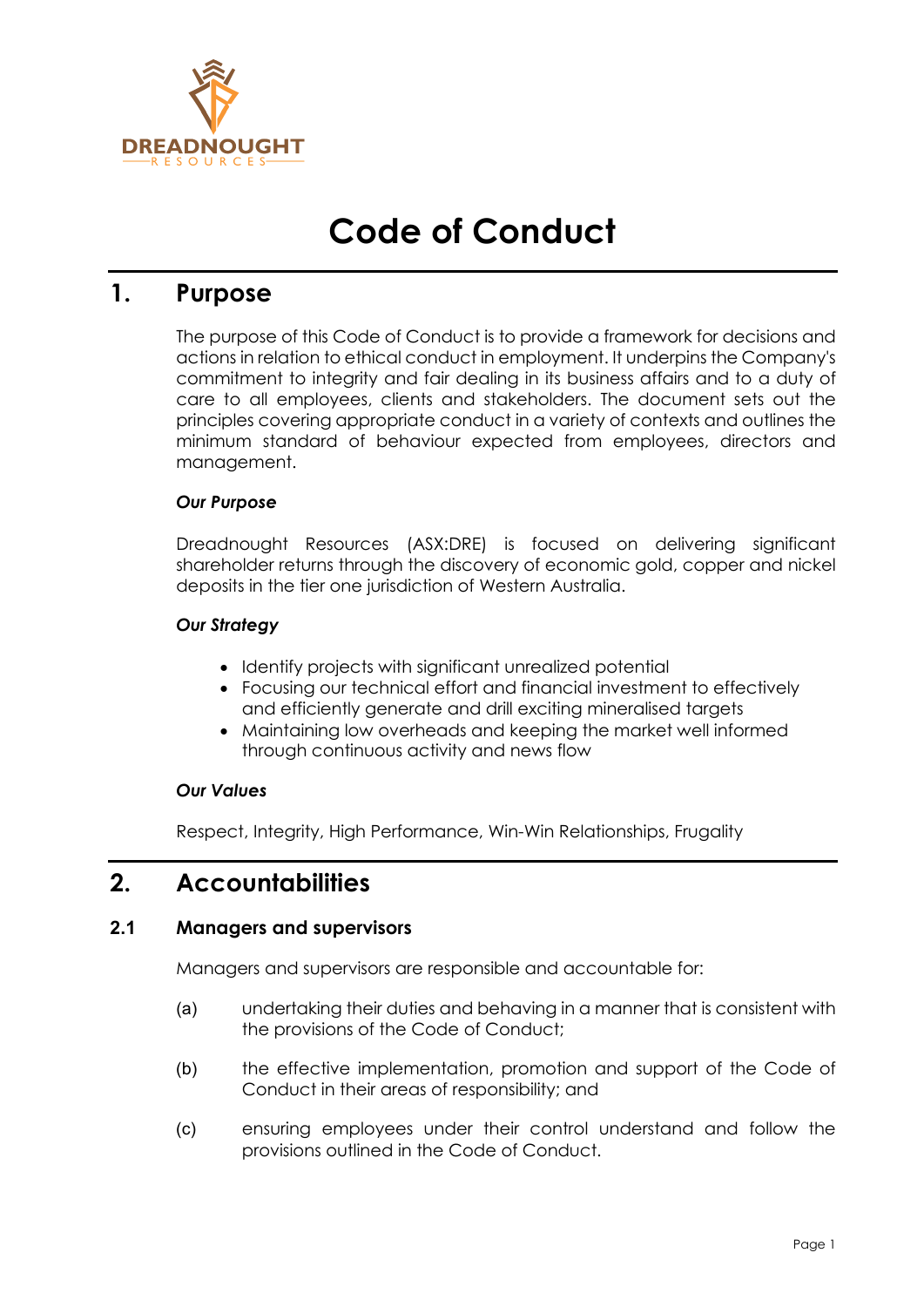#### **2.2 Employees, Directors and Management**

All employees, Directors and Management are responsible for:

- (a) undertaking their duties in a manner that is consistent with the provisions of the Code of Conduct;
- (b) reporting suspected corrupt conduct; and
- (c) reporting any departure from the Code of Conduct by themselves or others.

## **3. Personal and professional behaviour**

When carrying out your duties, you should:

- (a) behave honestly and with integrity and report other employees who are behaving dishonestly;
- (b) act in accordance with the Company's values;
- (c) act ethically and responsibly;
- (d) carry out your work with integrity and to a high standard and in particular, commit to the Company's policy of producing quality goods and services;
- (e) operate within the law at all times;
- (f) follow the policies of the Company; and
- (g) act in an appropriate business-like manner when representing the Company in public forums.

# **4. Conflict of interest**

Potential for conflict of interest arises when it is likely that you could be influenced, or it could be perceived that you are influenced by a personal interest when carrying out your duties. Conflicts of interest that lead to biased decision making may constitute corrupt conduct.

- (a) Some situations that may give rise to a conflict of interest include situations where you have:
	- (i) financial interests in a matter the Company deals with or you are aware that your friends or relatives have a financial interest in the matter;
	- (ii) directorships/management of outside organisations;
	- (iii) membership of boards of outside organisations;
	- (iv) personal relationships with people the Company is dealing with which go beyond the level of a professional working relationship;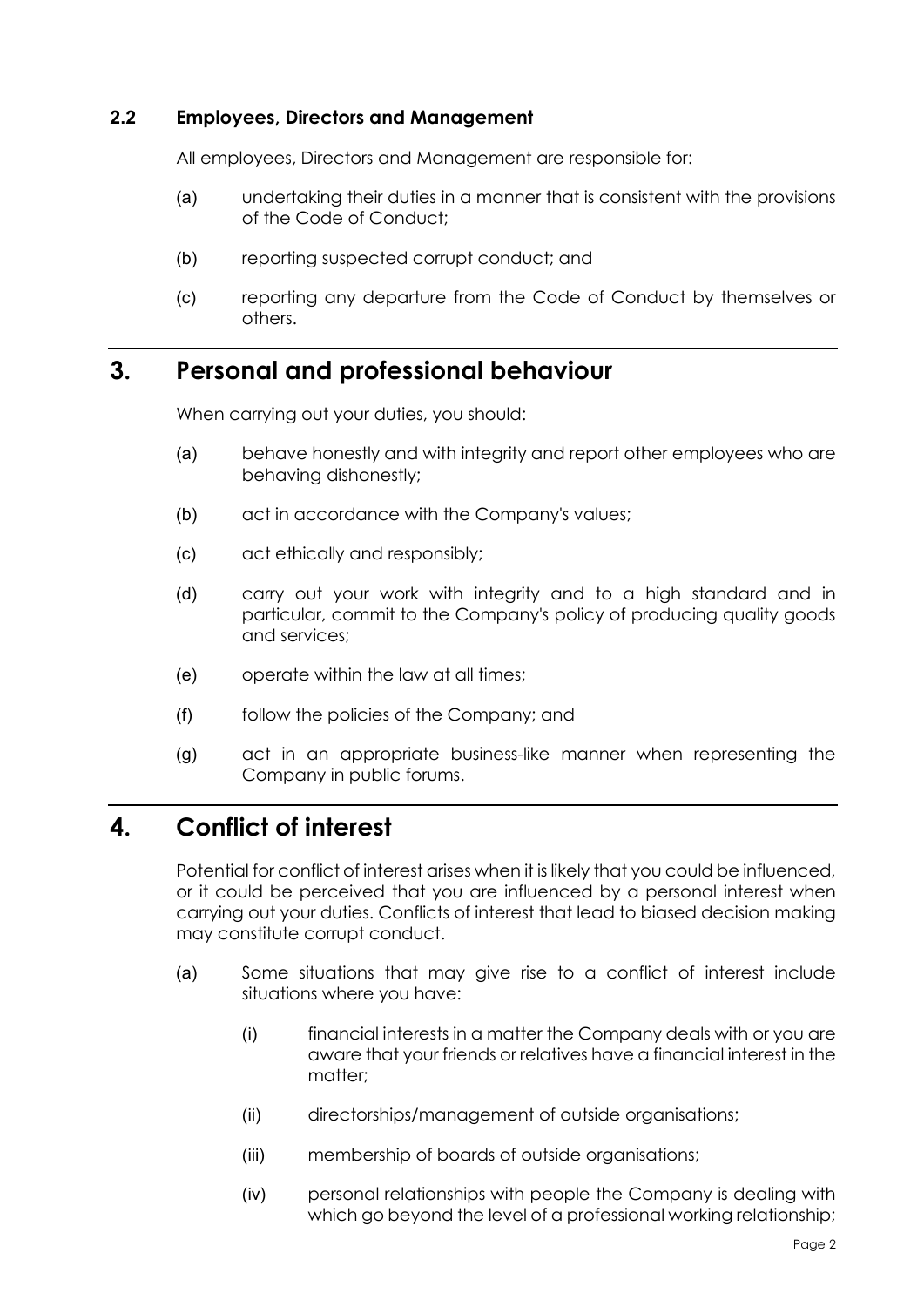- (v) secondary employment, business, commercial, or other activities outside of the workplace which impacts on your duty and obligations to the Company;
- (vi) access to information that can be used for personal gain; and
- (vii) offer of an inducement.
- (b) You may often be the only person aware of the potential for conflict. It is your responsibility to avoid any conflict from arising that could compromise your ability to perform your duties impartially. You must report any potential or actual conflicts of interest to your manager.
- (c) If you are uncertain whether a conflict exists, you should discuss that matter with your manager and attempt to resolve any conflicts that may exist.
- (d) You must not submit or accept any bribe, or other improper inducement. Any such inducements are to be reported to your manager.

### **5. Public and media comment**

- (a) Individuals have a right to give their opinions on political and social issues in their private capacity as members of the community.
- (b) Employees must not make official comment on matters relating to the Company unless they are:
	- (i) authorised to do so by the CEO; or
	- (ii) giving evidence in court; or
	- (iii) otherwise authorised or required to by law.
- (c) Employees must not release unpublished or privileged information unless they have the authority to do so from the CEO.
- (d) The above restrictions apply except where prohibited by law, for example in relation to "whistleblowing".

### **6. Use of Company resources**

Requests to use Company resources outside core business time should be referred to management for approval.

If employees are authorised to use Company resources outside core business times they must take responsibility for maintaining, replacing, and safeguarding the property and following any special directions or conditions that apply.

Employees using Company resources without obtaining prior approval could face disciplinary and/or criminal action. Company resources are not to be used for any private commercial purposes.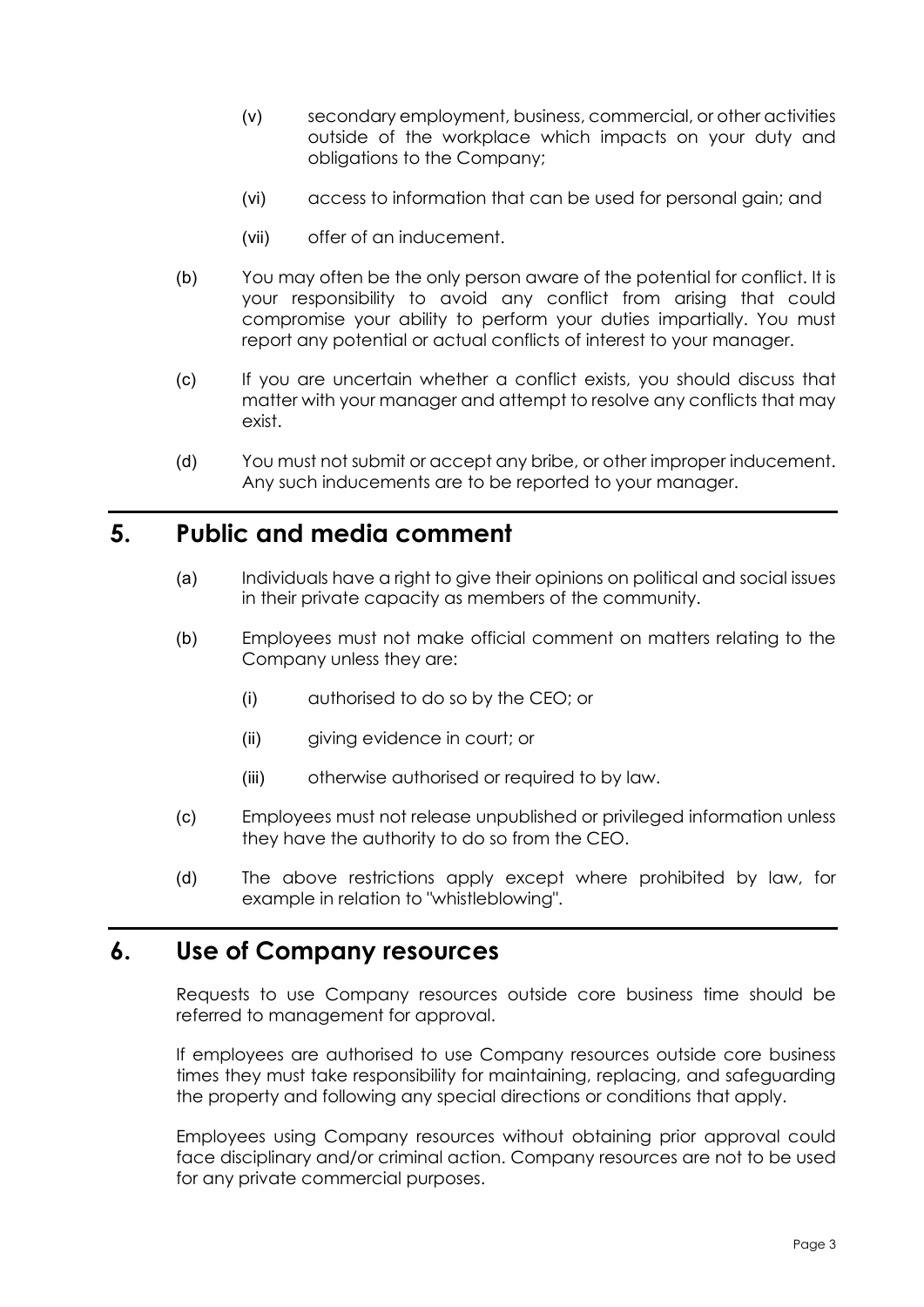# **7. Security of information**

Employees are to make sure that confidential and sensitive information cannot be accessed by unauthorised persons. Sensitive material should be securely stored overnight or when unattended. Employees must ensure that confidential information is only disclosed or discussed with people who are authorised to have access to it. It is considered a serious act of misconduct to deliberately release confidential documents or information to unauthorised persons, and may incur disciplinary action.

# **8. Intellectual property/copyright**

Intellectual property includes the rights relating to scientific discoveries, industrial designs, trademarks, service marks, commercial names and designations, and inventions and is valuable to the Company.

The Company is the owner of intellectual property created by employees in the course of their employment unless a specific prior agreement has been made. Employees must obtain written permission to use any such intellectual property from the Company Secretary/Group Legal Counsel before making any use of that property for purposes other than as required in their role as employee.

# **9. Discrimination and harassment**

Employees must not harass, discriminate, or support others who harass and discriminate against colleagues or members of the public on the grounds of sex, pregnancy, marital status, age, race (including their colour, nationality, descent, ethnic or religious background), physical or intellectual impairment, homosexuality or transgender.

Such harassment or discrimination may constitute an offence under legislation. Managers should understand and apply the principles of Equal Employment Opportunity.

# **10. Corrupt conduct**

Corrupt conduct involves the dishonest or partial use of power or position which results in one person/group being advantaged over another. Corruption can take many forms including, but not limited to:

- (a) official misconduct;
- (b) bribery and blackmail;
- (c) unauthorised use of confidential information;
- (d) fraud; and
- (e) theft.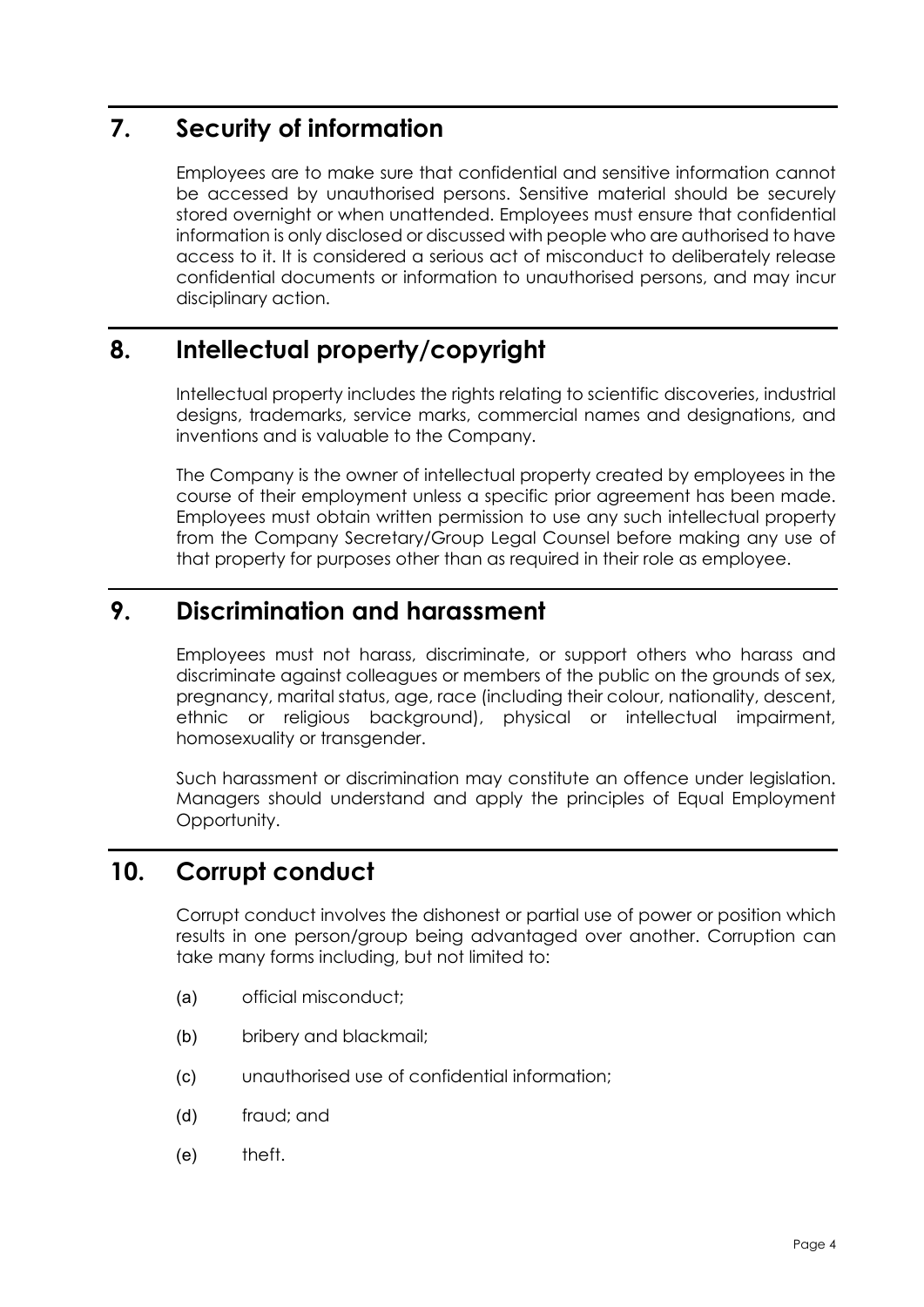Corrupt conduct will not be tolerated by the Company. Disciplinary action up to and including dismissal will be taken in the event of any employee participating in corrupt conduct.

# **11. Occupational health and safety**

It is the responsibility of all employees to act in accordance with occupational health and safety legislation, regulations and policies applicable to their respective organisations and to use security and safety equipment provided.

Specifically all employees are responsible for safety in their work area by:

- (a) following the safety and security directives of management;
- (b) advising management of areas where there is potential problem in safety and reporting suspicious occurrences; and
- (c) minimising risks in the workplace.

## **12. Legislation**

It is essential that all employees comply with the laws and regulations of the countries in which we operate. Violations of such laws may have serious consequences for the Company and any individuals concerned. Any known violation must be reported immediately to management.

## **13. Fair dealing**

The Company aims to succeed through fair and honest competition and not through unethical or illegal business practices. Each employee should endeavour to deal fairly with the Company's suppliers, customers and other employees.

## **14. Insider trading**

All employees must observe the Company's "Trading Policy". In conjunction with the legal prohibition on dealing in the Company's securities when in possession of unpublished price sensitive information, the Company has established specific time periods when Directors, management and employees are permitted to buy and sell the Company's securities.

## **15. Responsibilities to investors**

The Company strives for full, fair and accurate disclosure of financial and other information on a timely basis.

## **16. Breaches of the code of conduct**

Employees should note that breaches of certain sections of this Code of Conduct may be punishable under legislation.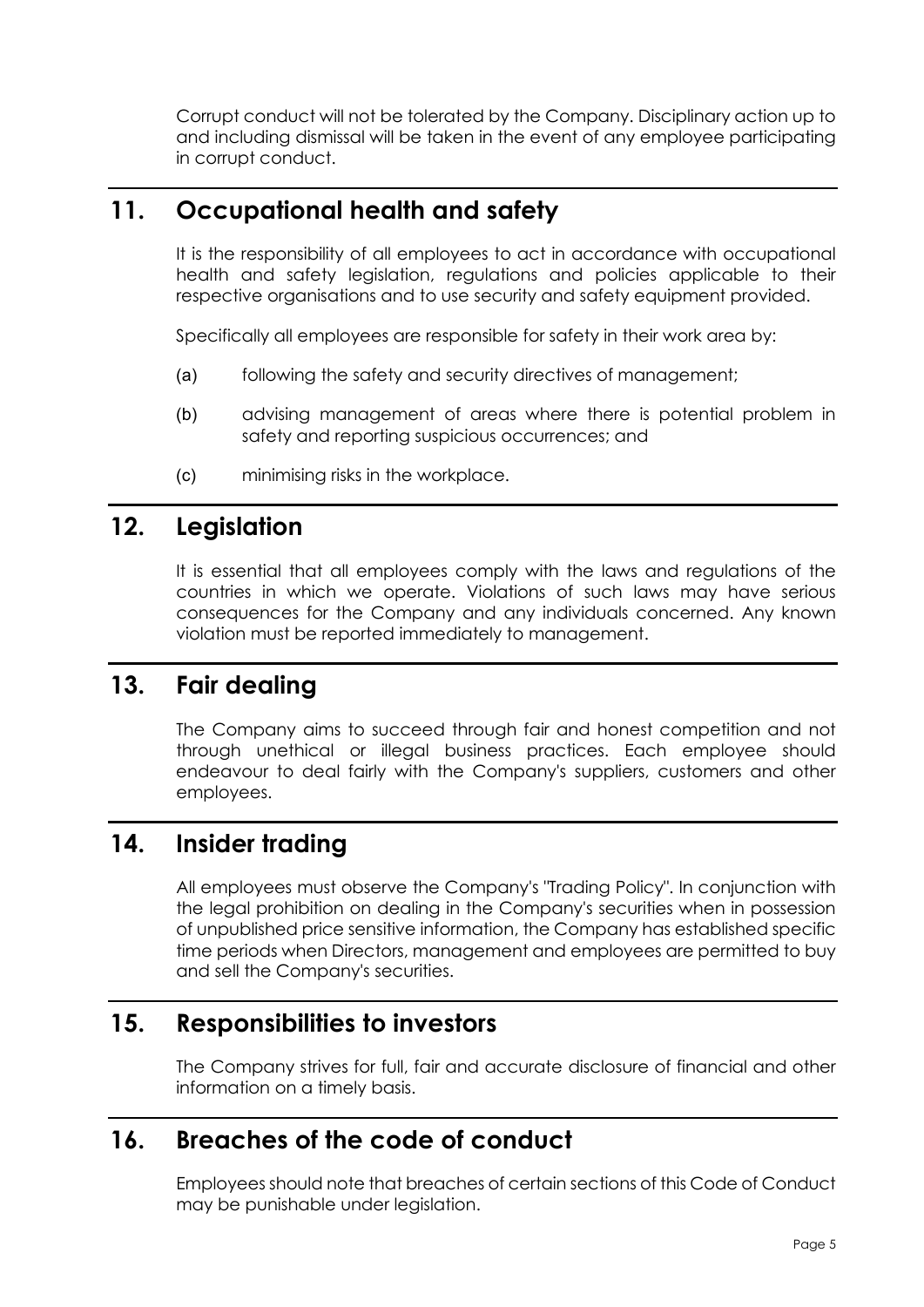Breaches of this Code of Conduct may lead to disciplinary action. The process for disciplinary action is outlined in Company policies and guidelines, relevant industrial awards and agreements.

Any material breaches of the Code of Conduct will be reported by the Company Secretary to the Board.

# **17. Reporting matters of concern**

Employees are encouraged to raise any matters of concern in good faith with the head of their business unit or with the Company Secretary, without fear of retribution.

### **18. Review**

This policy shall be reviewed annually by the Board to ensure that it is operating effectively and ascertain whether changes are required to the code.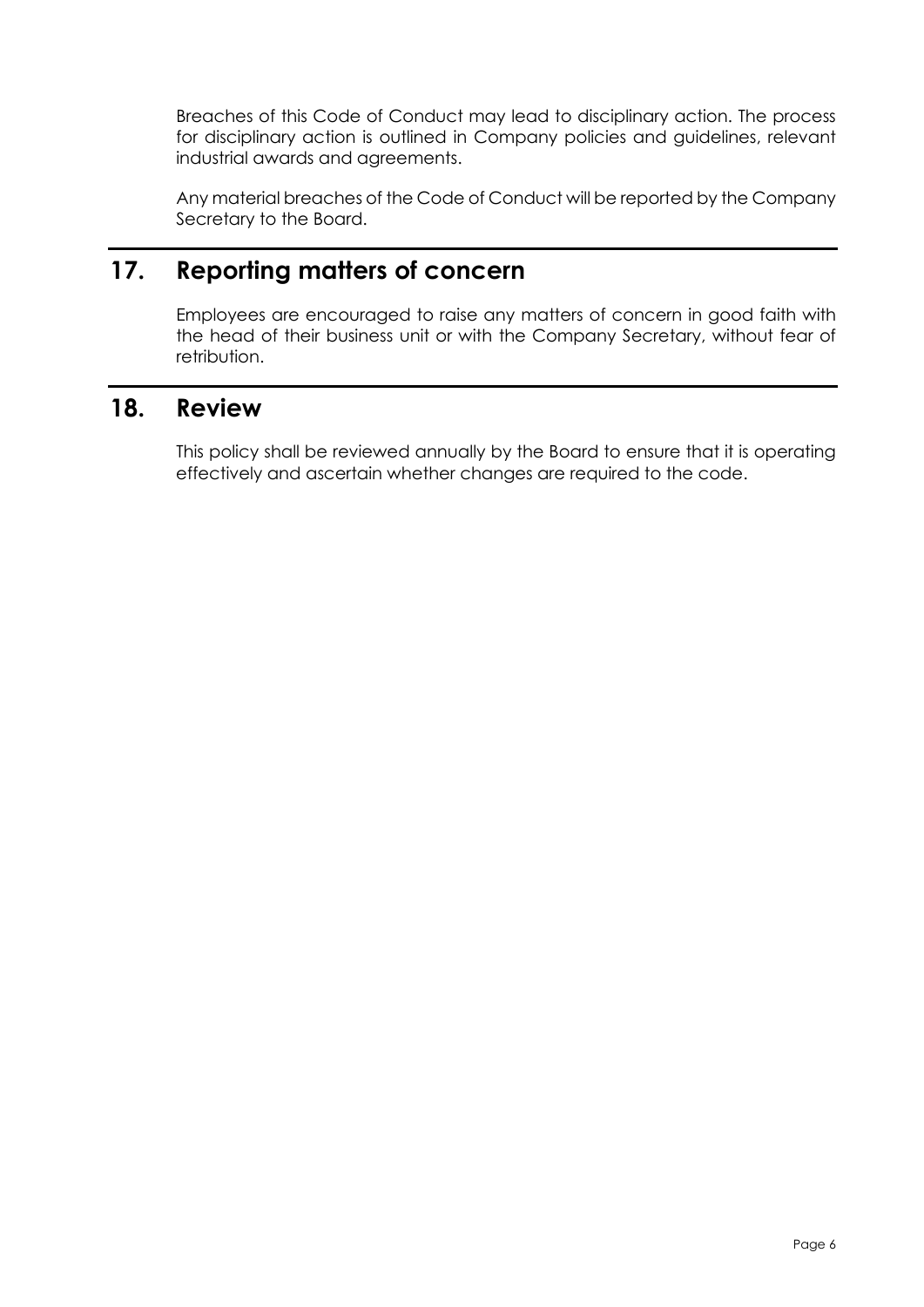# **Audit and Risk Committee Charter**

Due to the size and scale of its operations, the Company does not have a separate Audit and Risk Committee (**Committee**). Currently the roles and responsibilities of the Committee are undertaken by the full Board.

### **1. Role**

The role of the Audit and Risk Committee is to assist the Board in monitoring and reviewing any matters of significance affecting financial reporting and compliance. This Charter defines the Audit and Risk Committee's function, composition, mode of operation, authority and responsibilities.

# **2. Composition**

The Board will strive to adhere to the following composition requirements for the Committee where at all possible. However, the Board acknowledges that the composition of the Board may not allow adherence to the following composition requirements from time to time.

- (a) The Committee must comprise at least threemembers.
- (b) All members of the Committee must be non-executive Directors.
- (c) A majority of the members of the Committee must be independent non- executive Directors in accordance with the criteria set out in Annexure A.
- (d) The Board will appoint members of the Committee. The Board may remove and replace members of the Committee by resolution.
- (e) All members of the Committee must be able to read and understand financial statements.
- (f) The Audit Committee Chairman must not be the Chairman of the Board of Directors and must be independent.
- (g) The Audit Committee Chairman shall have leadership experience and a strong finance, accounting or business background.
- (h) The external auditors, the other Directors, the Managing Director, Chief Financial Officer, Company Secretary and senior executives, may be invited to Committee meetings at the discretion of the Committee.

### **3. Purpose**

The primary purpose of the Committee is to assist the Board in fulfilling its statutory and fiduciary responsibilities relating to: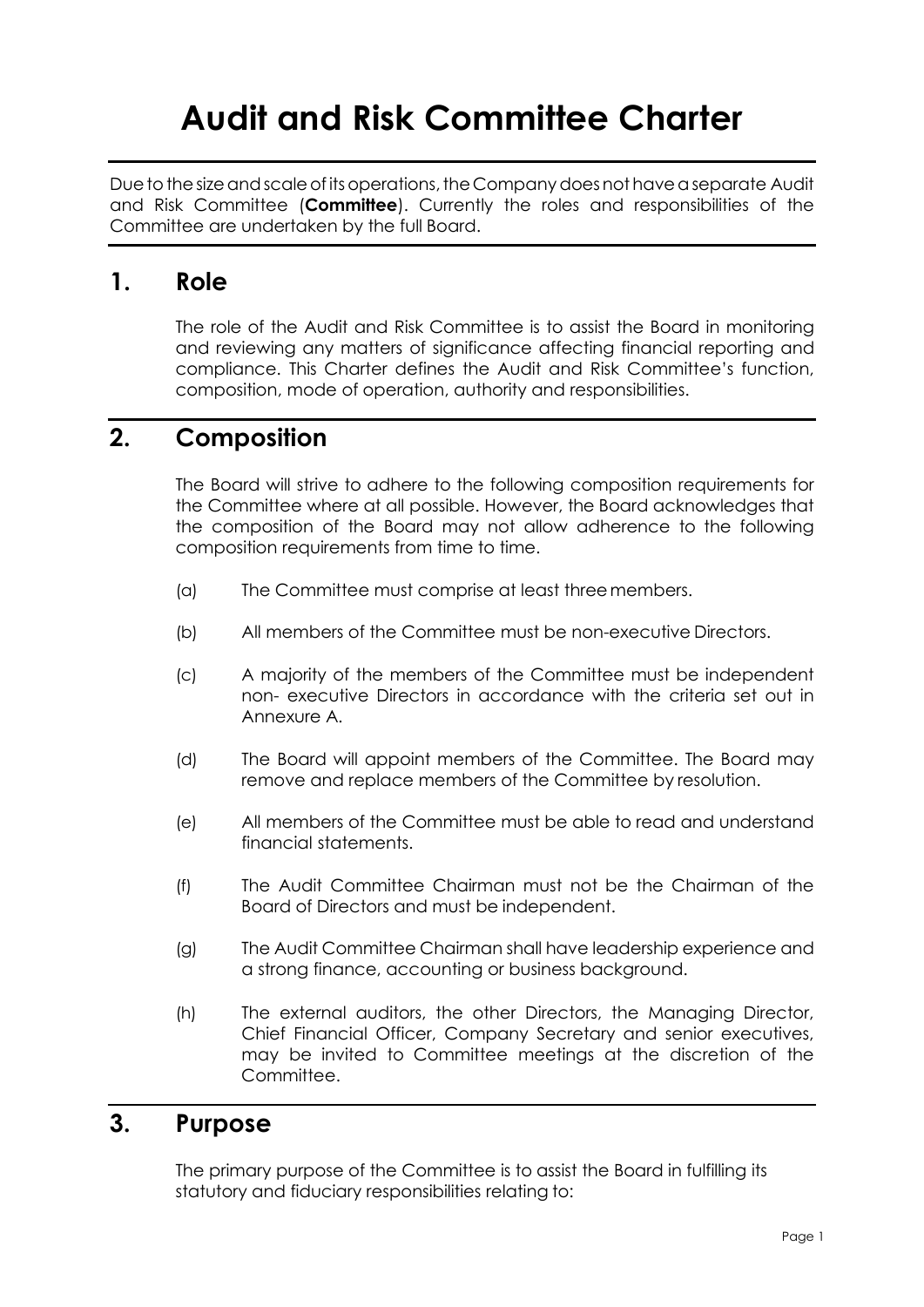- (a) the quality and integrity of the Company's financial statements, accounting policies and financial reporting and disclosure practices;
- (b) compliance with all applicable laws, regulations and companypolicy;
- (c) the effectiveness and adequacy of internal control processes;
- (d) the performance of the Company's external auditors and their appointment and removal;
- (e) the independence of the external auditor and the rotation of the lead engagement partner;
- (f) the identification and management of business, economic, environmental and social sustainability risks; and
- (g) the review of the Company's risk management framework at least annually to satisfy itself that it continues to be sound and to determine whether there have been any changes in the material business risks the Company faces and to ensure that they remain within the risk appetite set by the Board.

A secondary function of the Committee is to perform such special reviews or investigations as the Board may consider necessary.

### **4. Duties and Responsibilities of the Committee**

#### **4.1 Review of Financial Reports**

- (a) Review the appropriateness of the accounting principles adopted in the Company's financial reports and the integrity of the Company's financial reporting.
- (b) Oversee the financial reports and the results of the external audits of those reports.
- (c) Assess whether external reporting is adequate for shareholder needs.
- (d) Assess management processes supporting external reporting.
- (e) Establish procedures for treatment of accounting complaints.
- (f) Review the impact of any proposed changes in accounting policies on the financial statements.
- (g) Review the quarterly, half yearly and annual results.
- (h) Ensure that, before the Board approves the Company's financial statements for a financial period, the Managing Director and Chief Financial Officer (or, if none, the person(s) fulfilling those functions) have declared that, in their opinion, the financial records of the Company have been properly maintained and that the financial statements comply with the appropriate accounting standards and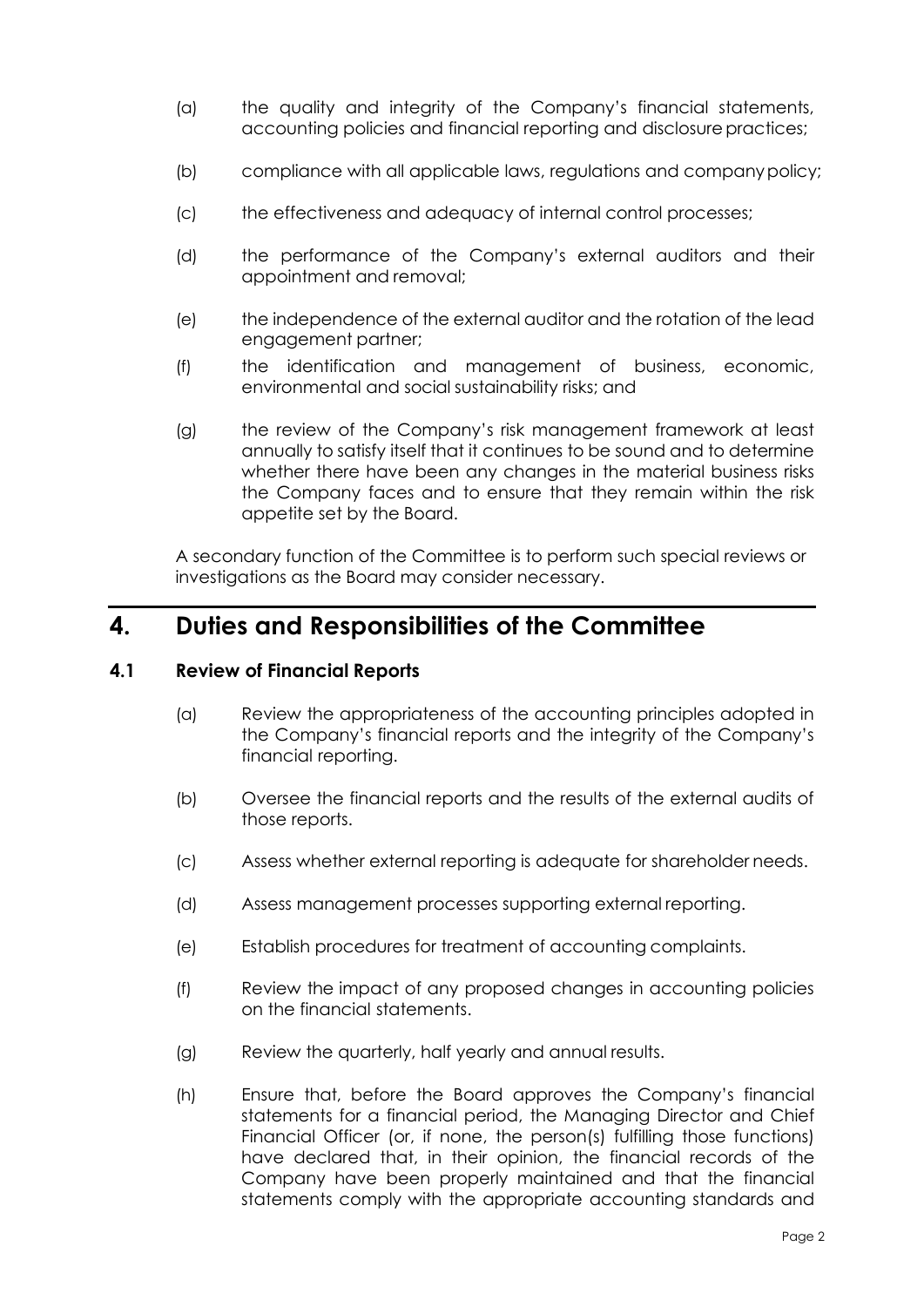give true and fair view of the financial position and performance of the Company and that the opinion has been formed on the basis of a sound system of risk management and internal control which is operating effectively.

#### **4.2 Relationship with External Auditors**

- (a) Recommend to the Board procedures for the selection and appointment of external auditors and for the rotation of external auditor partners.
- (b) Review performance, succession plans and rotation of the lead engagement partner.
- (c) Approve the external audit plan and fees proposed for audit work to be performed.
- (d) Discuss any necessary recommendations to the Board for the approval of quarterly, half yearly or Annual Reports.
- (e) Review the adequacy of accounting and financial controls together with the implementation of any recommendations of the external auditor in relation thereto.
- (f) Meet with the external auditors at least twice in each financial year and at any other time the Committee considers appropriate.
- (g) Provide pre-approval of audit and non-audit services that are to be undertaken by the external auditor.
- (h) Ensure adequate disclosure as may be required by law of the Committee's approval of all non-audit services provided by the external auditor.
- (i) Ensure that the external auditor prepares and delivers an annual statement as to their independence which includes details of all relationships with the Company.
- (j) Receive from the external auditor their report on, among other things, critical accounting policies and alternative accounting treatment, prior to the filing of their audit report in compliance with the Corporations Act.
- (k) Ensure that the external auditor attends the Company's Annual General Meeting and is available to answer questions from shareholders relevant to the audit.

#### **4.3 Internal Audit Function**

- (a) Monitor the need for a formal internal audit function and its scope.
- (b) Assess the performance and objectivity of any internal audit procedures that may be in place.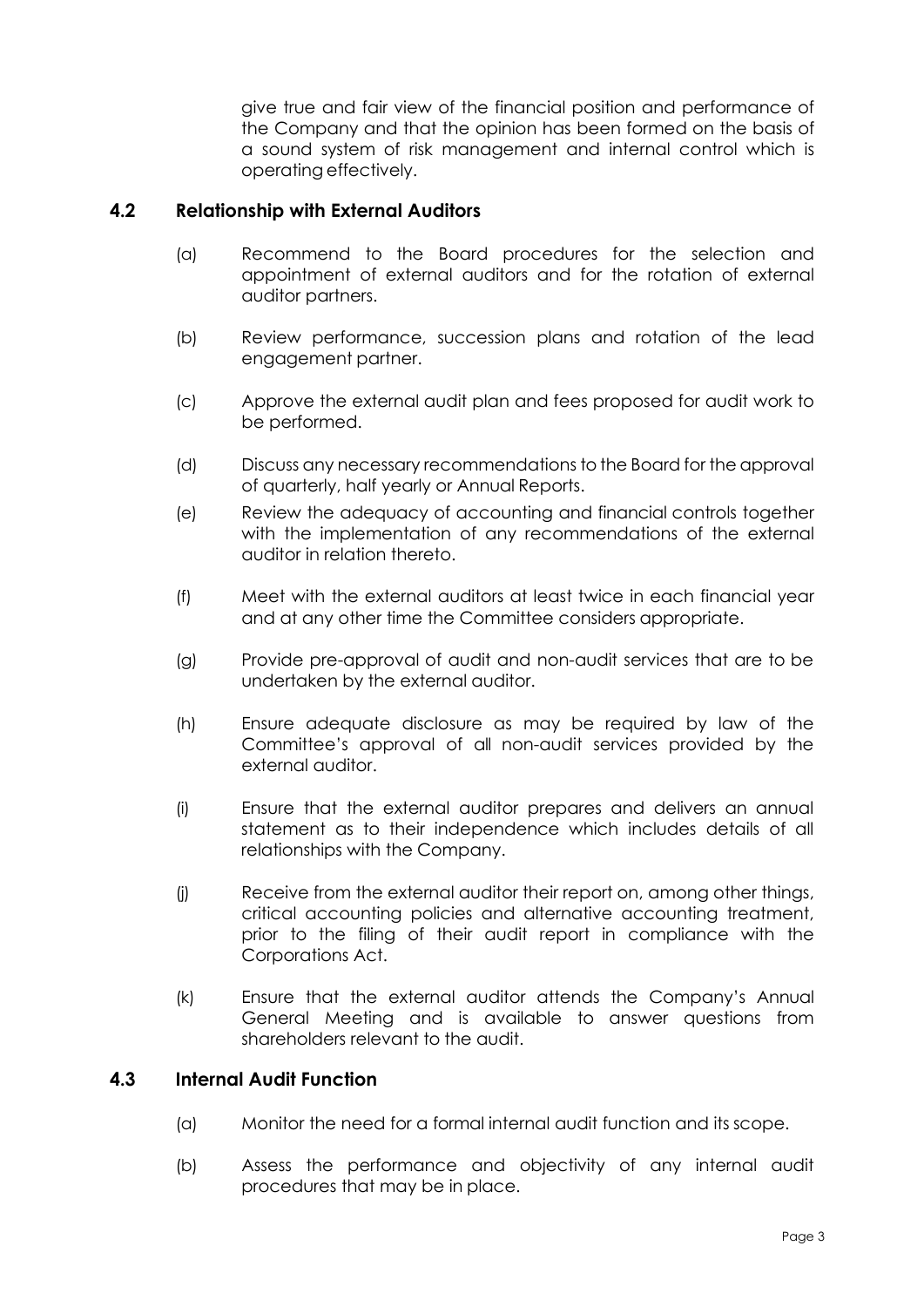- (c) Review risk management and internal compliance procedures.
- (d) Monitor the quality of the accounting function.
- (e) Review the internal controls of the Company via consideration of any comments from the Company's internal and/or external auditors and/or commissioning an independent report on the Company's internal controls.

#### **4.4 Risk Management**

- (a) Oversee the Company's risk management systems, practices and procedures to ensure effective risk identification and management and compliance with internal guidelines and external requirements.
- (b) Assist in identifying and managing potential or apparent business, economic, environmental and social sustainability risks (if appropriate).
- (c) Review the Company's risk management framework at least annually to satisfy itself that it continues to be sound.
- (d) Review reports by management on the efficiency and effectiveness of the Company's risk management framework and associated internal compliance and control procedures.

#### **4.5 Other**

- (a) The Committee will oversee the Company's environmental risk management and occupational health and safety processes.
- (b) The Committee will oversee procedures for whistle-blower protection.
- (c) As contemplated by the ASX Corporate Governance Council's *Corporate Governance Principles and Recommendations*, and to the extent that such deviation or waiver does not result in any breach of the law, the Committee may approve any deviation or waiver from the "*Corporate code of conduct*". Any such waiver or deviation will be promptly disclosed where required by applicable law.
- (d) Monitor disclosure of related party transactions.

### **5. Meetings**

- (a) The Committee will meet at least twice in each financial year and additionally as circumstances may require for it to undertake its role effectively.
- (b) Meetings are called by the Company Secretary as directed by the Board or at the request of the Audit Committee Chairman.
- (c) Where deemed appropriate by the Audit Committee Chairman, meetings and subsequent approvals and recommendations can be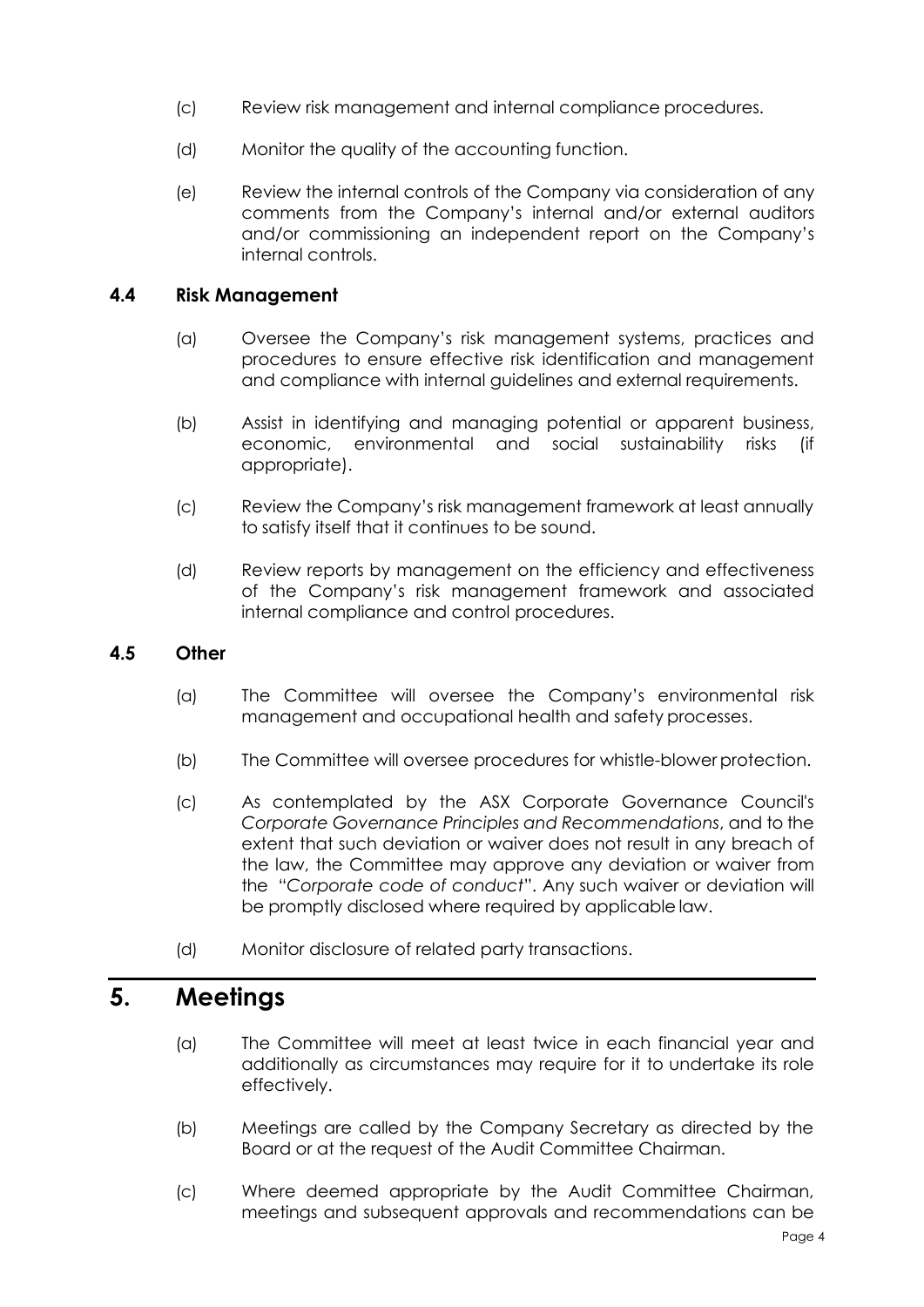implemented by a circular written resolution or conference call.

- (d) A quorum shall consist of two members of the Committee. In the absence of the Audit Committee Chairman or their nominees, the members shall elect one of their members as Chairman of that meeting.
- (e) Decisions will be based on a majority of votes with the Audit Committee Chairman having a casting vote.
- (f) The Audit Committee Chairman, through the Company Secretary, will prepare a report of the actions of the Committee to be included in the Board papers for the next Board meeting.
- (g) Minutes of each meeting are included in the papers for the next full Board meeting after each Committee meeting.

### **6. Secretary**

- (a) The Company Secretary or their nominee shall be the Secretary of the Committee and shall attend meetings of the Committee asrequired.
- (b) The Secretary will be responsible for keeping the minutes of meetings of the Committee and circulating them to Committee members and to the other members of the Board.
- (c) The Secretary shall distribute supporting papers for each meeting of the Committee as far in advance as possible.

# **7. Reliance on information or professional or expert advice**

Each member of the Committee is entitled to rely on information, or professional or expert advice, to the extent permitted by law, given or prepared by:

- (a) an employee of the Group whom the member believes on reasonable grounds to be reliable and competent in relation to the matters concerned;
- (b) a professional adviser or expert in relation to matters that the member believes on reasonable grounds to be within the person's professional or expert competence; or
- (c) another Director or officer of the Group in relation to matters within the Director's or officer's authority.

### **8. Access to Advice**

(a) Members of the Committee have rights of access to management and to the books and records of the Company to enable them to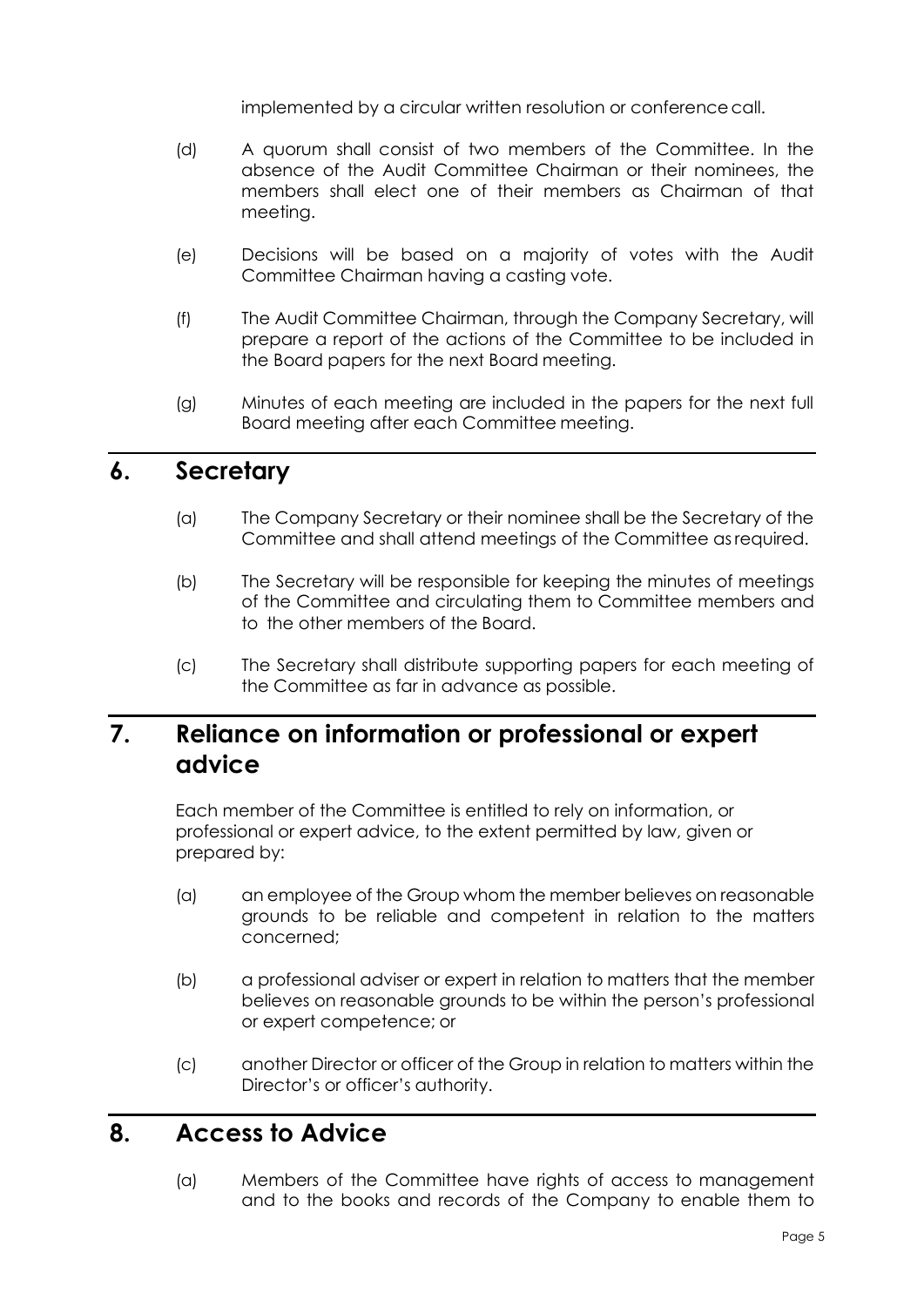discharge their duties as Committee members, except where the Board determines that such access would be adverse to the Company's interests.

- (b) Members of the Committee may meet with the auditors, both internal and external, without management being present.
- (c) Members of the Committee may consult independent legal counsel or other advisers they consider necessary to assist them in carrying out their duties and responsibilities, subject to prior consultation with the Audit Committee Chairman. Any costs incurred as a result of the Committee consulting an independent expert will be borne by the Company.

### **9. Review of Charter**

- (a) The Board will conduct an annual review of the Committee to ensure that the Committee has carried out its functions in an effective manner, and will update the Charter as required or as a result of new laws or regulations.
- (b) The Charter shall be made available to members the Committee on request, to senior executives, to the external auditor and to other parties as deemed appropriate and will be posted to the Company's website.

### **10. Report to the Board**

- (a) The Committee must report to the Board formally at the next Board meeting following from the last Committee meeting on matters relevant to the Committee's role and responsibilities.
- (b) The Committee must brief the Board promptly on all urgent and significant matters.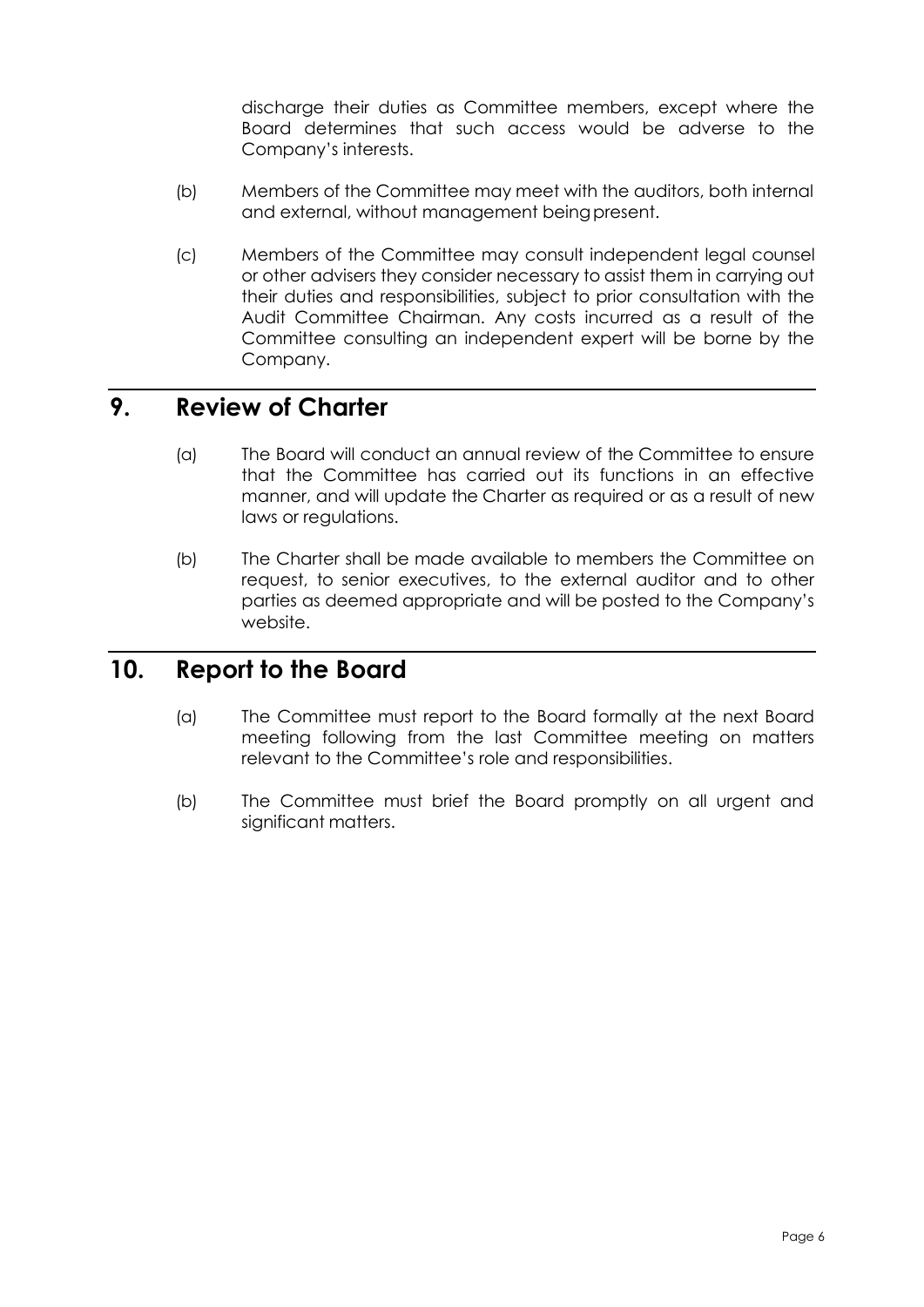# **Remuneration Committee Charter**

Due to the size and scale of its operations, the Company currently does not have a separate Remuneration Committee (**Committee**). Currently the roles and responsibilities of the Committee are undertaken by the full Board.

## **1. Role**

The role of the Remuneration Committee is to assist the Board in monitoring and reviewing any matters of significance affecting the remuneration of the Board and employees of the Company. This Charter defines the Remuneration Committee's function, composition, mode of operation, authority and responsibilities.

# **2. Composition**

The Board will strive to adhere to the following composition requirements for the Committee where at all possible. However, the Board acknowledges that the composition of the Board may not allow adherence to the following composition requirements from time to time.

- (a) The Committee shall comprise at least three Directors, the majority being independent non-executive Directors.
- (b) The Committee will be chaired by an independent Director who will be appointed by the Board.
- (c) The Board may appoint such additional non-executive Directors to the Committee or remove and replace members of the Committee by resolution.

# **3. Purpose**

The primary purpose of the Committee is to support and advise the Board in fulfilling its responsibilities to shareholders by:

- (a) reviewing and approving the executive remuneration policy to enable the Company to attract and retain executives and Directors who will create value for shareholders:
- (b) ensuring that the executive remuneration policy demonstrates a clear relationship between key executive performance andremuneration;
- (c) recommending to the Board the remuneration of Directors;
- (d) fairly and responsibly rewarding executives having regard to the performance of the Group, the performance of the executive and the prevailing remuneration expectations in the market;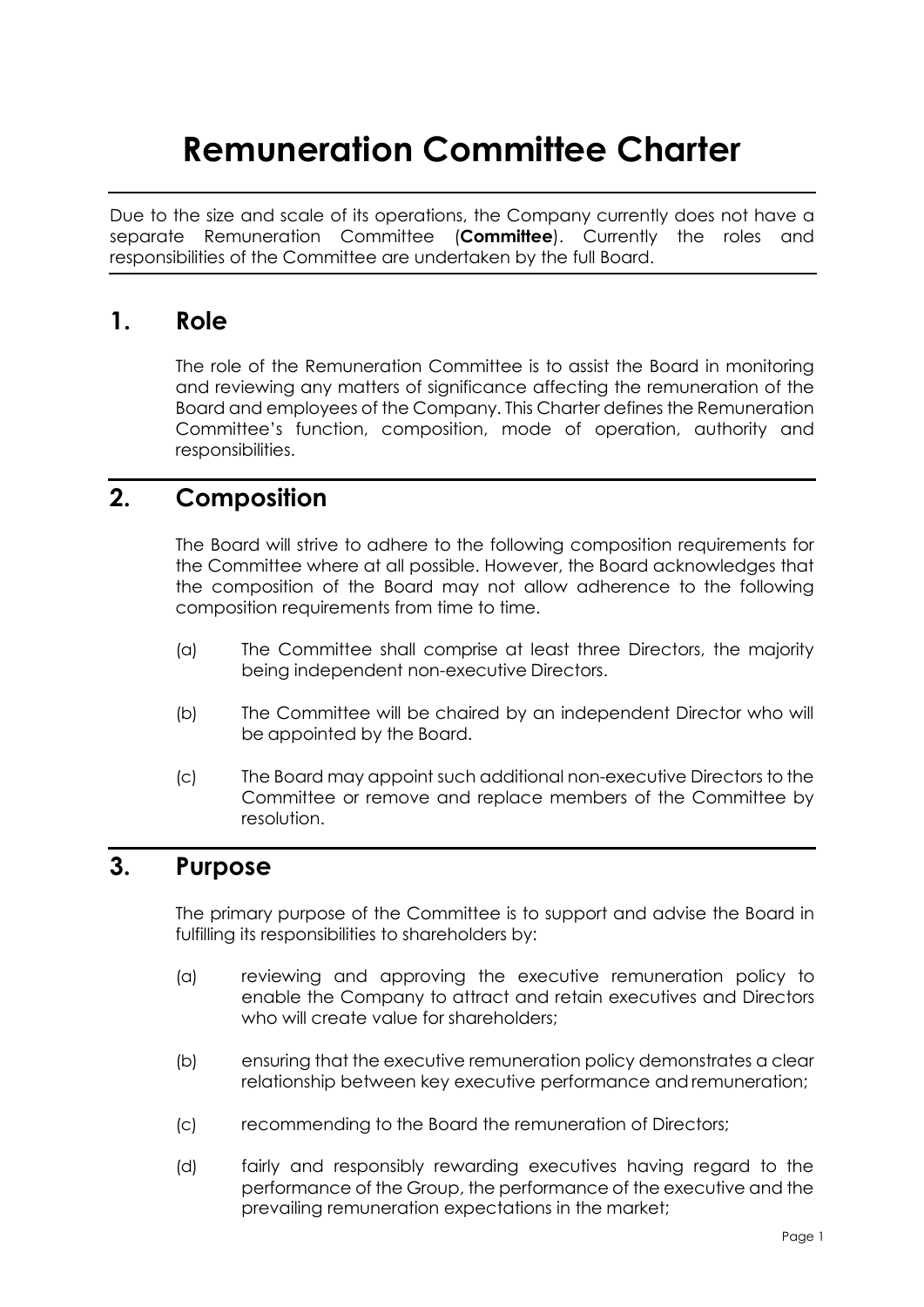- (e) reviewing the Company's recruitment, retention and termination policies and procedures for senior executives;
- (f) reviewing and approving the remuneration of direct reports to the Managing Director, and as appropriate other senior executives;and
- (g) reviewing and approving any equity based plans and other incentive schemes.

### **4. DUTIES AND RESPONSIBILITIES**

#### **4.1 Executive Remuneration Policy**

- (a) Review and approve the Group's recruitment, retention and termination policies and procedures for senior executives to enable the Company to attract and retain executives and Directors who can create value for shareholders.
- (b) Review the on-going appropriateness and relevance of the executive remuneration policy and other executive benefit programs.
- (c) Ensure that remuneration policies fairly and responsibly reward executives having regard to the performance of the Company, the performance of the executive and prevailing remuneration expectations in the market.

#### **4.2 Executive Directors and Senior Executives**

- (a) Consider and make recommendations to the Board on the remuneration for each executive Director (including base pay, incentive payments, equity awards, retirement rights, service contracts) having regard to the executive remuneration policy.
- (b) Review and approve the proposed remuneration (including incentive awards, equity awards and service contracts) for the direct reports of the Managing Director. As part of this review the Committee will oversee an annual performance evaluation of the senior executive team. This evaluation is based on specific criteria, including the business performance of the Company and its subsidiaries, whether strategic objectives are being achieved and the development of management and personnel.
- (c) Approve changes to the remuneration or contract terms of executive Directors and direct reports to the Managing Director.
- (d) Approve termination payments to executive Directors or direct reports to the Managing Director. Termination payments to other departing executives should be reported to the Committee at its next meeting.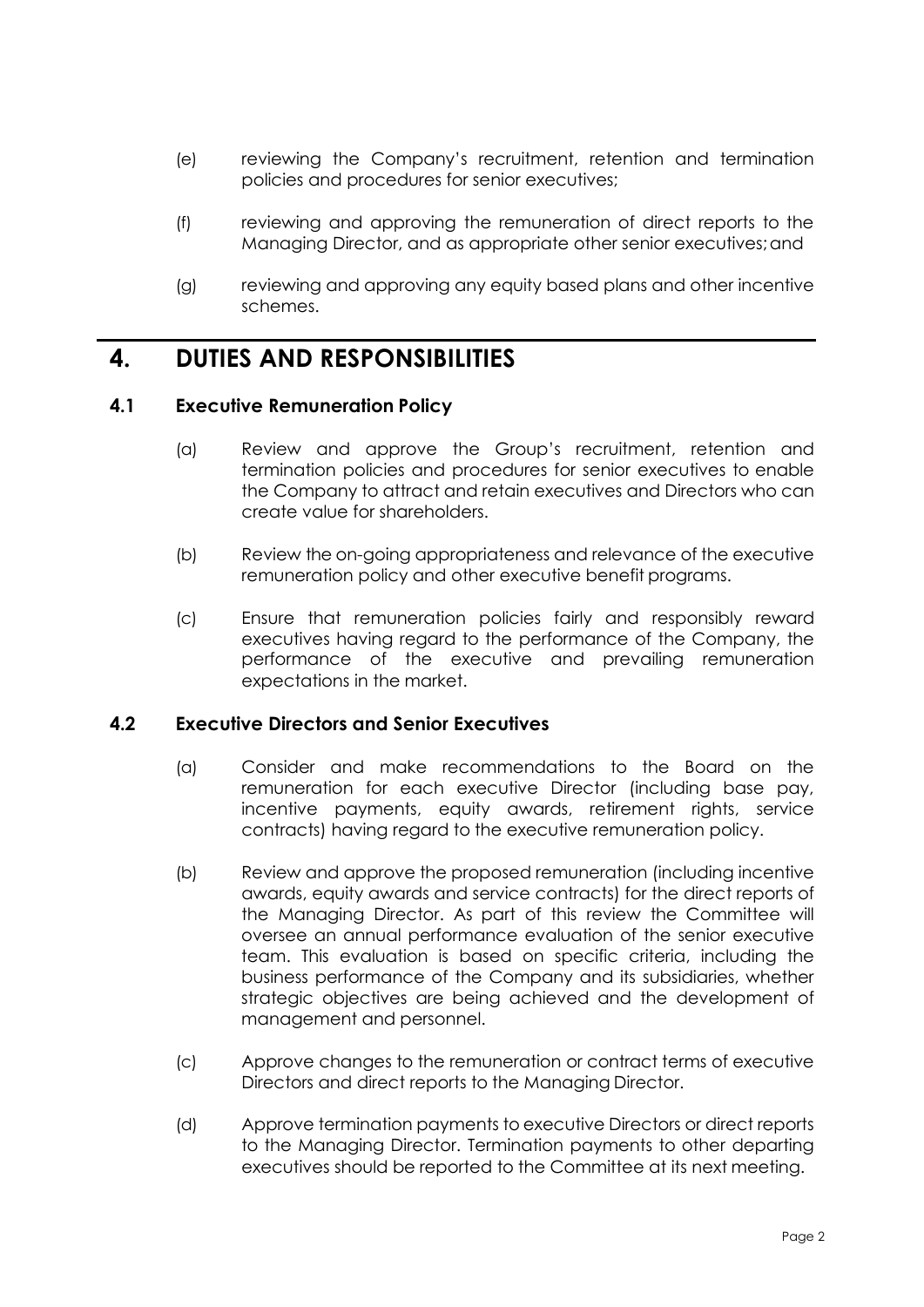#### **4.3 Incentive Plans (including Equity Based Plans)**

- (a) Review and approve the design of any incentive plans (**Plans**).
- (b) Review and approve any Plans that may be introduced in the light of legislative, regulatory and market developments.
- (c) For each Plan, determine each year whether awards will be made under that Plan.
- (d) Review and approve total proposed awards under each Plan.
- (e) In addition to considering awards to Directors and direct reports to the Managing Director, review and approve proposed awards under each Plan on an individual basis for executives as required under the rules governing each Plan or as determined by the Committee.
- (f) Review, approve and keep under review performance hurdles for each Plan.
- (g) Review, manage and disclose the policy (if any) under which participants to a Plan may be permitted (at the discretion of the Company) to enter into transactions (whether through the use of derivatives or otherwise) which limit the economic risk of participating in the Plan.

#### **4.4 Non- Executive Director Remuneration**

- (a) Review non–executive Director remuneration on an annual basis and make recommendations to the Board. Remuneration should reflect the time commitment and responsibilities of the role.
- (b) Where necessary seek an increase in the amount of remuneration for non-executive Directors approved by shareholders.

#### **4.5 Remuneration Report**

(a) Recommend to the Board the Annual Remuneration Report to shareholders.

#### **4.6 Other**

The Committee shall perform other duties and activities that it or the Board considers appropriate.

# **5. Meetings**

- (a) The Committee will meet at least once per year and additionally as circumstances may require.
- (b) Meetings are called by the Company Secretary as directed by the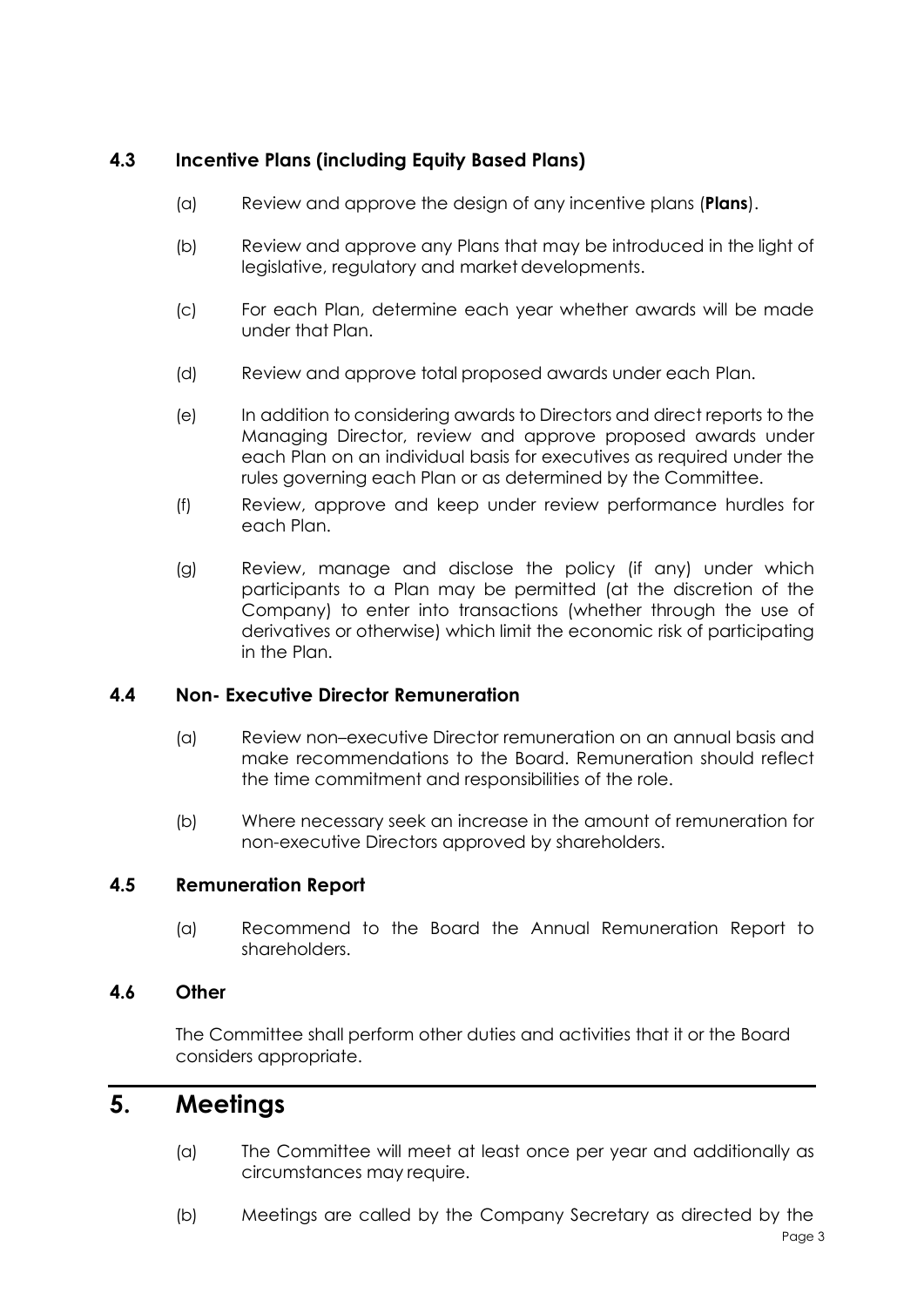Board or at the request of the Remuneration Committee Chairman.

- (c) A quorum shall comprise any two members of the Committee. In the absence of the Remuneration Committee Chairman or appointed delegate, the members shall elect one of their members as Remuneration Committee Chairman.
- (d) Where deemed appropriate by the Remuneration Committee Chairman, meetings and subsequent approvals may be held or concluded by way of a circular written resolution or a conference call.
- (e) Decisions will be based on a majority of votes with the Remuneration Committee Chairman having the casting vote.
- (f) The Committee may invite any executive management team members or other individuals, including external third parties, to attend meetings of the Committee, as they consider appropriate.

### **6. Secretary**

- (a) The Company Secretary or their nominee shall be the Secretary of the Committee, and shall attend meetings of the Committee asrequired.
- (b) The Secretary will be responsible for keeping the minutes of meeting of the Committee and circulating them to Committee members and to the other members of the Board.
- (c) The Secretary shall distribute supporting papers for each meeting of the Committee as far in advance as possible.

# **7. Reliance on information or professional or expert advice**

Each member of the Committee is entitled to rely on information, or professional or expert advice, to the extent permitted by law, given or prepared by:

- (a) an employee of the Group whom the member believes on reasonable grounds to be reliable and competent in relation to the matters concerned;
- (b) a professional adviser or expert in relation to matters that the member believes on reasonable grounds to be within the person's professional or expert competence; or
- (c) another Director or officer of the Group in relation to matters within the Director's or officer's authority.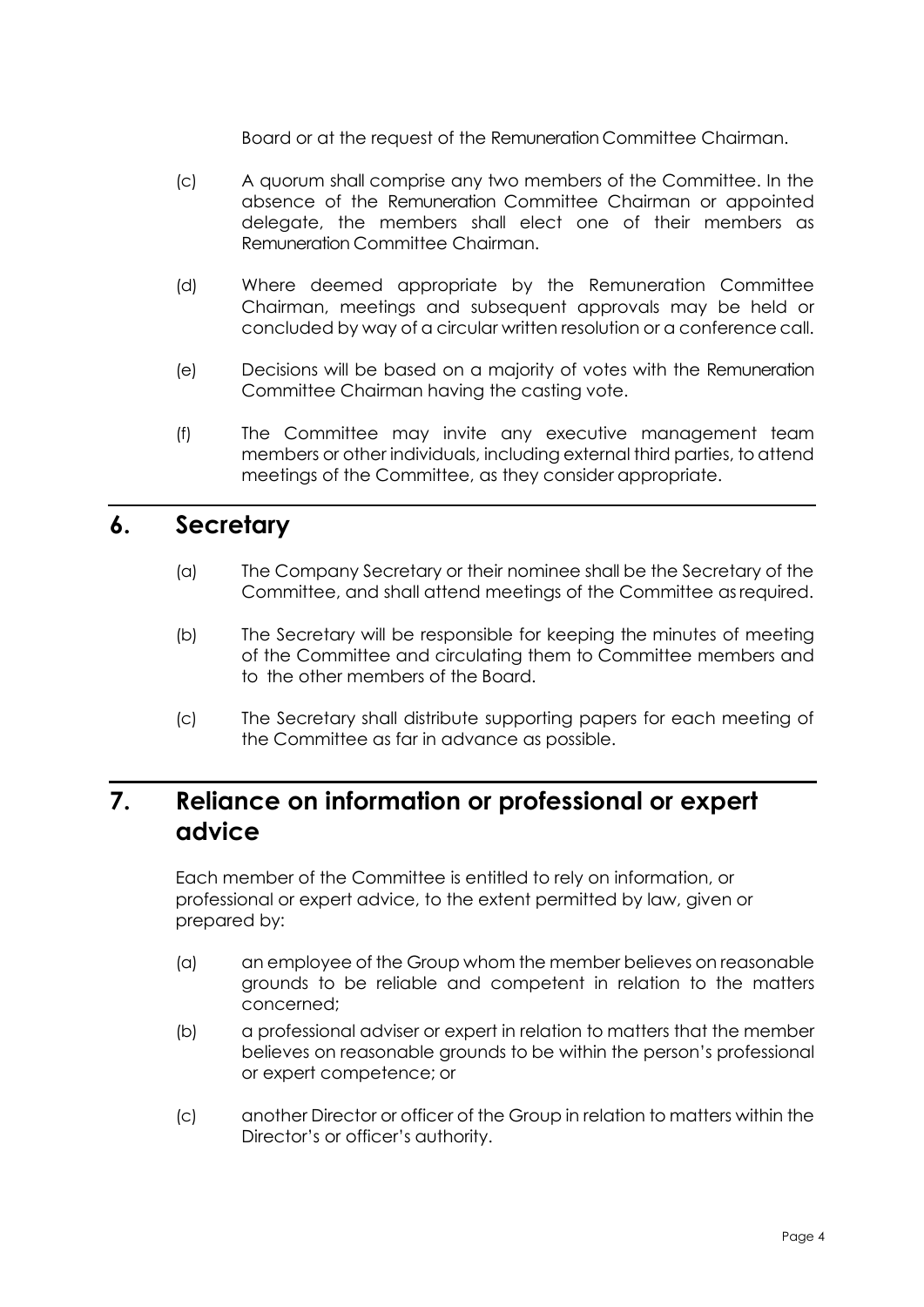## **8. Access to advice**

- (a) Members of the Committee have rights of access to the books and records of the Company to enable them to discharge their duties as Committee members, except where the Board determines that such access would be adverse to the Company's interests.
- (b) The Committee may consult independent experts to assist it in carrying out its duties and responsibilities. Any costs incurred as a result of the Committee consulting an independent expert will be borne by the Company.

## **9. Review of Charter**

- (a) The Board will conduct an annual review of the Committee to ensure that the Committee has carried out its functions in an effective manner and will update the Charter as required or as a result of new laws or regulations.
- (b) The Charter shall be made available to members the Committee on request, to senior executives, to the external auditor and to other parties as deemed appropriate and will be posted to the Company's website.

# **10. Reporting**

- (a) The Committee must report to the Board formally at the next Board meeting following from the last Committee meeting on matters relevant to the Committee's role and responsibilities.
- (b) The Committee must brief the Board promptly on all urgent and significant matters.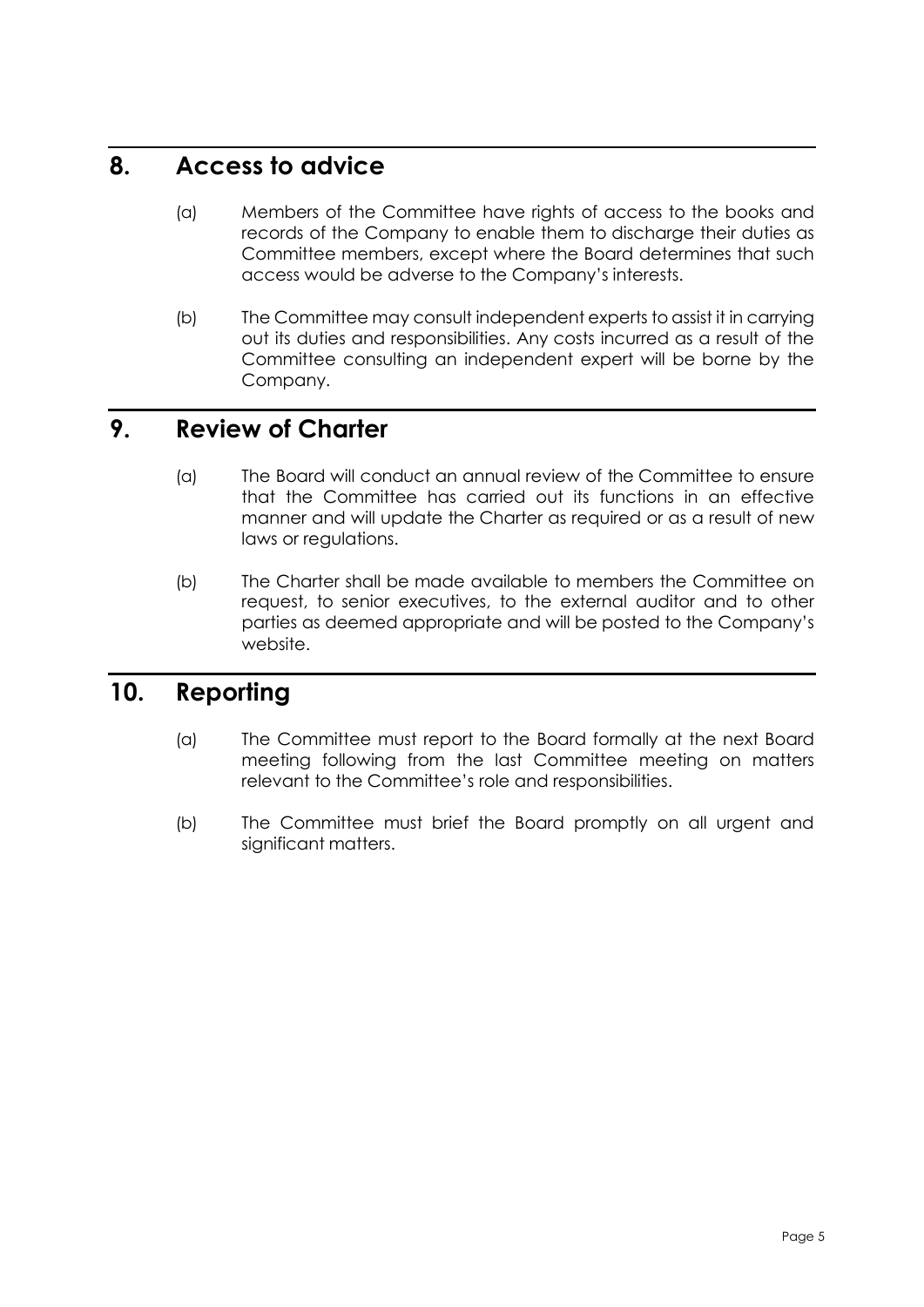# **Nomination Committee Charter**

Due to the size and scale of its operations, the Company does not have a separate Nomination Committee (**Committee**). Currently the roles and responsibilities of the Committee are undertaken by the full Board

### **1. Role**

The role of the Nomination Committee is to assist the Board in monitoring and reviewing any matters of significance affecting the composition of the Board and the Executive Team. This Charter defines the Nomination Committee's function, composition, mode of operation, authority andresponsibilities.

## **2. Composition**

The Board will strive to adhere to the following composition requirements for the Committee where at all possible. However, the Board acknowledges that the composition of the Board may not allow adherence to the following composition requirements from time to time.

- (a) The Committee shall comprise at least three non-executive Directors, the majority of whom must be independent, one of whom will be appointed the Committee Chairman.
- (b) The Board may appoint additional non-executive Directors to the Committee or remove and replace members of the Committee by resolution.

### **3. Purpose**

The primary purpose of the Committee is to support and advise the Board in:

- (a) maintaining a Board that has an appropriate mix of skills and experience to be an effective decision-making body; and
- (b) ensuring that the Board is comprised of Directors who contribute to the successful management of the Company and discharge their duties having regard to the law and the highest standards of corporate governance.

## **4. Duties and Responsibilities of the Committee**

- (a) Periodically review and consider the structure and balance of the Board and make recommendations regarding appointments, retirements and terms of office of Directors.
- (b) Make recommendations to the Board on the appropriate size and composition of the Board.
- (c) Identify and recommend to the Board candidates for the Board after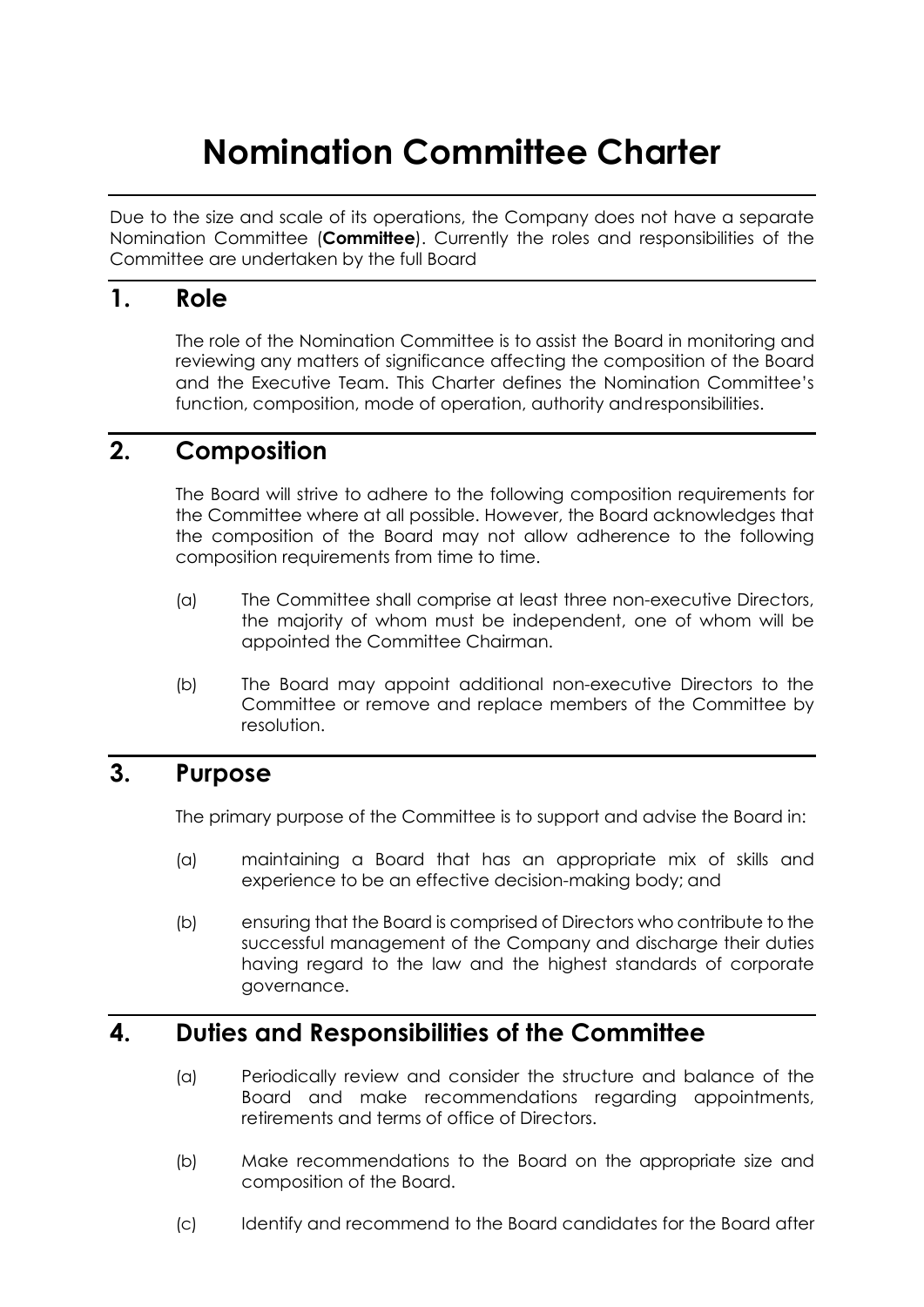considering the necessary and desirable competencies of new Board members to ensure the appropriate mix of skills and experience and after assessment of how the candidates can contribute to the strategic direction of the Company.

- (d) Undertake appropriate checks before appointing a candidate, or putting forward to shareholders a candidate for election, as a Director, including checks in respect of character, experience, education, criminal record and bankruptcy history (asappropriate).
- (e) Ensure that all material information relevant to a decision on whether or not to elect or re-elect a Director will be provided to shareholders in the Notice of Meeting containing the resolution to elect or re-elect a Director, including:
	- (i) biographical details (including relevant qualifications and experience and skills);
	- (ii) details of any other material directorships currently held by the candidate;
	- (iii) where standing as a Director for the first time, any material adverse information revealed by the checks, details of any interest, position, association or relationship that might materially influence their capacity to be independent and act in the best interests of the Company and its shareholders, and a statement whether the Board considers the candidate is considered to be independent;
	- (iv) where standing for re-election as a Director, the term of office served by the Director.
- (f) Ensure that each Director and senior executive is a party to a written agreement with the Company which sets out the terms of that Director's or senior executive's appointment. For these purposes, a senior executive is a member of key management personnel (as defined in the Corporations Act), other than a Director.
- (g) Prepare and maintain a Board skills matrix setting out the mix of skills and diversity that the Board currently has (or is looking to achieve). The Company must disclose this matrix in, or in conjunction with, its Annual Report.
- (h) Approve and review induction and continuing professional development programs and procedures for Directors to ensure that they can effectively discharge their responsibilities.
- (i) Assess and consider the time required to be committed by a nonexecutive Director to properly fulfil their duty to the Company and advise the Board.
- (j) Consider and recommend to the Board candidates for election or reelection to the Board at each annual shareholders' meeting.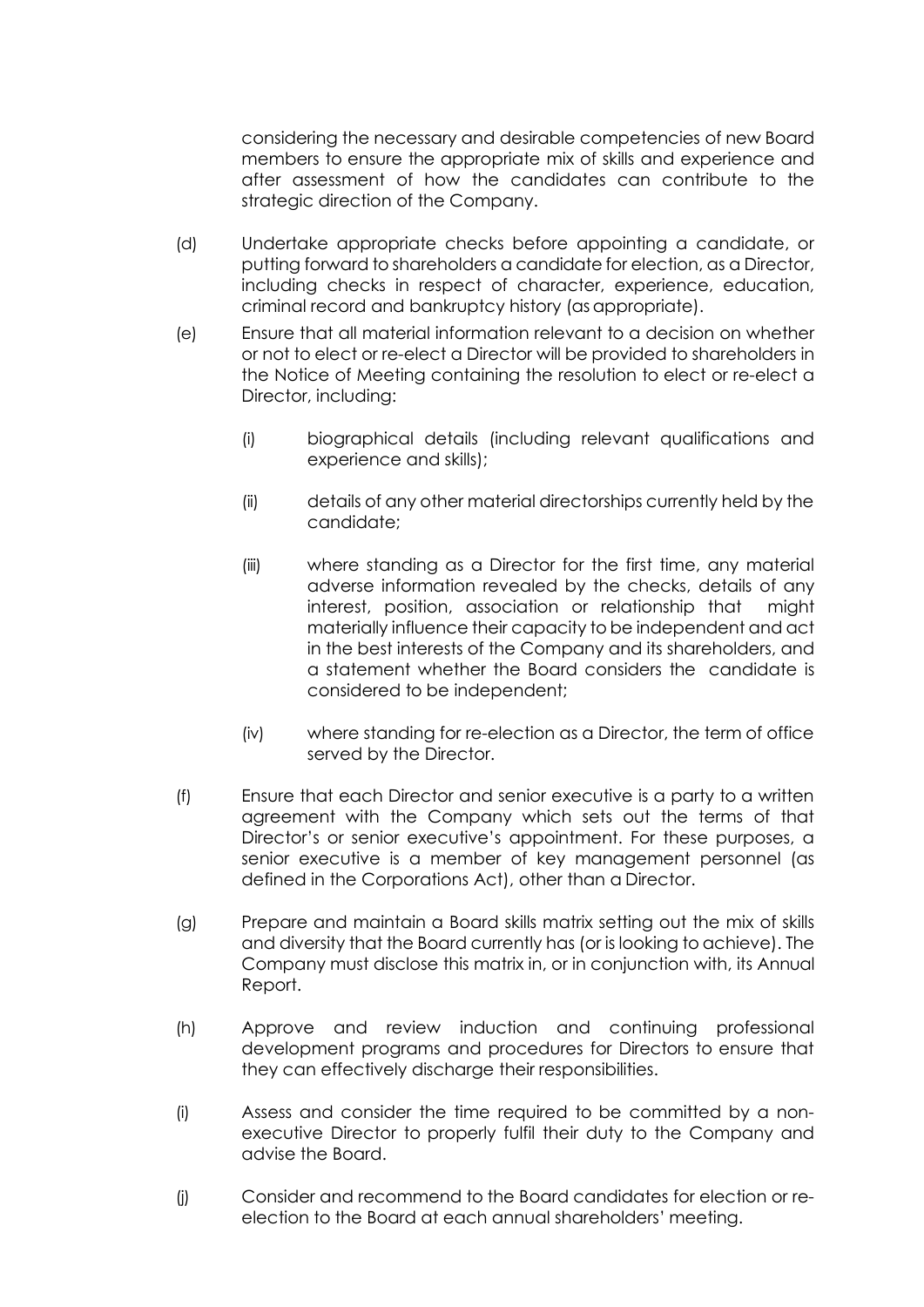- (k) Review Directorships in other public companies held by or offered to Directors and senior executives of the Company.
- (l) Review succession plans for the Board will a view to maintaining an appropriate balance of skills and experience on the Board.
- (m) Arrange an annual performance evaluation of the Board, its Committee, individual Directors and senior executives as appropriate.

### **5. Meetings**

- (a) The Committee will meet at least once a year and additionally as circumstances may require.
- (b) Meetings are called by the Secretary as directed by the Board or at the request of the Nomination Committee Chairman.
- (c) Where deemed appropriate by the Nomination Committee Chairman, meetings and subsequent approvals may be held or concluded by way of a circular written resolution or conference call.
- (d) A quorum shall comprise any two members of the Committee. In the absence of the Nomination Committee Chairman or appointed delegate, the members shall elect one of their number as Nomination Committee Chairman.
- (e) Decisions will be based on a majority of votes with the Nomination Committee Chairman having a casting vote.
- (f) The Committee may invite executive management team members or other individuals, including external third parties to attend meetings of the Committee, as they consider appropriate.

### **6. Secretary**

- (a) The Company Secretary or their nominee shall be the Secretary of the Committee and shall attend meetings of the Committee asrequired.
- (b) The Secretary will be responsible for keeping the minutes of meetings of the Committee and circulating them to Committee members and to the other members of the Board.
- (c) The Secretary shall distribute supporting papers for each meeting of the Committee as far in advance as possible.

# **7. Reliance on information or professional or expert advice**

Each member of the Committee is entitled to rely on information, or professional or expert advice, to the extent permitted by law, given or prepared by: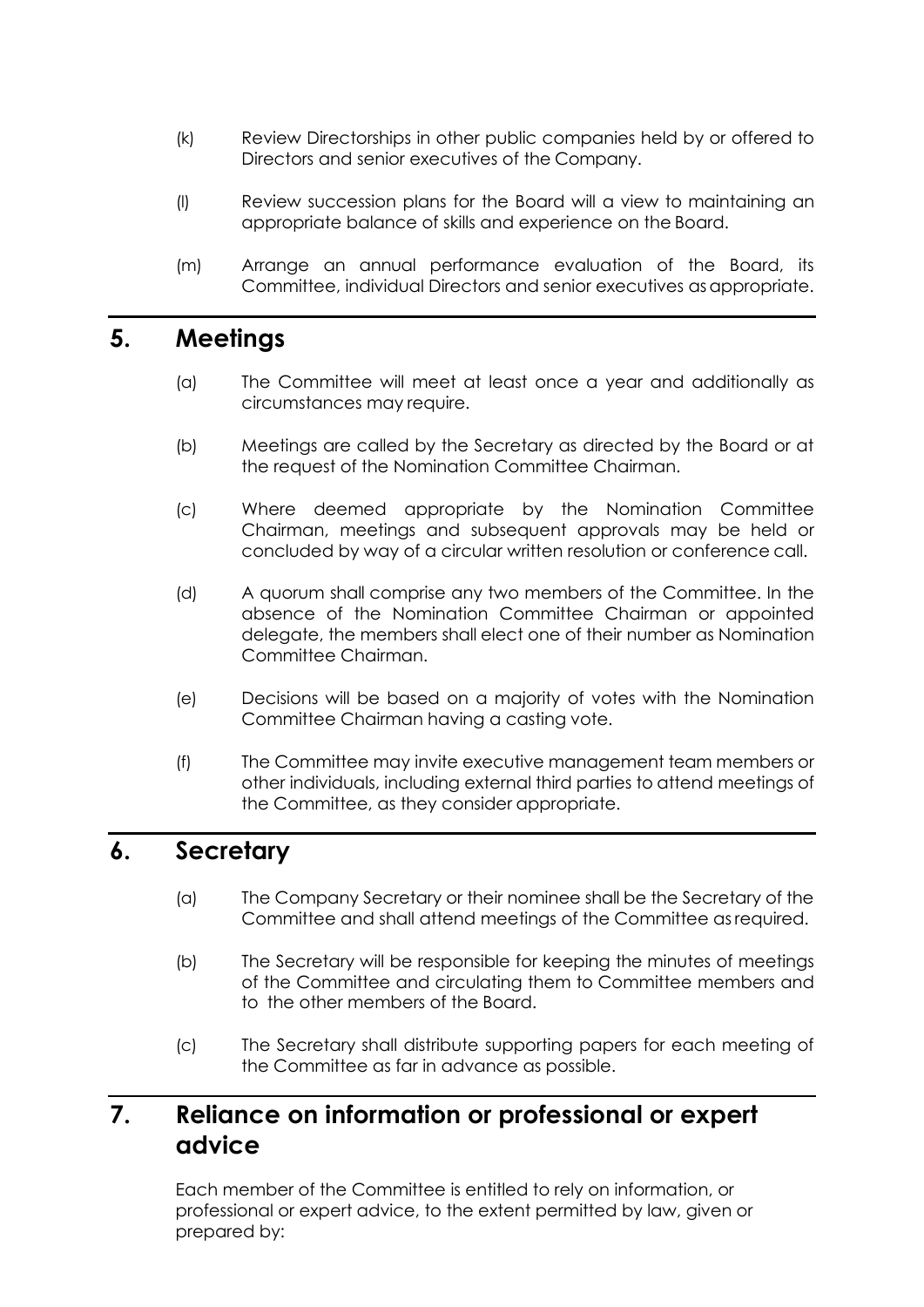- (a) an employee of the Group whom the member believes on reasonable grounds to be reliable and competent in relation to the matters concerned;
- (b) a professional adviser or expert in relation to matters that the member believes on reasonable grounds to be within the person's professional or expert competence; or
- (c) another Director or officer of the Group in relation to matters within the Director's or officer's authority.

### **8. Access to Advice**

- (a) Members of the Committee have rights of access to the books and records of the Company to enable them to discharge their duties as Committee members, except where the Board determines that such access would be adverse to the Company's interests.
- (b) The Committee may consult independent experts to assist it in carrying out its duties and responsibilities. Any costs incurred as a result of the Committee consulting an independent expert will be borne by the Company.

### **9. Review of Charter**

- (a) The Board will conduct an annual review of the Committee to ensure that the Committee has carried out its functions in an effective manner, and will update the Charter as required or as a result of new laws or regulations.
- (b) The Charter shall be made available to members of the Committee on request, to senior executives, to the external auditor and to other parties as deemed appropriate and will be posted to the Company's website.

### **10. Reporting**

- (a) The Committee must report to the Board formally at the next Board meeting following from the last Committee meeting on matters relevant to the Committee's role and responsibilities.
- (b) The Committee must brief the Board promptly on all urgent and significant matters.
- (c) The Company must disclose the policies and practices regarding the nomination of non-executive directors, executive directors and other senior executives in, or in conjunction with, the annual report and as otherwise required by law.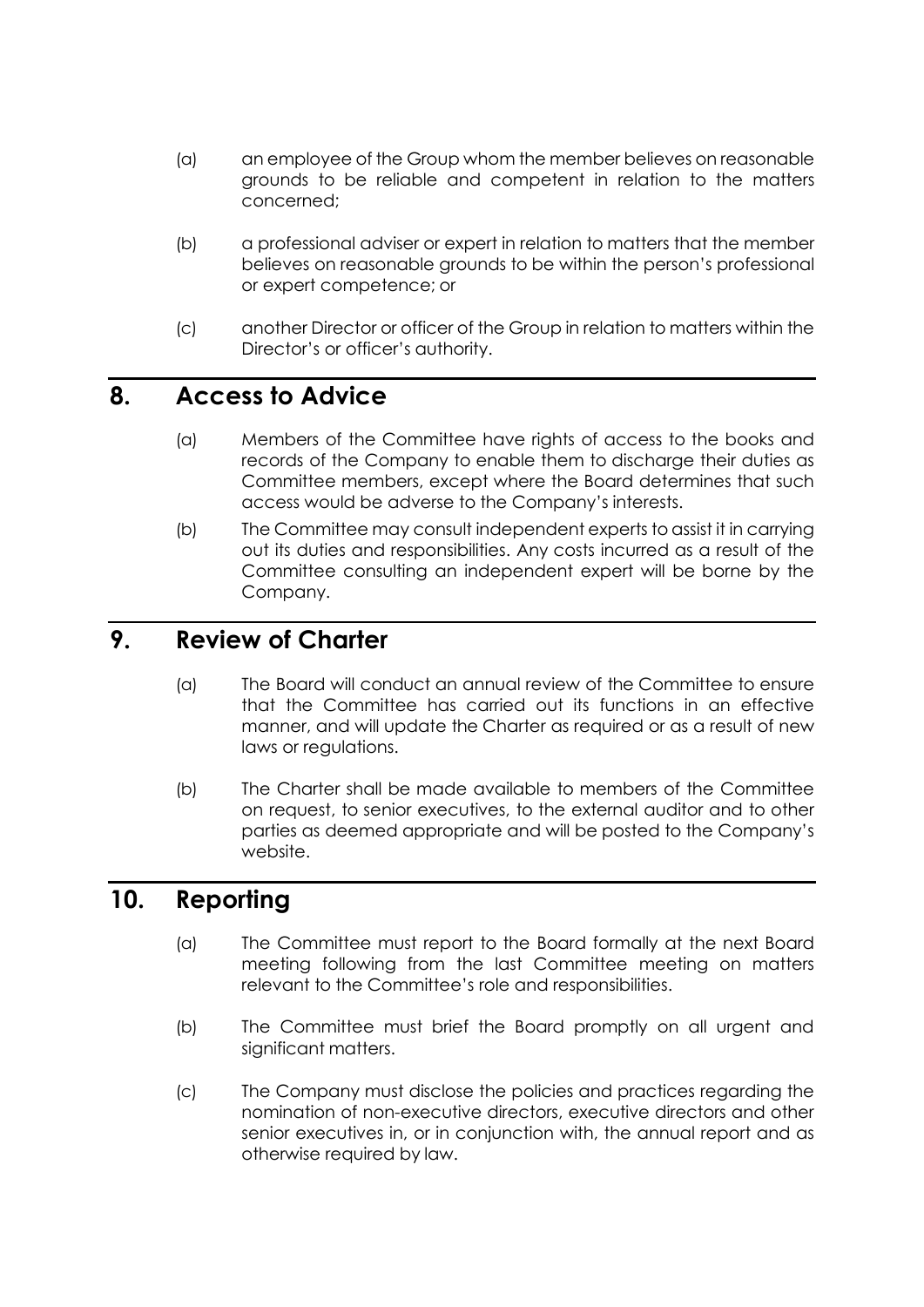

# **Performance Evaluation Policy**

The Nomination Committee normally arrange a performance evaluation of the Board, the Company's Committees and its individual Directors on an annual basis. Given there was no establishment of Nomination Committee due to size of the Board, the Chairman will undertake the conduct of the performance review. An independent advisor may be engaged if necessary.

The Remuneration and Nomination Committee will conduct an annual review of the role of the Board, assess the performance of the Board over the previous 12 months and examine ways of assisting the Board in performing its duties more effectively.

The review will include:

- 1. comparing the performance of the Board with the requirements of its Charter;
- 2. examination of the Board's interaction with management;
- 3. the nature of information provided to the Board by management; and
- 4. management's performance in assisting the Board to meet its objectives.

A similar review will be conducted for each Committee by the Board with the aim of assessing the performance of each Committee and identifying areas where improvements can be made.

The Remuneration and Nomination Committee will oversee the performance evaluation of the executive team. This evaluation is based on specific criteria, including the business performance of the Company, whether strategic objectives are being achieved and the development of management and personnel. Other factors that will be considered include:

- 1. currency of a director's knowledge and skills; and
- 2. if a director's performance has been impacted by other commitments.

The Company will disclose whether a performance evaluation was undertaken in each reporting period in accordance with the process outlined above.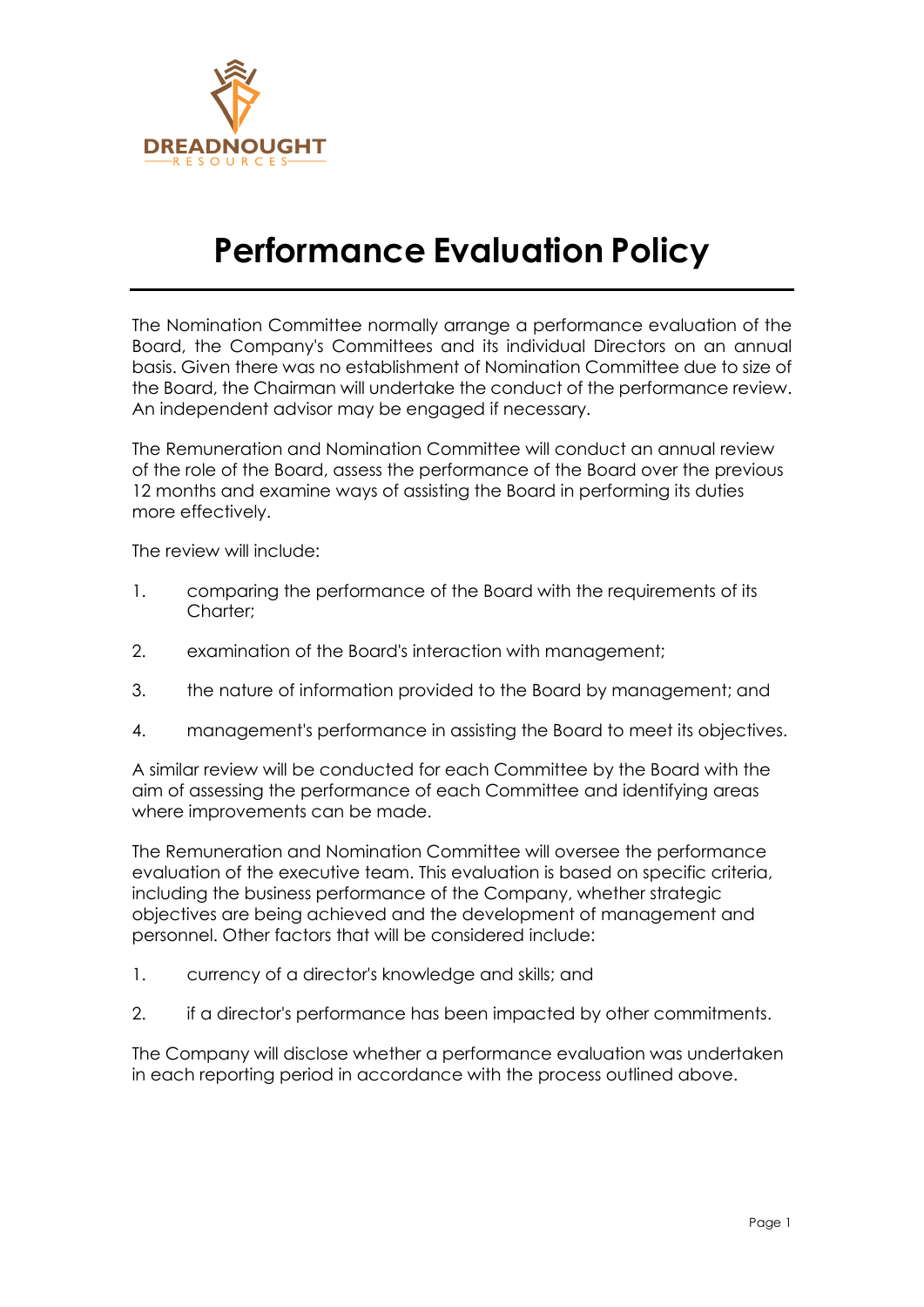

# **Continuous Disclosure Policy**

# **1. Purpose and scope**

The Company is a listed public company and must meet the requirements of ASX Listing Rules regarding Continuous Disclosure to keep the market informed of material events as they occur. This document describes the policy for Directors and Executive Management who become aware of material information which may require disclosure under ASX Listing Rules.

The Company is committed to:

- $(a)$ complying with its disclosure obligations under the Corporations Act and ASX Listing Rules;
- $(b)$ the promotion or investor confidence by ensuring that all investors have equal and timely access to material information concerning the Company, including material information about its financial position, performance, ownership and governance; and
- $(C)$ providing announcements that are accurate, balanced and expressed in a clear and objective manner.

The purpose of this policy is to:

- $(a)$ raise awareness of the Company's obligations under the continuous disclosure regime;
- $(b)$ establish a process to ensure that information about the Company which may be market sensitive and which may require disclosure is brought to the attention of the relevant person in a timely manner and is kept confidential; and
- $\overline{c}$ sets outs obligations of Directors, officers, employees and contractors of the Company to ensure that the Company complies with its continuous disclosure obligations.

Compliance with this policy does not obviate the need for the Company to comply with 'Annual Report Disclosure'.

### **2. Responsibilities**

#### **2.1 Executive Management**

(a) Understand the continuous disclosure regulations; and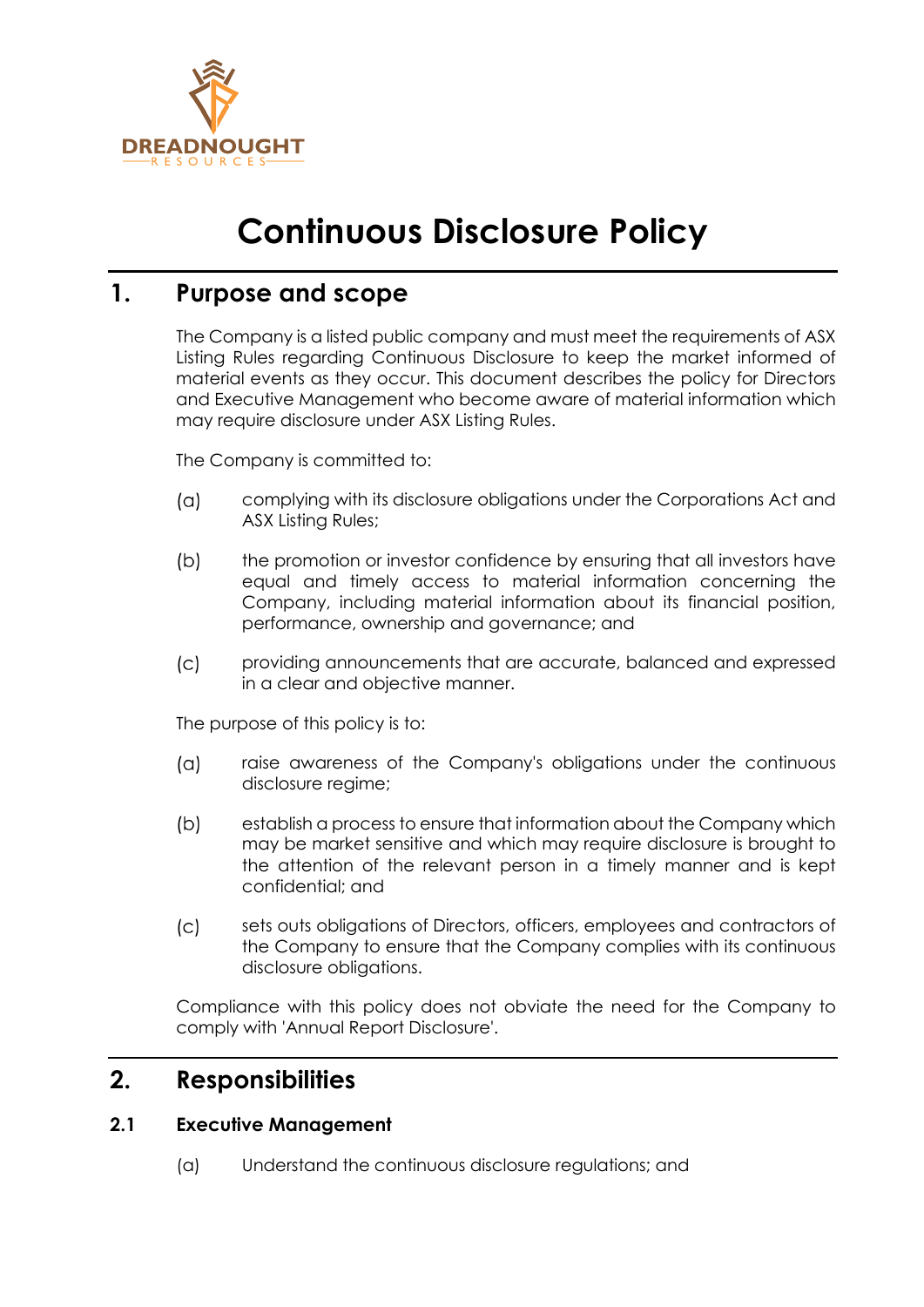(b) Report potentially material information immediately to either the Company Secretary, the MD or the Chair.

#### **2.2 Company Secretary**

- (a) Liaise with the MD and/or Chair on information supplied to determine if it needs to be disclosed under continuous disclosure regulations; and
- (b) Report the material information to the market.

### **3. Policy**

#### **3.1 Continuous Disclosure Regulations**

- (a) Executive Management will make themselves aware of the continuous disclosure regulations in the ASX Listing Rules.
- (b) In the event that any member of management becomes aware of any fact or circumstance which may give rise to a requirement to disclose such information under the ASX Listing Rules, they will immediately inform either the Company Secretary, the MD or the Chair.
- (c) Prior to disclosure, the Company Secretary, in conjunction with the MD and/or the Chair, will review the information to enable a judgement as to the appropriate disclosure to be made.
- (d) If there is uncertainty over the requirement to comply with the continual disclosure requirements then the Company will seek external legal advice.
- (e) The Company, through the Company Secretary, will notify the market of any information it is determined is required to be disclosed.
- (f) In accordance with ASX Listing Rules, the Company will immediately notify the market of information:
	- (i) concerning the Company that a reasonable person would expect to have a material effect on the price or value of the Company's securities; and
	- (ii) that would, or would be likely to, influence persons who commonly invest in securities in deciding whether to acquire or dispose of the Company's securities. The only exception to this is where the ASX Listing Rules do not require such information to be disclosed.
- (g) The Board must receive a copy of all material ASX announcements promptly after they have been made.

#### **3.2 Internal notification and decision-making concerning the disclosure obligation**

The Board has designated the Company Secretary as the person responsible for overseeing and coordinating disclosure of information to the market as well as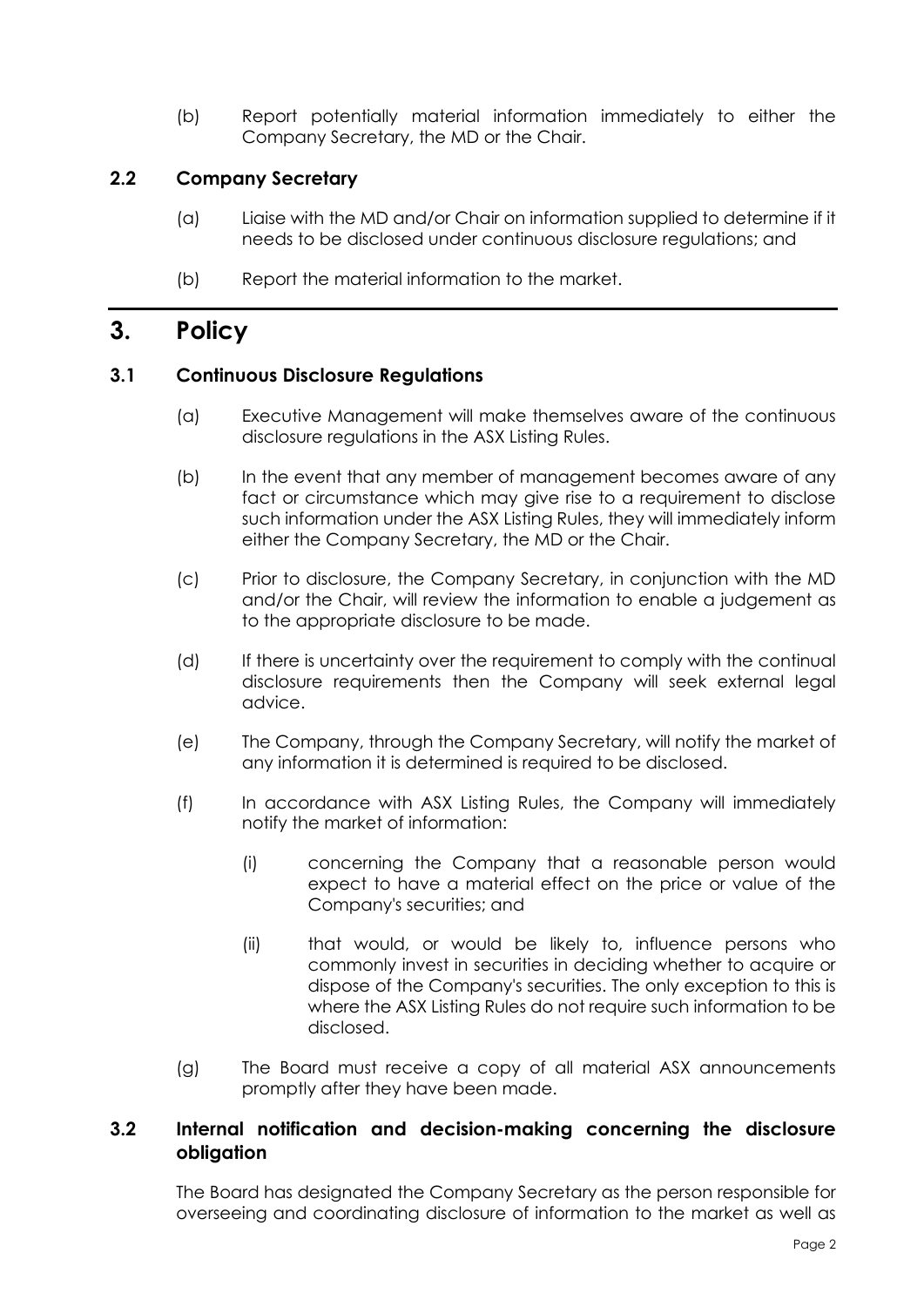communicating with the relevant authorities. The Company Secretary will be responsible for ensuring that Company announcements are made in a timely manner, and will establish a vetting procedure to ensure that the announcements are factual and do not omit any material information.

The Company Secretary will also ensure that Company announcements are expressed in a clear and objective manner that allows investors to assess the impact of the information when making investment decisions.

To assist the Company Secretary fulfil the Company's disclosure requirements, executive staff are responsible for immediately communicating to the Company Secretary any possible continuous disclosure matter concerning the operations of the Company. Executive staff are responsible for ensuring that the information is provided to the Company Secretary as soon as they become aware of it and that it is factual and does not omit any material information. Executive staff will promptly respond to requests from the Company Secretary for further information concerning the possible continuous disclosure matter.

The Company Secretary, after consultation with the Chair and MD, determines whether information should be disclosed to the market.

Before an announcement is released to ASX, the Company must ensure:

- (a) the Company Secretary has completed its review process; and
- (b) the announcement has been circulated to the Board for review; and
- (c) the Board has authorised the release of the announcement in writing.

#### **3.3 Promoting and monitoring compliance**

On a daily basis, the Company Secretary is charged with monitoring compliance with this policy. As part of that monitoring, all major announcements to the market will be reviewed for compliance with this policy. All public announcements will also be audited for compliance. These compliance reviews will be reported to the Continuous Disclosure Committee as part of their regular review of compliance. Any possible non-compliance will be reported to the Board at its next meeting. The Company Secretary must notify both the Chair and the MD at the earliest opportunity if they believe that a false market in the Company's securities either exists or has the possibility to exist.

#### **3.4 Measures for seeking to avoid the emergence of a false market in the Company's securities**

The Company recognises that a false market in the Company's securities may result if the Company provides incomplete information to the market or if the Company fails to respond to market and media speculation that may, or may be likely to, have an impact on the price of the Company's securities.

While the Company does not, in general, respond to market speculation or rumours unless required to do so by law or other relevant bodies, the Company is committed to disclosing as much information as possible, without harming the Company, to a wide audience of investors through media releases of important milestones, including information that may not strictly be required under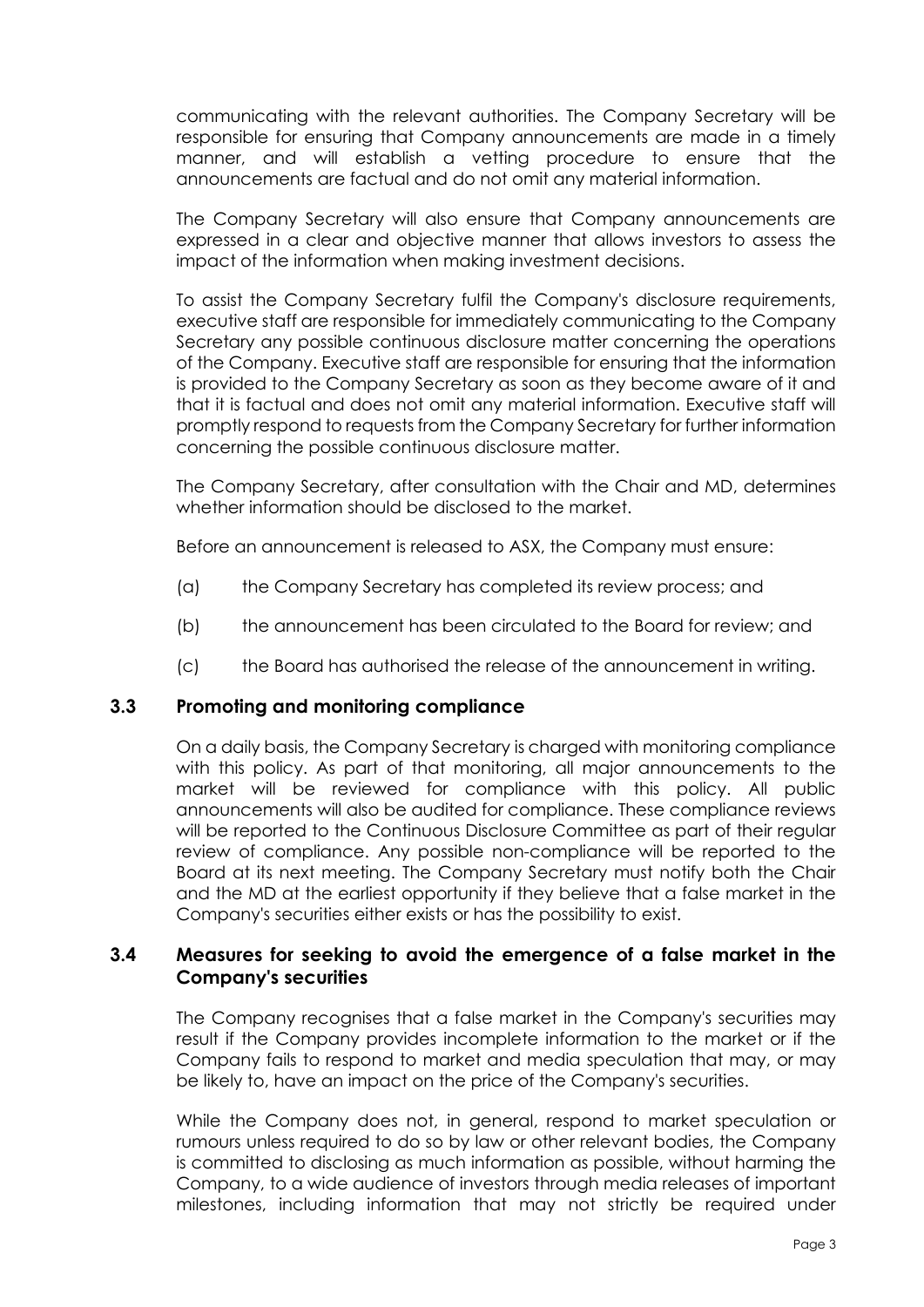continuous disclosure requirements. Information given to the market will also be provided to investors through media releases.

Where appropriate, the Company will request a trading halt to prevent trading in the Company's securities by an inefficient and uninformed market until the Company can make an announcement to the market.

#### **3.5 Safeguarding confidentiality of corporate information to avoid premature disclosure**

All employees are advised of the confidentiality of Company information. In addition, the Company imposes communication blackout periods for financial information between the end of financial reporting periods and the announcement of results to the market. To protect against inadvertent disclosure of price sensitive information, the Company does not hold meetings or briefings to discuss financial information with individual investors, institutional investors, analysts or media representatives during the communication blackout periods, unless such meetings or briefings are the subject of a specific announcement to the market.

#### **3.6 Media contact and comment**

The Board has designated MD or the Chair (where appropriate) to speak to the press on matters associated with the Company. In speaking to the press, the MD or the Chair will not comment on price sensitive information that has not already been disclosed to the market, however, they may clarify previously released information. To assist in safeguarding against the inadvertent disclosure of price sensitive information, the MD or the Chair will be informed of what the Company has previously disclosed to the market on any issue prior to briefing anyone outside the Company.

Subject to the policies of the Board and any committee that the Board may appoint from time to time, the Chair is authorised to comment on:

- (a) annual and half yearly results at the time of the release of the annual or half yearly report;
- (b) resolutions to be put to General Meetings of the Company;
- (c) changes in Directors, any matter related to the composition of the Board or Board processes;
- (d) any speculation concerning Board meetings or the outcomes of Board meetings; and
- (e) other maters specifically related to shareholders.

Subject to the policies of the Board and any committee that the Board may appoint from time to time, the MD is authorised to comment on:

- (a) the Company's future outlook;
- (b) any operational matter;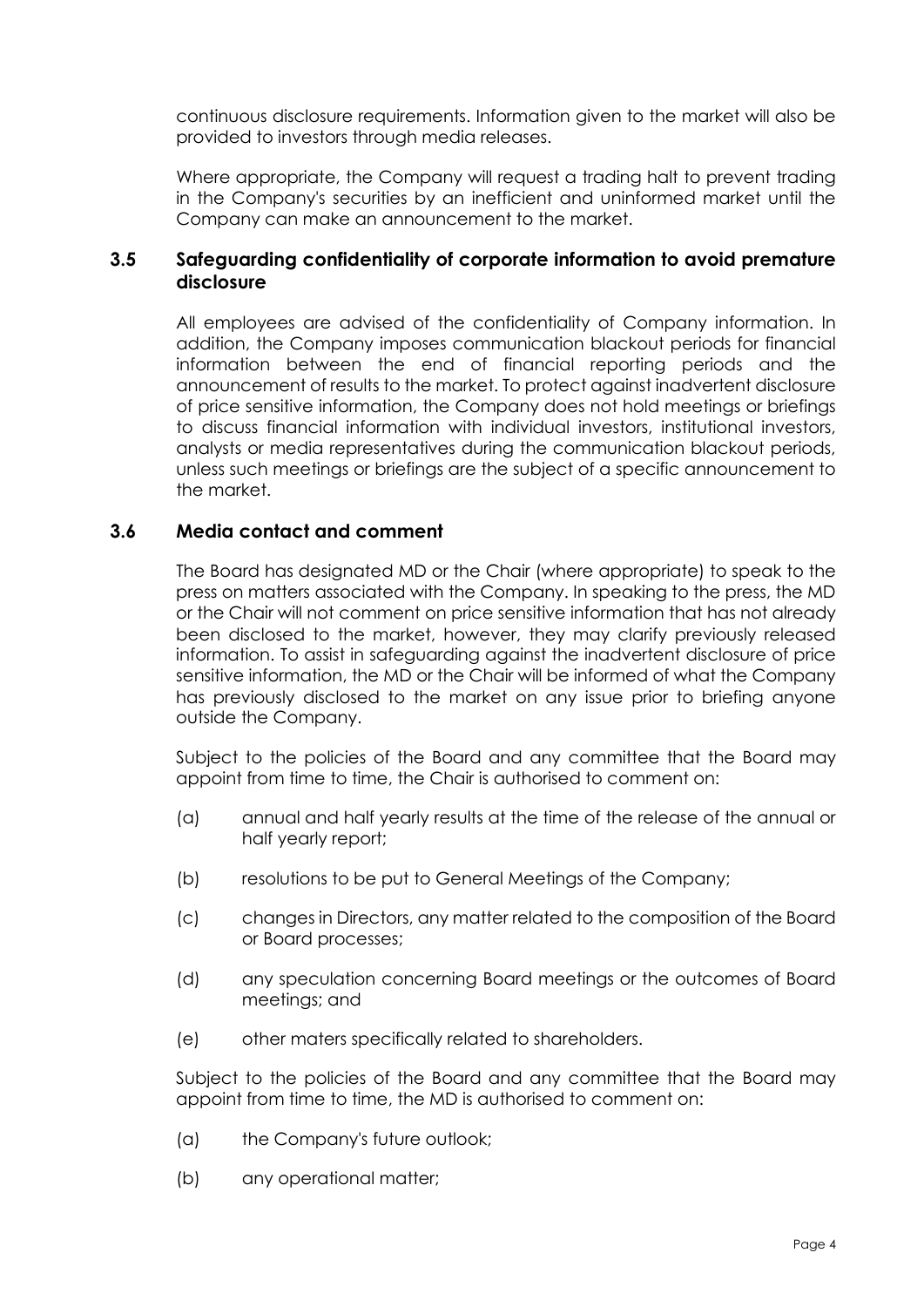- (c) media queries concerning operational issues which reflect either positively or negatively on the Company;
- (d) proposed or actual legal actions; and
- (e) queries and general discussion concerning the Company's industry.

There will be times when Directors and employees will be approached by the media for public comment. On such occasions, the Director(s) or employee(s) should comply with the following:

- (a) refer the person to the MD or the Chair of the Board as appropriate for comment;
- (b) refrain from disclosing any information, documents or other forms of data to the person without the prior consent of the MD or the Chair of the Board; and
- (c) report the person who contacted the Director/employee, the reason (explicit or inferred) for the contact and a summary of any other relevant information as soon as possible to the MD or the Chair.

#### **3.7 External communications including analyst briefings and responses to shareholder questions**

The Company discloses its financial and operational results to the market each year/half year/quarter as well as informing the market of other events throughout the year as they occur. Quarterly financial reports, media releases and AGM speeches are all lodged with the relevant authority. As all financial information is disclosed, the Company will only comment on factual errors in information and underlying assumptions when commenting on market analysts' financial projections, rather than commenting on the projections themselves.

In addition to the above disclosures, the Company does conduct briefings and discussions with analysts and institutional investors. However, price sensitive information will not be discussed unless that particular information has been formally disclosed to the market via an announcement. Slides and presentations used in briefings will also be released immediately prior to the briefing to the market.

After the conclusion of each briefing or discussion, it will be reviewed to determine whether any price sensitive information has been inadvertently disclosed. If any price sensitive information was disclosed, it will be announced immediately to the market.

Similarly, when answering shareholder questions, price sensitive information will not be discussed unless that particular information has been formally disclosed to the market via an announcement.

Where a question can only be answered by disclosing price sensitive information, the Company will decline to answer it or take it on notice and announce the information to the market prior to responding.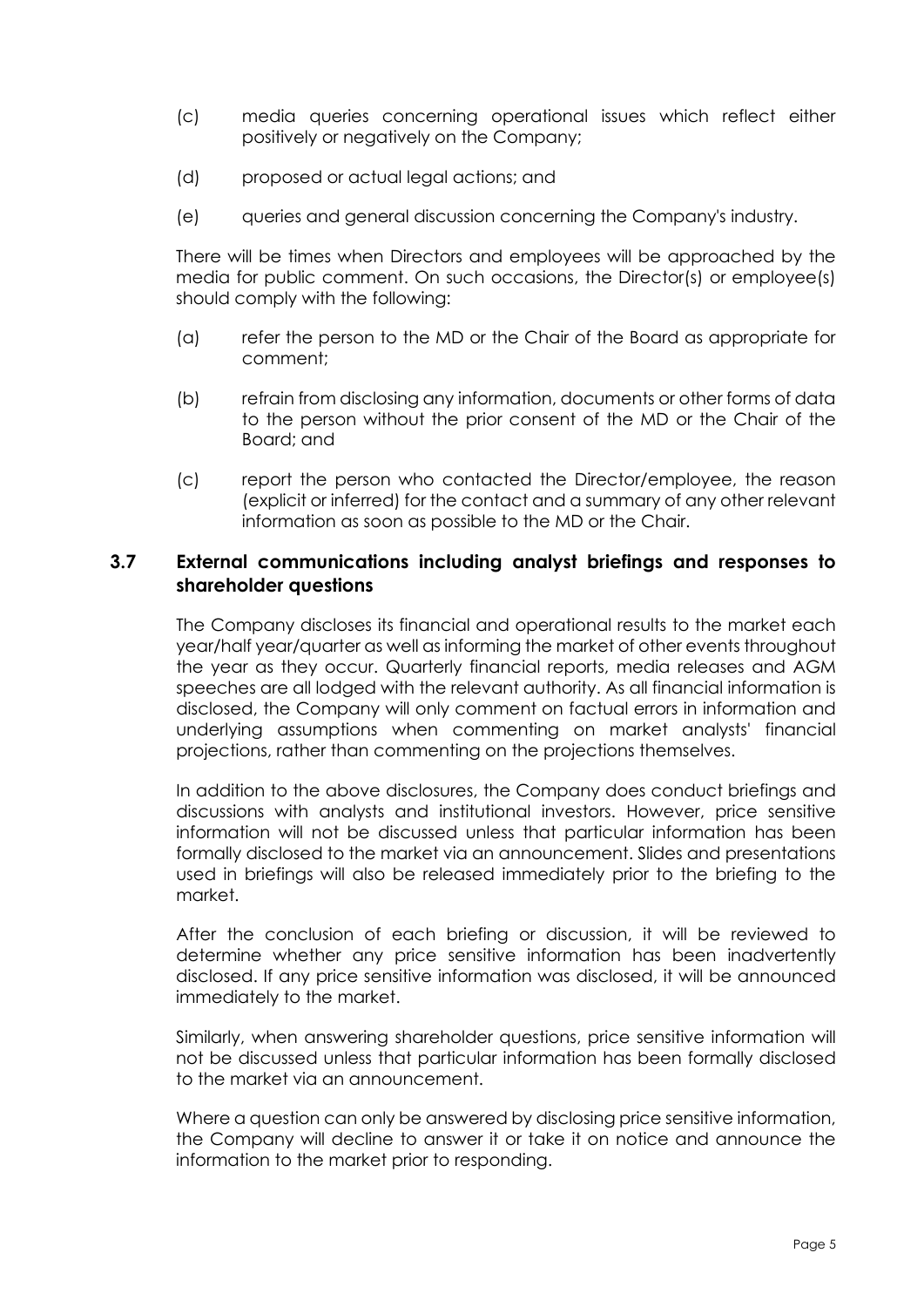If any new price sensitive information is to be used in briefing media, institutional investors and analysts or in answering shareholder queries, written materials containing such information will be lodged with the relevant authority prior to the briefing commencing. These briefing materials may also include information that may not strictly be required under continuous disclosure requirements.

This policy will form a component of the induction process for all new employees (managers).

The Company is committed to the full and accurate reporting of its financial results. Consequently, when complying with its periodic disclosure requirements, the Company will provide commentary on its financial results. The purpose of the commentary will be to clarify and balance the information in the financial results.

This commentary will be delivered in a manner that is neutral, free from any bias and easy to understand. This may involve the provision of both positive and negative information about the Company that the Company believes is necessary to keep investors fully informed.

The Company respects the rights of its shareholders and to facilitate the effective exercise of those rights the Company is committed to:

- (a) communicating effectively with shareholders;
- (b) giving shareholders ready access to balanced and understandable information about the Company and corporate proposals; and
- (c) making it easy for shareholders to participate in general meetings of the Company.

#### **3.8 Provision of information**

The Company will communicate with shareholders in three main ways:

- (a) through releases to the market;
- (b) through information provided directly to shareholders at general meetings of the Company; and
- (c) market releases.

It is the Company's policy to comply with its continuous and periodic disclosure obligations. In accordance with the Company's continuous disclosure policy, unless exempted by the ASX Listing Rules, the Company will immediately notify the market of information:

- (a) concerning the Company that a reasonable person would expect to have a material effect on the price or value of the Company's securities; and
- (b) that would, or would be likely to, influence persons who commonly invest in securities in deciding whether to acquire or dispose of the Company's securities.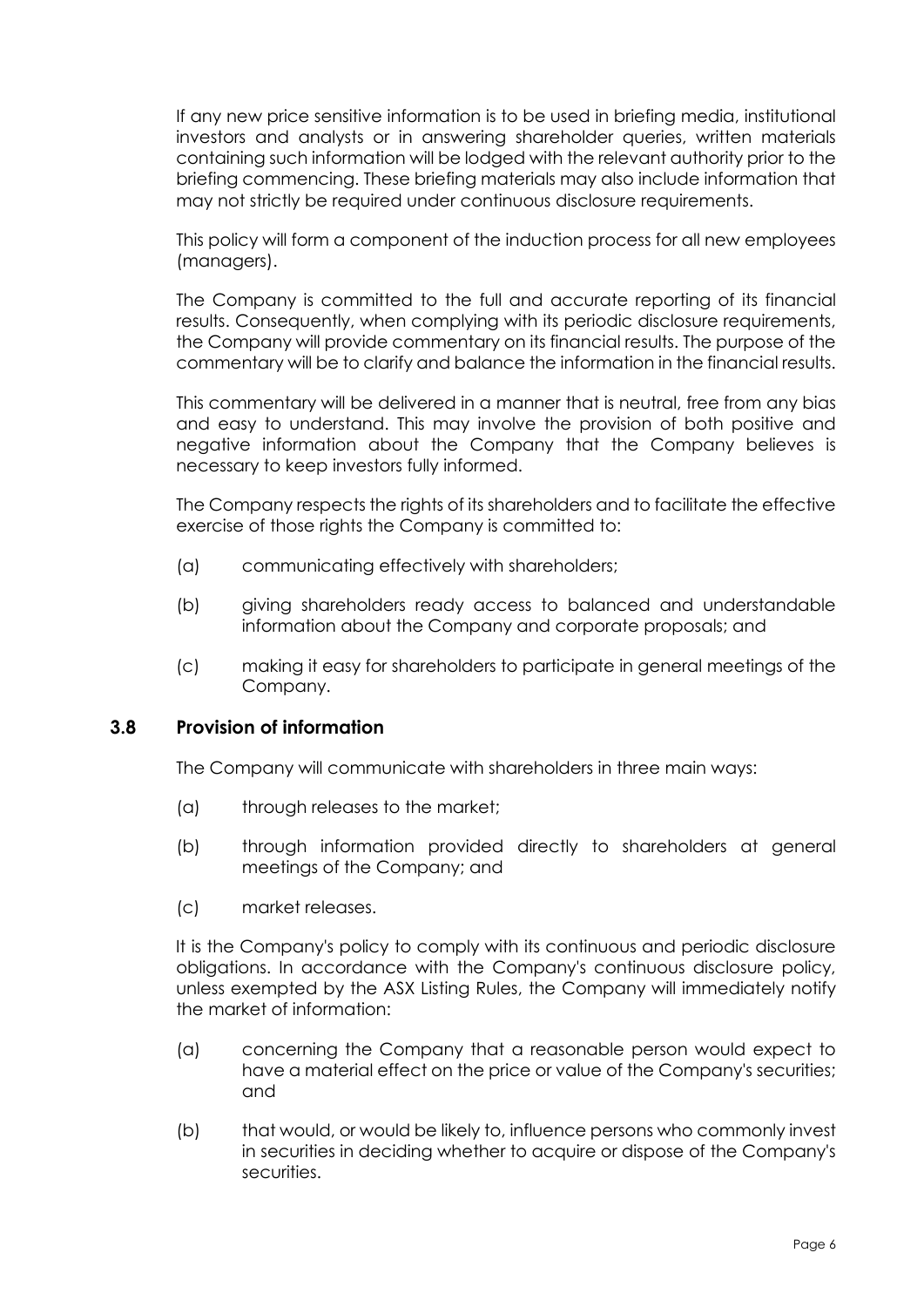Where practicable the Company will also make available the opportunity for shareholders to participate in new and substantive investor presentations by dialin or live-stream or by uploaded a transcript or recording of the presentation to ASX subsequently. The Company is not required to make available presentations that do not contain new market sensitive information.

"Substantive" presentations include results presentations and the types of presentations given at annual general meetings, investor days or broker conferences.

#### **3.9 Provision of Information to the Board**

The Company Secretary is to ensure that a copy of all material market announcements is to be circulated to the Board as soon as is practicable after its release.

#### **3.10 Company website**

The Company provides general information about the Company and its operations, details of the Company's corporate governance policies and procedures and information specifically targeted at keeping the Company's shareholders informed about the Company on its website.

In particular, where appropriate, after confirmation of receipt by the relevant authority, the following will be posted to the website:

- (a) relevant announcements made to the market;
- (b) media releases;
- (c) information provided to analysts or the media during briefings;
- (d) the full text of notices of meeting and explanatory material;
- (e) information related to general meetings, including the Chair's address, speeches and voting results;
- (f) copies of press releases and announcements for the preceding year; and
- (g) copies of annual and half-yearly reports including financial statements for the preceding year.

Where possible, the website will also be used for web-casting or teleconferencing analyst and media briefings as well as general meetings of the Company. Where the Company does web-cast the preceding events, and even where it is not possible to do so, a transcript or summary of the information discussed will be posted to the website.

#### **3.11 Direct communications with shareholders**

Throughout the year it may be appropriate for the Company to directly communicate with shareholders. For example, to give shareholders notice of general meetings or to update shareholders by way of a Chair's letter.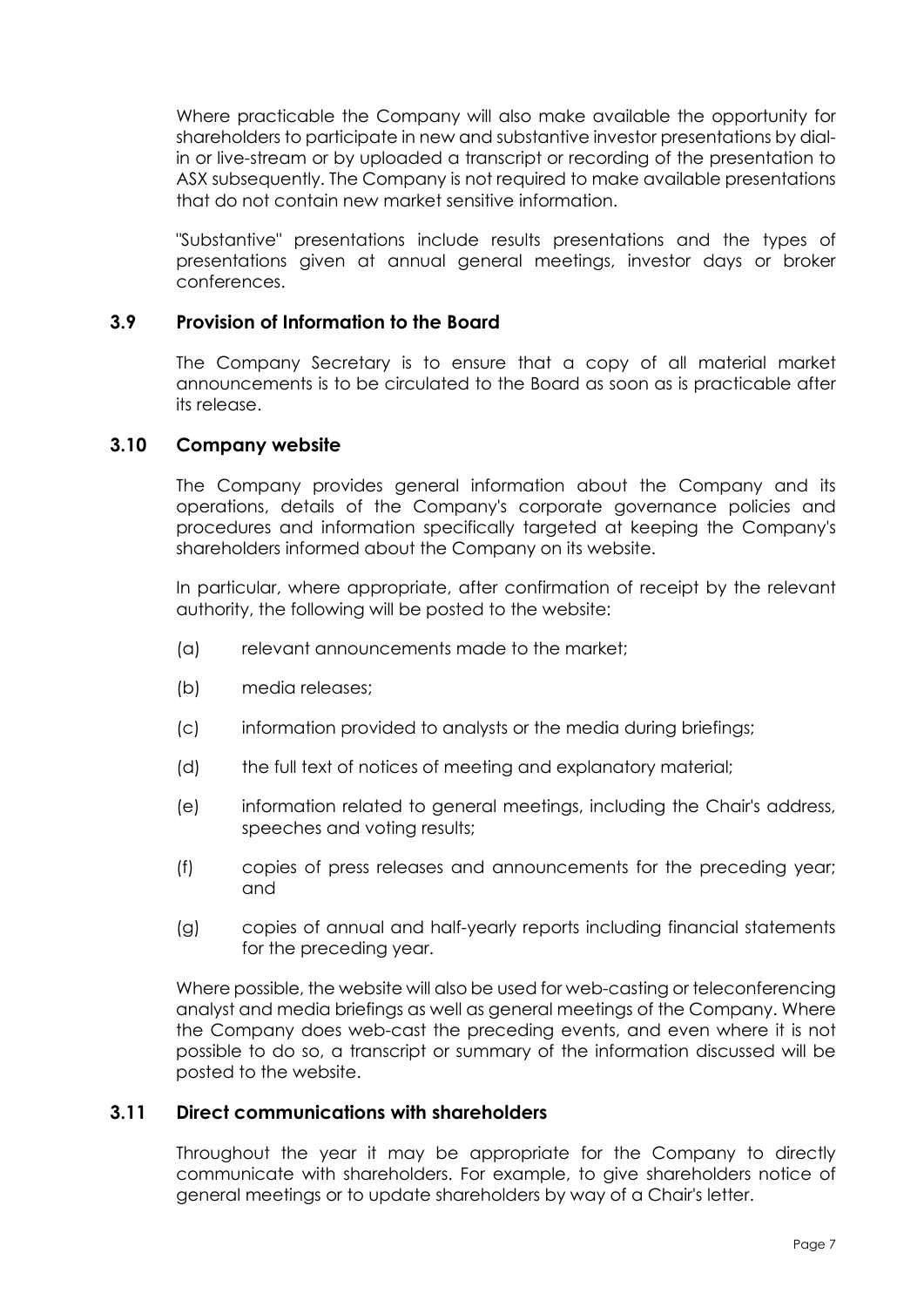In relation to information that is directly communicated to shareholders, all shareholders have the right to elect to receive all such information by post, facsimile or electronic mail.

#### **3.12 Meetings of the Company**

In preparing for general meetings of the Company, the Company will draft the notice of meeting and related explanatory information so that they provide all of the information that is relevant to shareholders in making decisions on matters to be voted on by them at the meeting. This information will be presented clearly and concisely so that it is easy to understand and not ambiguous.

The Company will use general meetings as a tool to effectively communicate with shareholders and allow shareholders a reasonable opportunity to ask questions of the Board of Directors and to otherwise participate in the meeting.

The external auditor of the Company will be asked to attend each annual general meeting and to be available to answer shareholder questions about the conduct of the audit and the preparation and content of the auditor's report.

#### **3.13 Other information**

While the Company aims to provide sufficient information to shareholders about the Company and its activities, it understands that shareholders may have specific questions and require additional information. To ensure that shareholders can obtain all relevant information to assist them in exercising their rights as shareholders, the Company will make available a telephone number and email address for shareholders to make their enquiries.

#### **3.14 Investor Presentations**

Where a new and substantive investor or analyst presentation is to be given, the Company will release a copy of the presentation materials on the ASX market announcements platform ahead of the presentation.

#### **4. Review**

This policy will be reviewed annually by the Board to ensure it is operating effectively and determine whether any amendments are required.

### **5. Associated documents**

- (a) Annual Report Disclosure.
- (b) ASX Listing Rules.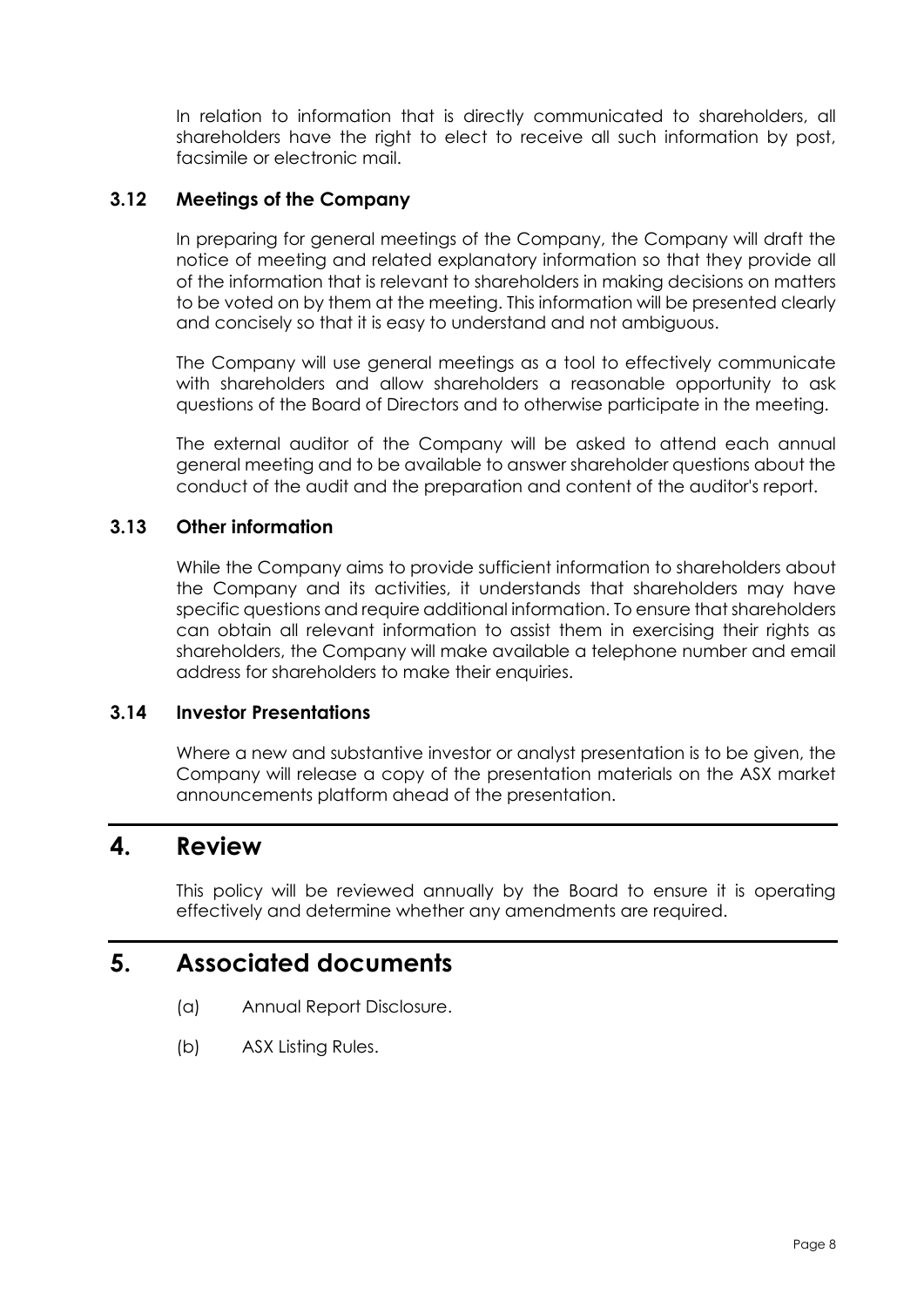

# **Risk Management Policy**

### **1. Introduction**

Risk management is a complex and critical component of the Company's governance. Therefore, the Board will oversee and guide the detail of risk management. The Managing Director is charged with implementing appropriate risk systems within the Company. Aspects of this process may be delegated. Risk management is considered a key governance and management process. It is not an exercise merely to ensure regulatory compliance.

# **2. Objectives**

The primary objectives of the risk management system at the Company are to ensure:

- (a) all major sources of potential opportunity for and harm to the Company (both existing and potential) are identified, analysed and treated appropriately;
- (b) business decisions throughout the Company appropriately balance the risk and reward trade-off;
- (c) regulatory compliance and integrity in reporting are achieved; and
- (d) Senior Management, the Board and investors understand the risk profile of the Company.

(collectively, the Objectives).

## **3. Risk Management System**

In line with these objectives, the Company's risk management system covers:

- (a) operations risk;
- (b) financial reporting; and
- (c) compliance.

The Board reviews all major strategies, transactions and corporate actions for their impact on the risk facing the Company and makes appropriate recommendations. The Company also undertakes an annual review of operations to update its risk profile. This normally occurs in conjunction with the strategic planning process. The Company discloses in each reporting period that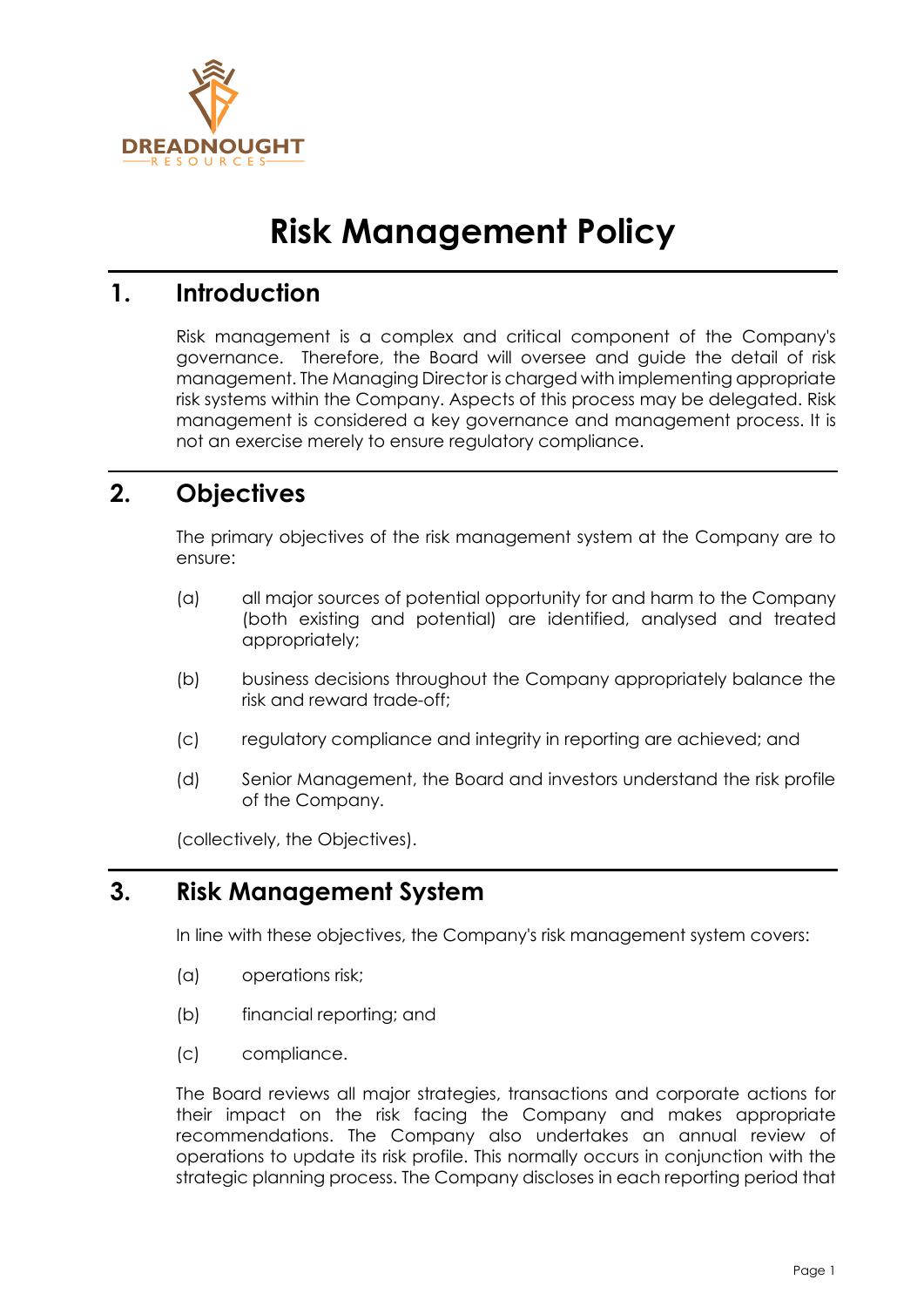such a review has taken place. The Board undertakes a quarterly review of those areas of risk identified.

In addition, as specified by Recommendation 4.2 of the ASX Corporate Governance Council's Corporate Governance Principles and Recommendations, the MD and CFO conduct a review and provide a written declaration of assurance that their opinion, that the financial records of the Company for any financial period have been properly maintained, comply with the appropriate accounting standards and give a true and fair view of the financial position and performance of the Company, has been formed on the basis of a sound system of risk management and internal control which is operating effectively.

The Board of the Company has identified a range of specific risks that have the potential to have an adverse impact on its business and it monitors these risks and discusses strategies to mitigate risks on a quarterly basis. The risks identified are reference in the Annual Report of the Company.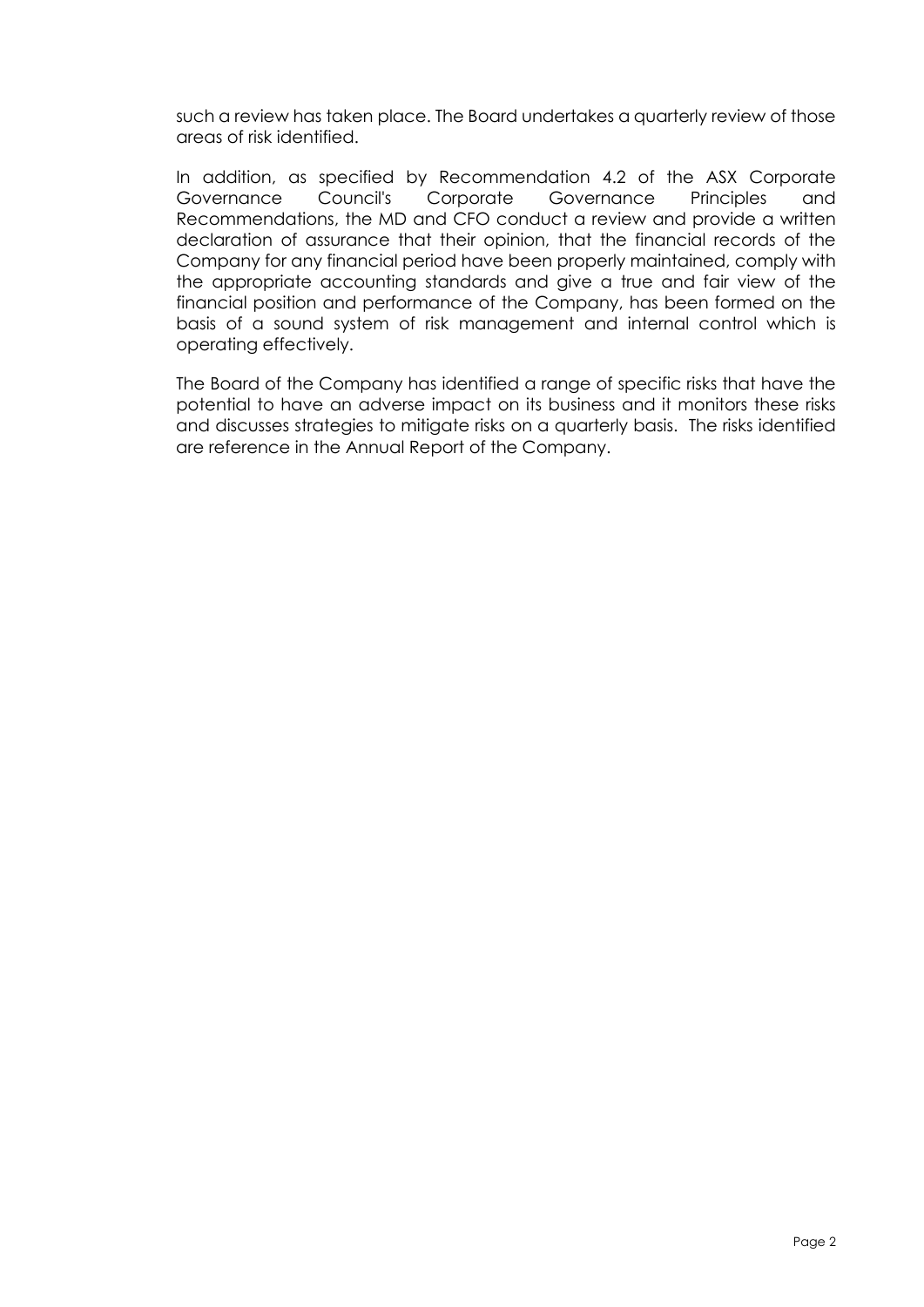

# **Trading Policy**

Approved by the Board with effect 26 June 2020

### **1. Introduction**

#### **1.1 Purpose**

This document sets out the Company's policy regarding its directors, officers, employees, consultants and contractors (irrespective of location) who Deal or may Deal in Company Securities and should be read in its entirety.

The purpose of this Policy is to:

- (a) provide a summary of the law on insider trading in Australia;
- (b) outline the prohibitions on dealing in Company Securities to prevent the misuse of unpublished information which could materially affect the value of such securities;
- (c) ensure that the reputation of the Company, its directors, officers, employees, consultants and contractors is not adversely impacted by perceptions of dealing in securities at inappropriate times; and
- (d) achieve high standards of corporate conduct and support market confidence in the integrity of Dealing in Company Securities.

#### **1.2 Source of legal obligations**

The sources of legal obligations underpinning this Policy include:

- (a) the *Corporations Act 2001* (Cth) (**Corporations Act**), which, among other things, prohibits insider trading by anyone (regardless of geographical location); and
- (b) the ASX Listing Rules, ASX Guidance Note 27 (Trading Policies) and ASX Corporate Governance Principles and Recommendations, which set out requirements for responsible trading in listed company shares.

### **2. Defined terms**

For the purposes of this Policy:

**Company Securities** includes shares, options, warrants, derivatives and interests in shares (including vested options and vested performance share rights) linked in any way to the underlying price of shares in the Company.

**Black-out Periods** means a relevant period as defined by the Company when Designated Persons may not Deal in Company Securities.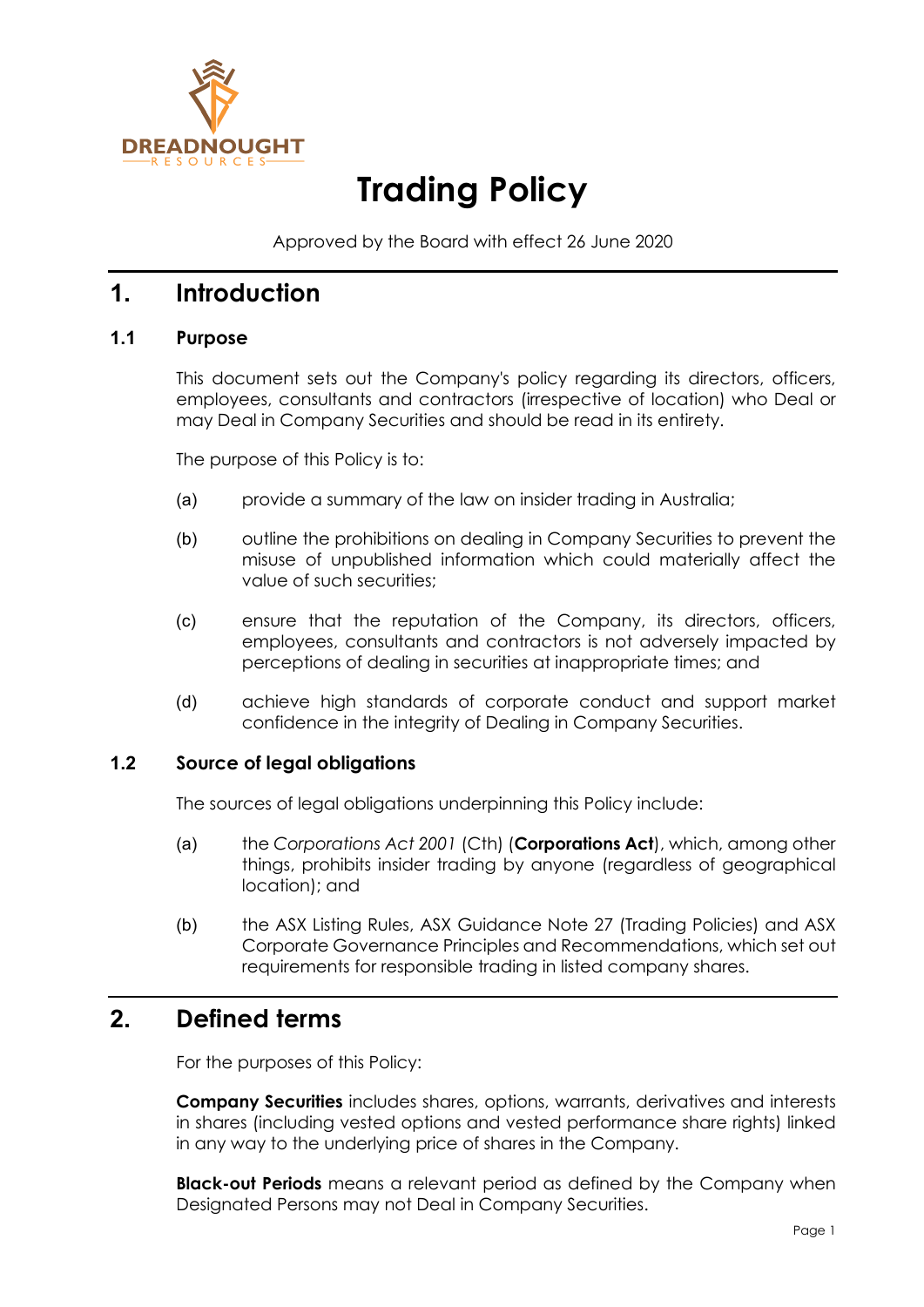#### **Dealing** includes:

- (a) applying for, acquiring or disposing of securities;
- (b) entering into an agreement to apply for, acquire or dispose of, securities; and
- (c) granting, accepting, acquiring, disposing, exercising or discharging an option or other right or obligation to acquire or dispose of securities.

**Derivatives** include:

- (a) derivatives within the meaning given in section 761D of the Corporations Act (such as options, forward contracts, swaps, futures, warrants, caps and collars); and
- (b) any other transaction in financial products which operate to limit (in any way) the economic risk associated with holding the relevant securities.

<span id="page-69-0"></span>**Designated Persons** means each of:

- (a) the Directors of the Company;
- <span id="page-69-1"></span>(b) any person who by their role or otherwise, becomes aware of Inside Information by having access to confidential material which may contain potentially price sensitive information including the Company board papers, periodic disclosure materials or any other relevant document; and
- (c) in relation to those persons identified in paragraphs [\(a\)](#page-69-0) and [\(b\)](#page-69-1) above, the following people are also deemed to be Designated Persons:
	- (i) their spouse or any of their children (including step children) under the age of 18 years;
	- (ii) a trust which they, any members of their family, or family controlled company are a trustee or beneficiary; and
	- (iii) a company which they or their family control.

**Inside Information** means information which is not generally available to the market and, if it were generally available to the market, would be likely to have a material effect on the price or value of securities. Annexure A provides further details about what constitutes Inside Information.

**Margin Loan** means any lending or similar arrangement allowing a person to borrow money to invest in securities using existing investments as security.

**Related Party** has the meaning given in section 228 of the *Corporations Act 2001*  (Cth).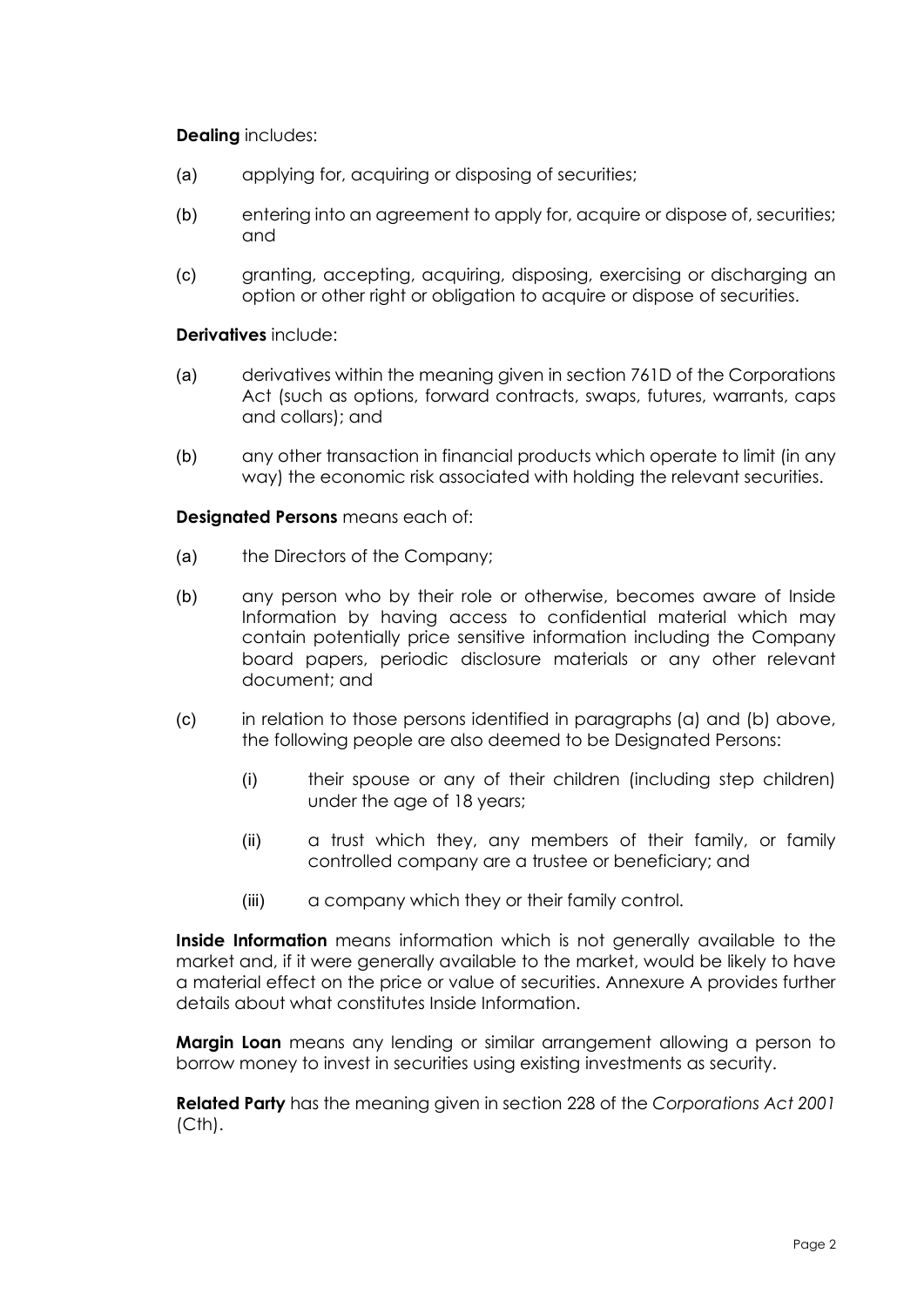### **3. Insider trading prohibition – the law**

It is an offence under the Corporations Act to Deal using Inside Information, or communicate Inside Information to others who will, or are likely to, Deal on the Inside Information.

### **4. Dealing in Company securities**

#### **4.1 When a Designated Person MAY Deal**

A Designated Person may Deal in Company Securities unless restricted from doing so under clause [4.2](#page-70-0) (When a Designated Person May Not Deal).

#### <span id="page-70-1"></span><span id="page-70-0"></span>**4.2 When a Designated Person MAY NOT Deal**

- (a) Subject to clause 5 (Exceptions), a Designated Person may not Deal in Company Securities during the following designated Black-out Periods:
	- (i) the period two weeks prior to, and 24 hours after the release of the Company's quarterly results;
	- (ii) the period two weeks prior to, and 24 hours after the release of the Company's half-year results;
	- (iii) the period two weeks prior to, and 24 hours after the release of the Company's full-year results;
	- (iv) any other period determined by the Chair in consultation with the Company Secretary to be a Black-out Period from time to time.
- (b) In addition to the restrictions in clause  $4.2(a)$ , a Designated Person may not Deal in Company Securities at any time if he or she has:
	- (i) information that he or she knows, or ought reasonably to know, is Inside Information; or
	- (ii) not complied with clause 6 (Notice of Dealing in Company Securities).

#### **4.3 When employees, consultants or contractors (other than a Designated Person) MAY Deal**

An employee, consultant or contractor (who is not a Designated Person) may, at any time, Deal in Company Securities if he or she does not have information that he or she knows, or ought reasonably to know, is Inside Information.

#### **4.4 When employees, consultants or contractors (other than a Designated Person) MAY NOT Deal**

An employee, consultant or contractor (who is not a Designated Person) who has information that he or she knows, or ought reasonably to know, is Inside Information may not: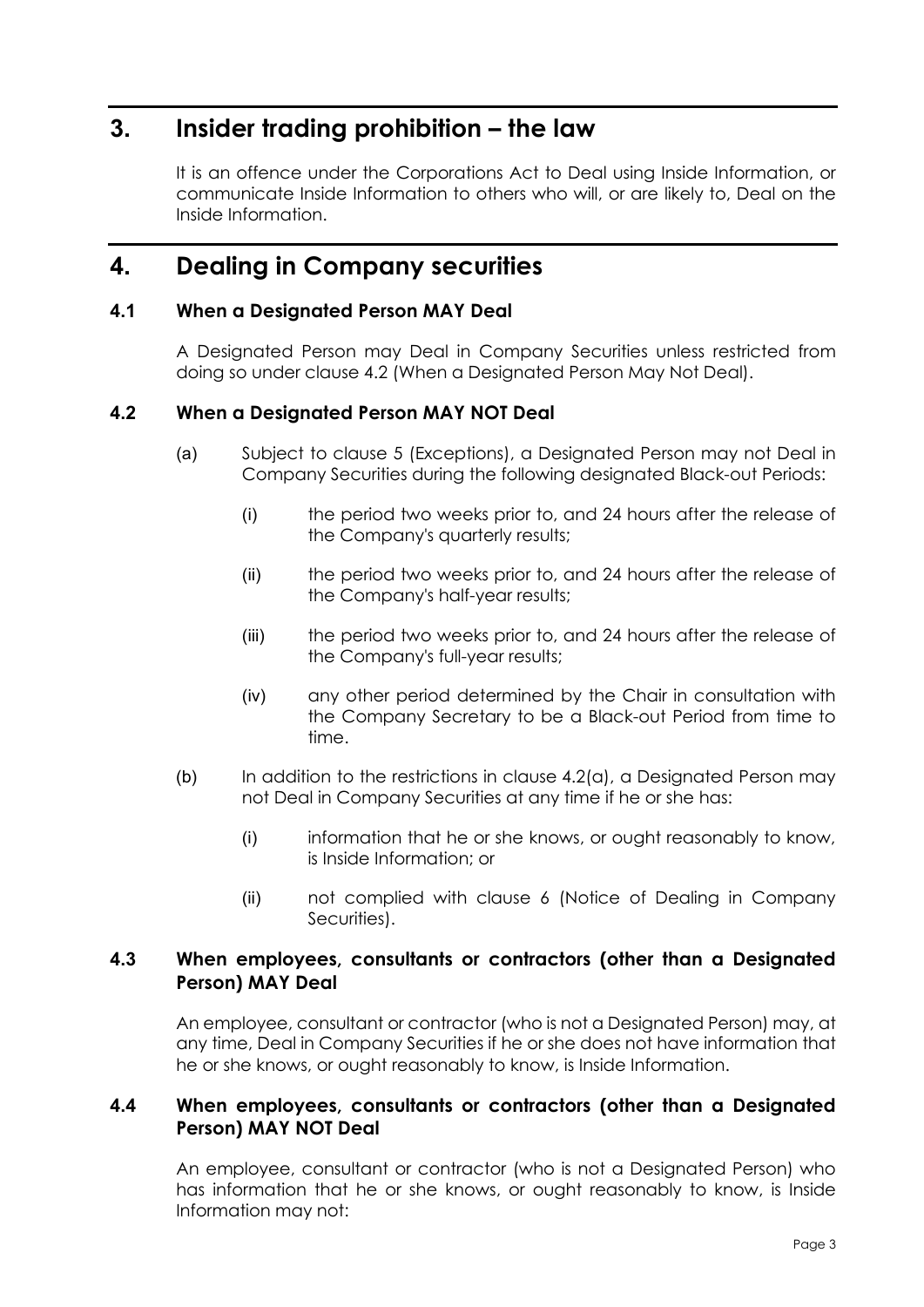- (a) Deal in Company Securities;
- (b) advise, procure or encourage another person to deal in Company Securities; or
- (c) pass on information to any person if they know, or ought reasonably to know, that the person may use the information to Deal in (or procure another person to Deal in) Company Securities.

### **5. Exceptions**

#### **5.1 Permitted dealings**

Subject to not being in the possession of Inside Information, a Designated Person may at any time:

- (a) transfer Company Securities already held into a superannuation fund or other saving scheme in which the Designated Person is a beneficiary;
- (b) invest in, or trade in units of, a fund or other scheme (other than a scheme only investing in Company Securities) where the assets of the fund or scheme are invested at the discretion of a third party;
- (c) undertake to accept, or accept, a takeover offer;
- (d) participate in an offer or invitation made to all or most security holders, including a rights issue, equal access buy-back, security purchase plan or dividend or distribution reinvestment plan, where the timing and structure of the offer or invitation has been approved by the Board. This includes decisions relating to whether or not to take up the entitlements and sale of entitlements required to provide for the take up of the balance of entitlements under a renounceable pro rata issue;
- (e) exercise (but not Deal with the securities following exercise) an option or right under an employee incentive scheme where the final date for the exercise of the option or right falls during a Black-out Period or the Company has had a number of consecutive Black-out Periods and the Designated Person could not reasonably have been expected to exercise it at a time when free to do so;
- (f) acquire (but not Deal with the securities following acquisition) Company shares by conversion of financial instruments giving rights to conversion to shares (e.g. options or convertible securities) where the final date for the conversion of the security falls during a Black-out Period or the Company has had a number of consecutive Black-out Periods and the Designated Person could not reasonably have been expected to exercise it at a time when free to do so;
- (g) acquire Company securities under a bonus issue made to all holders of securities of the same class;
- (h) acquire Company securities under a dividend reinvestment, or top-up plan that is available to all holders of securities of the same class;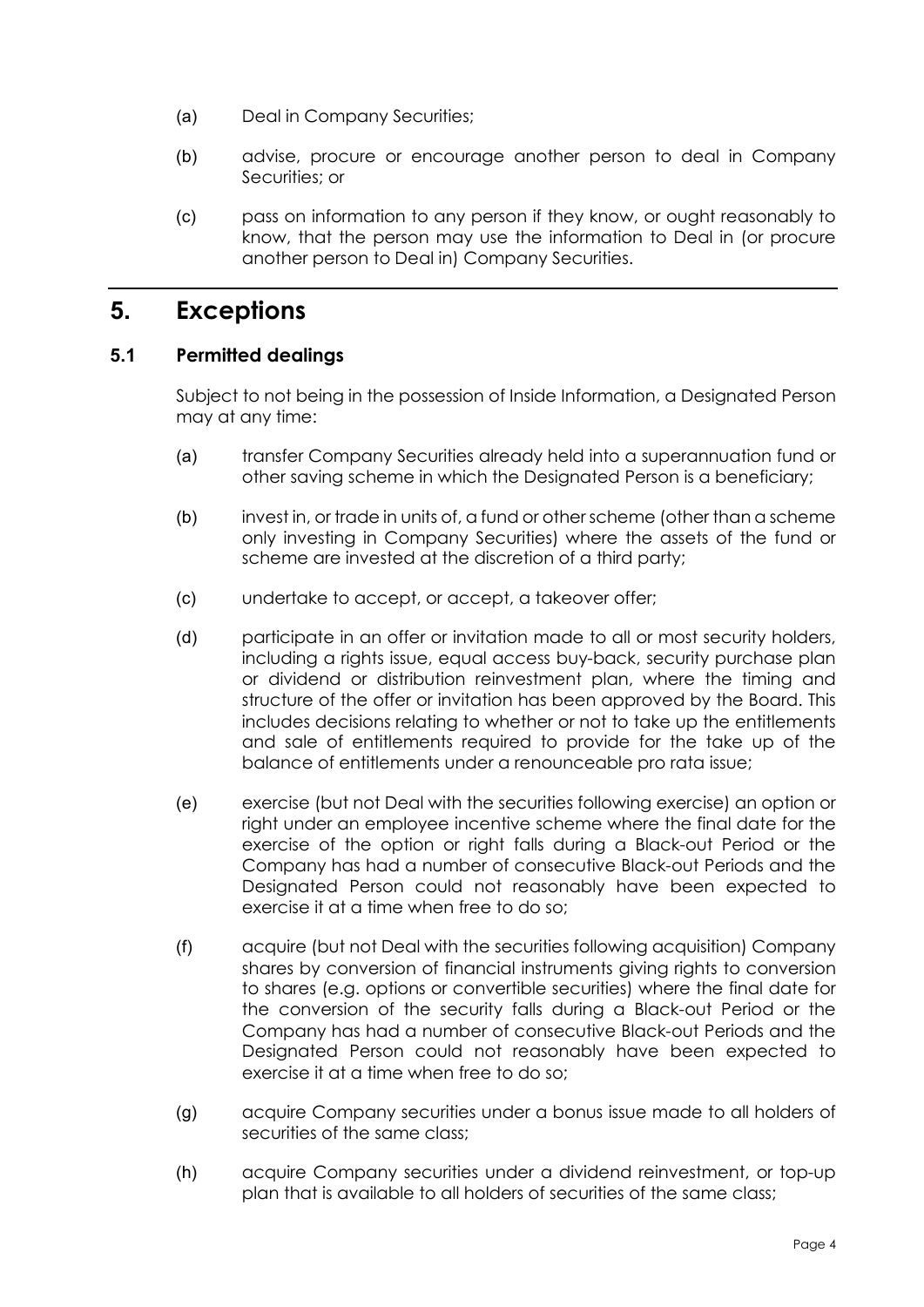- (i) acquire, or agree to acquire or exercise options under a Company employee share plan;
- (j) withdraw ordinary shares in the Company held on behalf of the Designated Person in an employee share plan where the withdrawal is permitted by the rules of that plan;
- (k) acquire ordinary shares in the Company as a result of the exercise of options held under an employee share scheme; or
- (l) where the Designated Person is a trustee, trade in the securities of the Company by that trust, provided the Designated Person is not a beneficiary of the trust and any decision to trade during a Black-out Period is taken by the other trustees or by the investment managers independently of the Designated Person.

#### **5.2 Approval to dispose or transfer Company Securities in exceptional circumstances**

- (a) In exceptional circumstances a Designated Person may seek written approval from the Chair (**Approval Officer**) to dispose of or transfer (but not acquire or otherwise Deal with) Company Securities during a Blackout Period (**Disposal Consent**).
- <span id="page-72-0"></span>(b) The Approval Officer will act with caution in determining whether there are exceptional circumstances, which may include, but will not be limited to, where:
	- (i) the Designated Person is in severe financial hardship and a pressing financial commitment cannot be satisfied otherwise than by disposing of Company Securities; or
	- (ii) the Designated Person is required by a court order, or there are court enforceability undertakings, to transfer or dispose of Company Securities or there is some other overriding legal regulatory requirement for them to do so.
- <span id="page-72-1"></span>(c) A Designated Person seeking Disposal Consent based on paragraph [5.2\(b\)\(i\)](#page-72-0) must provide the Approval Officer with:
	- (i) a written application stating all of the facts; and
	- (ii) copies of relevant supporting documentation, including contact details of the Designated Person's accountant, bank and other such independent institutions (where applicable).
- (d) A Designated Person seeking Disposal Consent based on paragraph [5.2\(b\)\(ii\)](#page-72-1) must provide the Approval Officer with a written application accompanied by relevant court and/or supporting legal documentation (where applicable).
- (e) The Approval Officer may grant Disposal Consent to a Designated Person: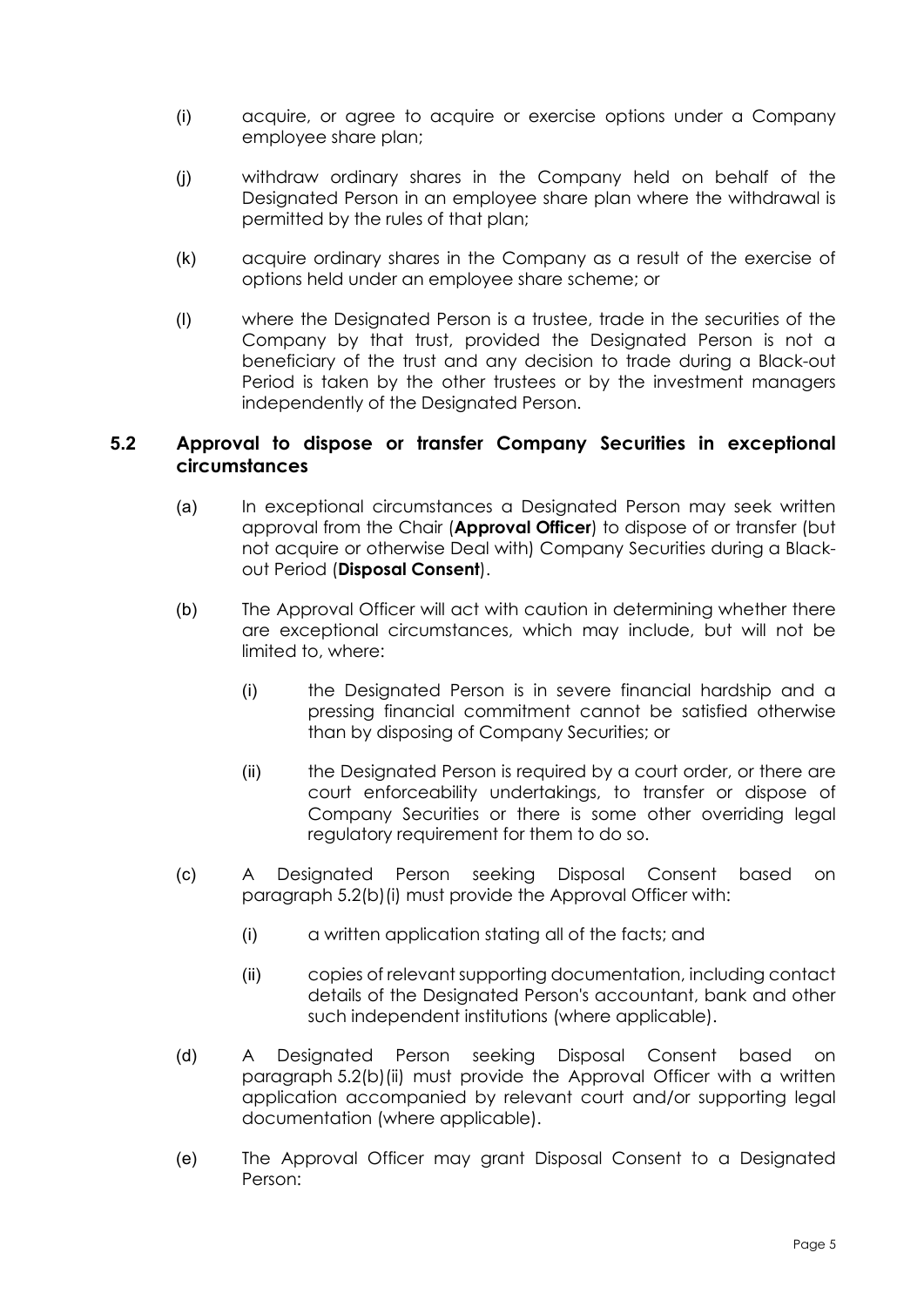- (i) only if that Designated Person is not in possession of Inside Information; and
- (ii) on such terms and conditions (including the duration of the right to dispose or transfer) as considered reasonable in the circumstances by the Approval Officer.
- (f) The Approval Officer will notify the Board of any Disposal Consent granted to a Designated Person.
- (g) A Disposal Consent, if granted, will be issued in writing to the Designated Person and will contain a specified time period during which the disposal or transfer can be made.

### **6. Approval and notification requirements**

#### **6.1 Directors**

- (a) If a Director or their Related Party intends to Deal in Company Securities, the Director must give prior notice to the Company Secretary and Chair. If the Chair or their Related Party intends to Deal in Company Securities, prior notice must be given to the Company Secretary. A notice must include a statement that the Director and/or their Related Party is not in the possession of any Inside Information.
- (b) Directors have agreed with the Company to provide details of such Dealings to the Company Secretary as soon as possible to enable the Company to comply with its obligations under the ASX Listing Rules. A notice given by the Company to the ASX under the ASX Listing Rules satisfies the Director's obligation to notify the ASX under the Corporations Act.

#### **6.2 Notification process not an approval**

The processes for notification of an intention to Deal in Company Securities, as set out in this clause 6.2 does not provide for the Chair or the Company Secretary (as applicable) to approve of the proposed Dealing. The person intending to Deal in Company Securities is personally responsible for any decision to Deal and compliance with this Policy and the law.

### **7. Other restrictions**

#### **7.1 Incomplete Buy or Sell Orders**

- (a) Buy or sell orders for Company Securities which are placed but not completed outside of a Black-out Period are subject to the following restrictions once the Black-out Period commences:
	- (i) the order must be completed within 5 trading days otherwise it will lapse; and
	- (ii) the order cannot be varied.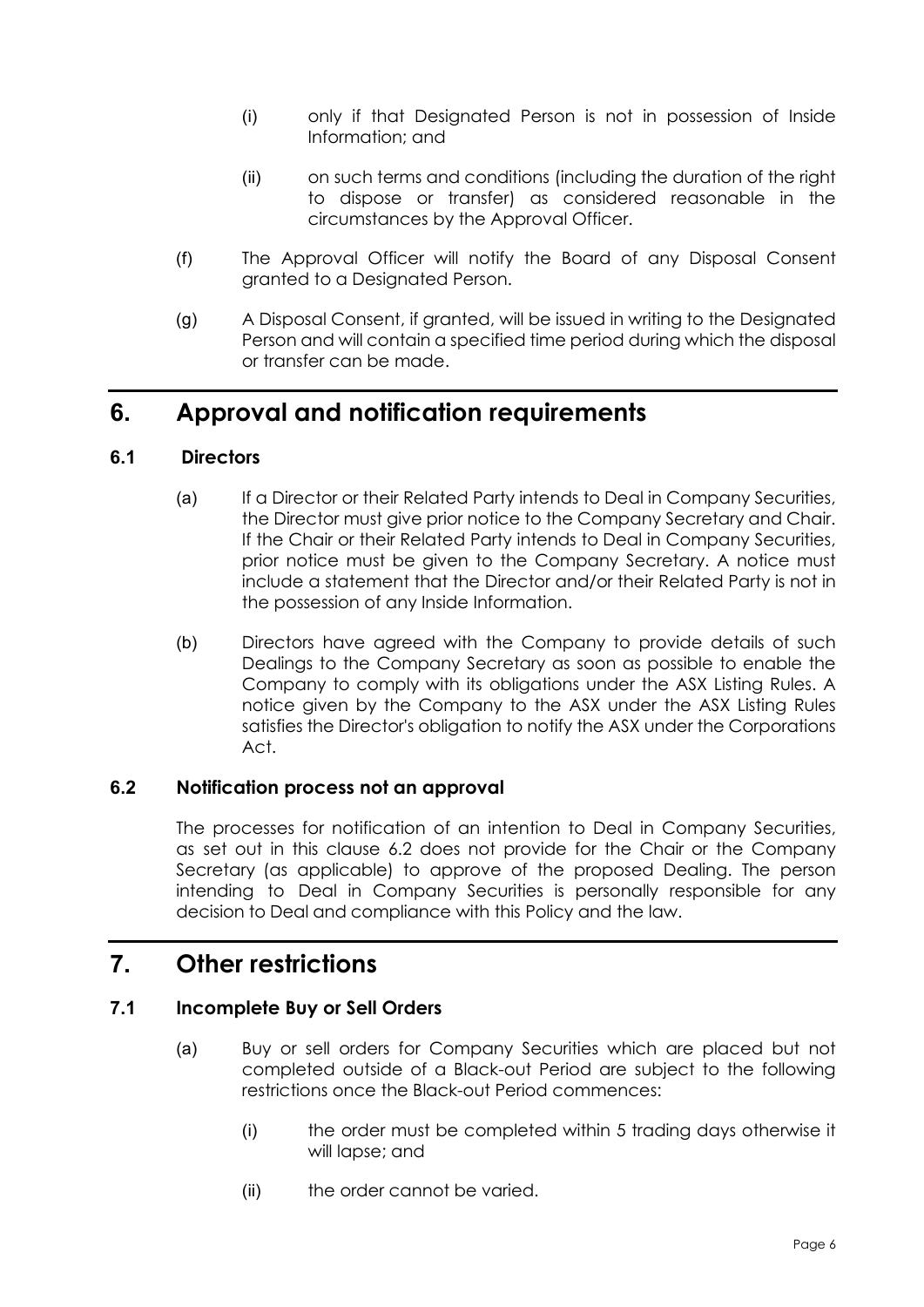(b) Any order subject to this procedure should be notified in writing to the Company Secretary within 24 hours of the Black-out Period commencing.

#### **7.2 Derivatives**

- (a) The Company prohibits the use of Derivatives in relation to unvested equity instruments, including performance share rights, and vested Company Securities that are subject to disposal restrictions (such as a "Holding Lock").
- (b) Derivatives may be used in relation to vested positions which are not subject to disposal restrictions subject to compliance with the law and the other provisions of this Policy.

#### **7.3 Prohibition on Margin Loan Arrangements**

Designated Persons may not:

- (a) enter into a Margin Loan or similar funding arrangement to acquire any Company Securities; or
- (b) use Company Securities as security for a Margin Loan or similar funding arrangement.

#### **7.4 Securities of other companies**

The prohibitions in the Corporations Act against insider trading applies equally to where Inside Information is being held by a person about another listed company or entity. This may occur, for example, where in the course of negotiating a transaction with the Company, another listed entity provides confidential information about itself or another listed entity. Accordingly, if a person possesses Inside Information in relation to the securities of another listed entity, they must not Deal in those securities.

#### **8. Penalties**

- (a) Insider trading is a criminal offence. A person who commits a breach of the insider trading provisions could be subject to both civil and criminal penalties for the individual and for the Company.
- (b) In addition, the insider trader, and any other persons involved in the contravention, may also be liable to compensate third parties for any resulting loss.

#### **9. Policy compliance**

(a) During the year the Company may require confirmation from Designated Persons that they have complied with this Policy. The Company may also require confirmation (or declarations) of holdings in securities. All such requested information must be supplied within 5 business days of the request being made.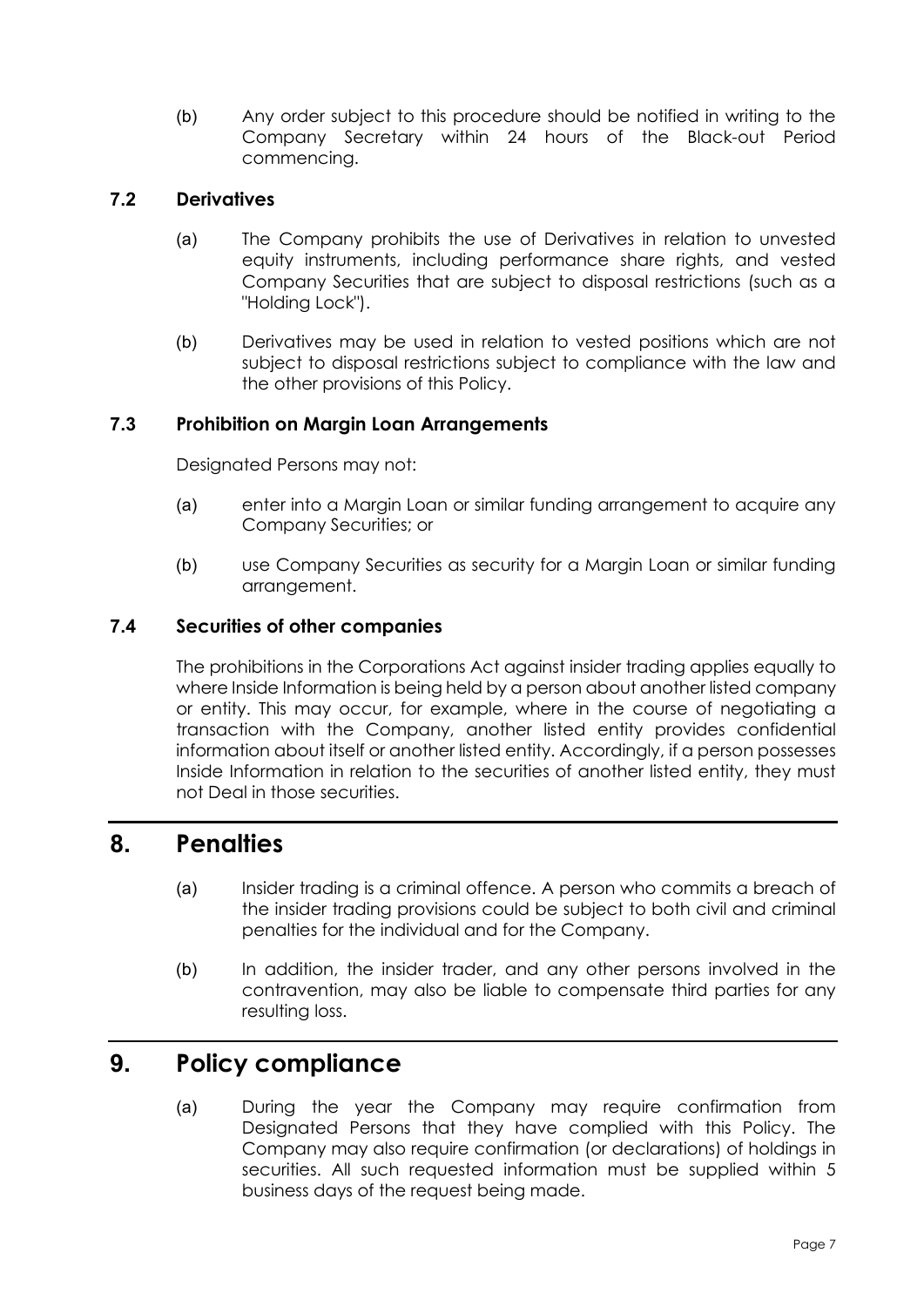(b) A breach of this Policy will be regarded very seriously and may lead to disciplinary action being taken (including termination of employment). If the Company becomes aware of any breach of this Policy, then the Company may report such breach to the Australian Securities and Investments Commission.

### **10. Publication**

This Policy will be made available from the Company website <http://www.dreadnoughtresources.com.au/corporate-governance/>

# **11. Who to contact**

If an individual is in any doubt regarding their proposed dealing in securities, they should contact the Company Secretary.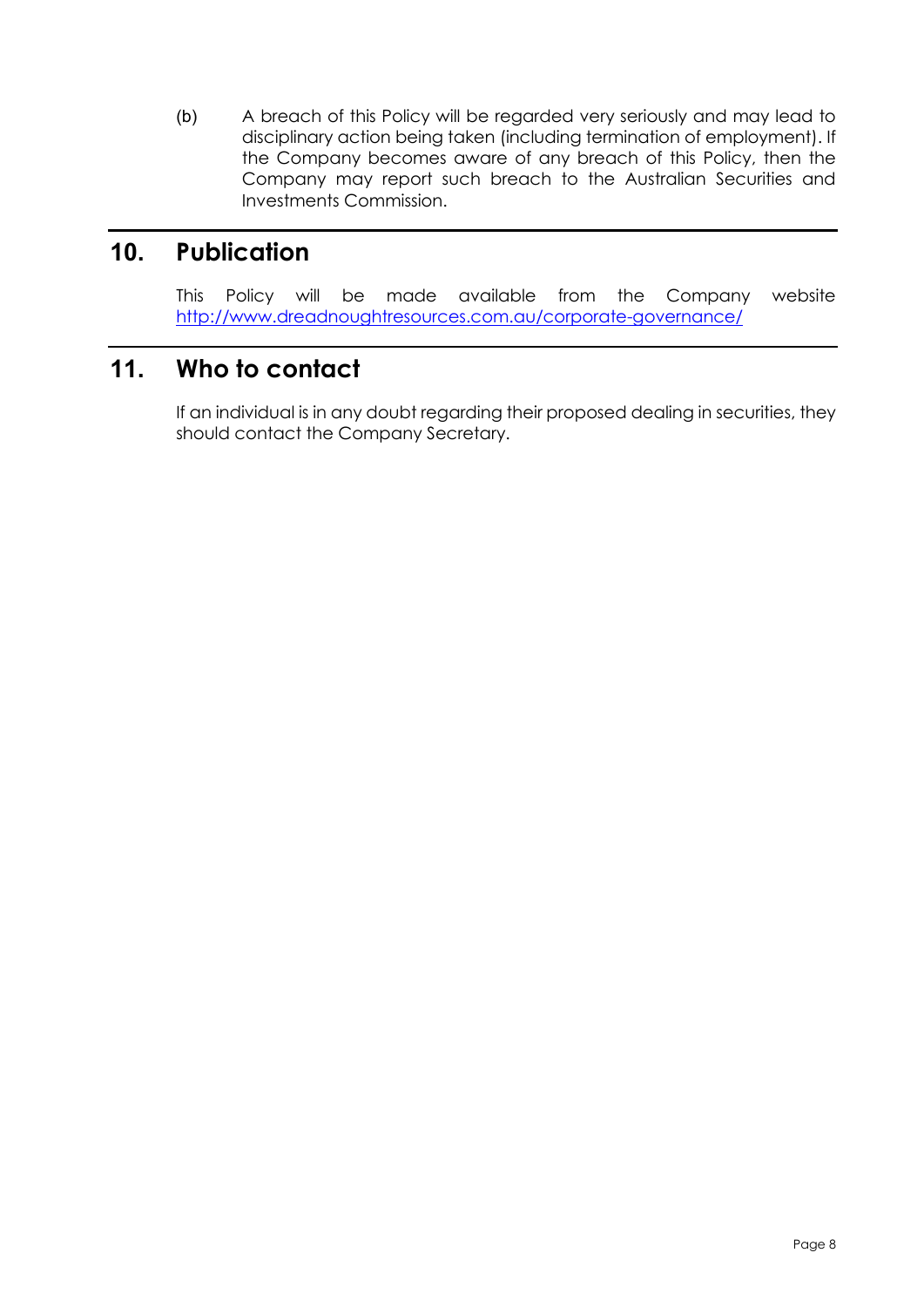#### **ANNEXURE A - INSIDE INFORMATION**

#### **1. Inside information**

Inside Information means information which is not generally available to the market and, if it were generally available to the market, would be likely to have a material effect on the price or value of securities.

#### **2. Information that is generally available**

Information is considered to be generally available if:

- (a) it consists of readily observable matter; or
- (b) it has been made known in a manner likely to bring it to the attention of investors in securities and a reasonable period for dissemination of that information has elapsed; or
- (c) it may be deduced, inferred or concluded from the above.

Information will be generally available if it has been released to the ASX, published in an Annual Report or prospectus or otherwise been made generally available to the investing public and a reasonable period of time has elapsed after the information has been disseminated in one of these ways.

For the purposes of the insider trading provisions of the Corporations Act, information is defined broadly and includes matters of supposition and other matters which are insufficiently definite to warrant being made known to the public. It also includes matters relating to the intentions of a person.

#### **3. Material Effect on the Price of Securities**

Information is considered by the Corporations Act to be likely to have a material effect on the price or value of securities of a company if the information would, or would be likely to, influence persons who commonly invest in securities in deciding whether or not to subscribe for, buy or sell those securities.

It is not possible to list all of information that may be material, however, the following type of information would be likely to be considered to have a material effect on the Company's share price:

- (a) information regarding a material increase or decrease in the Company's financial performance from previous results or forecasts, such as changes to profit results;
- (b) a proposed material business or asset acquisition or sale;
- (c) the damage or destruction of a material operation of the Group;
- (d) proposed material legal proceedings to be initiated by or against the Company;
- (e) regulatory action or investigations undertaken by a Government authority;
- (f) the launch of a new business or material new product; or
- (g) a proposal to undertake a new issue of securities or major change in financing.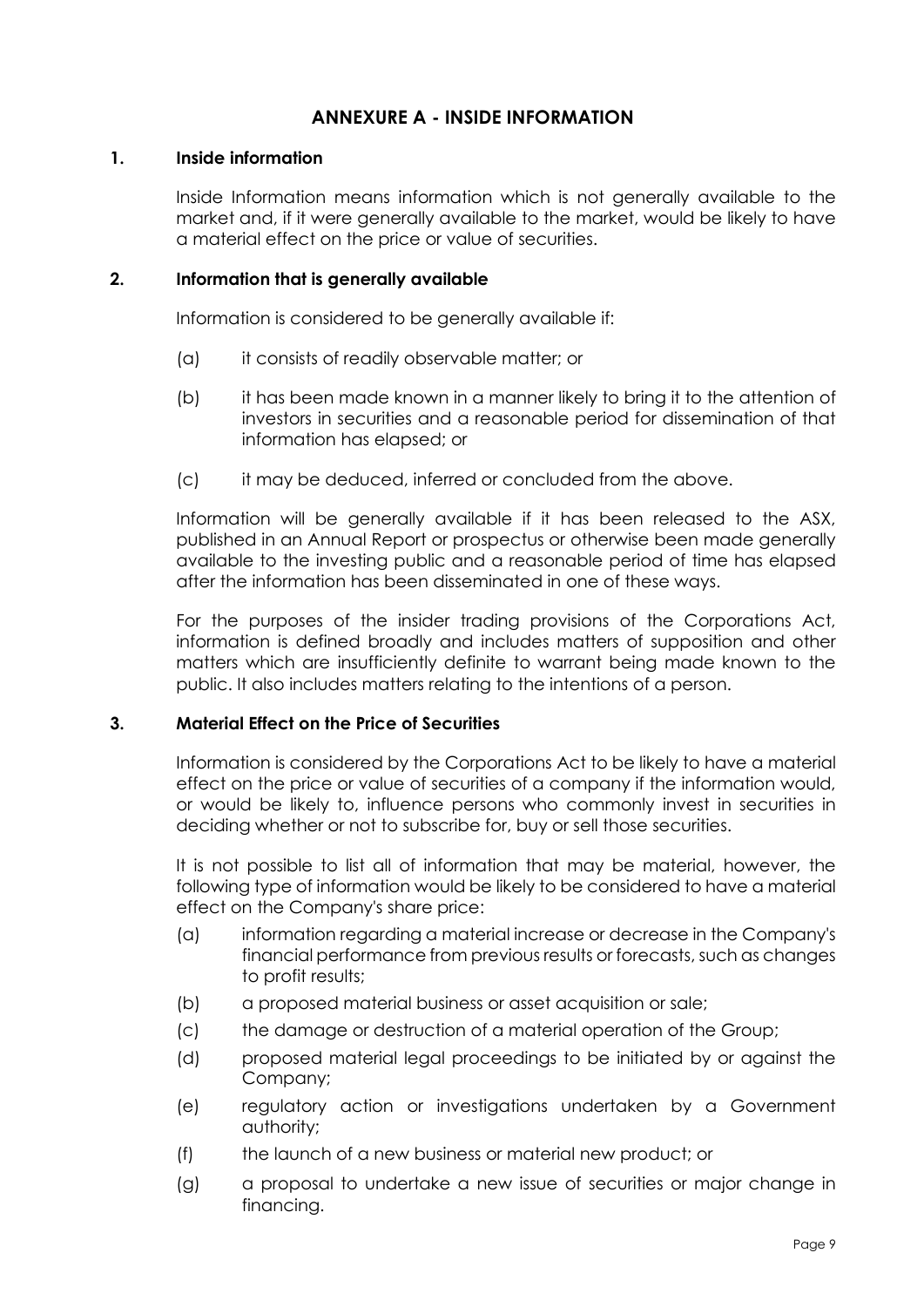

# **Diversity Policy**

## **1. Introduction**

The Company and all its related bodies corporate are committed to workplace diversity and inclusion at all levels of the Company regardless of gender, marital or family status, sexual orientation, gender identity, age, disabilities, ethnicity, religious beliefs, cultural background, socio-economic background, perspective and experience,

This Policy reflects the Company's values of integrity and respect as set out in the Code of Conduct.

The Company recognises the benefits arising from employee and Board diversity, including a broader pool of high-quality employees, improving employee retention, accessing different perspectives and ideas and benefiting from all available talent.

Diversity includes, but is not limited to, matters of gender, age, ethnicity and cultural background. In order to have an inclusive workplace the Company does not tolerate discrimination, harassment, vilification and victimisation.

To the extent practicable, the Company will address the recommendations and guidance provided in the ASX Corporate Governance Council's Corporate Governance Principles and Recommendations.

The Diversity Policy does not form part of an employee's contract of employment with the Company, nor gives rise to contractual obligations. However, to the extent that the Diversity Policy requires an employee to do or refrain from doing something and at all times subject to legal obligations, the Diversity Policy forms a direction of the Company with which an employee is expected to comply.

# **2. Objectives**

The Diversity Policy provides a framework for the Company to achieve:

- (a) a diverse and skilled workforce, leading to continuous improvement in service delivery and achievement of corporate goals;
- (b) a workplace culture characterised by inclusive practices and behaviours for the benefit of all staff;
- (c) improved employment and career development opportunities for women;
- (d) a work environment that values and utilises the contributions of employees with diverse backgrounds, experiences and perspectives through improved awareness of the benefits of workforce diversity and successful management of diversity; and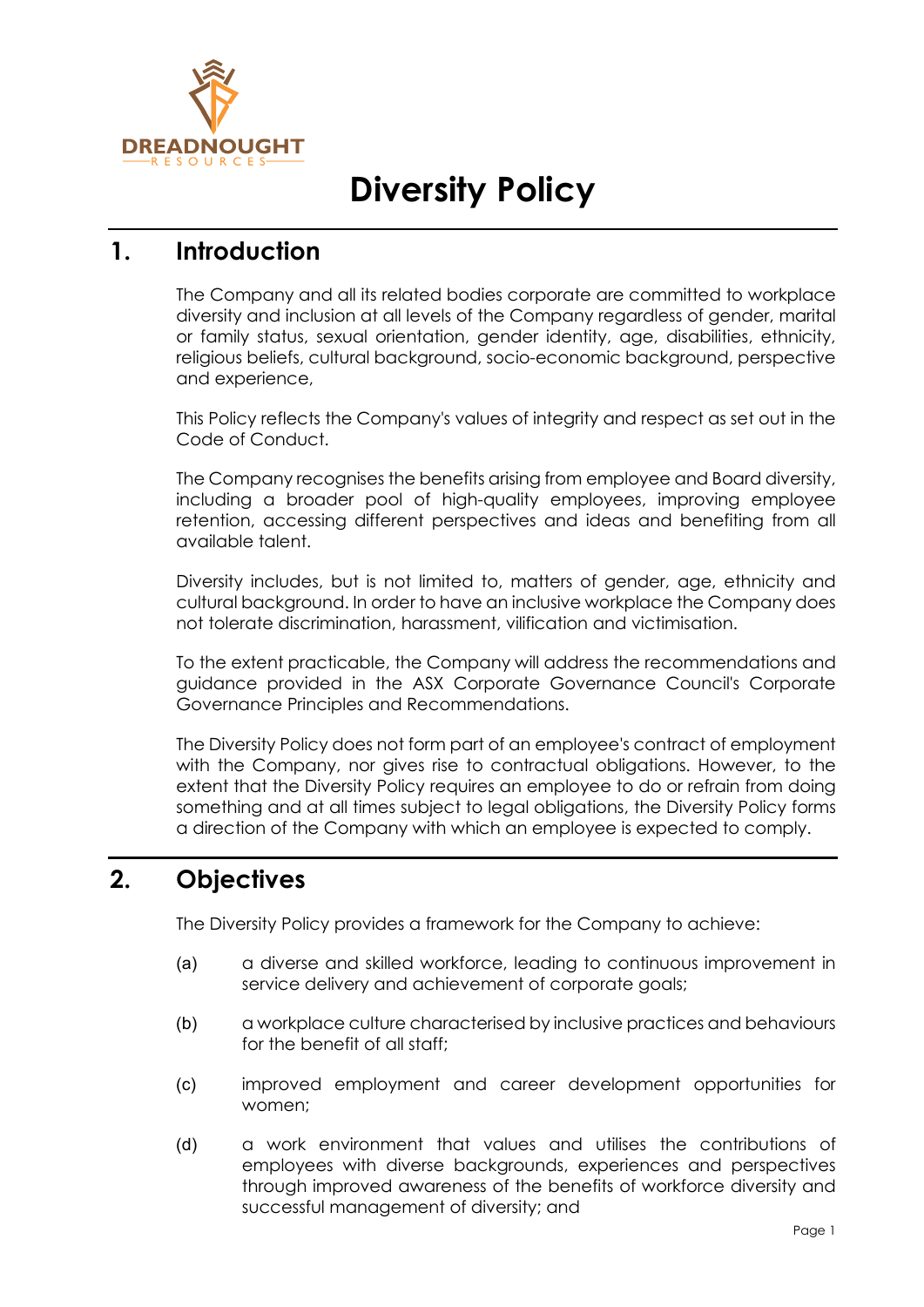(e) awareness in all staff of their rights and responsibilities with regards to fairness, equity and respect for all aspects of diversity;

(collectively, the **Objectives**).

The Diversity Policy does not impose on the Company, its directors, officers, agents or employees any obligation to engage in, or justification for engaging in, any conduct which is illegal or contrary to any anti-discrimination or equal employment opportunity legislation or laws in any State or Territory of Australia or of any foreign jurisdiction.

### **3. Responsibilities**

#### **3.1 The Board's commitment**

The Board is committed to workplace diversity, with a particular focus on supporting the representation of women at the senior level of the Company and on the Board.

The Board is responsible for developing measurable objectives and strategies to meet the Objectives of the Diversity Policy (**Measurable Objectives**) and monitoring the progress of the Measurable Objectives through the monitoring, evaluation and reporting mechanisms listed below.

The Board will also set Measurable Objectives for achieving gender diversity and monitor their achievement.

The Board will conduct all Board appointment processes in a manner that promotes gender diversity, including establishing a structured approach for identifying a pool of candidates, using external experts where necessary.

#### **3.2 Strategies**

The Company's diversity strategies include:

- (a) recruiting from a diverse pool of candidates for all positions, including senior management and the Board;
- (b) the requirement of at least one female candidate to be shortlisted for all appointments including executive and Board positions if a suitably qualified candidate exists in the applications;
- (c) reviewing succession plans to ensure an appropriate focus on diversity;
- (d) identifying specific factors to take account of in recruitment and selection processes to encourage diversity;
- (e) developing programs to develop a broader pool of skilled and experienced senior management and Board candidates, including, workplace development programs, mentoring programs and targeted training and development;
- (f) developing a culture which takes account of domestic responsibilities of employees; and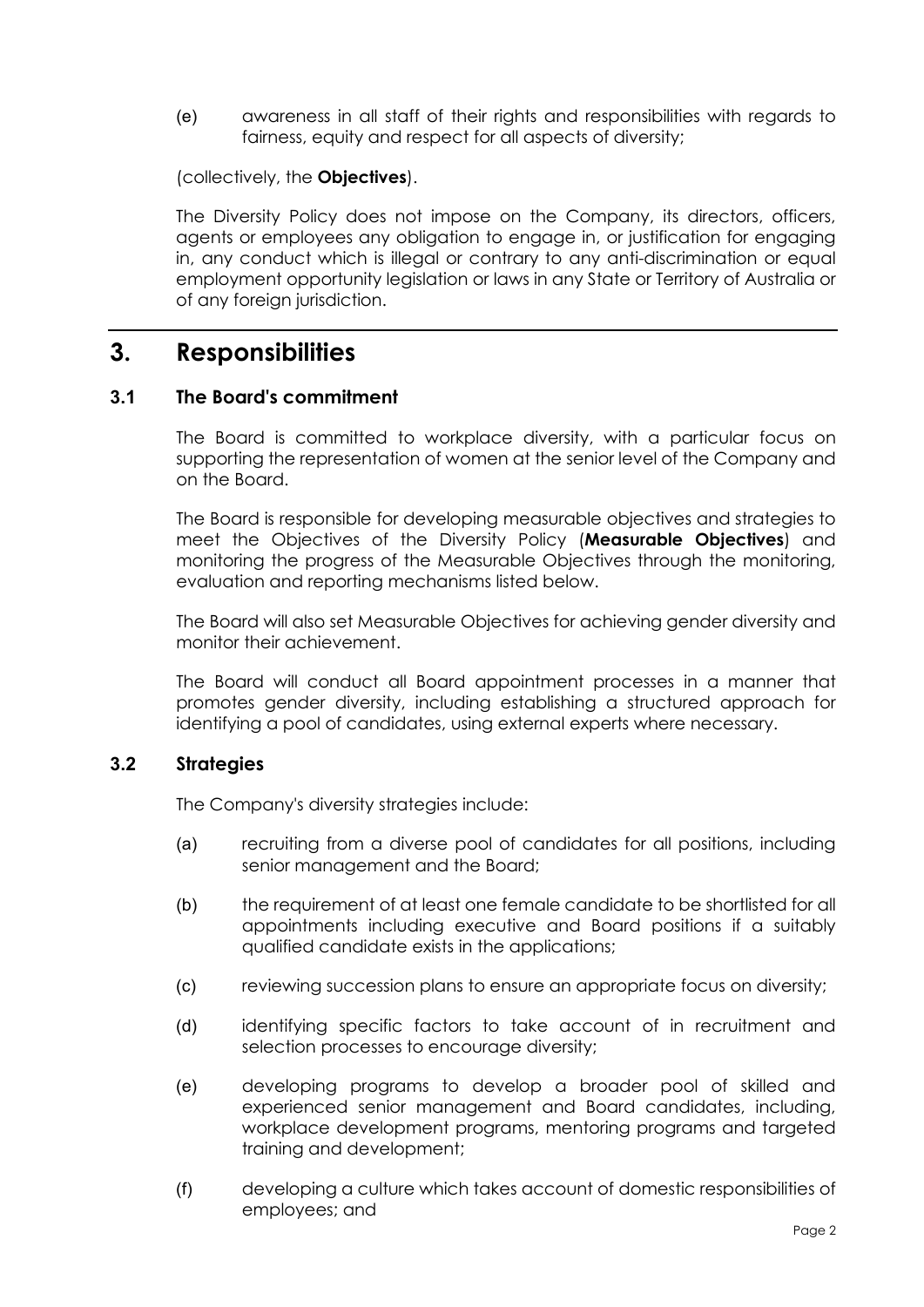(g) any other strategies the Board develops from time to time.

# **4. Monitoring and evaluation**

- (a) The Chair will monitor the scope and currency of this policy.
- (b) The Company is responsible for implementing, monitoring and reporting on the Measurable Objectives.
- (c) Measurable Objectives must be reviewed and set annually.
- (d) Measurable Objectives as set by the Board will be included in the annual key performance indicators for the MD and senior executives.
- (e) In addition, the Board will review progress against the Objectives as a key performance indicator in its annual performance assessment.

# **5. Reporting**

The Board will include in the Annual Report each year:

- (a) the Measurable Objectives, set by the Board for that year;
- (b) progress against the Measurable Objectives; and
- (c) either:
	- (i) the proportion of women employees in the whole organisation, at senior management level and at Board level; or
	- (ii) if the Company is a "relevant employer" under the Workplace Gender Equality Act, the Company's most recent "Gender Equality Indicators", as defined in and published under that Act.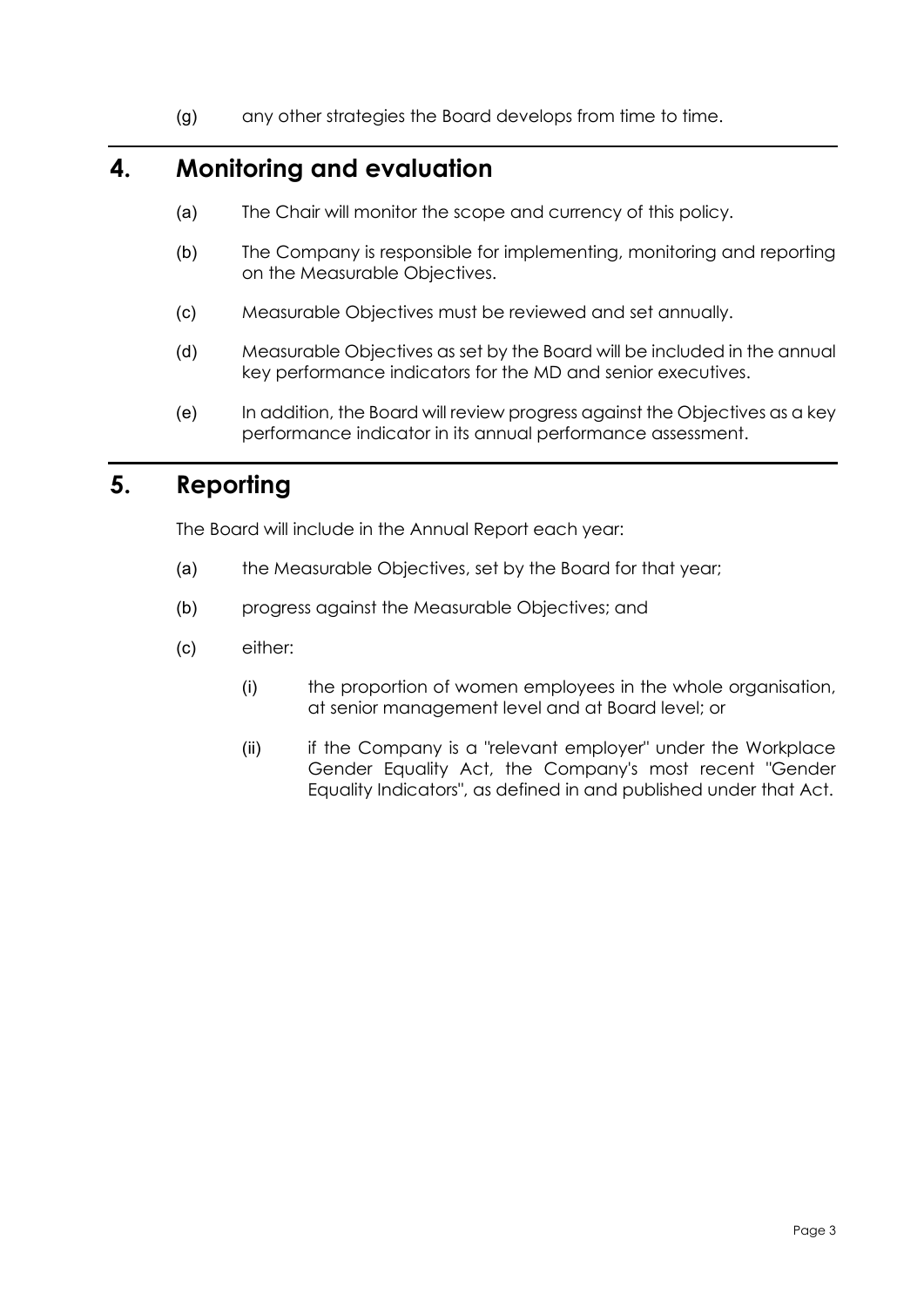

# **Shareholder Communications Policy**

### **1. Overview**

Dreadnought Resources Limited ACN 119 031 864 (**Company**) recognises the value of providing current and relevant information to its shareholders. This Shareholder Communications Policy (**Policy**) sets out how the Company communicates relevant information to its shareholders.

This Policy is subject to the terms of the Company's Constitution (**Constitution**). This Policy should be read in conjunction with other relevant policies and procedures of the Company including the Company's Social Media Policy.

### **2. How information is communicated**

The Managing Director/ Executive Directors and Company Secretary have the primary responsibility for communicating with shareholders.

Information is communicated to shareholders through:

- (a) periodic disclosure through the annual report on the financial and operational performance of the Company;
- (b) notices of general meetings and explanatory material;
- (c) general meetings;
- (d) the Company's website at [www.dreadnoughtresources.com.au;](http://www.dreadnoughtresources.com.au/) and
- (e) the Company's social media platforms.

Through the Company's share registry, all shareholders are given the option to receive communications from the Company electronically.

# **3. Electronic communication and website**

The Company believes that communicating with shareholders by electronic means, particularly through its website, is an efficient way of distributing information in a timely and convenient manner.

The Company's website includes the following pages, which contain relevant information for shareholders:

- (a) section on the Company's corporate governance policies and practices;
- (b) reports section, which contains copies of annual reports
- (c) media releases section, that may contain sections on press releases, newsletters and media clippings; and
- (d) presentations section which contains power point presentations.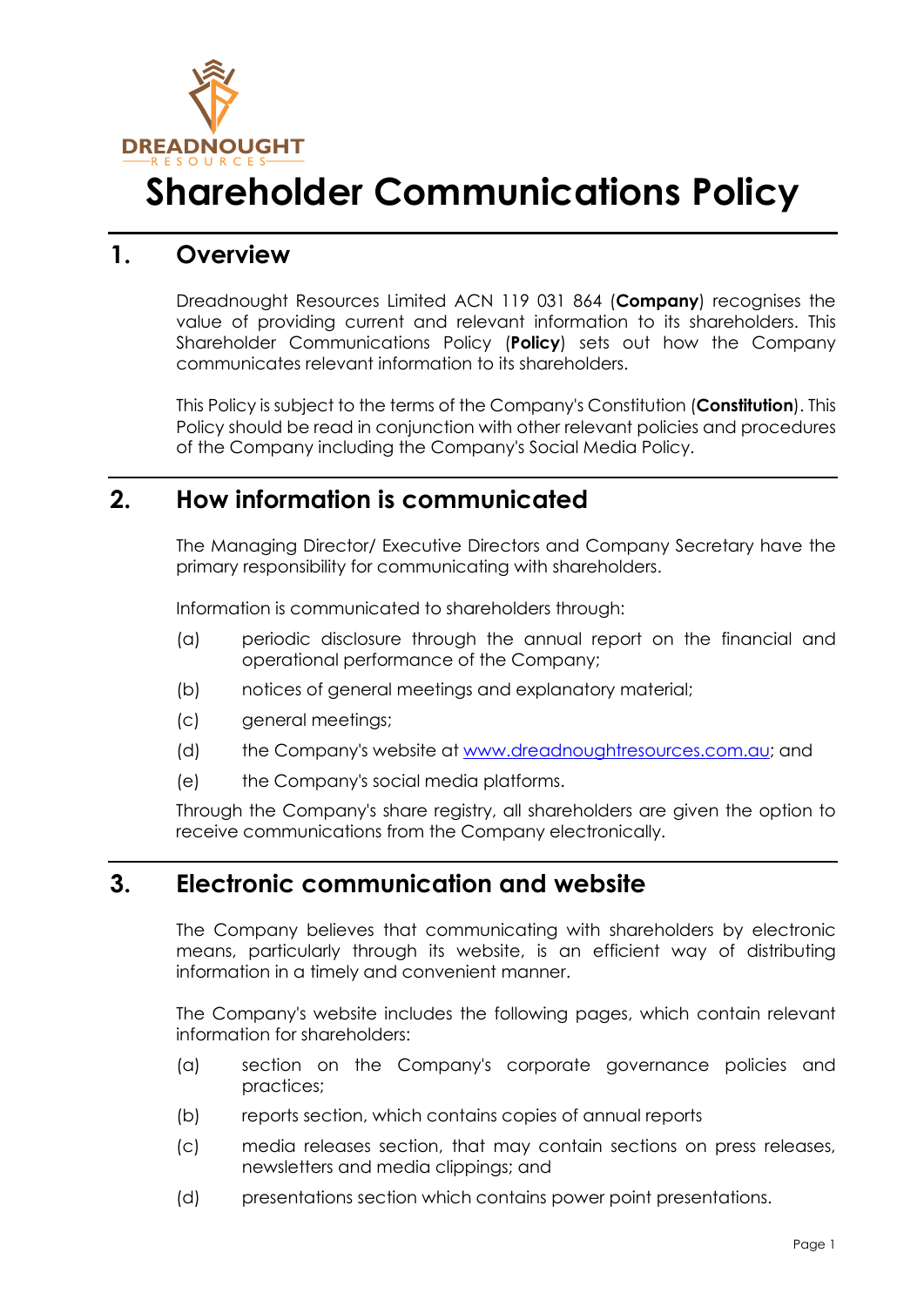All website information will be regularly reviewed and updated to ensure that information is current, or appropriately dated and archived.

### **4. Written communication and annual report**

Shareholders have been given the opportunity to elect to receive a printed copy of the annual report on the financial and operational performance from the Company.

In addition, the Company publishes its annual report on the Company's website and notifies all shareholders of the web address where they can access the annual report.

The Company will also make available via ASX any new and substantive investor or analyst presentation prior to the presentation being given.

# **5. General meetings**

The Company recognises the rights of shareholders and encourages the effective exercise of those rights through the following means:

- (a) notices of general meetings are distributed to shareholders in accordance with the provisions of the Corporations Act;
- (b) notices of general meeting and other meeting material are drafted in concise and clear language;
- (c) shareholders are encouraged to use their attendance at general meetings to ask questions on any relevant matter, with time being specifically set aside for shareholder questions;
- (d) notices of general meetings encourage participation in voting on proposed resolutions by lodgement of proxies, if shareholders are unable to attend the meeting;
- (e) any documents tabled or made available at a shareholder meeting are uploaded at the Company's website; and
- (f) it is general practice for a presentation on the Company's activities to be made to shareholders at each general meeting unless the Board considers otherwise.

### **6. Review**

This Policy is reviewed regularly and at least annually.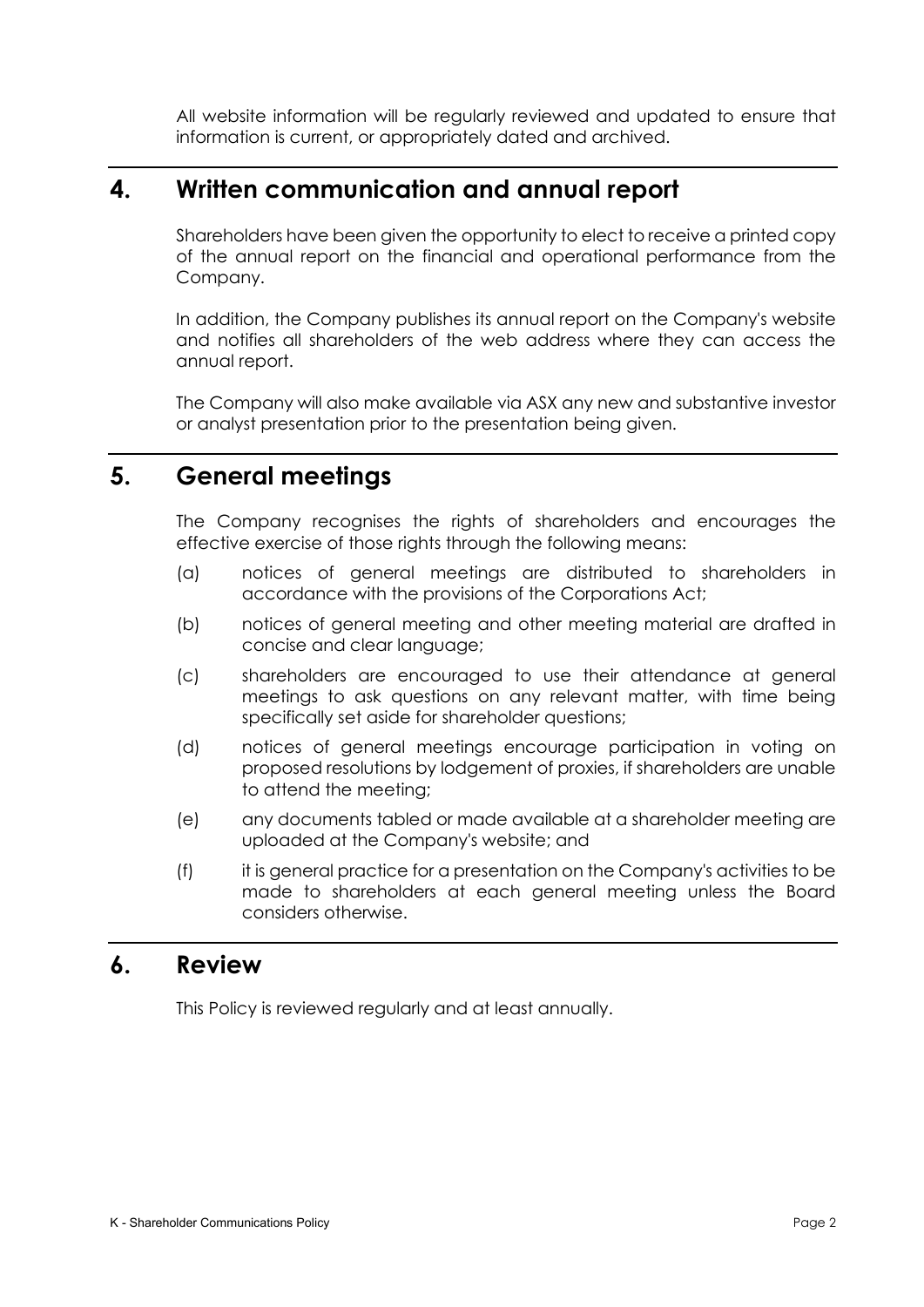

# **Social Media Policy**

# **1. Background**

Dreadnought Resources Limited (or the **Company**) has the following Social Media Policy (**Policy**) to regulate the use of social media by people associated with Dreadnought Resources Limited or its subsidiaries. The Policy covers the use of electronic media for engagement within and between the Company and the market by directors and employees, the Company's contractors (including subcontractors) and employees of the Company's contractors, joint venture partners (who have agreed to be bound by the Policy) and suppliers (**Restricted Persons**).

To preserve the reputation and integrity of Dreadnought Resources Limited and its subsidiaries, this Policy will apply to the wide range of technologies commonly referred to as 'social media' which fundamentally are no different to other forms of communication, but do represent a risk as well as an opportunity because they can connect large numbers of people with relative ease. The rationale for the Policy is to manage the risks associated with the use of technology platforms and tools of this nature.

# **2. Social Media Definition**

Social media means online social networking or Web 2.0 technologies services and tools used for publishing, sharing and discussing information, including without limitation blogs or web logs, electronic forums or message boards, microblogs (e.g.: Twitter™), photo sharing sites (e.g.: Flickr®), social bookmarking sites (e.g.: Delicious™, Digg™, Reddit™) social networking websites (e.g.: Facebook®, Instagram®, Snapchat ® , WhatsApp®, LinkedIn®, Google+™) video sharing sites (e.g.: YouTube™), virtual worlds (e.g.: Second Life®) and wikis (e.g.: Wikipedia®) and any other electronic media that allow individual users to upload and share content regardless of format.

### **3. Scope of Policy**

The Policy outlines requirements for compliance with confidentiality, governance, legal, privacy and regulatory parameters when using social media to conduct Company business.

This Policy is intended to apply to both Dreadnought Resources Limited and its subsidiaries. References to the Company or Dreadnought Resources Limited in this Policy should be read as referring to both Dreadnought Resources Limited and its subsidiaries, as appropriate.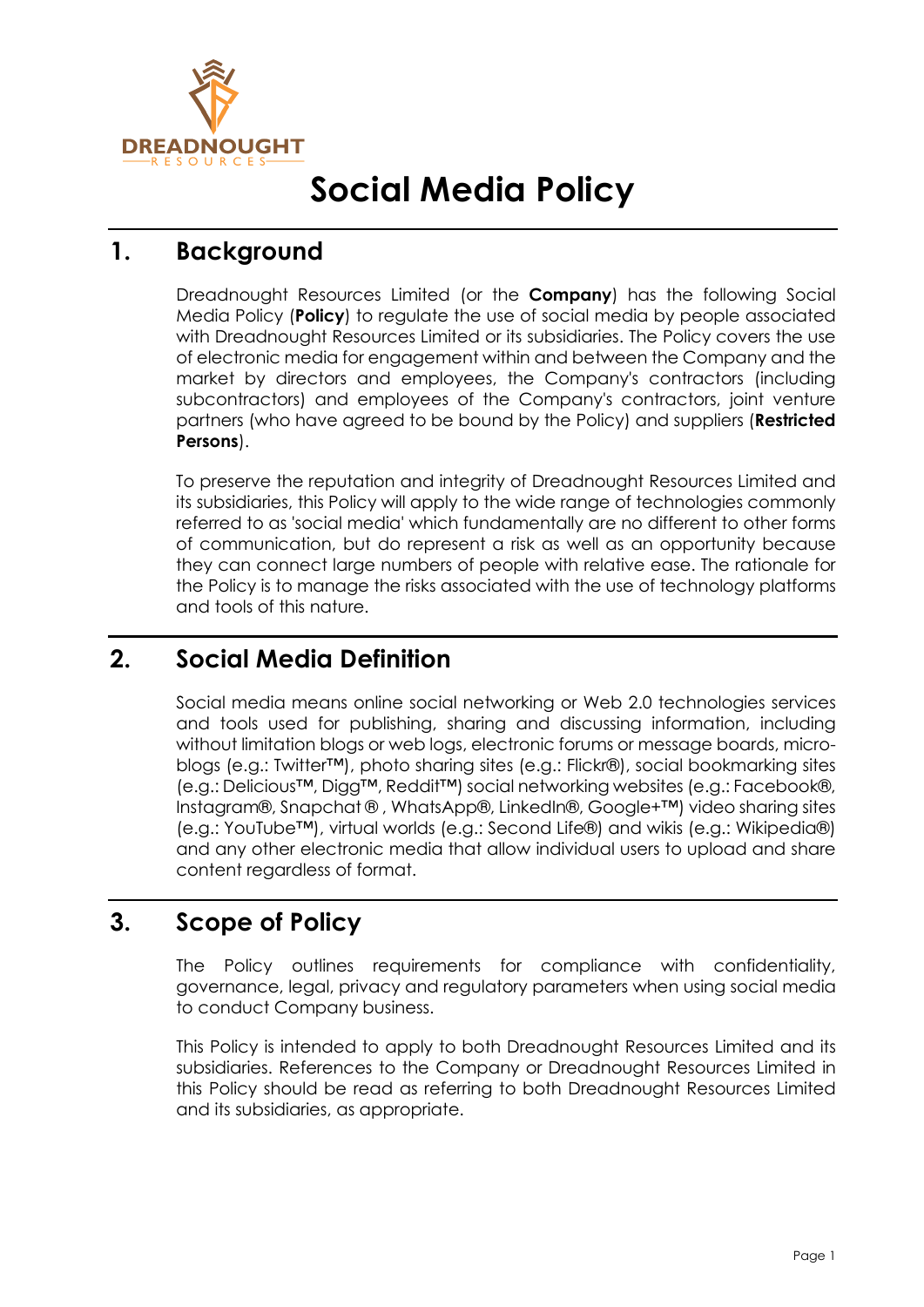This Policy aims to:

- (a) inform appropriate use of social media tools for the Company;
- (b) promote useful market engagement through the use of social media;
- (c) minimise problematic communications; and
- (d) manage the inherent challenges of speed and immediacy.

This Policy should be read in conjunction with other relevant policies and procedures of the Company and is not intended to cover personal use of social media where the author publishes information in their personal capacity and not on behalf of, or in association with Dreadnought Resources Limited and no reference is made to Dreadnought Resources Limited, its directors, employees, policies and products, suppliers, shareholders, other stakeholders or Company related issues.

### **4. Legislative & Policy Framework**

The Restricted Persons are expected to demonstrate standards of conduct and behaviour that are consistent with relevant legislation, regulations and policies, including the following non-exhaustive list:

- (a) *Corporations Act 2001* (Cth) (**Corporations Act**);
- (b) ASX Listing and Operating Rules;
- (c) Dreadnought Resources Limited 's employment contracts; and
- (d) Dreadnought Resources Limited 's Trading Policy.

# **5. Policy Requirements**

- (a) When using social media in relation to Dreadnought Resources Limited, Restricted Persons are expected to:
	- (i) seek prior authorisation from the Chair or Managing Director;
	- (ii) adhere to Company policies and procedures;
	- (iii) behave with caution, courtesy, honesty and respect;
	- (iv) comply with relevant laws and regulations;
	- (v) only disclose information that has already been released to the market; and
	- (vi) reinforce the integrity, reputation and values the Company seeks to foster.
- (b) Restricted Persons may enter into a separate standing arrangement with Dreadnought Resources Limited to enable the Restricted Person to use social media in certain circumstances without obtaining the consent on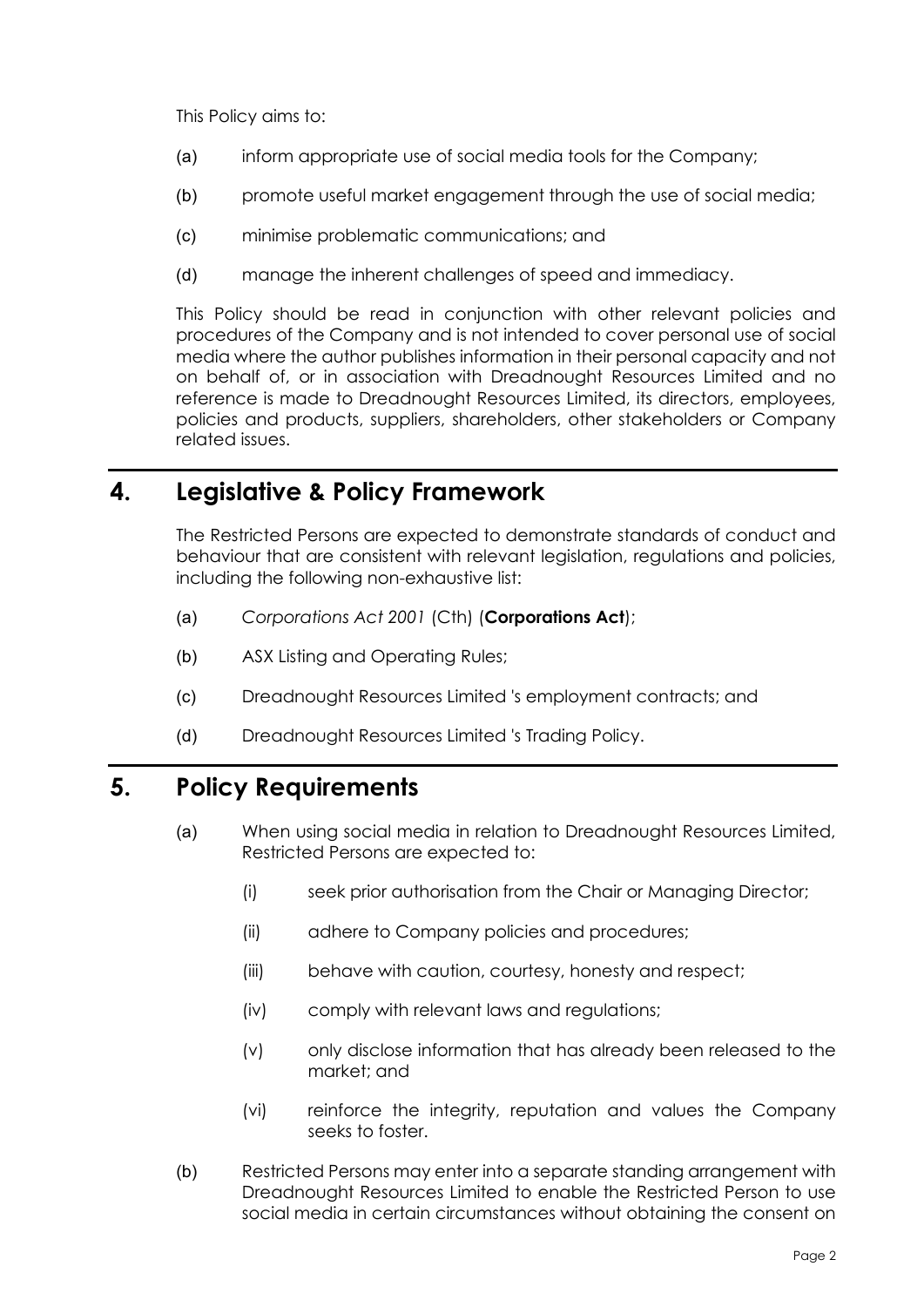every occasion from the Chair or MD. Such a standing arrangement, could include, for example, the posting of announcements that Dreadnought Resources Limited has released on the platform of the ASX.

- (c) The following content is not permitted under any circumstances:
	- (i) content that has not been released to the market;
	- (ii) abusive, profane or language of a sexual nature;
	- (iii) content not relating to the subject matter of that blog, board, forum or site;
	- (iv) content which is false or misleading;
	- (v) confidential information about the Company or third parties;
	- (vi) copyright or trade mark protected materials;
	- (vii) discriminatory material in relation to a person or group based on age, colour, creed, disability, family status, gender, nationality, marital status, parental status, political opinion or affiliation, pregnancy or potential pregnancy, race or social origin, religious beliefs or activity, responsibilities, sex or sexual orientation;
	- (viii) illegal material or materials designed to encourage law breaking;
	- (ix) materials that could compromise the safety of any employee;
	- (x) materials which would breach applicable laws (Corporations Act and regulations, ASX Listing and Operating Rules, defamation, privacy, consumer and competition law, fair use, copyright, trade marks);
	- (xi) material that would offend contemporary standards of taste and decency;
	- (xii) material which would bring the Company into disrepute;
	- (xiii) personal details of Company directors, employees or third parties;
	- (xiv) spam, meaning the distribution of unsolicited bulk electronic messages; and
	- (xv) statements which may be considered to be bullying or harassment.

If you have any doubt about applying the provisions of this policy, the Chair or MD is the correct person to check with prior to using social media to communicate on behalf of the Company. Depending upon the nature of the issue and potential risk, it may also be appropriate to consider seeking legal advice prior to publication.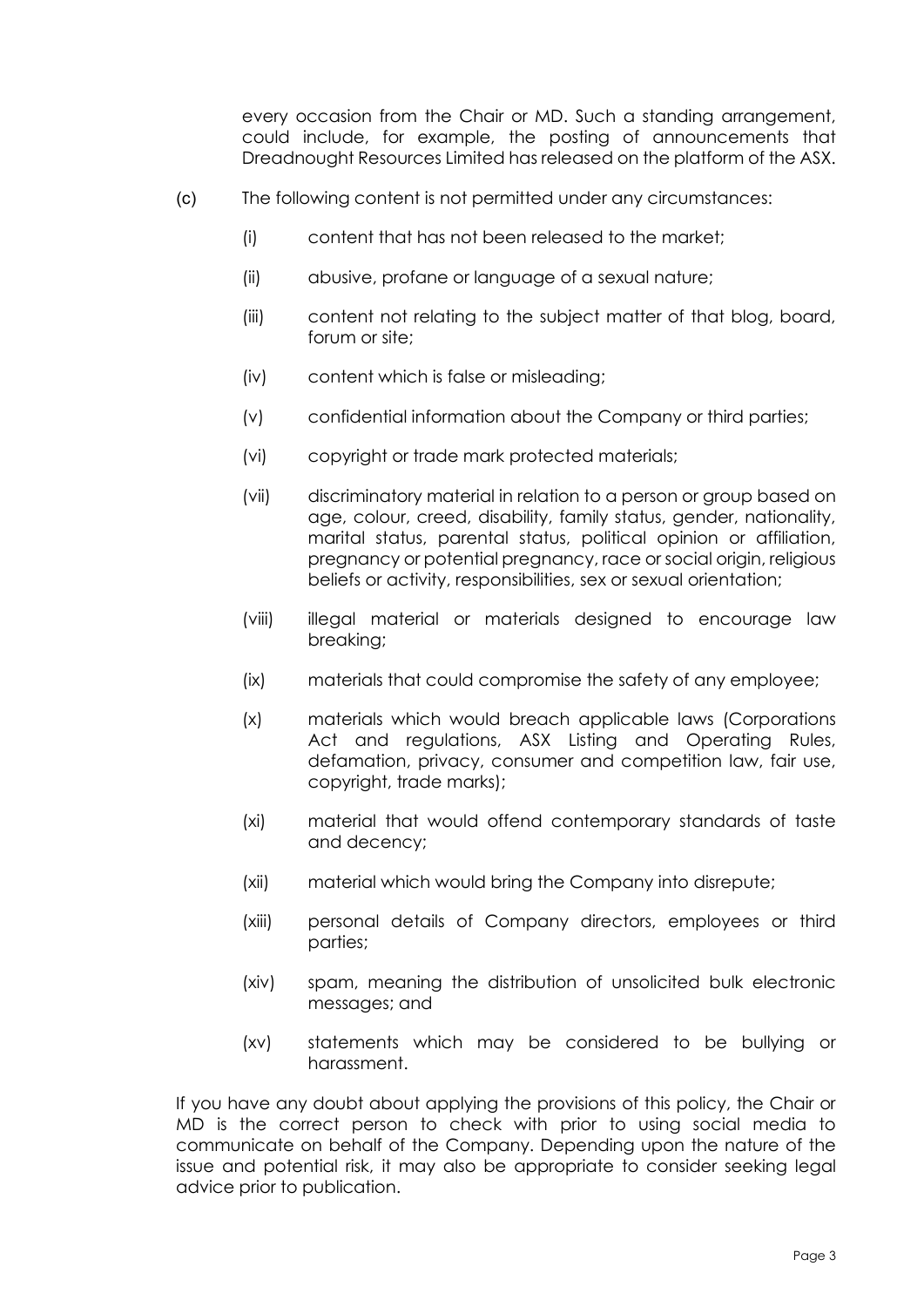# **6. Prior Authorisation**

Authorisation from the Chair or MD must be obtained before a Restricted Person can use social media including but not limited to uploading content or speaking on behalf of the Company.

## **7. Media Statements**

Statements or announcements cannot be made through social media channels unless authorised by the Chair or MD. No Restricted Person may respond directly if approached by media for comment through social media and must refer the inquiry to the Chair or MD.

### **8. Expertise**

No Restricted Person may comment outside his or her area of expertise.

### **9. Confidential Information**

Restricted Persons may only discuss publicly available information. Restricted Persons must not disclose confidential information, internal discussions or decisions of the board, employees, consultants or other third parties.

# **10. Accuracy**

Information published should be accurate, constructive, helpful and informative. Restricted Persons must correct any errors as soon as practicable and not publish information or make statements which are known to be false or may reasonably be taken to be misleading or deceptive.

# **11. Identity**

Restricted Persons must be clear about their professional identity, or any vested interests and must not use fictitious names or identities that deliberately intend to deceive, mislead or lie or participate in social media anonymously or covertly or via a third party or agency.

# **12. Personal Opinions**

Restricted Persons should not express or publish a personal opinion on the Company generally or about Company business via social media and should be mindful of market disclosure rules when discussing or commenting on Company matters. Generally, Restricted Persons should not express personal opinions on Company decisions or business nor be critical of Dreadnought Resources Limited and its personnel. If it is not possible to separate official Dreadnought Resources Limited positions from personal opinions, Restricted Persons should consider using a formal disclaimer to separate interests.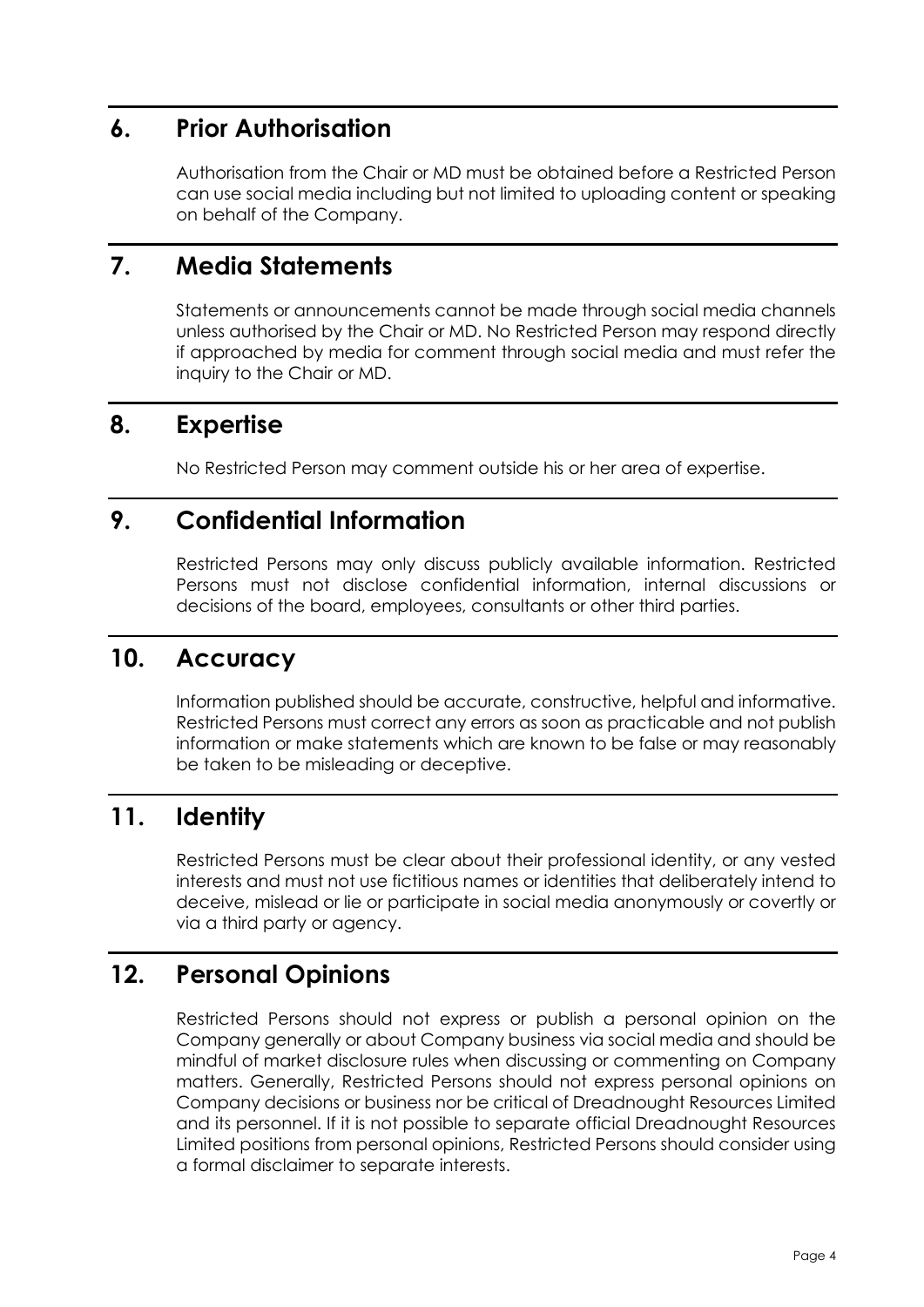# **13. Privacy**

Restricted Persons should be sensitive to the privacy of others. However, the Company is not required to seek permission from anyone who appears in any photographs, video or other footage before sharing these via any form of social media if it is the copyright owner of the relevant image or footage.

# **14. Intellectual Property**

Restricted Persons will use the Company's own intellectual property where possible and shall obtain prior consent where Dreadnought Resources Limited is not the creator or copyright owner, to use or reproduce copyright material including applications, sound recordings (speeches, music), footage (cinematographic vision), graphics (graphs, charts, logos, clip-art), images, artwork, photographs, publications or musical notation. Restricted Persons will also typically seek permission before publishing or uploading the intellectual property of a third party or before linking to another site or social media application.

### **15. Defamation**

Restricted Persons will not comment, contribute, create, forward, post, upload or share content that is scurrilous, malicious or defamatory. Restricted Persons will endeavour to be courteous, patient and respectful of the opinions of others, including detractors and the discourteous.

### **16. Discrimination**

Restricted Persons will be conscious of anti-discrimination laws and must not publish statements or information which may be discriminatory in a human rights sense.

### **17. Language**

Restricted Persons will remain mindful of language and expression and not lapse into excessive use of colloquialisms, having regard to an international audience.

### **18. State of Mind**

Restricted Persons must not use social media when irritated, upset or tired.

### **19. Personal Privacy**

Restricted Persons should protect their personal privacy and guard against identity theft.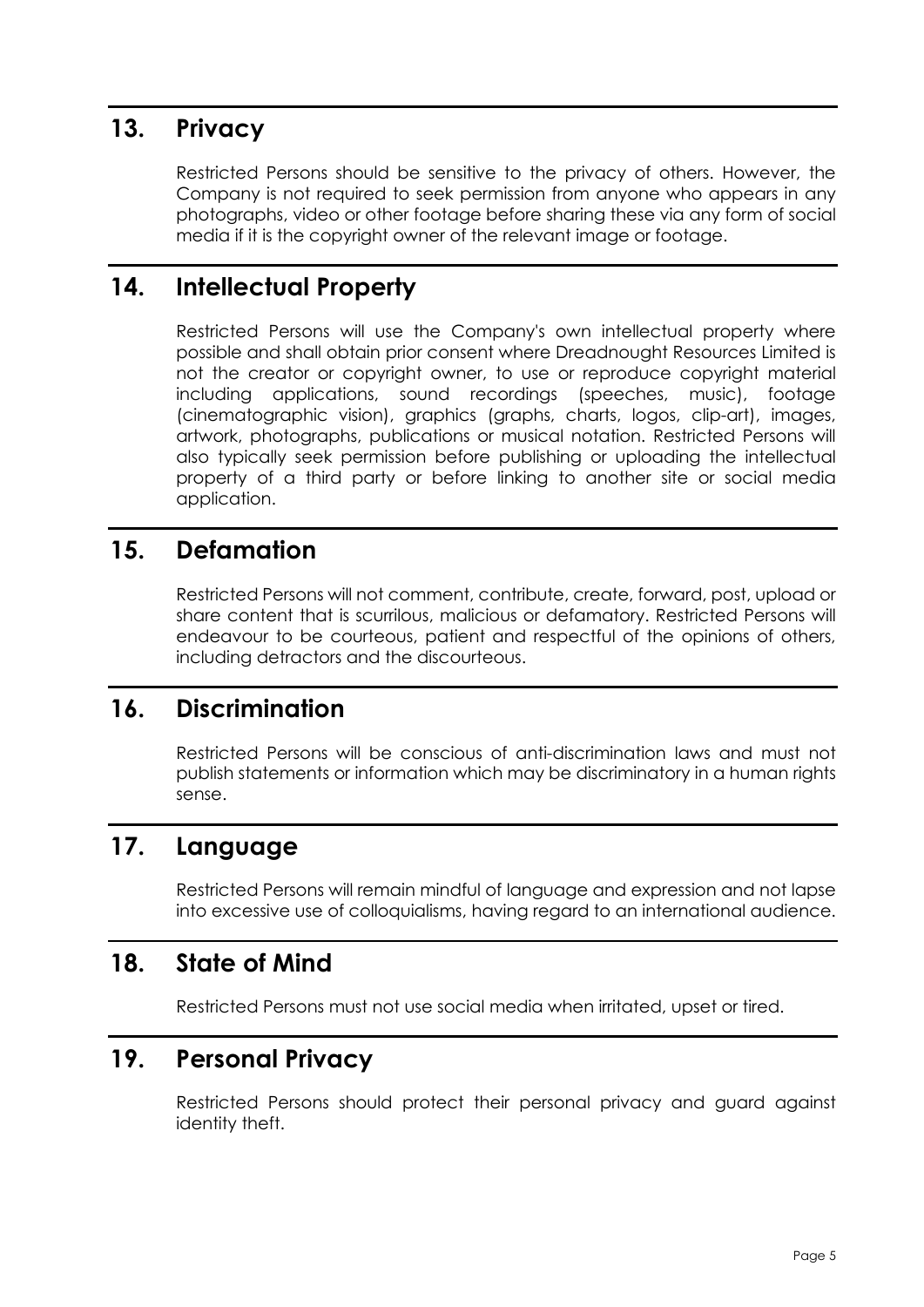# **20. Modification and moderation**

Restricted Persons should ensure that any social media sites created or contributed to can be readily edited, improved or removed and appropriately moderated.

### **21. Responsiveness**

Dreadnought Resources Limited will endeavour to specify the type of comments and feedback that will receive a response and clearly communicate a target response time. Restricted Persons are required to make it easy for audiences to reach the Company and/or its subsidiaries by publishing appropriate company telephone numbers, generic emails, LinkedIn, and Facebook accounts.

# **22. Monitoring**

The Company reserves the right, for legal compliance purposes, to monitor social media usage on its systems without advance notice and consistent with any applicable state, federal or international laws. Dreadnought Resources Limited may be legally required to produce logs, diaries and archives of social media use to judicial, law enforcement and regulatory agencies and will comply with any relevant requests. Restricted Persons and other users should govern themselves accordingly.

### **23. General Responsibilities**

Restricted Persons should seek advice or authorisation from the Chair or MD on using social media or, if unsure about applying the provisions of this Policy, should register social media accounts with the Chair or MD, understand and comply with the provisions in this Policy and any End User Licence Agreements, seek training and development for using social media and maintain records of email addresses, comments, 'friends', followers and printed copies or electronic 'screen grabs' when using externally hosted sites to the extent practicable. Each Restricted Person is responsible for adhering to the Dreadnought Resources Limited Social Media Policy.

### **24. Enforcement**

All content published or communicated by or on behalf of Dreadnought Resources Limited using social media must be recorded (including the author's name, date, time and media site location) and kept on record. The Company will actively monitor social media for relevant contributions that impact on the Company or its subsidiaries, and their officers, operations or reputation.

Company employees breaching this policy may be the subject of disciplinary action, performance management or review. Serious breaches may result in suspension or termination of employment or association. Dreadnought Resources Limited reserves the right to remove, where possible, content that violates this Policy or any associated policies.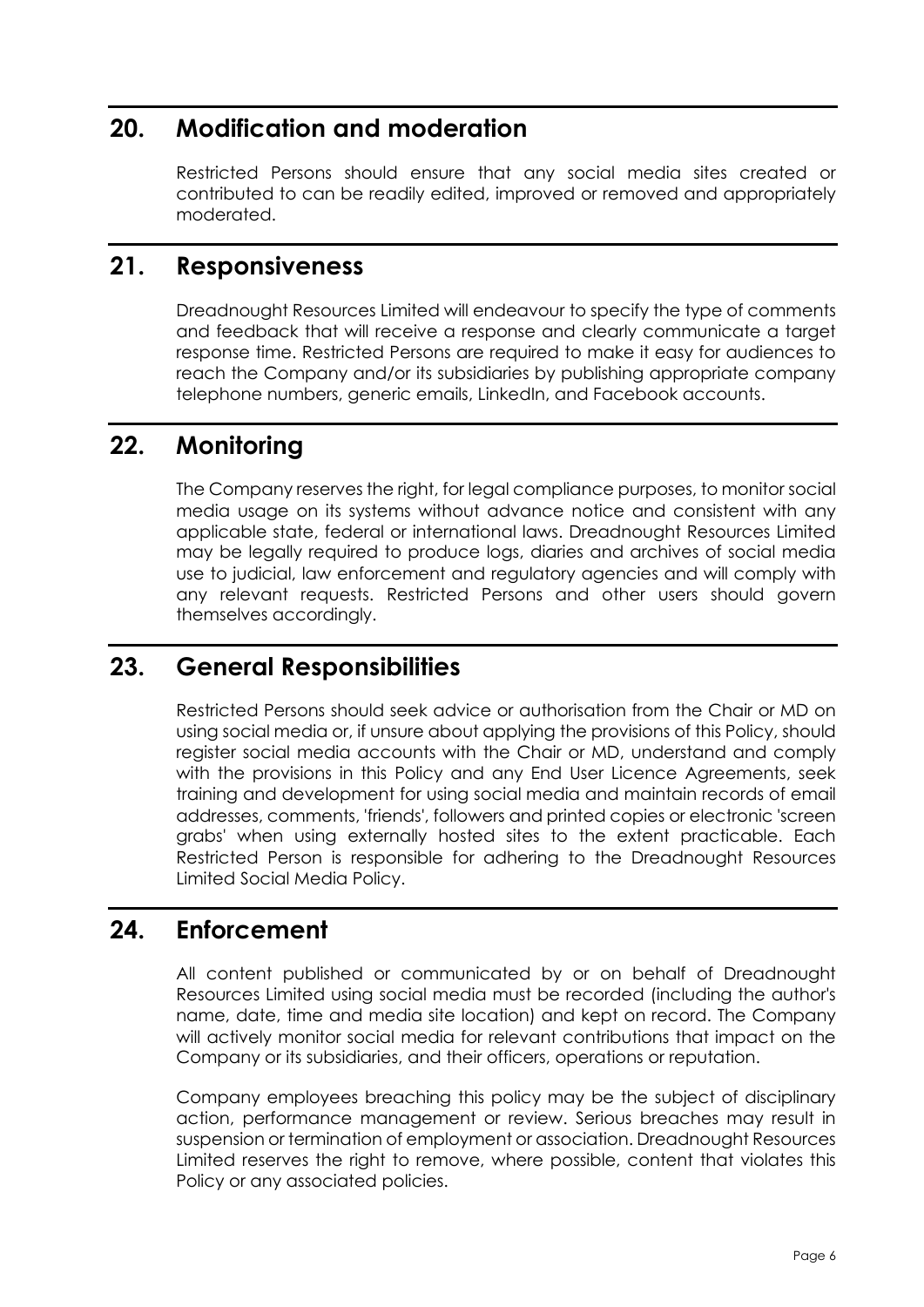# **25. Corporations Act**

The requirements imposed by this Policy are separate from, and additional to, the legal prohibitions in the Corporations Act. Directors, officers, consultants and employees should be aware that they can be charged with criminal offences under the rules and regulations associated with the prevention of market manipulation, false trading, market rigging and misleading and deceptive conduct, all of which apply at law regardless of this Policy.

# **26. Failure to comply**

Failure to comply with this Policy may be considered cause for termination of employment.

This policy will be published and promoted to personnel of Dreadnought Resources Limited through [www.dreadnoughtresources.com.au](http://www.dreadnoughtresources.com.au/) and the appropriate Policy Manuals for the Company.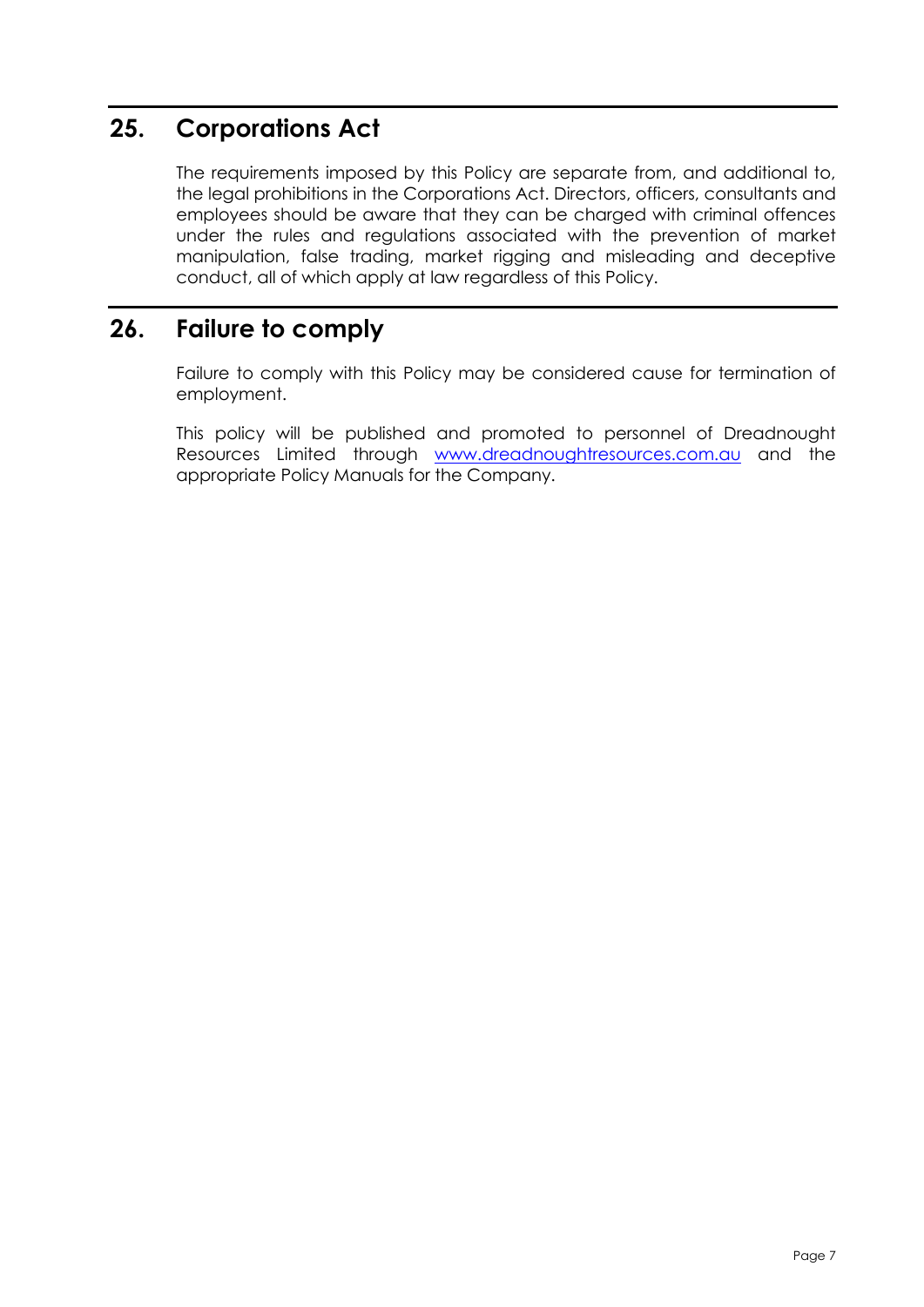

# **Policy on Selection, Appointment and Rotation of External Auditors**

# **1. Selection of external auditors**

Should there be a vacancy for the position of external auditor, the Company, through the Board, will conduct a formal process, either general or selective, to select which audit firm will fill the vacancy.

Audit firms are evaluated in accordance with criteria, as appropriate from time to time, and are not assessed solely on the basis of who is cheapest, but on a number of issues such as:

- (a) skills and knowledge of the team proposed to do the work;
- (b) quality of work;
- (c) independence of the audit firm;
- (d) lead signing partner and independent review partner rotation and succession planning policy;
- (e) value for money; and
- (f) ethical behaviour and fair dealing.

### **2. Appointment of external auditors**

The Board identifies and recommends an appropriate external audit partner for appointment by the Board and/or the Company in general meeting. The appointment is made in writing.

# **3. Rotation of external audit partners**

The external auditor is required to rotate its audit partners so that no partner of the external auditor is in a position of responsibility in relation to the Company's accounts for a period of more than five consecutive years. Further, once rotated off the Company's accounts no partner of the external auditor may assume any responsibility in relation to the Company's accounts for a period of three consecutive years. This requires succession planning on the part of the external auditor, a process in which the Company is involved.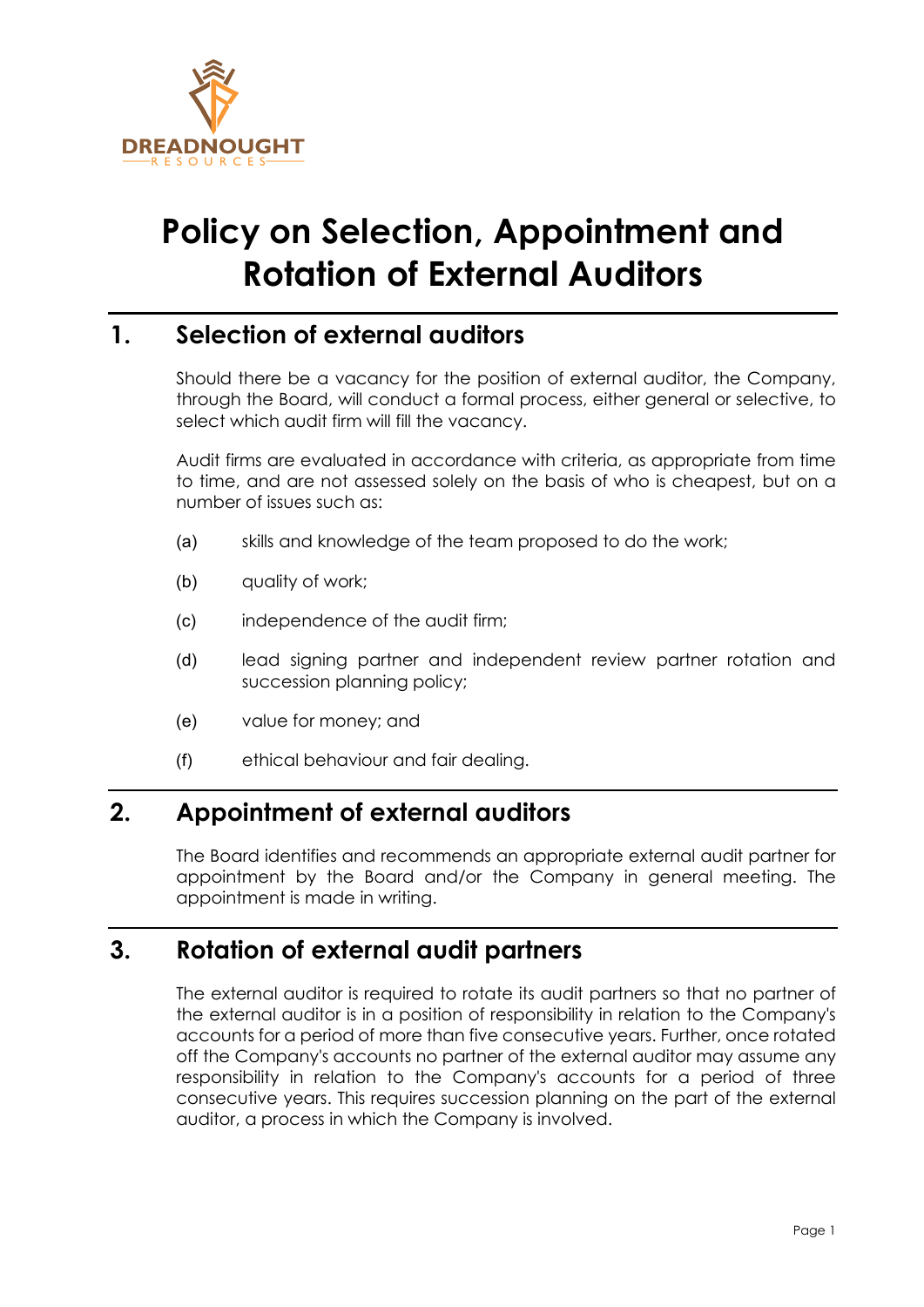

# **Anti-Bribery and Corruption Policy**

### **1. Introduction**

This Policy is intended to apply to both Dreadnought Resources Limited and its subsidiaries (the "Company"). References to the Company or Dreadnought Resources Limited in this Policy should be read as referring to both Dreadnought Resources Limited and its subsidiaries, as appropriate.

Bribery can be described as the giving to or receiving by any person of anything of value (usually money, a gift, loan, reward, favour, commission or entertainment), as an improper inducement or reward for obtaining business or any other benefit. Bribery can take place in the public sector (e.g. bribing a public official) or private sector (e.g. bribing the employee of a customer). Bribery can also take place where an improper payment is made by or through a third party. Bribes and kickbacks can therefore include, but are not limited to:

- (a) gifts and excessive or inappropriate entertainment, hospitality, travel and accommodation expenses;
- (b) payments, whether by employees or business partners such as agents or consultants;
- (c) other 'favours' provided to public officials or customers, such as engaging a company owned by a public official or customer's family; and
- (d) the uncompensated use of company services, facilities or property.

#### **2. Scope**

This Policy applies to all employees, executive management, suppliers, consultants, customers, joint venture partners (where they agree to be bound by the Policy) as well as temporary and contract staff (including subcontractors) (**Representatives**). Representatives must ensure that they do not become involved, in any way, in the payment of bribes or kickbacks, whether in the public or commercial sector. This Policy sets out the minimum standards to which all Representatives of the Company must adhere to at all times.

### **3. Objective**

The Company has a zero-tolerance approach to bribery and corruption and is committed to acting professionally, fairly and with integrity in all business dealings. The objective of this Policy is to: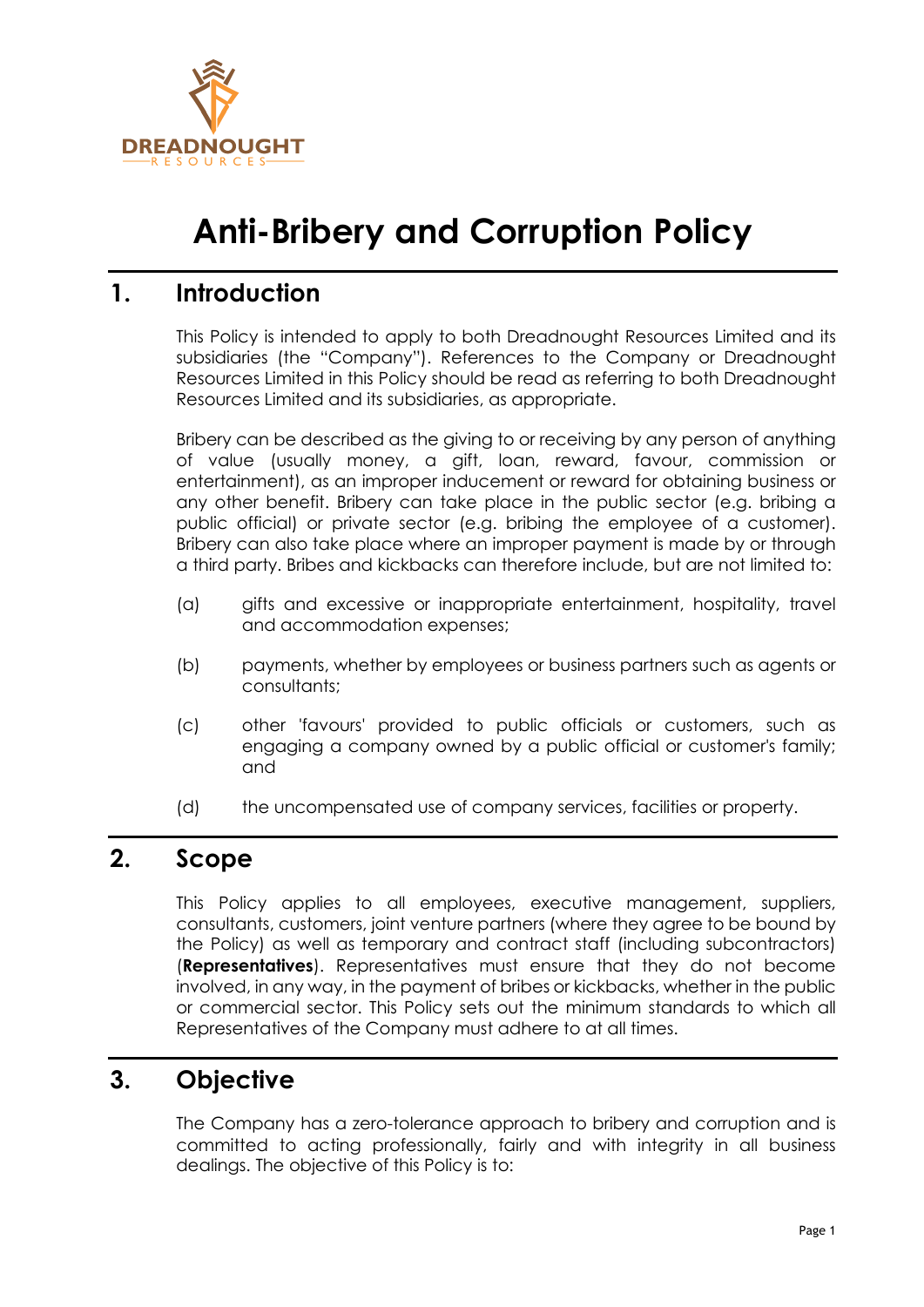- (a) set out the responsibilities in observing and upholding the Company's position on bribery and corruption;
- (b) reinforce the Company's values; and
- (c) provide information and guidance to those working for the Company on how to recognise and deal with bribery and corruption issues.

### **4. Anti-bribery and corruption policy**

#### **4.1 Policy details**

No Representative of the Company is permitted to pay, offer, accept or receive a bribe in any form. A Representative must never:

- (a) offer, pay or give anything of value to a public official in order to obtain business or anything of benefit to the company. "Public official" should be understood very broadly, and this means anyone paid directly or indirectly by the government or performing a public function, including officials of state-owned enterprises and public international organisations;
- (b) attempt to induce a public official, whether local or foreign, to do something illegal or unethical;
- (c) pay any person when you know, or have reason to suspect, that all or part of the payment may be channelled to a public official. You should therefore be careful when selecting third parties, such as agents, contractors, subcontractors and consultants;
- (d) offer or receive anything of value as a "quid pro quo" in relation to obtaining business or awarding contracts. Bribery of "public officials" is a serious matter, but bribery of those working in the private sector is also illegal and contrary to the Company's Code of Conduct;
- (e) establish an unrecorded (slush) fund for any purpose;
- (f) otherwise use illegal or improper means (including bribes, favours, blackmail, financial payments, inducements, secret commissions or other rewards) to influence the actions of others; or offering anything of value when you know it would be contrary to the rules of the recipient's organisation for the recipient to accept it;
- (g) make a false or misleading entry in the company books or financial records;
- (h) act as an intermediary for a third party in the solicitation, acceptance, payment or offer of a bribe or kickback;
- (i) so-called "facilitation" or "grease" payments are prohibited. Such payments should not be made to public officials, even if they are nominal in amount and/or common in a particular country;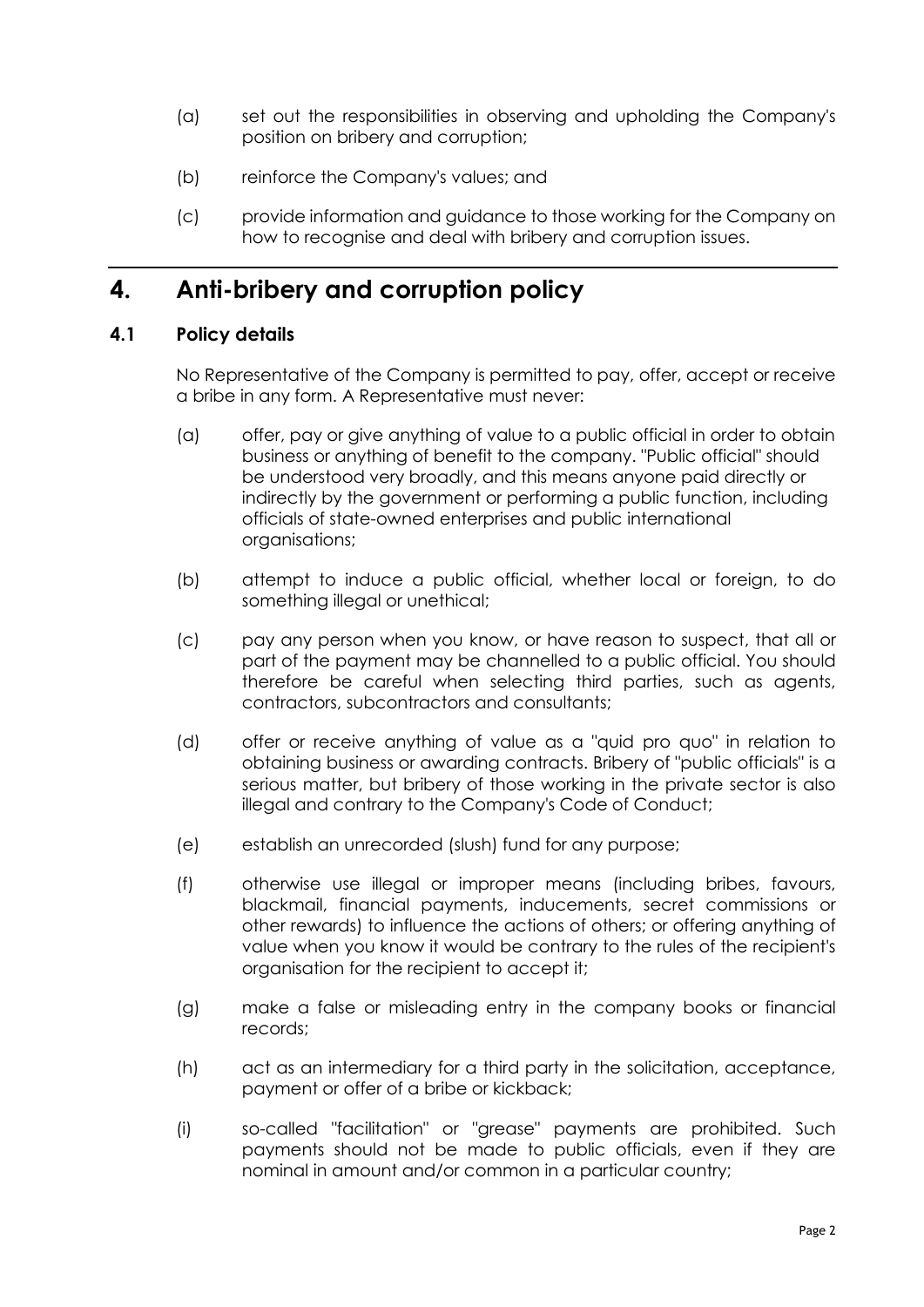- (j) do anything to induce, assist or permit someone else to violate these rules; and
- (k) ignore, or fail to report, any suggestion of a bribe.

As well as complying with the specific prohibitions in this Policy, Representatives must exercise common sense and judgement in assessing whether any arrangement could be perceived to be corrupt or otherwise inappropriate.

#### **4.2 Agents and Intermediaries**

- (a) Representatives should not hire an agent, consultant or other intermediary if they have reason to suspect that they will pay bribes on behalf of the Company's behalf.
- (b) Representatives should seek to ensure that any third parties that are hired will not make, offer, solicit or receive improper payments on behalf of the Company. All fees and expenses paid to third parties should represent appropriate and justifiable remuneration for legitimate services to be provided and should be paid directly to the third party. Accurate financial records of all payments must be kept.
- (c) All business units should adopt appropriate procedures directed towards ensuring that their arrangements with third parties do not expose them to non-compliance with this Policy. Such procedures should assist Representatives in determining whether particular third parties present a corruption risk and, if so, what steps should be taken to address that risk. This may include, in particular, cases where a third party is engaged to act on behalf the Company:
	- (i) to solicit new business;
	- (ii) to interact with public officials; or
	- (iii) In other high risk situations.
- (d) Representatives must also be aware of factors which suggest the third party may pose a high corruption risk, and consult with their line managers to assess whether there is a need for enhanced due diligence and monitoring, or whether a proposed relationship should not proceed.

#### **4.3 Gifts, entertainment and hospitality**

The Company prohibits the offering of acceptance of gifts, entertainment or hospitality in circumstances which would be considered to give rise to undue influence. All Representatives must notify the Company Secretary or Managing Director of any gifts and/or benefits, either offered or accepted and valued at AUD\$500 or more, to safeguard and make transparent their relationships and dealings with third parties.

#### **4.4 Charitable and political donations**

(a) The Company does not make political donations or payments.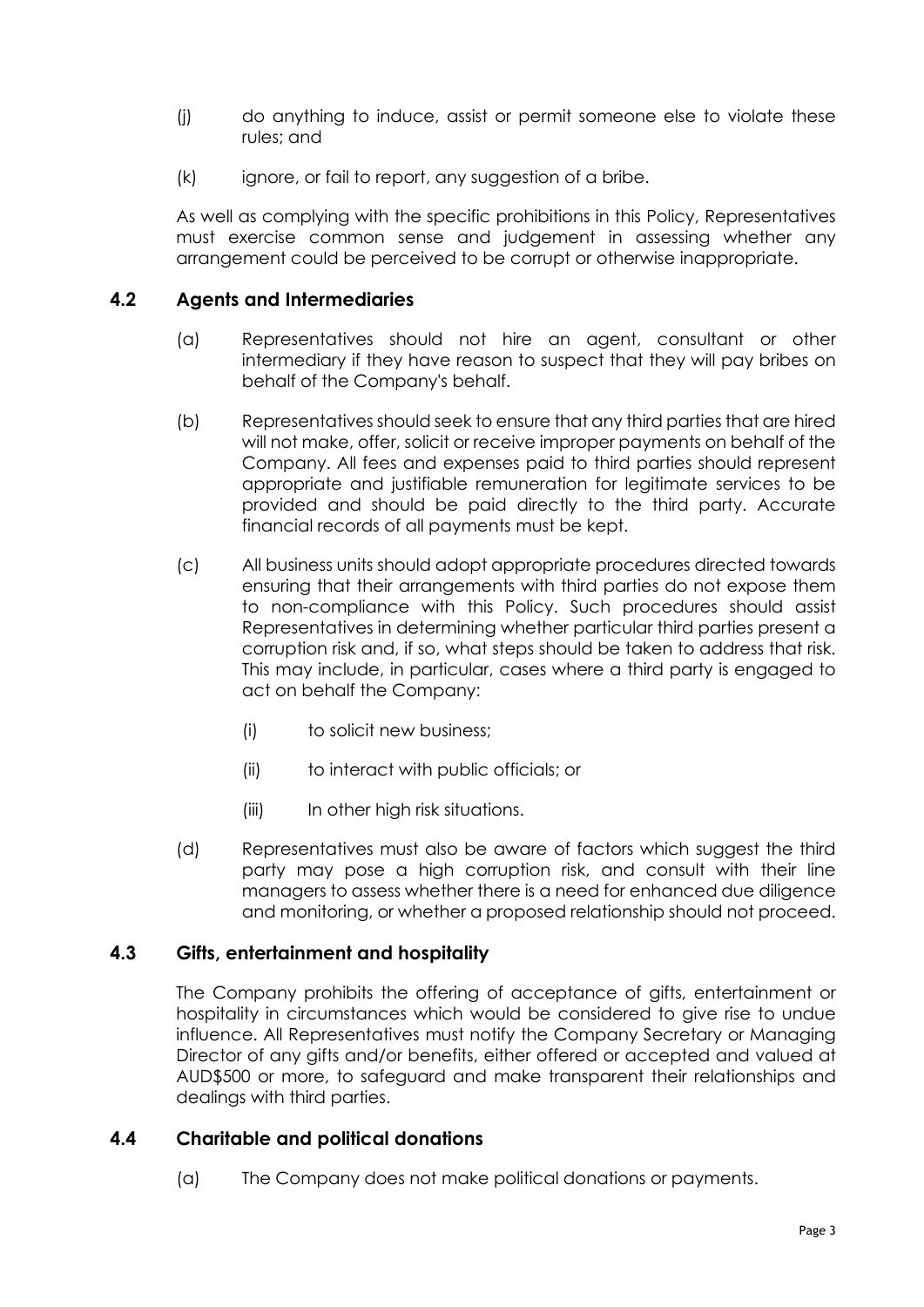(b) Charitable donations can in some circumstances be used as a disguise for bribery, e.g. where a donation is provided to a 'charity' which is controlled by a public official who is in a position to make decisions affecting the Company. Therefore, whilst the Company supports community outreach and charitable work, recipients must be subject to a suitable due diligence and approval process in all circumstances. It must be clear who the actual recipient of the donation is and for whose benefit the donation is ultimately made.

#### **4.5 Mergers and acquisitions**

An anti-corruption due diligence on companies which the Company is considering acquiring should be performed during the overall due diligence process. The following risk areas should be considered during the due diligence process:

- (a) an entity's control environment: policies, procedures, employee training, audit environment and whistleblower issues;
- (b) any ongoing or past investigations (government or internal), adverse audit findings (external or internal), or employee discipline for breaches of anti-corruption law or policies;
- (c) the nature and scope of an entity's government sales and the history of significant government contracts or tenders. Risks include improper commissions, side agreements, cash payments and kickbacks;
- (d) an entity's important regulatory relationships, such as key licenses, permits, and other approvals. Due diligence in that context would focus on employees who interact with these regulators, and whether there are any fees, expediting payments, gifts or other benefits to public officials;
- (e) travel, gifts, entertainment, educational or other expenses incurred in connection with marketing of products or services, or in connection with developing and maintaining relationships with government regulators. Diligence in this area would include examining expense records, inspection or training trips, and conference attendee lists and expenses;
- (f) an entity's relationships with distributors, sales agents, consultants, and other third parties and intermediaries, particularly those who interact with government customers or regulators; and
- (g) an entity's participation in joint ventures or other teaming arrangements that have significant government customers or are subject to significant government regulation.

#### **4.6 Reporting bribery and suspicious activity**

(a) If you become aware of any actual or suspected breach of this Policy or if you are ever offered any bribe or kickback, you must report this to the Company Secretary or the Managing Director. Processes are in place to ensure that such complaints are investigated and appropriate action taken. The Company will not permit retaliation of any kind against any Representative for making good faith reports about actual or suspected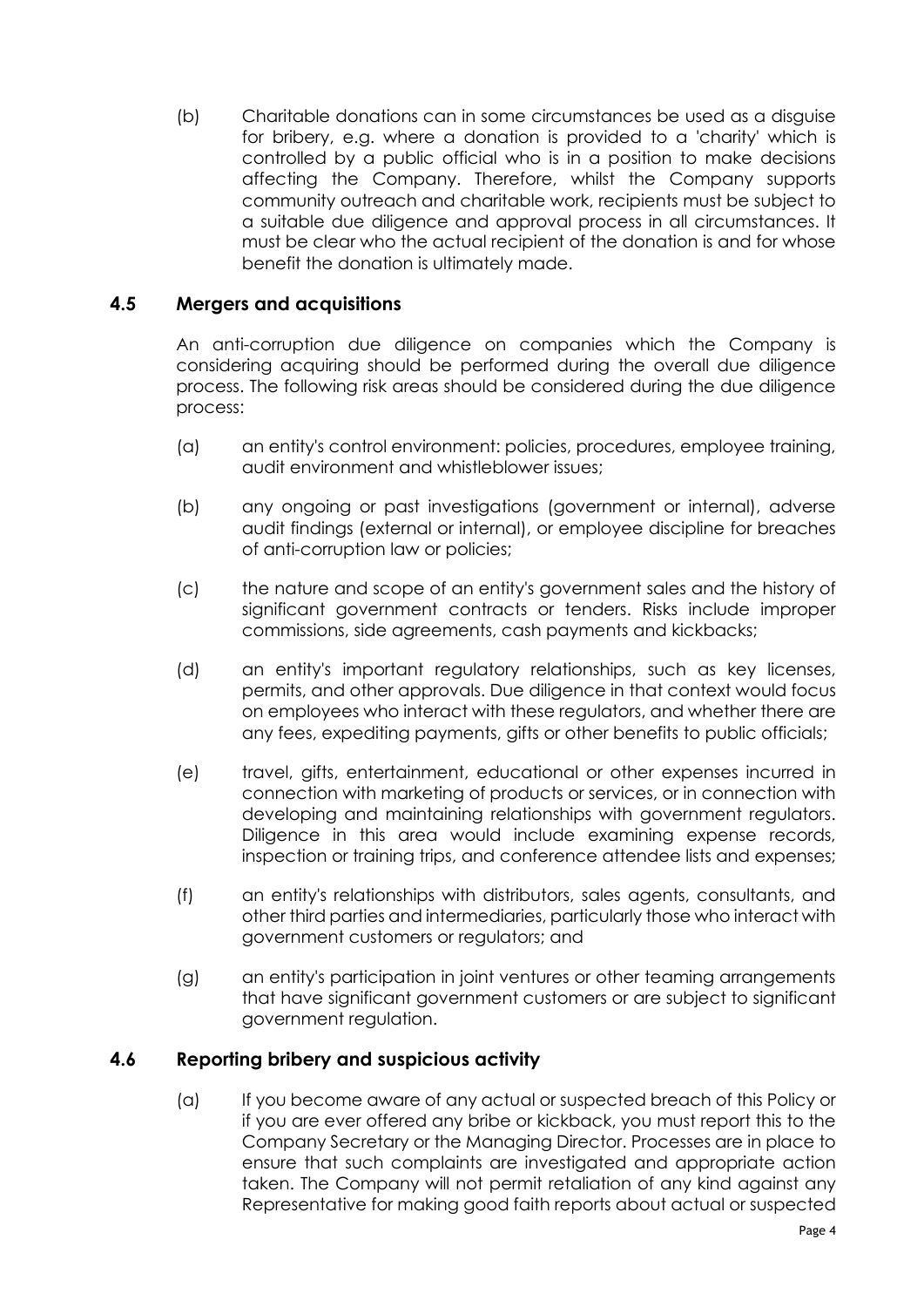violations of this Policy. These processes apply to all Representatives of the Company.

- (b) Whistleblowing reports should be made in accordance with the Company's Whistleblower Protection Policy. Matters which may be reported to the Company Secretary or Managing Director include (but are not limited to):
	- (i) conduct which is inconsistent with the Company stated vision, its Code of Conduct, policies and procedures;
	- (ii) violation of law;
	- (iii) abuse of company resources and assets;
	- (iv) danger to health and safety of any individual;
	- (v) deliberate concealment of information;
	- (vi) fraud, corruption, bribery, extortion and theft;
	- (vii) financial misconduct;
	- (viii) unfair discrimination; and
	- (ix) attempt to suppress or conceal information relating to any of the above.
- (c) The Company expects all Representatives whether full-time, part-time or temporary acting in good faith to report unethical or fraudulent conduct without fear or favour.
- (d) Customers and suppliers are also encouraged to report unethical and fraudulent activities and (in the case of customers) activities that could constitute, or could be perceived to be, collusion or price fixing.
- (e) Representatives have an obligation to report suspected or potential breaches of this Policy to their supervisor, the Company Secretary or the Managing Director. All information and reports to a supervisor, the Company Secretary or the Managing Director will be dealt with in a responsible and sensitive manner.

#### **5. Enquires**

Enquiries about this Policy should be directed to the Company Secretary or the Managing Director.

#### **6. Roles and Responsibilities**

(a) It is the responsibility of all Representatives to know and adhere to this Policy.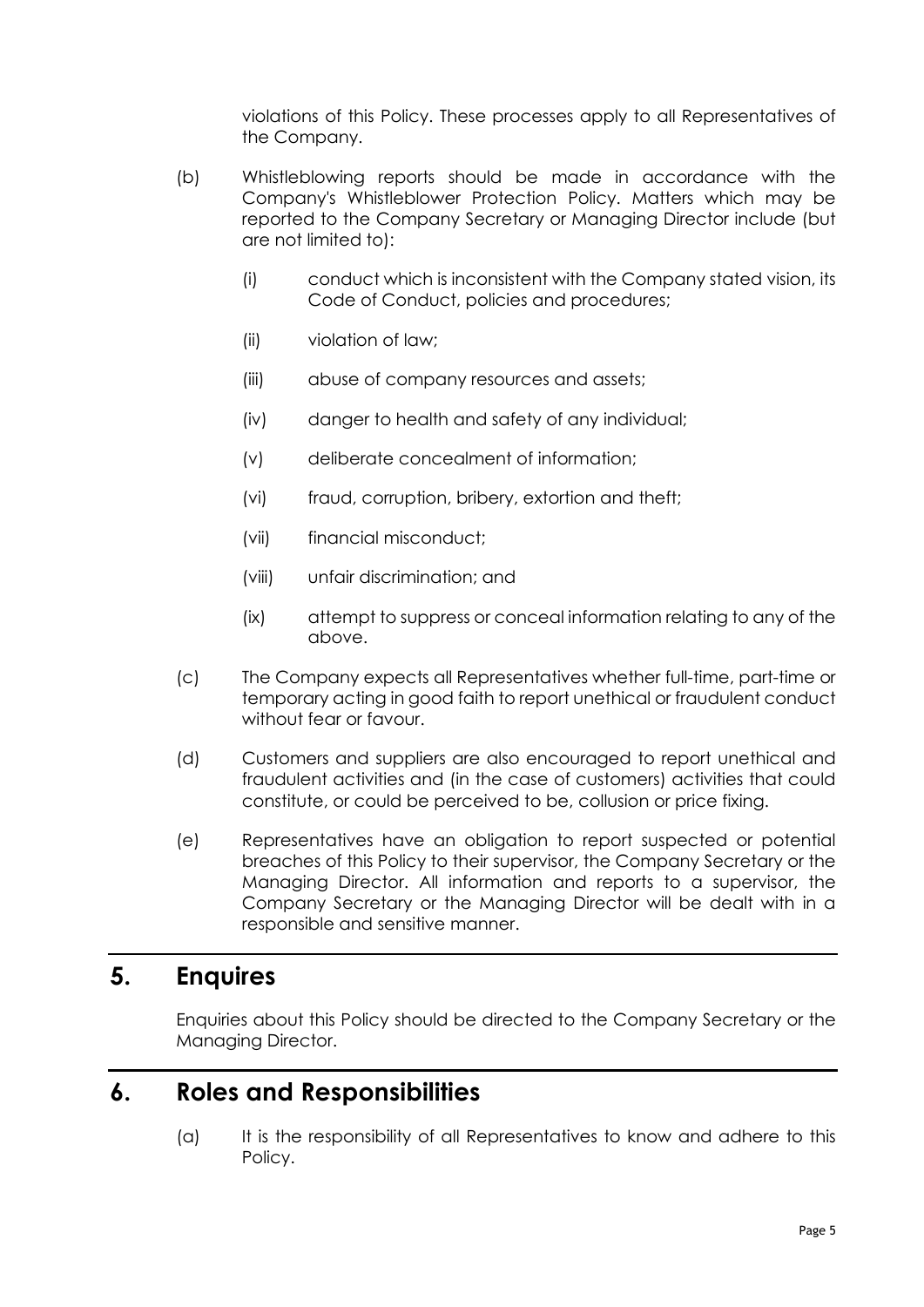- (b) The Board have direct responsibility for the Policy, for maintaining it and for providing advice and guidance on its implementation.
- (c) All business unit managers are directly responsible for implementing the Policy within their business areas, and for adherence by their staff.
- (d) The Board must ensure that managers and employees likely to be exposed to bribery and corruption are trained to recognise and deal with such conduct in accordance with this Policy.

# **7. Compliance**

- (a) Representatives are required to familiarise and fully comply with this Policy.
- (b) Any Representative who fails to comply with the provisions as set out above or any amendment thereto, may be subject to appropriate disciplinary or legal action.
- (c) The Company's policies, standards, procedures and guidelines comply with legal, regulatory and statutory requirements.
- (d) This Policy may be amended from time to time in the sole discretion of the Company.
- (e) The Board is responsible for reviewing this Policy to determine its appropriateness to the needs of the Company from time to time.

### **8. Related Documents**

- (a) Dreadnought Resources Limited's Code of Conduct.
- (b) Dreadnought Resources Limited's Protection Policy.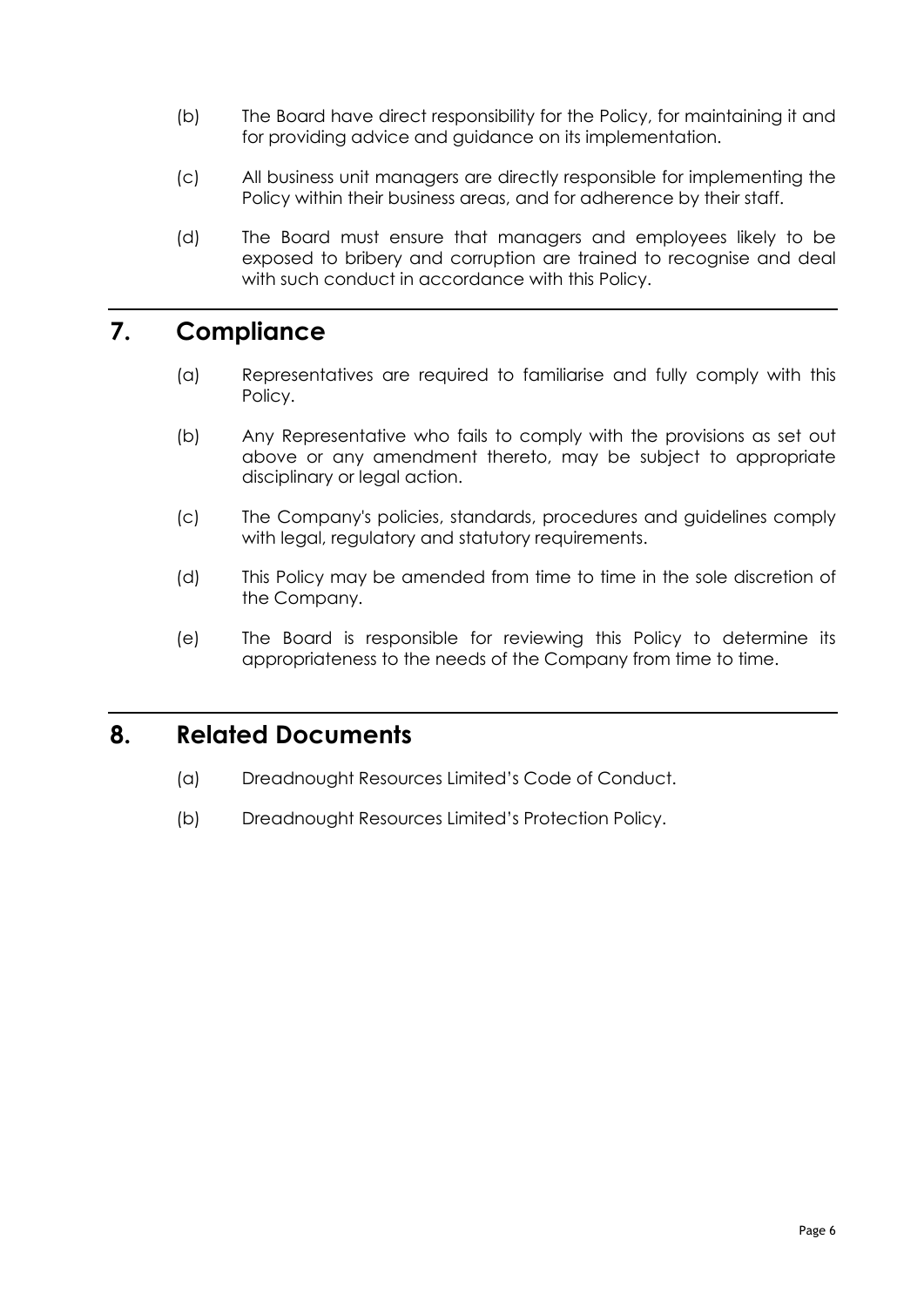

# **Whistleblower Policy**

### **1. Background**

This policy supports the commitment of Dreadnought Resources Limited (or the "Company") in creating and maintaining a culture of proper conduct and fair and honest dealing in its business activities.

Dreadnought Resources Limited encourages the reporting of any instances of suspected unethical, illegal, fraudulent, or undesirable conduct involving Dreadnought Resources Limited and provides protections and measures so that those persons who make a report may do so confidentially and without fear of intimidation or reprisal.

This policy should be read in conjunction with other Dreadnought Resources Limited policies, including the Code of Conduct.

### **2. Purpose**

The purpose of this policy is to:

- (a) help detect and address Improper Conduct;
- (b) maintain a working environment in which Employees are able to raise concerns regarding instances of Improper Conduct (where there are reasonable grounds to suspect such conduct) without fear of intimidation, disadvantage or reprisal;
- (c) outline the procedures for reporting and investigating reported matters;
- (d) outline the measures in place to protect people who report Improper Conduct; and
- (e) comply with the Corporations Act requirement to have a whistleblower policy

It is expected that Employees will report known, suspected or potential cases of Improper Conduct. Failure to raise issues could result in disciplinary action including termination of employment.

#### **3. Definitions**

In this Policy:

**Dreadnought Resources Limited** means Dreadnought Resources Limited and its subsidiaries.

**APRA** means the Australian Prudential Regulation Authority.

**ASIC** means the Australian Securities and Investments Commission.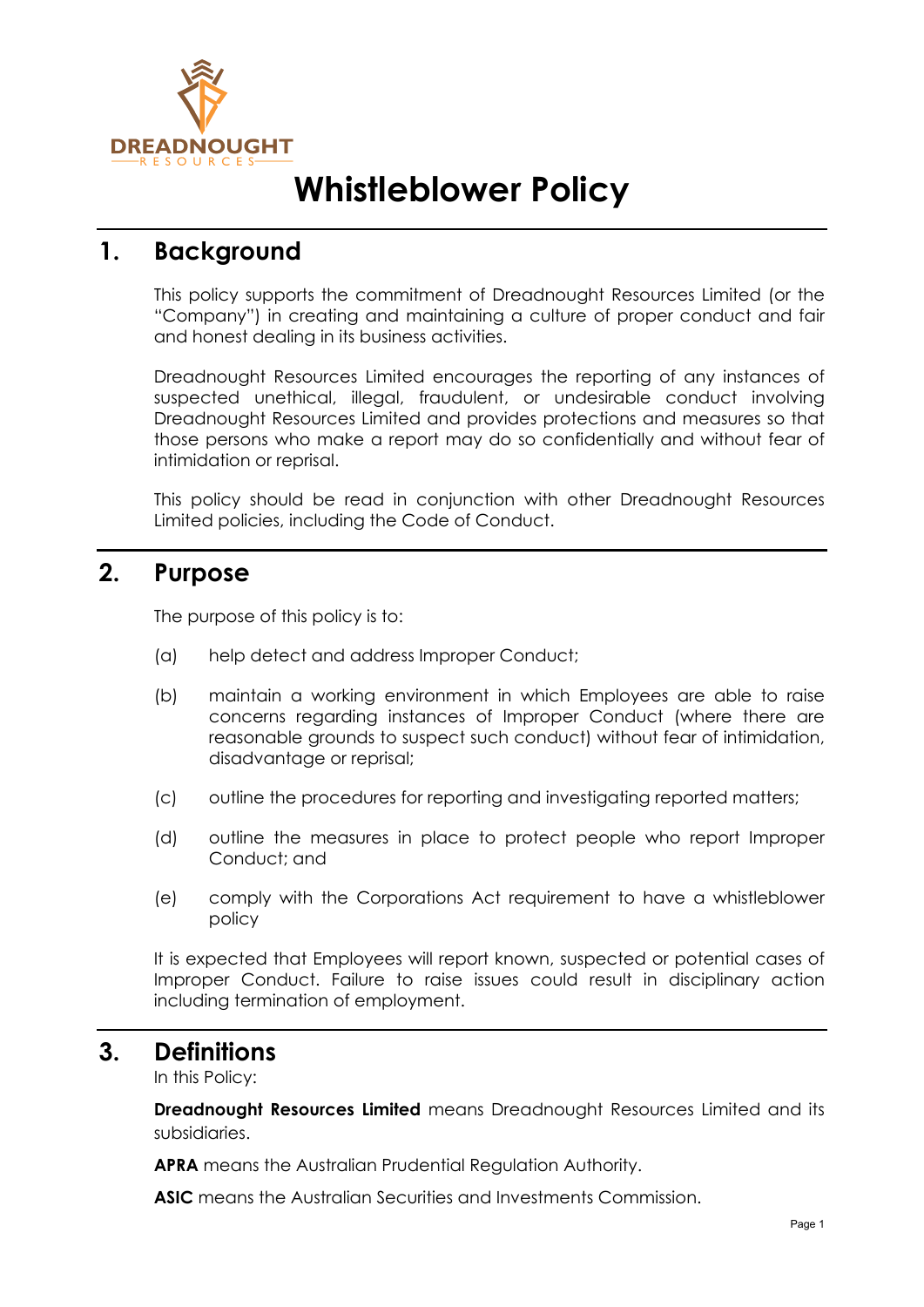**Corporations Act** means the *Corporations Act 2001* (Cth) as amended or modified from time to time.

**Employee** means any employee, director, contractor or consultant of Dreadnought Resources Limited

**Improper Conduct** means conduct that is illegal, unacceptable or undesirable, or the concealment of such conduct. It includes, but is not limited to, conduct that:

- (a) is against the law or is a failure by Dreadnought Resources Limited to comply with any legal obligation;
- (b) is dishonest, fraudulent or corrupt;
- (c) is potentially damaging to Dreadnought Resources Limited, an Employee or a third party, including unsafe work practices, environmental damage, health risks or substantial wasting of corporate resources;
- (d) is misleading or deceptive conduct of any kind, including questionable accounting or financial reporting practices;
- (e) involves bullying, harassment or discrimination; or
- (f) is unethical or breaches Dreadnought Resources Limited's policies, protocols or codes of conduct.

**Reasonable Grounds** means that a reasonable person in your position would also suspect the information indicates Improper Conduct.

**Section** means a section of this policy.

**Whistleblower Protection Officer** means a person nominated by Dreadnought Resources Limited whose key responsibilities include protecting Disclosing Persons who report concerns under this policy. The current Whistleblower Protection Officer nominated by Dreadnought Resources Limited will be the Company Secretary, Jessamyn Lyons.

### **4. Reporting Procedures**

#### **4.1 Who is covered by this Policy?**

This Policy applies to reports of Improper Conduct which are made by individuals who are, or have been, any of the following:

- (a) a director, officer or employee of Dreadnought Resources Limited
- (b) a contractor or supplier of Dreadnought Resources Limited;
- (c) an employee of a contractor or supplier of Dreadnought Resources Limited;
- (d) an individual who is an associate of the Dreadnought Resources Limited, for example a director of a related company of the Dreadnought Resources Limited; and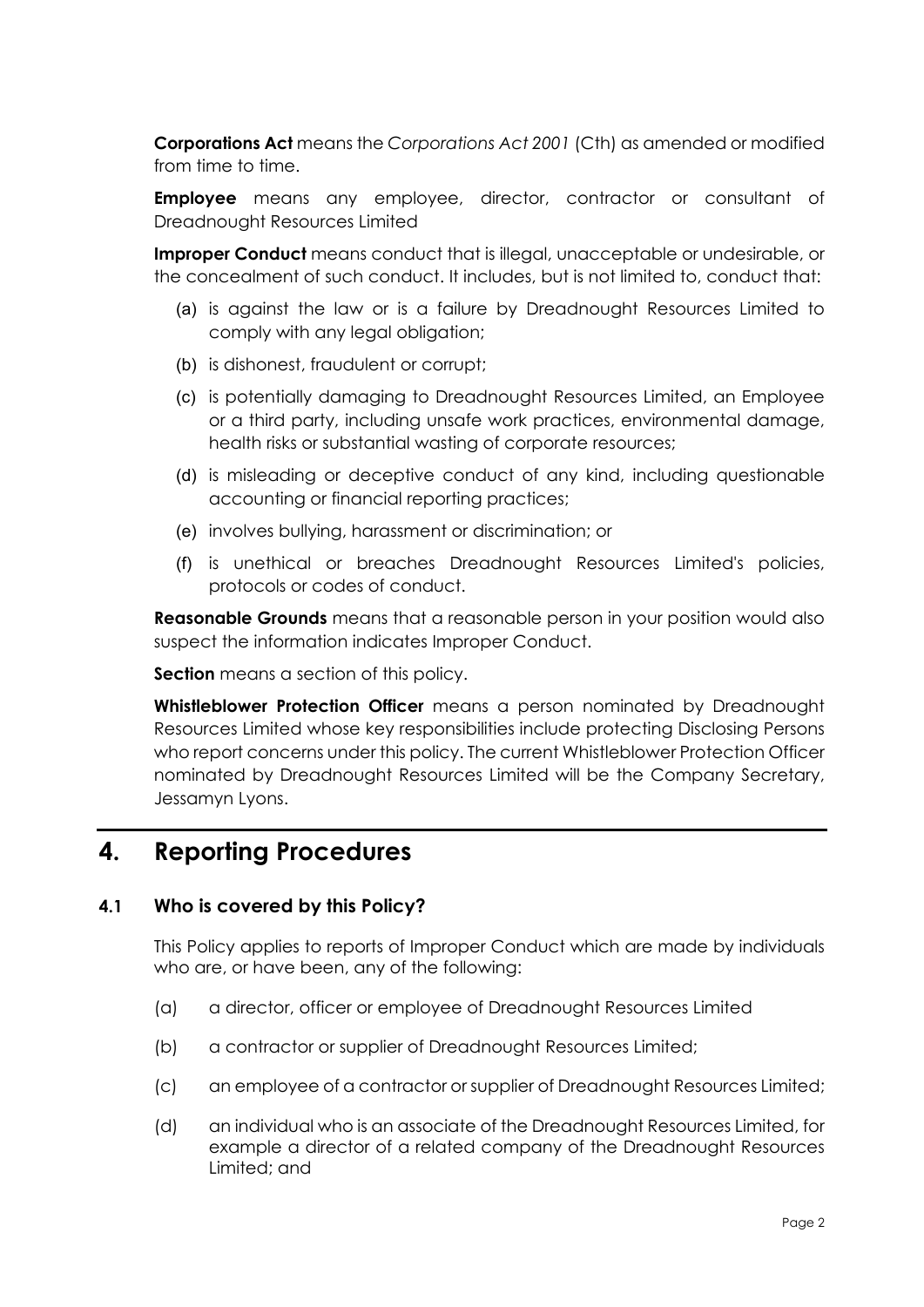(e) a relative, dependent or spouse (or that spouse's dependents) of an individual referred to at (a) to (d) above.

In this policy, each person in the categories listed above is referred to as a "**Disclosing Person**".

#### **4.2 To whom can a report of Improper Conduct be made?**

The law gives certain protections to a Disclosing Person who reports Improper Conduct on Reasonable Grounds to:

- (a) ASIC;
- (b) APRA (although that is unlikely to be relevant given the nature of Dreadnought Resources Limited 's business);
- (c) the ATO (for Improper Conduct relating to tax matters);
- (d) a Commonwealth authority specified in regulations (at present no authority has been specified); or
- (e) an "eligible recipient" as listed below.

An eligible recipient is:

(a) any person authorised by Dreadnought Resources Limited to receive disclosures of Improper Conduct that may qualify for protection. Dreadnought Resources Limited authorises the nominated Whistleblower Protection Officer listed below:

#### **Company Secretary**

Jessamyn Lyons

T: +61414 599 311

E: jess@everestcorp.com.au

- (b) an external auditor or actuary of Dreadnought Resources Limited; and
- (c) a senior manager or officer of Dreadnought Resources Limited.

#### **4.3 Legal advice and communicating with a lawyer**

Before or after making a report of Improper Conduct, a Disclosing Person is entitled to discuss their concerns about Improper Conduct with their lawyer and get legal advice from a lawyer about how the whistleblower laws apply to them. Generally, the legal protections referred to below also apply to such communications between a Disclosing Person and their lawyer.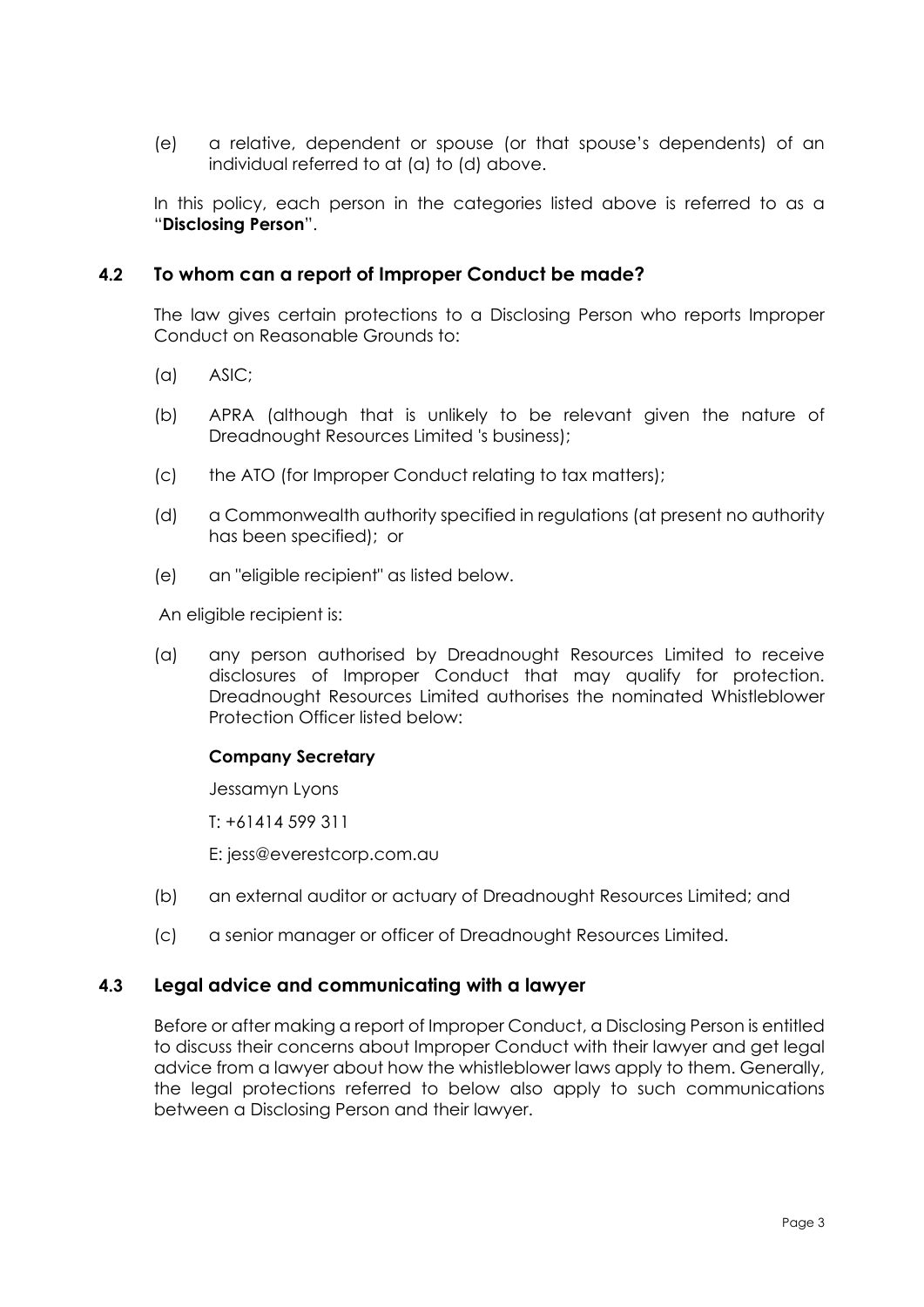#### **4.4 Public interest and emergency disclosures to a journalist or Member of Parliament**

Protections for public interest and emergency disclosures only apply if a Disclosing Person has first made a report of Improper Conduct to a Commonwealth agency and does not apply if a report has only been made to an "eligible recipient".

(a) Public Interest disclosures

If:

- (i) a Disclosing Person has made a report of Improper Conduct to one of the Commonwealth agencies specified in Section 4; and
- (ii) at least 90 days have passed since making the report; and
- (iii) the Disclosing Person does not have reasonable grounds to believe that action is being taken on the report and reasonably believes that further disclosure is in the public interest; and
- (iv) has given prior written notice to the relevant Commonwealth agency of his or her intention to make further disclosure,

then the Disclosing Person may make a report of the Improper Conduct to a journalist or Federal or State Member of Parliament. In this case, this further report will have the legal protections referred to in Sections 5 and 6 of this policy, provided it is limited to the information necessary to inform the recipient of the Improper Conduct.

(b) Emergency disclosures

A Disclosing Person will also have the legal protections referred to in Sections 5 and 6 of this policy if the person:

- (i) has made a report of Improper Conduct to a specified Commonwealth agency;
- (ii) has reasonable grounds to believe that the Improper Conduct concerns a substantial and imminent danger to any person's health or safety or to the natural environment;
- (iii) has given prior written notice to the relevant Commonwealth agency of his or her intention to make further disclosure; and
- (iv) makes a report to a journalist or Member of Parliament that is limited to the information necessary to inform the recipient of the substantial or imminent danger.

#### **4.5 How to make a report to an eligible recipient**

Employees may report Improper Conduct to an eligible recipient by: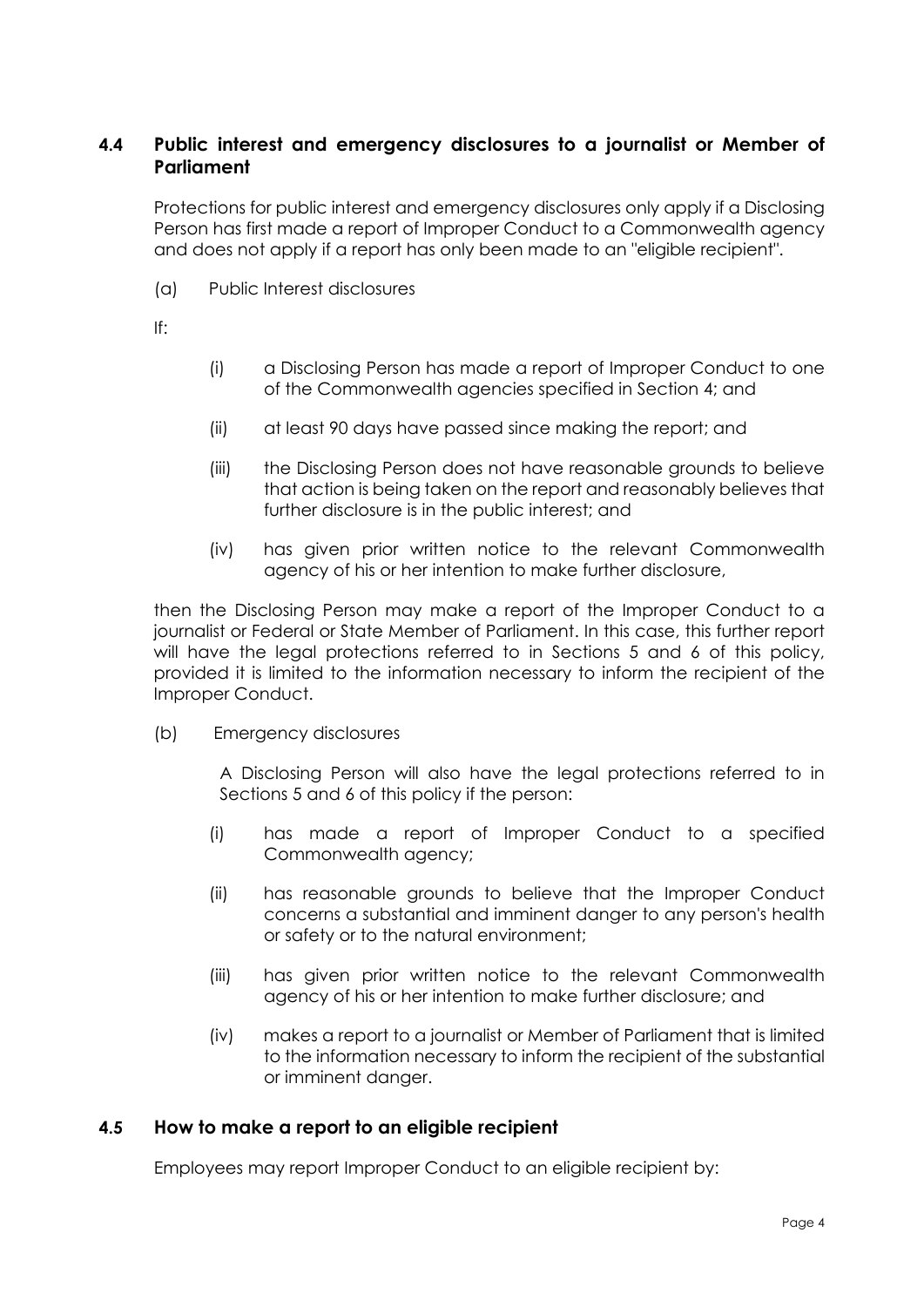- (a) post to PO Box 646, West Perth WA 6872 (marked as private and confidential to the attention of the Employee's immediate manager or the Whistleblower Protection Officer); or
- (b) email; or
- (c) telephone.

The Disclosing Person may choose to remain anonymous (and will still have the same legal protections) or may disclose their name, which will be kept confidential subject to certain exceptions referred to in Section 5 of this policy.

#### **4.6 What kind of conduct can you report under this policy?**

A Disclosing Person who reports Improper Conduct, whether made directly or anonymously, must have reasonable grounds to suspect that the information being disclosed about the Company concerns:

- (a) misconduct or an improper state of affairs or circumstances in relation to any entity within Dreadnought Resources Limited; or
- (b) indicates that Dreadnought Resources Limited or any of its officers or employees has engaged in conduct that:
	- (i) breaches the Corporations Act;
	- (ii) breaches other financial sector laws enforced by ASIC or APRA;
	- (iii) constitutes an offence against other law of the Commonwealth that is punishable by imprisonment for a period of 12 months; or
	- (iv) represents danger to the public or the financial system.

Examples of what may be disclosed include a breach of any legal or regulatory requirement, the Dreadnought Resources Limited's Code of Conduct or any other Dreadnought Resources Limited policy, including, inter alia:

- (a) fraud, dishonesty or corruption;
- (b) negligence;
- (c) criminal offences;
- (d) financial loss to Dreadnought Resources Limited, reputational damage or conduct otherwise detrimental to Dreadnought Resources Limited's interests;
- (e) potential misconduct or an improper state of affairs or circumstances in relation to Dreadnought Resources Limited's tax affairs;
- (f) failure to comply with legal obligations of Dreadnought Resources Limited as a company listed on the ASX; and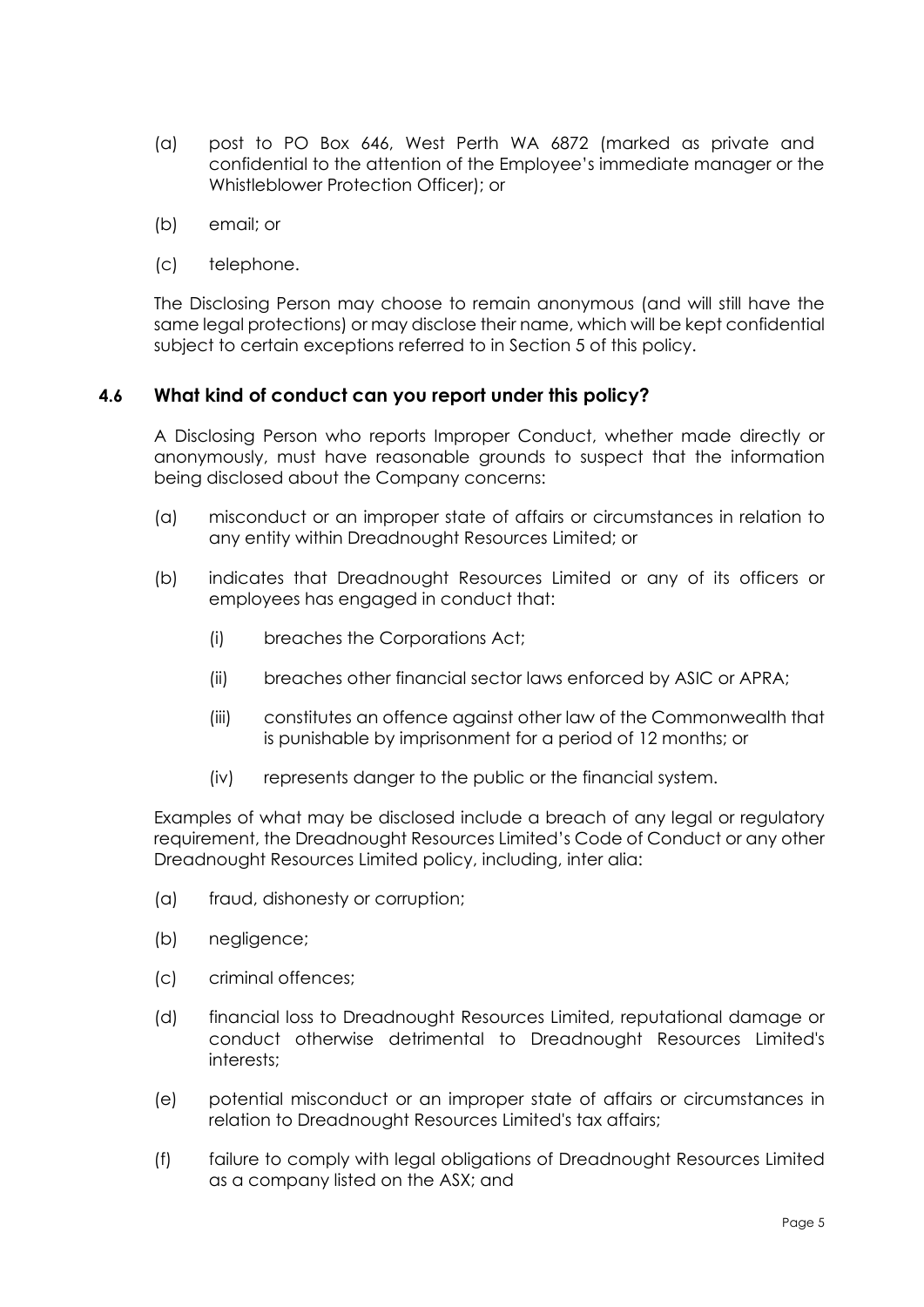(g) unethical or corrupt conduct.

Legal protections apply in favour of a Disclosing Person even if the allegations he or she makes are wrong, provided that the Disclosing Person had Reasonable Grounds for making the allegations.

#### **4.7 What kind of conduct is not covered by this policy?**

Generally, disclosures that solely concern the Disclosing Person's personal workrelated grievances do not qualify for protection under the Corporations Act.

Examples of disclosures regarding personal work-related grievances that may not qualify for protection under whistleblower laws and this policy include:

- (a) an interpersonal conflict between the Disclosing Person and another employee;
- (b) a decision relating to the engagement, transfer or promotion of the Disclosing Person;
- (c) a decision relating to the terms and conditions of engagement of the Disclosing Person; or
- (d) a decision to suspend or terminate the engagement of the Disclosing Person, or otherwise discipline the Disclosing Person.

However, a report about a personal work-related grievance may still be covered if it includes information about other Improper Conduct beyond the Disclosing Person's personal circumstances, or the Disclosing Person is being threatened with some detriment for making a report.

### **5. Confidentiality and Anonymity**

Improper Conduct reports, whether made in the Disclosing Person's name or anonymously, will be kept confidential and details of the report, or the Disclosing Person, will only be released to those necessarily involved in the investigation, unless the Disclosing Person consents or Dreadnought Resources Limited is obliged or allowed by law to disclose, such as disclosures to ASIC, the Australian Federal Police, or a legal practitioner for the purpose of obtaining advice about the application of the Disclosing Person's protections.

Dreadnought Resources Limited will ensure that any records relating to a report of Improper Conduct are stored securely and confidentially and are able to be accessed only by Dreadnought Resources Limited employees who are authorised to access the information for the purposes of the investigation.

Unauthorised disclosure of:

(a) the identity of the Disclosing Person who has made a report of Improper Conduct; or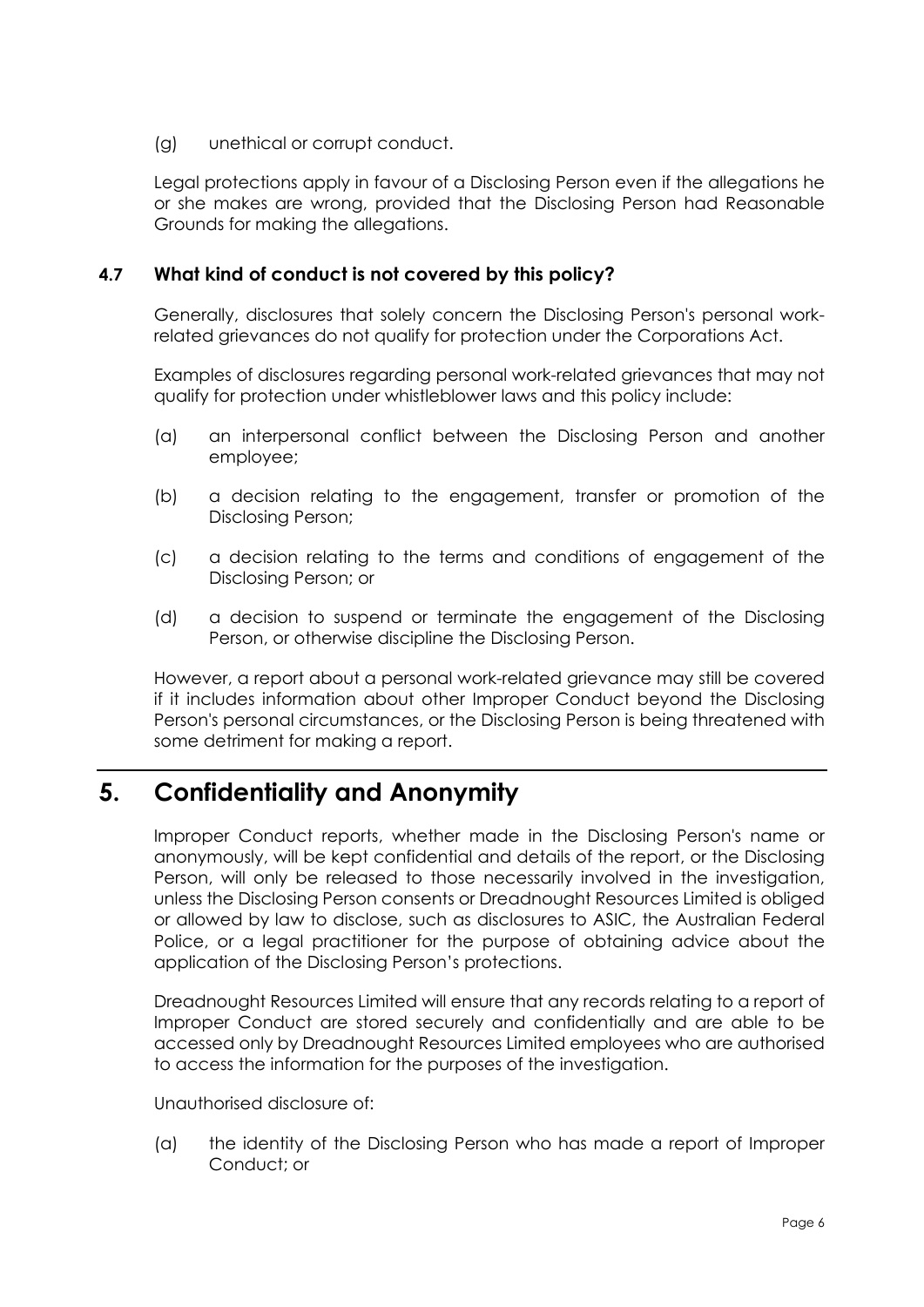(b) information from which the identity of the reporting person could be inferred,

may be an offence under Australian law and will be regarded as a disciplinary matter.

### **6. Protections and Support**

Dreadnought Resources Limited is committed to protecting and respecting the rights of any Disclosing Person who reports Improper Conduct in accordance with this policy.

Dreadnought Resources Limited will not tolerate any reprisals against any person suspected of making a report of Improper Conduct, or against that person's colleagues, employer (if a contractor), relatives or any other person where the reason for the detrimental conduct relates to the suspicion that a Disclosing Person has made a report of Improper Conduct.

Any such retaliatory action may be an offence and will be treated as serious misconduct and will be dealt with in accordance with Dreadnought Resources Limited's disciplinary procedures.

In addition to the above, under Australian law, a Disclosing Person who has reasonable grounds for suspecting that Improper Conduct has taken place, and who reports the matter to an appropriate person or agency as referred to in Section 4, may be entitled to additional legal protections in certain circumstances, including:

- (a) they may be protected from civil, criminal or administrative legal action for making the report;
- (b) no contractual or other right may be exercised against the Disclosing Person for making the report;
- (c) the information they provide may not be admissible in evidence against them in legal proceedings (unless they have provided false information); and
- (d) anyone who causes or threatens to cause detriment to a Disclosing Person in the belief or suspicion that a report has been made, or may have been made, proposes to or could be made, may be guilty of an offence and may be liable to pay damages to the Disclosing Person for any loss suffered by him or her as a result.

### **7. Internal Investigation Procedure**

Whether an internal investigation is required, and the investigation processes undertaken, will vary depending on the precise nature of the alleged Improper Conduct. Any investigation will be conducted in a manner that is fair and objective to all people involved. The time that an investigation takes will depend